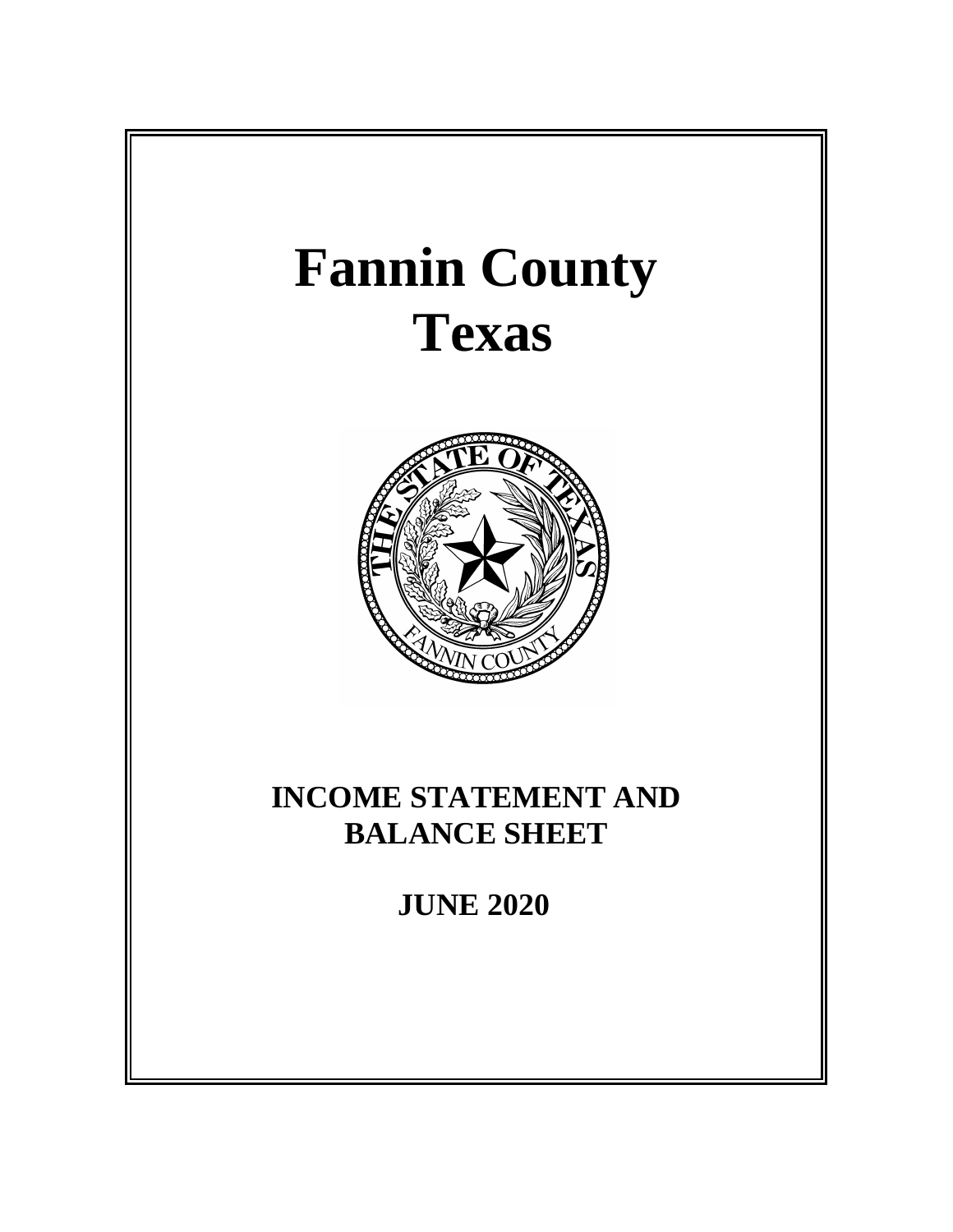| FANNIN COUNTY<br>BONHAM, TEXAS 75418<br>101 E. SAM RAYBURN DRIVE SUITE 303<br>***** INCOME ACCOUNTS *****<br>10-300-110 UNENCUMBERED FUND BALANCE<br>0.00<br>10-310-110 CURRENT TAXES<br>8,606,022.88<br>10-318-120 PAY N LIEU TAX/GRASSLAND<br>41,994.67<br>11,286.17<br>10-318-121 PAY N LIEU TAX/UPPER TRINITY<br>17,300.00<br>10-318-122 TAX ABATEMENT/APPLICATION<br>$\begin{array}{r} 1,300.00 \\ 676.67 \\ 11,671.24 \\ 102,471 \end{array}$<br>10-318-128 LOCAL FINES AND REIMBURSEMENTS<br>10-318-129 STATE FINES AND REIMBURSEMENTS<br>10-318-130 COURT COSTS/ARREST FEES<br>1,337.65<br>10-318-132 ATTORNEYS & DOCTORS<br>4,520.29<br>10-318-140 TAX ON MIXED DRINKS<br>215,790.42<br>10-319-420 JAIL PAY PHONE COMMISSION<br>10-319-429 SCHOLARSHIP FUNDS<br>0.00<br>10-319-551 ANNUAL PAYMENT<br>0.00<br>10-319-552 MONTHLY MONITORING PAYMEN<br>0.00<br>10-319-553 ADMINISTRATIVE FEE<br>0.00<br>10-319-554 REIMB.FOR CONFINEMENT EXP.<br>0.00<br>12,306.89<br>10-320-200 ALCOHLIC BEVERAGE LICENSE<br>77,615.56<br>10-320-300 SEWAGE PERMITS/INSPECTIONS<br>10-320-300 SEWAGE FERNITS/INSERVITIONS<br>10-320-545 FOOD SERV.PERMITS/CLASSES 0.00<br>10-320-546 \$5 COUNTY FEE/FOOD HANDLERS CLASS 0.00<br>64,566.35<br>10-321-200 COMMISSIONS ON CAR REGIST<br>10-321-250 COMMISSION ON CAR TITLES<br>27,660.00<br>219,824.20<br>10-321-251 COMM.ON SALES TAX COLLECTIONS<br>10-321-252 TOLL COLLECTIONS<br>1,209.00<br>10-321-901 TAX CERTIFICATES<br>6,540.00<br>10-330-201 FEMA 2018 DR-4416<br>3, 119. 14<br>10-330-396 RIFLE RESISTANT BODY ARMOR 3439801<br>0.00<br>10-330-403 TEAM REDEVELOPMENT TRAINING<br>0.00<br>10-330-437 INDIGENT DEFENSE GRANT<br>28,955.50<br>10-340-135 FAMILY PROTECTION FEE<br>1,517.16<br>64.00<br>10-340-400 COUNTY JUDGE FEES<br>10-340-403 COUNTY CLERK FEES<br>24, 384.87 | $07 - 01 - 2020$ | INCOME STATEMENT<br>TIME: 02:56 PM - FOR MONTH ENDING 6-30-2020 |           | PAGE<br>1<br>PREPARER: 0004 |
|---------------------------------------------------------------------------------------------------------------------------------------------------------------------------------------------------------------------------------------------------------------------------------------------------------------------------------------------------------------------------------------------------------------------------------------------------------------------------------------------------------------------------------------------------------------------------------------------------------------------------------------------------------------------------------------------------------------------------------------------------------------------------------------------------------------------------------------------------------------------------------------------------------------------------------------------------------------------------------------------------------------------------------------------------------------------------------------------------------------------------------------------------------------------------------------------------------------------------------------------------------------------------------------------------------------------------------------------------------------------------------------------------------------------------------------------------------------------------------------------------------------------------------------------------------------------------------------------------------------------------------------------------------------------------------------------------------------------------------------------------------------------------------------------------------------------------------|------------------|-----------------------------------------------------------------|-----------|-----------------------------|
|                                                                                                                                                                                                                                                                                                                                                                                                                                                                                                                                                                                                                                                                                                                                                                                                                                                                                                                                                                                                                                                                                                                                                                                                                                                                                                                                                                                                                                                                                                                                                                                                                                                                                                                                                                                                                                 |                  |                                                                 |           |                             |
|                                                                                                                                                                                                                                                                                                                                                                                                                                                                                                                                                                                                                                                                                                                                                                                                                                                                                                                                                                                                                                                                                                                                                                                                                                                                                                                                                                                                                                                                                                                                                                                                                                                                                                                                                                                                                                 |                  |                                                                 |           |                             |
|                                                                                                                                                                                                                                                                                                                                                                                                                                                                                                                                                                                                                                                                                                                                                                                                                                                                                                                                                                                                                                                                                                                                                                                                                                                                                                                                                                                                                                                                                                                                                                                                                                                                                                                                                                                                                                 |                  |                                                                 |           |                             |
|                                                                                                                                                                                                                                                                                                                                                                                                                                                                                                                                                                                                                                                                                                                                                                                                                                                                                                                                                                                                                                                                                                                                                                                                                                                                                                                                                                                                                                                                                                                                                                                                                                                                                                                                                                                                                                 |                  |                                                                 |           |                             |
|                                                                                                                                                                                                                                                                                                                                                                                                                                                                                                                                                                                                                                                                                                                                                                                                                                                                                                                                                                                                                                                                                                                                                                                                                                                                                                                                                                                                                                                                                                                                                                                                                                                                                                                                                                                                                                 |                  |                                                                 |           |                             |
|                                                                                                                                                                                                                                                                                                                                                                                                                                                                                                                                                                                                                                                                                                                                                                                                                                                                                                                                                                                                                                                                                                                                                                                                                                                                                                                                                                                                                                                                                                                                                                                                                                                                                                                                                                                                                                 |                  |                                                                 |           |                             |
|                                                                                                                                                                                                                                                                                                                                                                                                                                                                                                                                                                                                                                                                                                                                                                                                                                                                                                                                                                                                                                                                                                                                                                                                                                                                                                                                                                                                                                                                                                                                                                                                                                                                                                                                                                                                                                 |                  |                                                                 |           |                             |
|                                                                                                                                                                                                                                                                                                                                                                                                                                                                                                                                                                                                                                                                                                                                                                                                                                                                                                                                                                                                                                                                                                                                                                                                                                                                                                                                                                                                                                                                                                                                                                                                                                                                                                                                                                                                                                 |                  |                                                                 |           |                             |
|                                                                                                                                                                                                                                                                                                                                                                                                                                                                                                                                                                                                                                                                                                                                                                                                                                                                                                                                                                                                                                                                                                                                                                                                                                                                                                                                                                                                                                                                                                                                                                                                                                                                                                                                                                                                                                 |                  |                                                                 |           |                             |
|                                                                                                                                                                                                                                                                                                                                                                                                                                                                                                                                                                                                                                                                                                                                                                                                                                                                                                                                                                                                                                                                                                                                                                                                                                                                                                                                                                                                                                                                                                                                                                                                                                                                                                                                                                                                                                 |                  |                                                                 |           |                             |
|                                                                                                                                                                                                                                                                                                                                                                                                                                                                                                                                                                                                                                                                                                                                                                                                                                                                                                                                                                                                                                                                                                                                                                                                                                                                                                                                                                                                                                                                                                                                                                                                                                                                                                                                                                                                                                 |                  |                                                                 |           |                             |
|                                                                                                                                                                                                                                                                                                                                                                                                                                                                                                                                                                                                                                                                                                                                                                                                                                                                                                                                                                                                                                                                                                                                                                                                                                                                                                                                                                                                                                                                                                                                                                                                                                                                                                                                                                                                                                 |                  |                                                                 |           |                             |
|                                                                                                                                                                                                                                                                                                                                                                                                                                                                                                                                                                                                                                                                                                                                                                                                                                                                                                                                                                                                                                                                                                                                                                                                                                                                                                                                                                                                                                                                                                                                                                                                                                                                                                                                                                                                                                 |                  |                                                                 |           |                             |
|                                                                                                                                                                                                                                                                                                                                                                                                                                                                                                                                                                                                                                                                                                                                                                                                                                                                                                                                                                                                                                                                                                                                                                                                                                                                                                                                                                                                                                                                                                                                                                                                                                                                                                                                                                                                                                 |                  |                                                                 |           |                             |
|                                                                                                                                                                                                                                                                                                                                                                                                                                                                                                                                                                                                                                                                                                                                                                                                                                                                                                                                                                                                                                                                                                                                                                                                                                                                                                                                                                                                                                                                                                                                                                                                                                                                                                                                                                                                                                 |                  |                                                                 |           |                             |
|                                                                                                                                                                                                                                                                                                                                                                                                                                                                                                                                                                                                                                                                                                                                                                                                                                                                                                                                                                                                                                                                                                                                                                                                                                                                                                                                                                                                                                                                                                                                                                                                                                                                                                                                                                                                                                 |                  |                                                                 |           |                             |
|                                                                                                                                                                                                                                                                                                                                                                                                                                                                                                                                                                                                                                                                                                                                                                                                                                                                                                                                                                                                                                                                                                                                                                                                                                                                                                                                                                                                                                                                                                                                                                                                                                                                                                                                                                                                                                 |                  |                                                                 |           |                             |
|                                                                                                                                                                                                                                                                                                                                                                                                                                                                                                                                                                                                                                                                                                                                                                                                                                                                                                                                                                                                                                                                                                                                                                                                                                                                                                                                                                                                                                                                                                                                                                                                                                                                                                                                                                                                                                 |                  |                                                                 |           |                             |
|                                                                                                                                                                                                                                                                                                                                                                                                                                                                                                                                                                                                                                                                                                                                                                                                                                                                                                                                                                                                                                                                                                                                                                                                                                                                                                                                                                                                                                                                                                                                                                                                                                                                                                                                                                                                                                 |                  |                                                                 |           |                             |
|                                                                                                                                                                                                                                                                                                                                                                                                                                                                                                                                                                                                                                                                                                                                                                                                                                                                                                                                                                                                                                                                                                                                                                                                                                                                                                                                                                                                                                                                                                                                                                                                                                                                                                                                                                                                                                 |                  |                                                                 |           |                             |
|                                                                                                                                                                                                                                                                                                                                                                                                                                                                                                                                                                                                                                                                                                                                                                                                                                                                                                                                                                                                                                                                                                                                                                                                                                                                                                                                                                                                                                                                                                                                                                                                                                                                                                                                                                                                                                 |                  |                                                                 |           |                             |
|                                                                                                                                                                                                                                                                                                                                                                                                                                                                                                                                                                                                                                                                                                                                                                                                                                                                                                                                                                                                                                                                                                                                                                                                                                                                                                                                                                                                                                                                                                                                                                                                                                                                                                                                                                                                                                 |                  |                                                                 |           |                             |
|                                                                                                                                                                                                                                                                                                                                                                                                                                                                                                                                                                                                                                                                                                                                                                                                                                                                                                                                                                                                                                                                                                                                                                                                                                                                                                                                                                                                                                                                                                                                                                                                                                                                                                                                                                                                                                 |                  |                                                                 |           |                             |
|                                                                                                                                                                                                                                                                                                                                                                                                                                                                                                                                                                                                                                                                                                                                                                                                                                                                                                                                                                                                                                                                                                                                                                                                                                                                                                                                                                                                                                                                                                                                                                                                                                                                                                                                                                                                                                 |                  |                                                                 |           |                             |
|                                                                                                                                                                                                                                                                                                                                                                                                                                                                                                                                                                                                                                                                                                                                                                                                                                                                                                                                                                                                                                                                                                                                                                                                                                                                                                                                                                                                                                                                                                                                                                                                                                                                                                                                                                                                                                 |                  |                                                                 |           |                             |
|                                                                                                                                                                                                                                                                                                                                                                                                                                                                                                                                                                                                                                                                                                                                                                                                                                                                                                                                                                                                                                                                                                                                                                                                                                                                                                                                                                                                                                                                                                                                                                                                                                                                                                                                                                                                                                 |                  |                                                                 |           |                             |
|                                                                                                                                                                                                                                                                                                                                                                                                                                                                                                                                                                                                                                                                                                                                                                                                                                                                                                                                                                                                                                                                                                                                                                                                                                                                                                                                                                                                                                                                                                                                                                                                                                                                                                                                                                                                                                 |                  |                                                                 |           |                             |
|                                                                                                                                                                                                                                                                                                                                                                                                                                                                                                                                                                                                                                                                                                                                                                                                                                                                                                                                                                                                                                                                                                                                                                                                                                                                                                                                                                                                                                                                                                                                                                                                                                                                                                                                                                                                                                 |                  |                                                                 |           |                             |
|                                                                                                                                                                                                                                                                                                                                                                                                                                                                                                                                                                                                                                                                                                                                                                                                                                                                                                                                                                                                                                                                                                                                                                                                                                                                                                                                                                                                                                                                                                                                                                                                                                                                                                                                                                                                                                 |                  |                                                                 |           |                             |
|                                                                                                                                                                                                                                                                                                                                                                                                                                                                                                                                                                                                                                                                                                                                                                                                                                                                                                                                                                                                                                                                                                                                                                                                                                                                                                                                                                                                                                                                                                                                                                                                                                                                                                                                                                                                                                 |                  |                                                                 |           |                             |
|                                                                                                                                                                                                                                                                                                                                                                                                                                                                                                                                                                                                                                                                                                                                                                                                                                                                                                                                                                                                                                                                                                                                                                                                                                                                                                                                                                                                                                                                                                                                                                                                                                                                                                                                                                                                                                 |                  |                                                                 |           |                             |
|                                                                                                                                                                                                                                                                                                                                                                                                                                                                                                                                                                                                                                                                                                                                                                                                                                                                                                                                                                                                                                                                                                                                                                                                                                                                                                                                                                                                                                                                                                                                                                                                                                                                                                                                                                                                                                 |                  |                                                                 |           |                             |
|                                                                                                                                                                                                                                                                                                                                                                                                                                                                                                                                                                                                                                                                                                                                                                                                                                                                                                                                                                                                                                                                                                                                                                                                                                                                                                                                                                                                                                                                                                                                                                                                                                                                                                                                                                                                                                 |                  |                                                                 |           |                             |
|                                                                                                                                                                                                                                                                                                                                                                                                                                                                                                                                                                                                                                                                                                                                                                                                                                                                                                                                                                                                                                                                                                                                                                                                                                                                                                                                                                                                                                                                                                                                                                                                                                                                                                                                                                                                                                 |                  |                                                                 |           |                             |
|                                                                                                                                                                                                                                                                                                                                                                                                                                                                                                                                                                                                                                                                                                                                                                                                                                                                                                                                                                                                                                                                                                                                                                                                                                                                                                                                                                                                                                                                                                                                                                                                                                                                                                                                                                                                                                 |                  |                                                                 |           |                             |
|                                                                                                                                                                                                                                                                                                                                                                                                                                                                                                                                                                                                                                                                                                                                                                                                                                                                                                                                                                                                                                                                                                                                                                                                                                                                                                                                                                                                                                                                                                                                                                                                                                                                                                                                                                                                                                 |                  |                                                                 |           |                             |
|                                                                                                                                                                                                                                                                                                                                                                                                                                                                                                                                                                                                                                                                                                                                                                                                                                                                                                                                                                                                                                                                                                                                                                                                                                                                                                                                                                                                                                                                                                                                                                                                                                                                                                                                                                                                                                 |                  |                                                                 |           |                             |
|                                                                                                                                                                                                                                                                                                                                                                                                                                                                                                                                                                                                                                                                                                                                                                                                                                                                                                                                                                                                                                                                                                                                                                                                                                                                                                                                                                                                                                                                                                                                                                                                                                                                                                                                                                                                                                 |                  |                                                                 |           |                             |
|                                                                                                                                                                                                                                                                                                                                                                                                                                                                                                                                                                                                                                                                                                                                                                                                                                                                                                                                                                                                                                                                                                                                                                                                                                                                                                                                                                                                                                                                                                                                                                                                                                                                                                                                                                                                                                 |                  |                                                                 |           |                             |
|                                                                                                                                                                                                                                                                                                                                                                                                                                                                                                                                                                                                                                                                                                                                                                                                                                                                                                                                                                                                                                                                                                                                                                                                                                                                                                                                                                                                                                                                                                                                                                                                                                                                                                                                                                                                                                 |                  | 10-340-450 DISTRICT CLERK FEES                                  | 41,884.80 |                             |
| 10-340-455 J. P. #1 FEES<br>14,038.33<br>2,349.40<br>10-340-456 J. P. #2 FEES                                                                                                                                                                                                                                                                                                                                                                                                                                                                                                                                                                                                                                                                                                                                                                                                                                                                                                                                                                                                                                                                                                                                                                                                                                                                                                                                                                                                                                                                                                                                                                                                                                                                                                                                                   |                  |                                                                 |           |                             |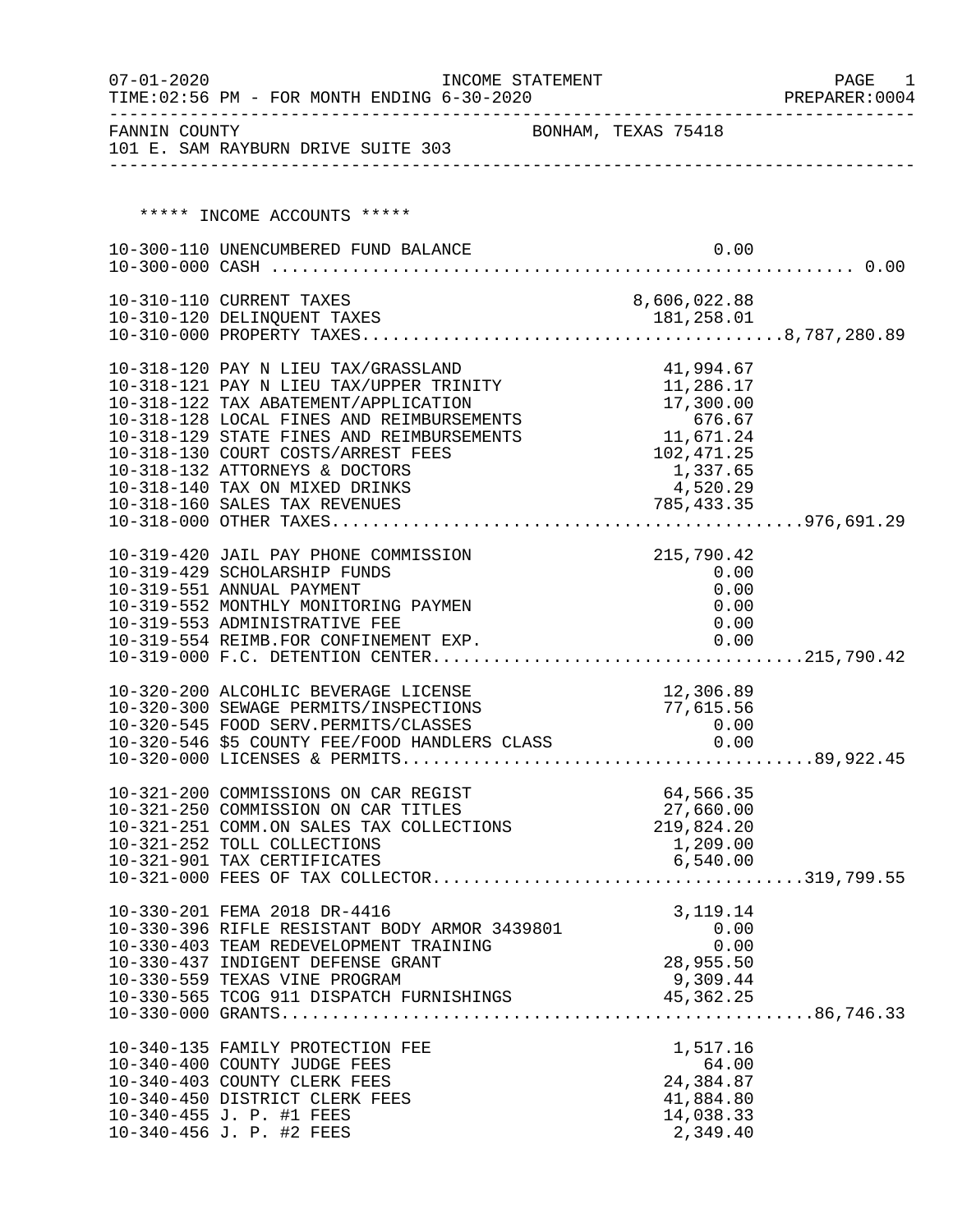| TIME: 02:56 PM - FOR MONTH ENDING 6-30-2020                                                                                                                                                                                                                                                                                                                                                                                                                                                                                                                                                                                                                                                                                                                                                                    |                                                                                                                                                                                                                                              | PAGE 2<br>PREPARER: 0004                                                                                                                                                                                                                                                                                                                                                                                                              |
|----------------------------------------------------------------------------------------------------------------------------------------------------------------------------------------------------------------------------------------------------------------------------------------------------------------------------------------------------------------------------------------------------------------------------------------------------------------------------------------------------------------------------------------------------------------------------------------------------------------------------------------------------------------------------------------------------------------------------------------------------------------------------------------------------------------|----------------------------------------------------------------------------------------------------------------------------------------------------------------------------------------------------------------------------------------------|---------------------------------------------------------------------------------------------------------------------------------------------------------------------------------------------------------------------------------------------------------------------------------------------------------------------------------------------------------------------------------------------------------------------------------------|
| FANNIN COUNTY<br>101 E. SAM RAYBURN DRIVE SUITE 303                                                                                                                                                                                                                                                                                                                                                                                                                                                                                                                                                                                                                                                                                                                                                            |                                                                                                                                                                                                                                              |                                                                                                                                                                                                                                                                                                                                                                                                                                       |
| 10-340-457 J. P. #3 FEES<br>10-340-475 DISTRICT ATTORNEY FEES<br>10-340-480 BOND APPLICATION FEE<br>10-340-484 ELECTION REIMBURSEMENTS<br>10-340-551 CONSTABLE PCT. 1 FEES<br>10-340-552 CONSTABLE PCT. 2 FEES<br>10-340-553 CONSTABLE PCT. 3 FEES<br>10-340-560 SHERIFF FEES<br>10-340-573 BOND SUPERVISION FEES<br>10-340-600 D.C.6TH COURT OF APPEALS FEE<br>10-340-601 C.C.6TH COURT OF APPEALS FEE<br>10-340-652 SUBDIVISION FEES<br>10-340-653 ZONING APPLICATION FEES<br>10-340-654 FLOOD PLAIN FEES<br>10-340-655 BUILDING PERMITS                                                                                                                                                                                                                                                                     | 4,606.14<br>528.69<br>$500.00$<br>$514.42$<br>750.00                                                                                                                                                                                         |                                                                                                                                                                                                                                                                                                                                                                                                                                       |
| 10-350-455 J. P. #1 FINES                                                                                                                                                                                                                                                                                                                                                                                                                                                                                                                                                                                                                                                                                                                                                                                      | 2,977.69                                                                                                                                                                                                                                     |                                                                                                                                                                                                                                                                                                                                                                                                                                       |
|                                                                                                                                                                                                                                                                                                                                                                                                                                                                                                                                                                                                                                                                                                                                                                                                                |                                                                                                                                                                                                                                              |                                                                                                                                                                                                                                                                                                                                                                                                                                       |
|                                                                                                                                                                                                                                                                                                                                                                                                                                                                                                                                                                                                                                                                                                                                                                                                                |                                                                                                                                                                                                                                              |                                                                                                                                                                                                                                                                                                                                                                                                                                       |
|                                                                                                                                                                                                                                                                                                                                                                                                                                                                                                                                                                                                                                                                                                                                                                                                                |                                                                                                                                                                                                                                              |                                                                                                                                                                                                                                                                                                                                                                                                                                       |
| 10-370-100 KFYN-RADIO TOWER RENT<br>10-370-112 TOBACCO SETTLEMENT<br>10-370-115 RENT- VERIZON TOWER<br>10-370-120 CONTRIBUTION IHC TRUST<br>10-370-125 IHC STATE REIMBURSEMENT<br>10-370-130 REFUNDS & MISCELLANEOUS<br>10-370-132 PROPERTY INSURANCE LOSS PAYMENTS<br>10-370-135 HEALTH INS. SURPLUS DISTRIBUTION<br>10-370-139 STATE JUROR REIMB.FEE<br>10-370-143 D.A.SALARY REIMB.<br>10-370-144 CO. JUDGE COURT FEES SALARY REIMB.<br>10-370-147 UTILITIES REIMBURSEMENT<br>10-370-151 ASST. DA LONGEVITY PAY<br>10-370-152 HB 9 D.A. SUPPLEMENTAL FUNDS<br>10-370-162 COURT REPORTER SERVICE FEE<br>10-370-163 ADM.OF COURT JUSTICE 10% SB 1417<br>10-370-164 TIME PAYMENT FEE 40% SB 1417<br>10-370-166 JUDICIAL SUPP.FEE(60 CENTS)<br>10-370-167 JUROR REIMB.FEE<br>10-370-408 COUNTY WELLNESS PROGRAM | 1,800.00<br>19,703.58<br>9,581.49<br>13,352.00<br>0.00<br>3,623.66<br>43,000.00<br>18,365.57<br>0.00<br>7,616.00<br>18, 333. 33<br>0.00<br>12,040.23<br>3,840.00<br>0.00<br>3,699.27<br>250.51<br>1,002.14<br>342.93<br>2,037.23<br>1,260.00 |                                                                                                                                                                                                                                                                                                                                                                                                                                       |
|                                                                                                                                                                                                                                                                                                                                                                                                                                                                                                                                                                                                                                                                                                                                                                                                                | 10-370-410 CO CT AT LAW SUPPLEMENT                                                                                                                                                                                                           | INCOME STATEMENT<br>BONHAM, TEXAS 75418<br>$528.69$<br>$500.00$<br>$514.42$<br>$5,545.00$<br>$1,850.00$<br>$1,482.08$<br>$23,368.39$<br>$71,533.00$<br>$1,143.11$<br>$90.00$<br>$2,594.39$<br>$150.00$<br>$60.00$<br>$750.00$<br>10-364-162 SALE OF ASSETS LAND/BUILDING $10-364-163$ SALE OF EQUIPMENT $20,605.79$<br>10-364-000 SALE OF ESSETS LAND/BUILDING20,605.79<br>10-370-131 AUTOMOBILE INSURANCE LOSS PAYMENTS<br>63,000.00 |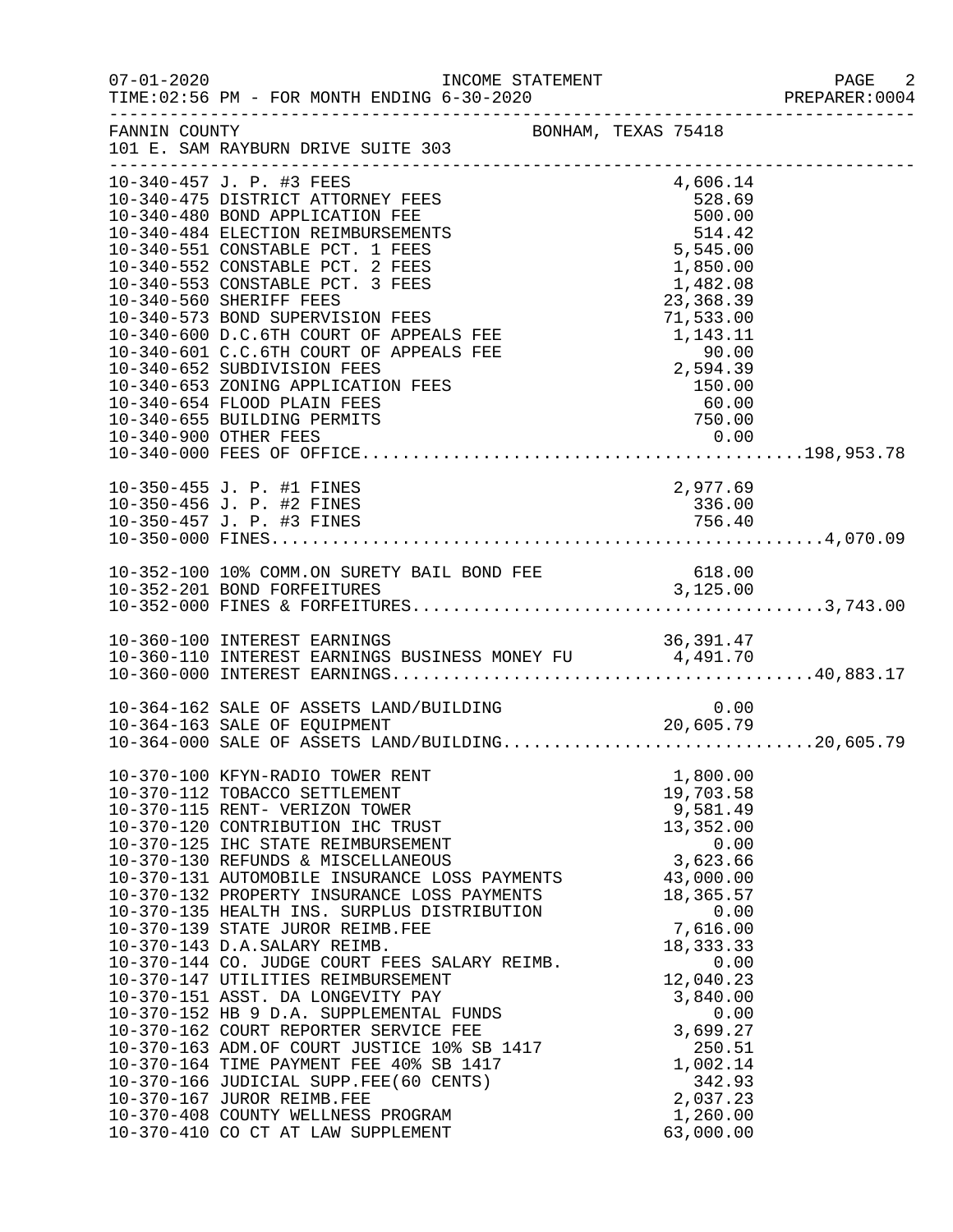| $07 - 01 - 2020$ | INCOME STATEMENT<br>TIME: 02:56 PM - FOR MONTH ENDING 6-30-2020                                                                                                                                                                                                                                                               |                                                                           | PAGE 3<br>PREPARER:0004 |
|------------------|-------------------------------------------------------------------------------------------------------------------------------------------------------------------------------------------------------------------------------------------------------------------------------------------------------------------------------|---------------------------------------------------------------------------|-------------------------|
| FANNIN COUNTY    | 101 E. SAM RAYBURN DRIVE SUITE 303                                                                                                                                                                                                                                                                                            | BONHAM, TEXAS 75418                                                       |                         |
|                  | 10-370-432 PROCEEDS OF SALE OF LIVESTOCK<br>10-370-450 DIST. CLK. PASSPORT PHOTO<br>10-370-453 REIMB.CEC ODYSSEY SAAS<br>10-370-509 CANDY MACHINE COMMISSION<br>10-370-510 DR. PEPPER COMMISSION<br>10-370-553 DONATION CONST.3 RADIO EQUIP.<br>10-370-562 STATE REIMB.OFFENDER TRANSPORT<br>10-370-565 COCA-COLA COMMISSIONS | 0.00<br>510.00<br>16, 194. 75<br>0.00<br>0.00<br>0.00<br>6,604.00<br>0.00 |                         |
|                  | 11-300-111 BEGINNING CASH BALANCE                                                                                                                                                                                                                                                                                             | 0.00                                                                      |                         |
|                  | 11-340-600 COUNTY CLERK FEES<br>11-340-650 DISTRICT CLERK FEES                                                                                                                                                                                                                                                                | 1,558.45<br>1,775.19                                                      |                         |
|                  | 11-360-100 INTEREST EARNINGS                                                                                                                                                                                                                                                                                                  | 200.88                                                                    |                         |
|                  | 12-300-112 BEGINNING CASH BALANCE                                                                                                                                                                                                                                                                                             | 0.00                                                                      |                         |
|                  | 12-360-100 INTEREST EARNINGS                                                                                                                                                                                                                                                                                                  | 6.05                                                                      |                         |
|                  |                                                                                                                                                                                                                                                                                                                               |                                                                           |                         |
|                  | 13-300-113 BEGINNING CASH BALANCE                                                                                                                                                                                                                                                                                             | 0.00                                                                      |                         |
|                  | 13-345-113 SURETY BAIL BOND FEE                                                                                                                                                                                                                                                                                               | 6,015.00                                                                  |                         |
|                  | 13-370-130 REFUNDS & MISCELLANEOUS<br>13-370-132 TEMPORARY BOND SECURITY                                                                                                                                                                                                                                                      | 0.00<br>0.00                                                              |                         |
|                  | 14-300-114 BEGINNING CASH                                                                                                                                                                                                                                                                                                     | 0.00                                                                      |                         |
|                  | 14-370-455 JP1 SECURITY FEE<br>14-370-456 JP2 SECURITY FEE<br>14-370-457 JP3 SECURITY FEE                                                                                                                                                                                                                                     | 577.06<br>64.32<br>151.90                                                 |                         |
|                  | 16-300-116 BEGINNING CASH BALANCE                                                                                                                                                                                                                                                                                             | 0.00                                                                      |                         |
|                  | 16-370-149 CO. JUDGE EXCESS SUPP.                                                                                                                                                                                                                                                                                             | 0.00                                                                      |                         |
|                  | 17-300-117 BEGINNING CASH BALANCE                                                                                                                                                                                                                                                                                             | 0.00                                                                      |                         |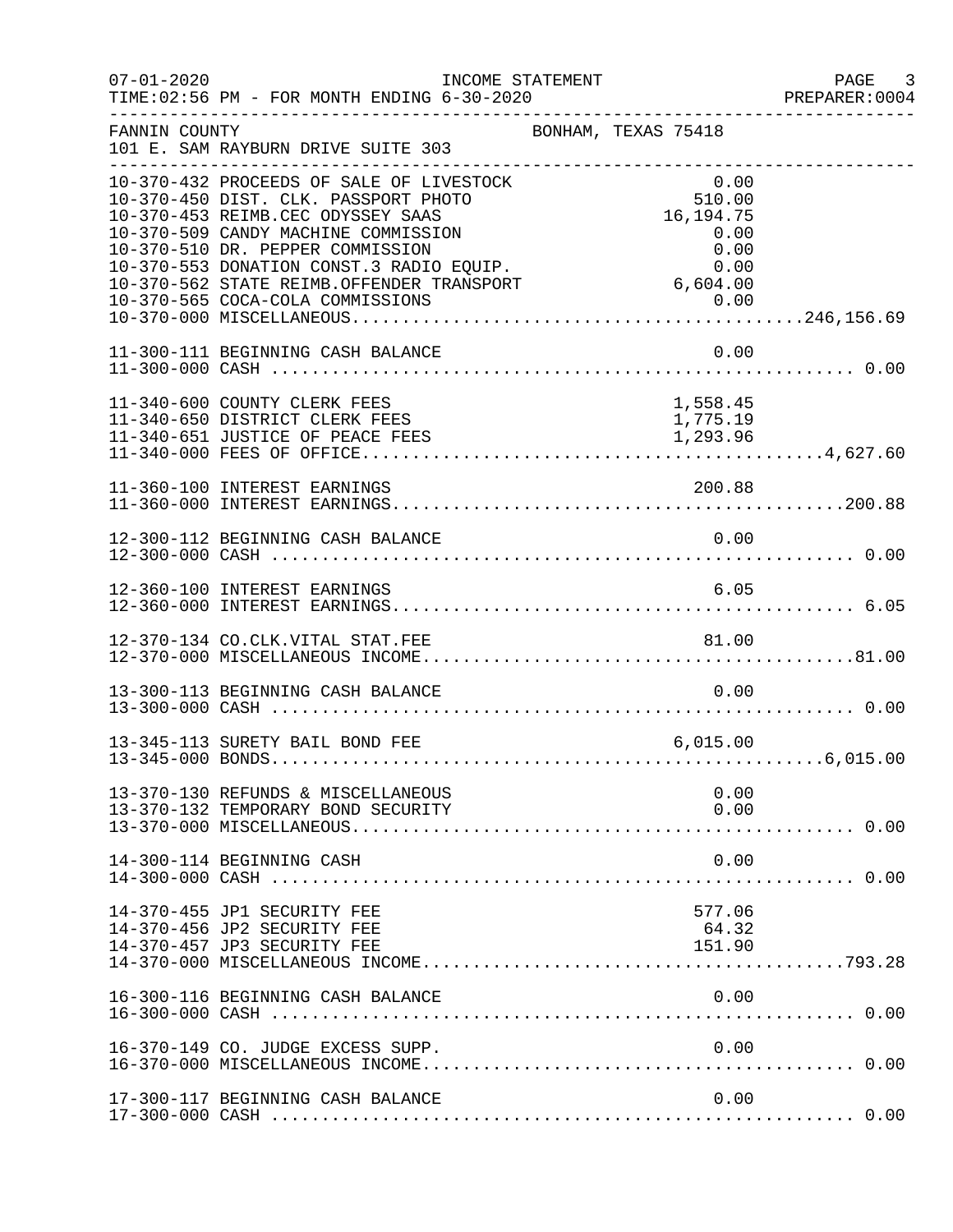| $07 - 01 - 2020$ | INCOME STATEMENT<br>TIME: 02:56 PM - FOR MONTH ENDING 6-30-2020                                                   |                                            | PAGE 4<br>PREPARER: 0004 |
|------------------|-------------------------------------------------------------------------------------------------------------------|--------------------------------------------|--------------------------|
| FANNIN COUNTY    | 101 E. SAM RAYBURN DRIVE SUITE 303                                                                                | BONHAM, TEXAS 75418                        |                          |
|                  | 17-340-131 PROBATE JUDGES EDUCATION                                                                               | 60.00                                      |                          |
|                  | 17-370-130 REFUNDS & MISCELLANEOUS                                                                                |                                            | 0.00                     |
|                  | 18-300-118 BEGINNING CASH BALANCE                                                                                 |                                            | 0.00                     |
|                  | 18-360-100 INTEREST EARNINGS                                                                                      |                                            | 95.80                    |
|                  | 18-370-130 REFUNDS & MISCELLANEOUS<br>18-370-131 SUBSCRIPTION/IMAGES FEES<br>18-370-133 CO.CLERK PRESERVE REC FEE | 0.00<br>$6,701.00$<br>7,397.84<br>7,397.84 |                          |
|                  | 19-300-119 BEGINNING CASH BALANCE                                                                                 |                                            | 0.00                     |
|                  | 19-360-100 INTEREST EARNINGS                                                                                      |                                            | 18.90                    |
|                  |                                                                                                                   |                                            |                          |
|                  | 20-300-120 BEGINNING CASH BALANCE                                                                                 |                                            | 0.00                     |
|                  | 20-360-100 INTEREST EARNINGS                                                                                      | 103.94                                     |                          |
|                  | 20-370-135 CO.OFFICE REC.MNGMT.FEE                                                                                | 3,347.60                                   |                          |
|                  | 21-300-121 BEGINNING CASH BALANCE                                                                                 | 0.00                                       |                          |
|                  | 21-310-110 CURRENT TAXES                                                                                          | 544, 393.55                                |                          |
|                  | 21-318-120 PAY N LIEU TAX/GRASSLAND<br>21-318-121 PAY N LIEU TAX/UPPER TRINITY                                    | 1,048.11<br>684.73<br>47,761.17            |                          |
|                  | 21-321-200 CAR REGISTRATION/SALES TAX<br>21-321-300 COUNTY'S ADDITIONAL \$10                                      | 73,426.50<br>45,086.77                     |                          |
|                  | 21-330-200 FEMA GRANT                                                                                             | 38,384.23                                  |                          |
|                  | 21-350-403 COUNTY CLERK FINES<br>21-350-450 DISTRICT CLERK FINES<br>21-350-455 J. P. #1 FINES                     | 223.35<br>4,394.39<br>3,778.92             |                          |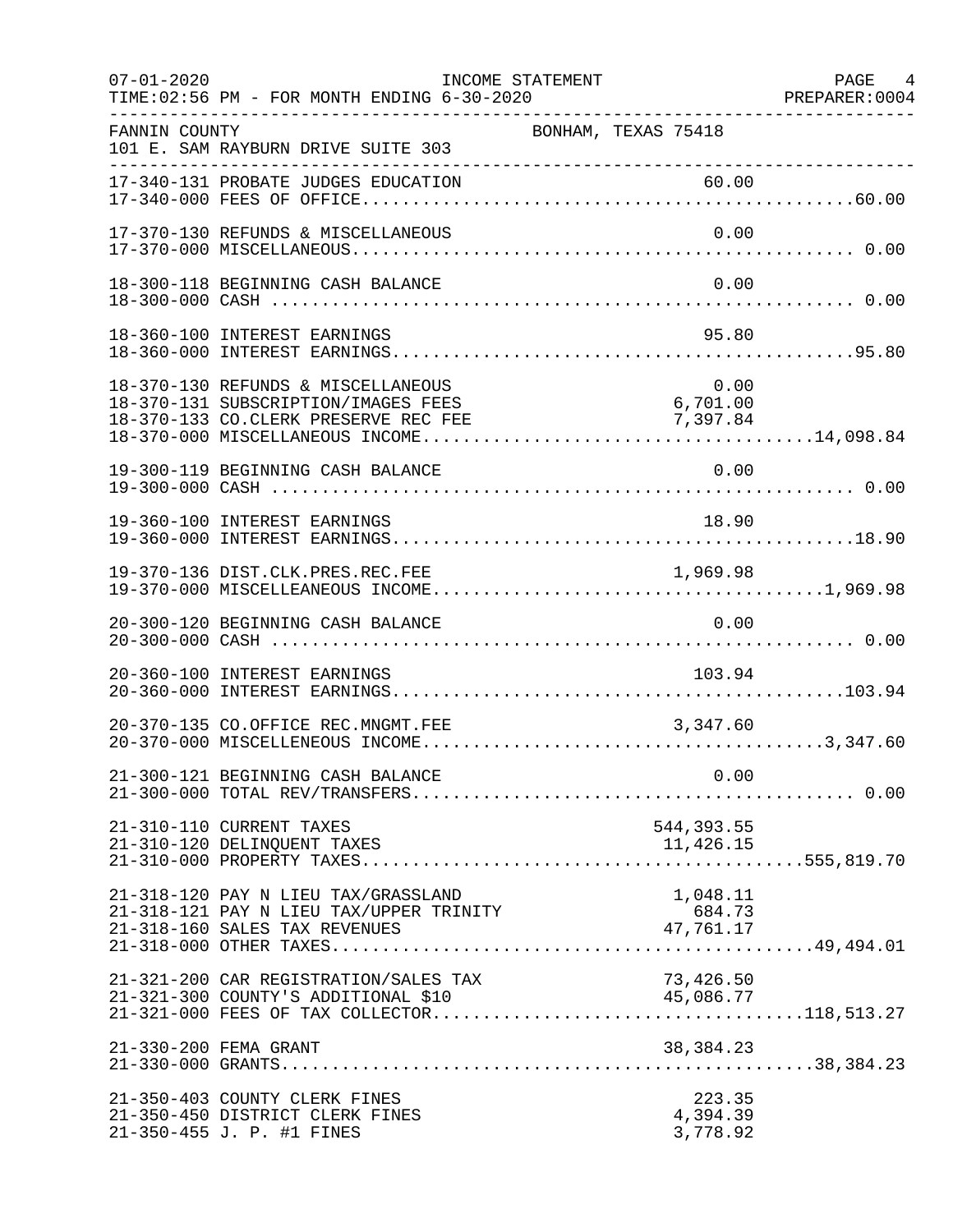| $07 - 01 - 2020$ | INCOME STATEMENT<br>TIME: 02:56 PM - FOR MONTH ENDING 6-30-2020<br>________________________________                                                                                                                       | PREPARER<br>----------------------------------                   | PAGE<br>5<br>PREPARER: 0004 |
|------------------|---------------------------------------------------------------------------------------------------------------------------------------------------------------------------------------------------------------------------|------------------------------------------------------------------|-----------------------------|
| FANNIN COUNTY    | 101 E. SAM RAYBURN DRIVE SUITE 303                                                                                                                                                                                        | BONHAM, TEXAS 75418                                              |                             |
|                  | 21-350-456 J. P. #2 FINES<br>21-350-457 J. P. #3 FINES                                                                                                                                                                    | 2,486.08<br>1,553.88                                             |                             |
|                  | 21-360-100 INTEREST EARNINGS                                                                                                                                                                                              | 657.59                                                           |                             |
|                  | 21-364-162 LAND/BUILDING<br>21-364-163 SALE OF EQUIPMENT                                                                                                                                                                  | 0.00<br>0.00                                                     |                             |
|                  | 21-370-100 PROPERTY LEASE<br>21-370-120 STATE LATERAL ROAD<br>21-370-125 TDT. WEIGHT FEES<br>21-370-130 REFUNDS & MISCELLANEOUS<br>21-370-140 PROCEEDS OF LOAN                                                            | $0.00$<br>8,459.87<br>$21, 3, 562.$<br>562. $5, 00$<br>8, 975.78 |                             |
|                  | 22-300-122 BEGINNING CASH BALANCE                                                                                                                                                                                         | 0.00                                                             |                             |
|                  | 22-310-110 CURRENT TAXES<br>22-310-120 DELINQUENT TAXES                                                                                                                                                                   | 634, 146. 32<br>13,310.03                                        |                             |
|                  | 22-318-120 PAY N LIEU TAX/GRASSLAND<br>22-318-121 PAY N LIEU TAX/UPPER TRINITY<br>22-318-160 SALES TAX REVENUES                                                                                                           | 1,220.91<br>797.62<br>55,635.42                                  |                             |
|                  | 22-321-200 CAR REGISTRATION/SALES TAX<br>22-321-300 COUNTY'S ADDITIONAL \$10                                                                                                                                              | AX 85,532.18<br>52,519.97                                        |                             |
|                  | 22-330-200 FEMA GRANT                                                                                                                                                                                                     | 0.00                                                             |                             |
|                  | 22-350-403 COUNTY CLERK FINES<br>22-350-450 DISTRICT CLERK FINES<br>22-350-455 J. P. #1 FINES<br>22-350-456 J. P. #2 FINES<br>22-350-457 J. P. #3 FINES                                                                   | 260.17<br>5,118.90<br>4,401.94<br>2,895.93<br>1,810.06           |                             |
|                  | 22-360-100 INTEREST EARNINGS                                                                                                                                                                                              | 3,302.16                                                         |                             |
|                  | 22-364-163 SALE OF EQUIPMENT                                                                                                                                                                                              | 0.00                                                             |                             |
|                  | 22-370-120 STATE LATERAL ROAD<br>22-370-125 TDT WEIGHT FEES<br>22-370-130 REFUNDS & MISCELLANEOUS<br>22-370-131 AUTOMOBILE INSURANCE LOSS PAYMENT<br>22-370-140 PROCEEDS OF LOAN<br>22-370-145 REIMBURSEMENT OF MATERIALS | 9,854.63<br>24,884.48<br>696.96<br>0.00<br>0.00<br>12,738.92     |                             |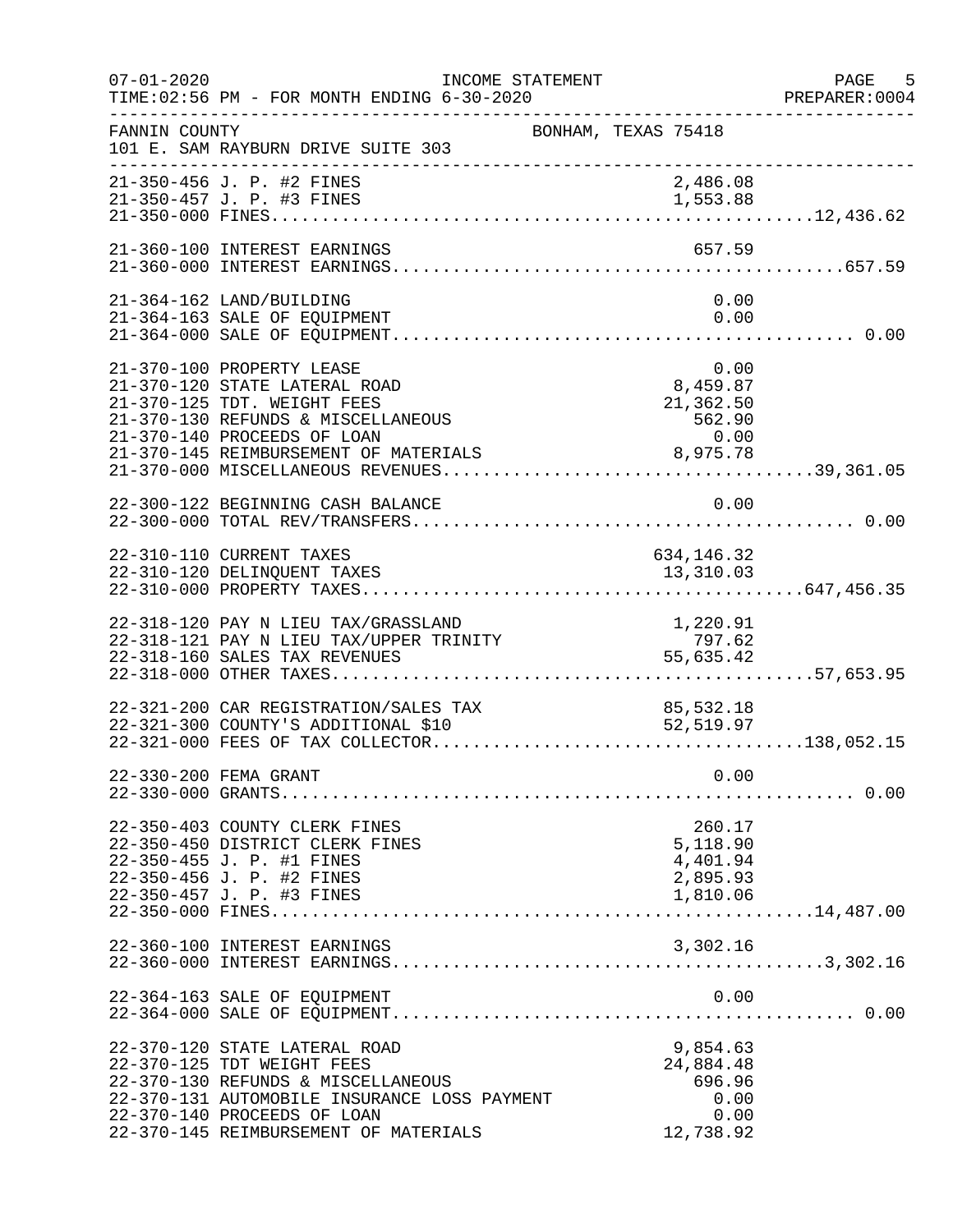| $07 - 01 - 2020$ | INCOME STATEMENT<br>TIME: 02:56 PM - FOR MONTH ENDING 6-30-2020                                                                                                                                      | PREPARER<br>--------------------------------                      | PAGE 6<br>PREPARER:0004 |
|------------------|------------------------------------------------------------------------------------------------------------------------------------------------------------------------------------------------------|-------------------------------------------------------------------|-------------------------|
| FANNIN COUNTY    | 101 E. SAM RAYBURN DRIVE SUITE 303                                                                                                                                                                   | BONHAM, TEXAS 75418                                               |                         |
|                  | 22-370-150 TRENTON HIGH MEADOWS SUBDIVISION 2,800.00                                                                                                                                                 |                                                                   |                         |
|                  | 23-300-123 BEGINNING CASH BALANCE                                                                                                                                                                    | 0.00                                                              |                         |
|                  | 23-310-110 CURRENT TAXES                                                                                                                                                                             | 951, 219.47                                                       |                         |
|                  | $23-318-120$ PAY N LIEU TAX/GRASSLAND $1,831.36$<br>$23-318-121$ PAY N LIEU TAX/UPPER TRINITY $1,196.44$<br>23-318-160 SALES TAX REVENUES                                                            | $1,196.44$<br>$83,453.11$                                         |                         |
|                  | 23-321-200 CAR REGISTRATION/SALES TAX<br>23-321-300 COUNTY'S ADDITIONAL \$10                                                                                                                         | 128,298.22<br>78,779.94                                           |                         |
|                  | 23-330-200 FEMA GRANT                                                                                                                                                                                | 30,583.64                                                         |                         |
|                  | 23-350-403 COUNTY CLERK FINES<br>23-350-450 DISTRICT CLERK FINES<br>23-350-455 J. P. #1 FINES<br>23-350-456 J. P. #2 FINES<br>23-350-457 J. P. #3 FINES                                              | 390.26<br>7,678.34<br>6,602.88<br>4,343.92<br>2,715.08            |                         |
|                  | 23-360-100 INTEREST EARNINGS                                                                                                                                                                         | 4,248.86                                                          |                         |
|                  | 23-364-162 LAND/BUILDING<br>23-364-163 SALE OF EQUIPMENT                                                                                                                                             | 0.00<br>76,954.64                                                 |                         |
|                  | 23-370-120 STATE LATERAL ROAD<br>23-370-125 TDT WEIGHT FEES<br>23-370-130 REFUNDS & MISCELLANEOUS<br>23-370-139 RESTITUTION<br>23-370-140 PROCEEDS OF LOANS<br>23-370-145 REIMBURSEMENT OF MATERIALS | 14,781.95<br>37, 326. 72<br>2,517.05<br>0.00<br>0.00<br>16,303.49 |                         |
|                  | 24-300-124 BEGINNING CASH BALANCE<br>24-300-999 TOTAL TRANSFERS                                                                                                                                      | 0.00                                                              | 0.00                    |
|                  | 24-310-110 CURRENT TAXES                                                                                                                                                                             | 541,455.19                                                        |                         |
|                  | 24-318-120 PAY N LIEU TAX/GRASSLAND<br>24-318-121 PAY N LIEU TAX/UPPER TRINITY<br>24-318-160 SALES TAX REVENUES                                                                                      | 1,042.45<br>681.04<br>47,503.37                                   |                         |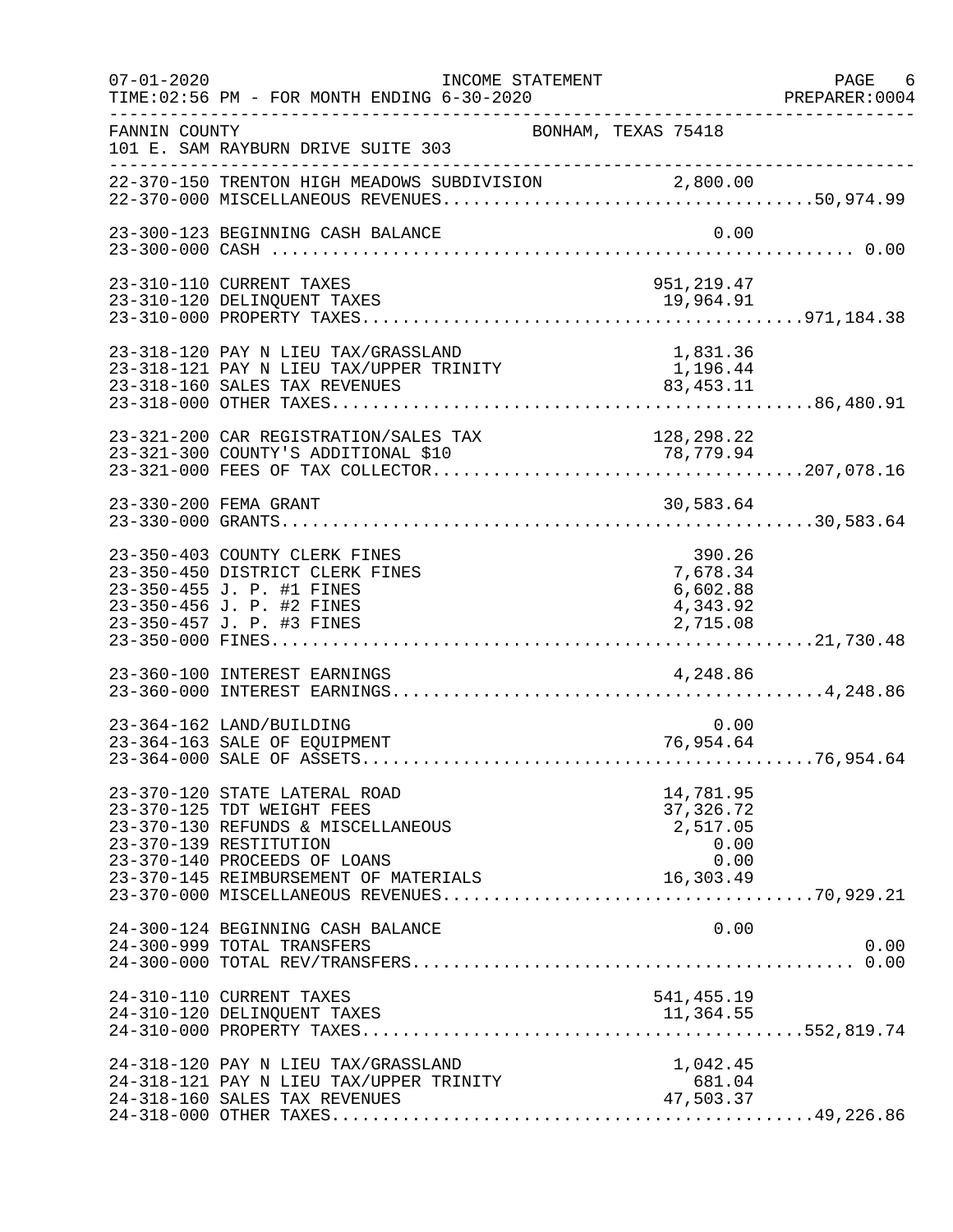| $07 - 01 - 2020$     | TIME: 02:56 PM - FOR MONTH ENDING 6-30-2020                                                                                                                                                                                                         | INCOME STATEMENT |                     |                        |                                                        |              | PAGE 7<br>PREPARER:0004 |
|----------------------|-----------------------------------------------------------------------------------------------------------------------------------------------------------------------------------------------------------------------------------------------------|------------------|---------------------|------------------------|--------------------------------------------------------|--------------|-------------------------|
| FANNIN COUNTY        | 101 E. SAM RAYBURN DRIVE SUITE 303                                                                                                                                                                                                                  |                  | BONHAM, TEXAS 75418 |                        |                                                        |              |                         |
|                      | 24-321-200 CAR REGISTRATION/SALES TAX                                                                                                                                                                                                               |                  |                     |                        | 73,030.20                                              |              |                         |
|                      | 24-330-200 FEMA GRANT                                                                                                                                                                                                                               |                  |                     |                        | 54,433.72                                              |              |                         |
|                      | 24-350-403 COUNTY CLERK FINES<br>24-350-450 DISTRICT CLERK FINES<br>24-350-455 J. P. #1 FINES<br>24-350-456 J. P. #2 FINES<br>24-350-457 J. P. #3 FINES                                                                                             |                  |                     | 1,545.51               | 222.14<br>4,370.70<br>3,758.52<br>2,472.67             |              |                         |
|                      |                                                                                                                                                                                                                                                     |                  |                     |                        |                                                        |              |                         |
|                      | 24-364-162 LAND/BUILDING<br>24-364-163 SALE OF EQUIPMENT                                                                                                                                                                                            |                  |                     |                        |                                                        | 0.00<br>0.00 |                         |
|                      | 24-370-120 STATE LATERAL ROAD<br>24-370-125 TDT WEIGHT FEES<br>24-370-130 REFUNDS & MISCELLANEOUS<br>24-370-138 SALE OF SCRAP IRON<br>24-370-140 PROCEEDS OF LOAN<br>24-370-145 REIMBURSEMENT OF MATERIALS<br>24-370-146 SALE OF RECYCLED MATERIALS |                  |                     | 0 . 00<br>5 , 329 . 63 | 8, 414.22<br>21, 247. 21<br>633.60<br>866.45<br>753.36 |              |                         |
|                      | 25-300-125 BEGINNING CASH BALANCE                                                                                                                                                                                                                   |                  |                     |                        |                                                        | 0.00         |                         |
| 25-370-625 DONATIONS | 25-370-138 SALE OF SCRAP IRON                                                                                                                                                                                                                       |                  |                     |                        |                                                        | 0.00<br>0.00 |                         |
|                      | 26-300-126 BEGINNING CASH BALANCE                                                                                                                                                                                                                   |                  |                     |                        |                                                        | 0.00         |                         |
|                      | 26-360-100 INTEREST EARNINGS                                                                                                                                                                                                                        |                  |                     |                        | 84.88                                                  |              |                         |
|                      | 26-370-455 J.P.#1 TECHNOLOGY FEES                                                                                                                                                                                                                   |                  |                     |                        | 1,264.78                                               |              |                         |
|                      | 27-300-127 BEGINNING CASH BALANCE                                                                                                                                                                                                                   |                  |                     |                        |                                                        | 0.00         |                         |
|                      | 27-360-100 INTEREST EARNINGS                                                                                                                                                                                                                        |                  |                     |                        | 16.25                                                  |              |                         |
|                      | 27-370-456 J.P.#2 TECHNOLOGY FEES                                                                                                                                                                                                                   |                  |                     |                        | 257.28                                                 |              |                         |
|                      | 28-300-128 BEGINNING CASH                                                                                                                                                                                                                           |                  |                     |                        |                                                        | 0.00         |                         |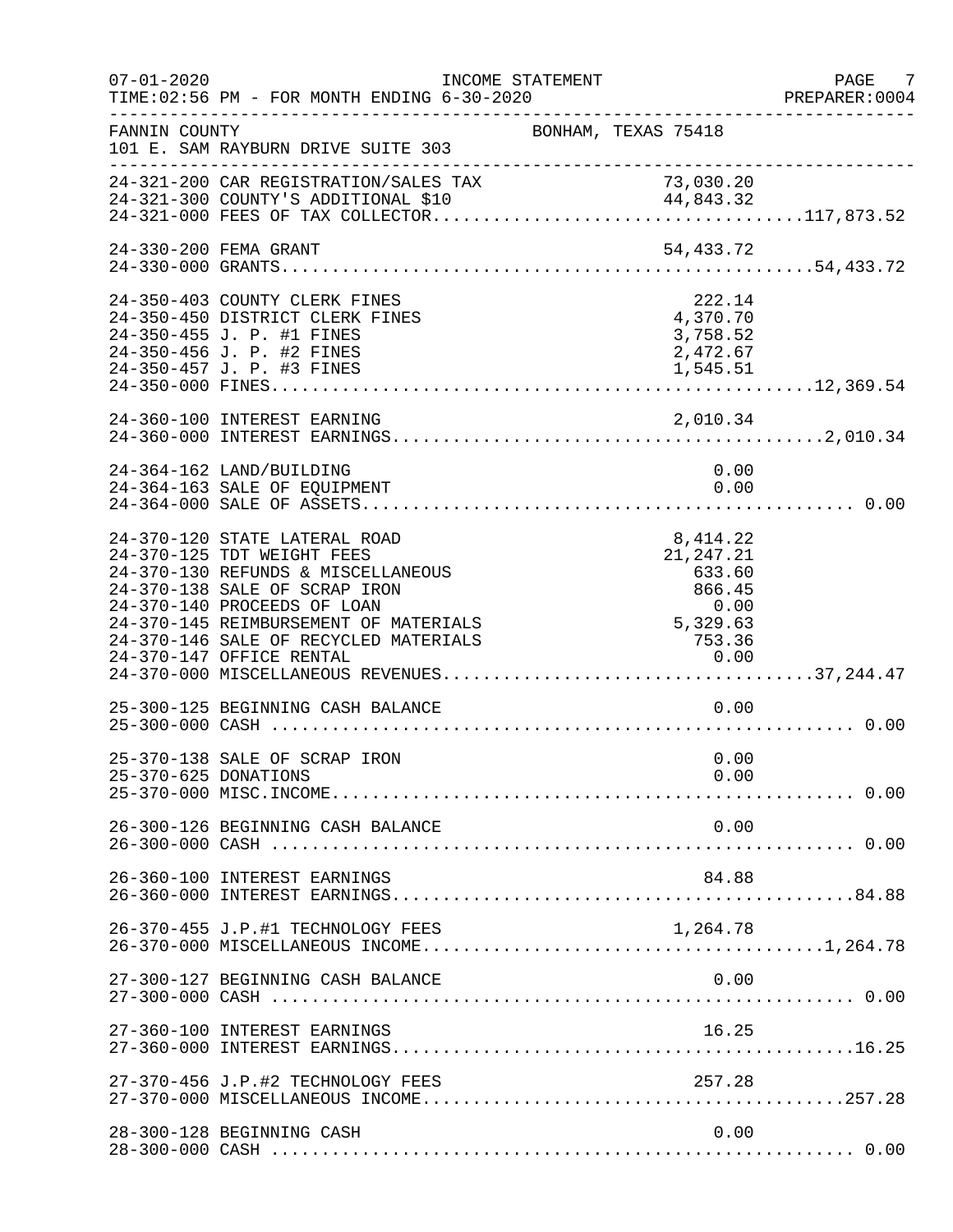| $07 - 01 - 2020$ | TIME:02:56 PM - FOR MONTH ENDING 6-30-2020                                             | INCOME STATEMENT    |  |                    | PAGE 8<br>PREPARER: 0004 |
|------------------|----------------------------------------------------------------------------------------|---------------------|--|--------------------|--------------------------|
| FANNIN COUNTY    | 101 E. SAM RAYBURN DRIVE SUITE 303                                                     | BONHAM, TEXAS 75418 |  |                    |                          |
|                  | 28-360-100 INTEREST EARNINGS                                                           |                     |  | 10.06              |                          |
|                  | 28-370-456 J.P.#3 TECHNOLOGY FEES                                                      |                     |  | 499.19             |                          |
|                  | 30-360-100 INTEREST EARNINGS                                                           |                     |  | 0.00               |                          |
|                  | 30-370-569 SHERIFF WORK RELEASE                                                        |                     |  | 0.00               |                          |
|                  | 31-300-131 BEGINNING CASH BALANCE                                                      |                     |  | 0.00               |                          |
|                  | 31-330-510 COURTHOUSE RESTORATION                                                      |                     |  | 0.00               |                          |
|                  | 31-370-131 RESTORATION DONATIONS                                                       |                     |  | 0.00               |                          |
|                  | 33-300-133 BEGINNING CASH BALANCE                                                      |                     |  | 0.00               |                          |
|                  | 33-340-480 APPLICATION FEE                                                             |                     |  | 0.00               |                          |
|                  | 34-300-134 BEGINNING CASH BALANCE                                                      |                     |  | 0.00               |                          |
|                  | 34-360-100 INTEREST INCOME                                                             |                     |  | 56.97              |                          |
|                  | 34-370-450 DISTRICT CT.RECORDS ARCHIVE FEE                                             |                     |  | 3,177.04           |                          |
|                  | 35-340-403 COUNTY CLERK FEES<br>35-340-450 DISTRICT CLERK FEES                         |                     |  | 630.00<br>8,001.71 |                          |
|                  | 35-360-100 INTEREST EARNINGS                                                           |                     |  | 306.59             |                          |
|                  | 36-300-136 BEGINNING CASH BALANCE-D.A.FEE<br>36-300-236 BEGINNING CASH BALANCE-SEIZURE |                     |  | 0.00<br>0.00       |                          |
|                  | 36-340-475 DISTRICT ATTORNEY FEES                                                      |                     |  | 932.96             |                          |
|                  | 36-352-200 CONTRABAND FORFEITURE<br>36-352-300 D.A. SEIZURE FUND                       |                     |  | 19,554.32          |                          |
|                  | 36-360-100 INTEREST EARNINGS-D.A. FEE<br>36-360-236 INTEREST EARNINGS-SEIZURE FUND     |                     |  | 3.74<br>0.57       |                          |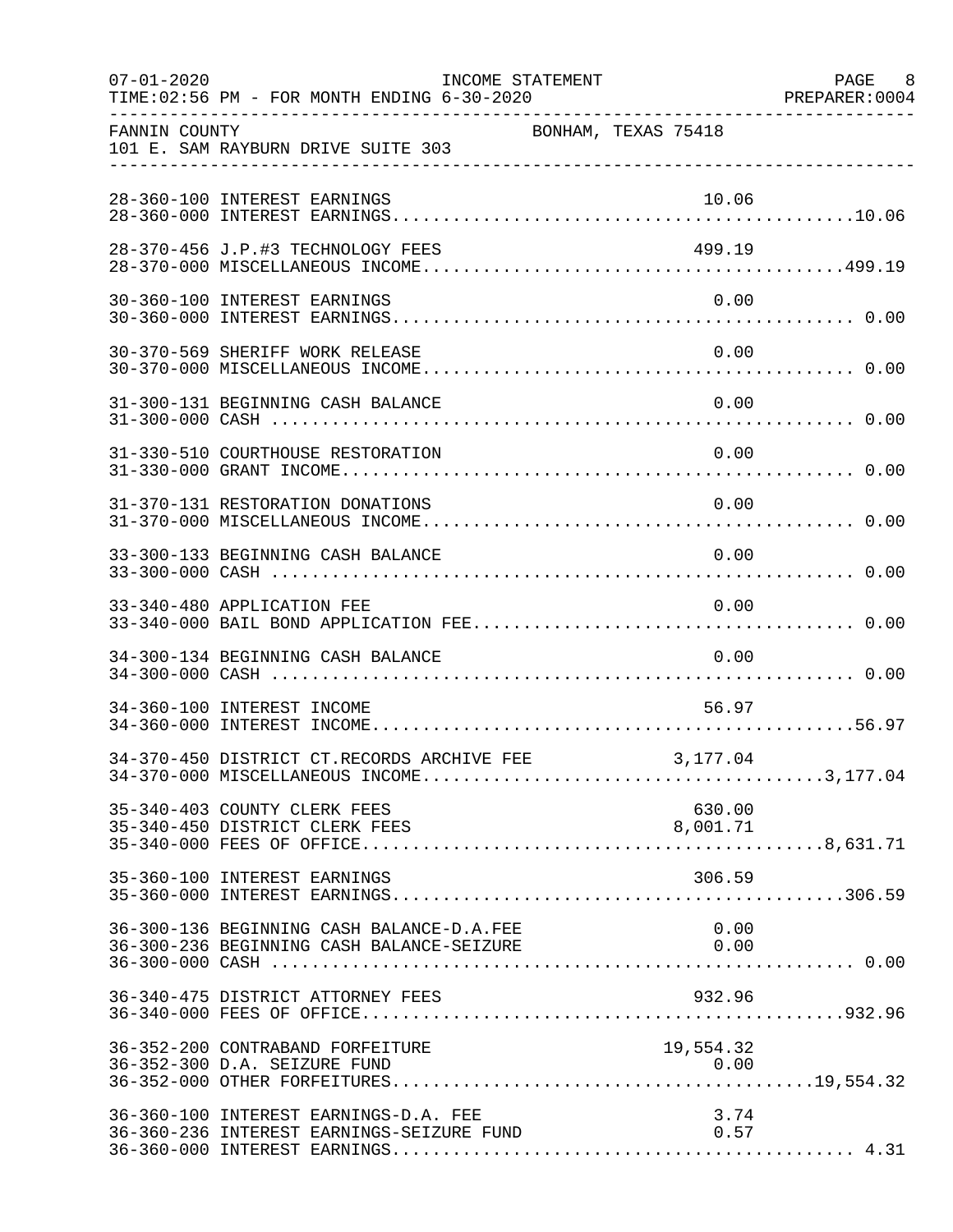| $07 - 01 - 2020$     | TIME: 02:56 PM - FOR MONTH ENDING 6-30-2020                                                                                                                                   | INCOME STATEMENT    |  |                    |      | PAGE 9<br>PREPARER: 0004 |
|----------------------|-------------------------------------------------------------------------------------------------------------------------------------------------------------------------------|---------------------|--|--------------------|------|--------------------------|
| FANNIN COUNTY        | 101 E. SAM RAYBURN DRIVE SUITE 303                                                                                                                                            | BONHAM, TEXAS 75418 |  |                    |      |                          |
|                      | 36-370-130 REFUNDS & MISCELLANEOUS<br>36-370-319 RESTITUTION                                                                                                                  |                     |  | 699.59<br>7,500.00 |      |                          |
|                      | 37-360-100 INTEREST EARNINGS                                                                                                                                                  |                     |  | 34.44              |      |                          |
|                      | 37-370-130 REFUNDS & MISCELLANEOUS                                                                                                                                            |                     |  |                    | 0.00 |                          |
|                      | 38-360-100 INTEREST EARNINGS                                                                                                                                                  |                     |  |                    |      |                          |
|                      | 39-300-110 UNENCUMBERED FUND BALANCE                                                                                                                                          |                     |  |                    | 0.00 |                          |
|                      | 39-360-100 INTEREST EARNINGS                                                                                                                                                  |                     |  | 85.05              |      |                          |
|                      | 39-370-150 BONNIE RUTH COOPER TRUST 1,189.91                                                                                                                                  |                     |  |                    |      |                          |
|                      | 40-300-110 UNENCUMBERED FUND BALANCE                                                                                                                                          |                     |  | 0.00               |      |                          |
|                      | 40-330-410 NAACHO GRANT INCOME                                                                                                                                                |                     |  |                    | 0.00 |                          |
| 41-370-406 DONATIONS |                                                                                                                                                                               |                     |  | 100.00             |      |                          |
|                      | 42-330-477 HAZARD MITIGATION DR-1999                                                                                                                                          |                     |  |                    | 0.00 |                          |
|                      |                                                                                                                                                                               |                     |  |                    |      |                          |
|                      | 44-330-423 2016 HOMELAND SECURITY                                                                                                                                             |                     |  |                    | 0.00 |                          |
|                      | 45-330-403 CHAPTER 19 FUNDS<br>45-330-404 CHAPTER 19 MATCHING FUNDS<br>45-330-477 HAVA CARES ACT FEDERAL SHARE 31,989.21<br>45-330-477 HAVA CARES ACT FEDERAL SHARE 31,989.21 |                     |  | 574.86             |      |                          |
|                      | 46-300-146 BEGINNING CASH BALANCE                                                                                                                                             |                     |  |                    | 0.00 |                          |
|                      | 46-330-475 SAFE ROOM REIMBURSEMENT DR-4029 26,283.94<br>46-330-476 ADMINISTRATIVE FEE                                                                                         |                     |  | 1,400.00           |      |                          |
|                      | 48-300-148 BEGINNING CASH BALANCE                                                                                                                                             |                     |  |                    | 0.00 |                          |
|                      | 48-340-130 REFUNDS & MISCELLANEOUS                                                                                                                                            |                     |  |                    | 0.00 |                          |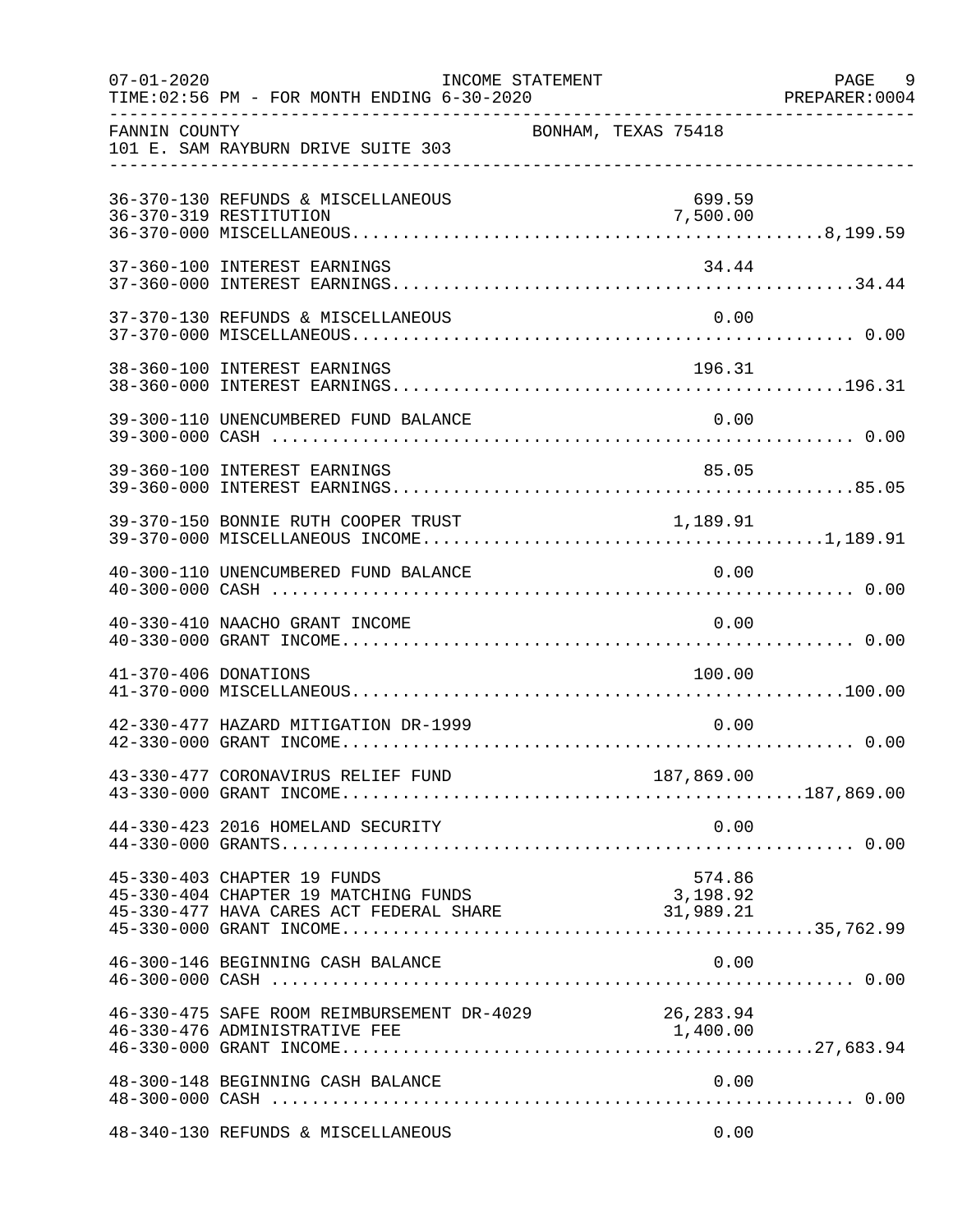| $07 - 01 - 2020$ | TIME: 02:56 PM - FOR MONTH ENDING 6-30-2020                                                          | INCOME STATEMENT |                     |                           | PAGE 10 |
|------------------|------------------------------------------------------------------------------------------------------|------------------|---------------------|---------------------------|---------|
| FANNIN COUNTY    | 101 E. SAM RAYBURN DRIVE SUITE 303                                                                   |                  | BONHAM, TEXAS 75418 |                           |         |
|                  | 48-340-403 CONTRACT ADMINISTRATIVE FEE<br>48-340-484 ELECTION REIMBURSEMENT                          |                  |                     | 225.00<br>565.00          |         |
|                  | 49-300-149 BEGINNING CASH BALANCE                                                                    |                  |                     | 0.00                      |         |
|                  | 49-330-475 INVESTIGATOR/LEOSE GRANT                                                                  |                  |                     | 685.36                    |         |
|                  | 50-300-150 BEGINNING CASH BALANCE                                                                    |                  |                     | 0.00                      |         |
|                  | 50-370-403 LOCAL FUNDING                                                                             |                  |                     | 0.00                      |         |
|                  | 51-300-151 BEGINNING CASH BALANCE                                                                    |                  |                     | 0.00                      |         |
|                  | 51-370-440 CO.CLK.CO.& DIST.CT.TECHNOLOGY FEE 60.36                                                  |                  |                     |                           |         |
|                  | 52-360-100 INTEREST EARNINGS                                                                         |                  |                     | 24.80                     |         |
|                  | 52-370-133 CO.CLK.COURT RECORDS PRESERVATION F 180.00                                                |                  |                     |                           |         |
|                  | 53-300-153 BEGINNING CASH BALANCE                                                                    |                  |                     | 0.00                      |         |
|                  | 53-370-133 CO.CLERK RECORDS ARCHIVE FEE                                                              |                  | 7,350.00            |                           |         |
|                  | 55-300-156 BEGINNING CASH BALANCE                                                                    |                  |                     | 0.00                      |         |
|                  | 55-360-100 INTEREST EARNINGS                                                                         |                  |                     | 0.09                      |         |
|                  | 55-370-130 REFUNDS & MISCELLANEOUS                                                                   |                  |                     | 0.00<br>2,186.44          |         |
|                  | 56-300-156 BEGINNING CASH BALANCE                                                                    |                  |                     | 0.00                      |         |
|                  | 56-330-560 BULLETPROOF VEST PARTNERSHIP                                                              |                  |                     | 0.00                      |         |
|                  | 56-352-200 CONTRABAND FOREITURE<br>56-352-300 PLEA BARGAIN AGREEMENT<br>56-352-432 LIVESTOCK SEIZURE |                  |                     | 36,845.54<br>0.00<br>0.00 |         |
|                  | 56-355-560 FEDERAL FORFEITURE FUNDS<br>56-355-000 FEDERAL FORFEITURE FUNDS3,993.60                   |                  |                     | 3,993.60                  |         |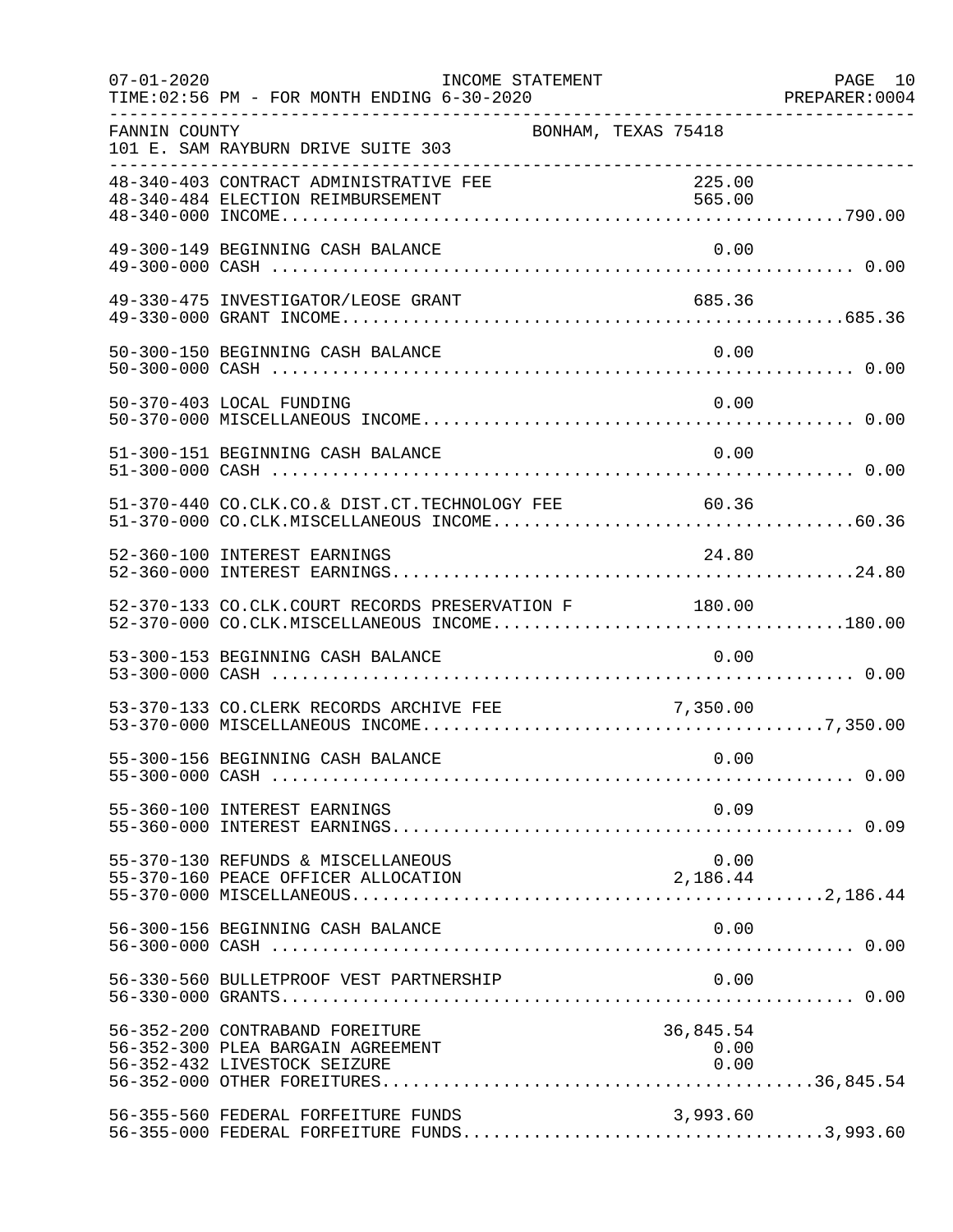| $07 - 01 - 2020$ | TIME: 02:56 PM - FOR MONTH ENDING 6-30-2020                                                                  | INCOME STATEMENT    |                                |              | PAGE 11<br>PREPARER: 0004 |
|------------------|--------------------------------------------------------------------------------------------------------------|---------------------|--------------------------------|--------------|---------------------------|
| FANNIN COUNTY    | 101 E. SAM RAYBURN DRIVE SUITE 303                                                                           | BONHAM, TEXAS 75418 |                                |              |                           |
|                  | 56-360-100 INTEREST EARNINGS-SO FORFEITURE 2018 26.76<br>56-360-159 INTEREST EARNINGS-FEDERAL FORF 2018 0.00 |                     |                                |              |                           |
|                  | 56-370-108 FEDERAL OT REIMBURSEMENT<br>56-370-130 REFUNDS & MISCELLANEOUS 1,620.00                           |                     | 0.00                           |              |                           |
|                  | 56-390-140 TRANSFERS IN                                                                                      |                     |                                | 0.00         |                           |
|                  | 57-300-157 BEGINNING CASH BALANCE                                                                            |                     | 0.00                           |              |                           |
|                  | 57-360-100 INTEREST EARNINGS                                                                                 |                     |                                | 0.00         |                           |
|                  | 57-370-560 SHERIFF K-9 UNIT                                                                                  |                     |                                | 0.00         |                           |
|                  | 59-300-159 BEGINNING CASH BALANCE                                                                            |                     |                                | 0.00         |                           |
|                  | 59-360-100 INTEREST EARNINGS                                                                                 |                     | 50.53                          |              |                           |
|                  | 59-370-425 DRUG COURT FEE<br>59-370-426 SPECIALTY COURT                                                      |                     | 948.89<br>166.37               |              |                           |
|                  | 60-300-110 BEGINNING CASH BALANCE                                                                            |                     |                                | 0.00         |                           |
|                  | 60-310-110 CURRENT TAXES<br>60-310-120 DELINQUENT TAXES<br>60-310-260 CURRENT TAXES SERIES '98               |                     | 850,436.71<br>7,444.41<br>0.00 |              |                           |
|                  | 60-318-120 PAY N LIEU TAX/GRASSLAND                                                                          |                     | 935.06                         |              |                           |
|                  | 60-360-100 INTEREST EARNINGS<br>60-360-200 INTEREST, 2017 GO BONDS<br>60-360-300 INTEREST, 2018 GO BONDS     |                     | 0.00                           | 0.00<br>0.00 |                           |
|                  | 60-370-130 REFUNDS & MISCELLANEOUS                                                                           |                     | 0.00                           |              |                           |
|                  | 61-300-161 BEGINNING CASH BALANCE                                                                            |                     |                                | 0.00         |                           |
|                  | 61-370-440 DIST.CLK.CO.& DIST.CT.TECHNOLOGY FE<br>61-370-000 DIST.CLK.MISCELLANEOUS INCOME295.09             |                     | 295.09                         |              |                           |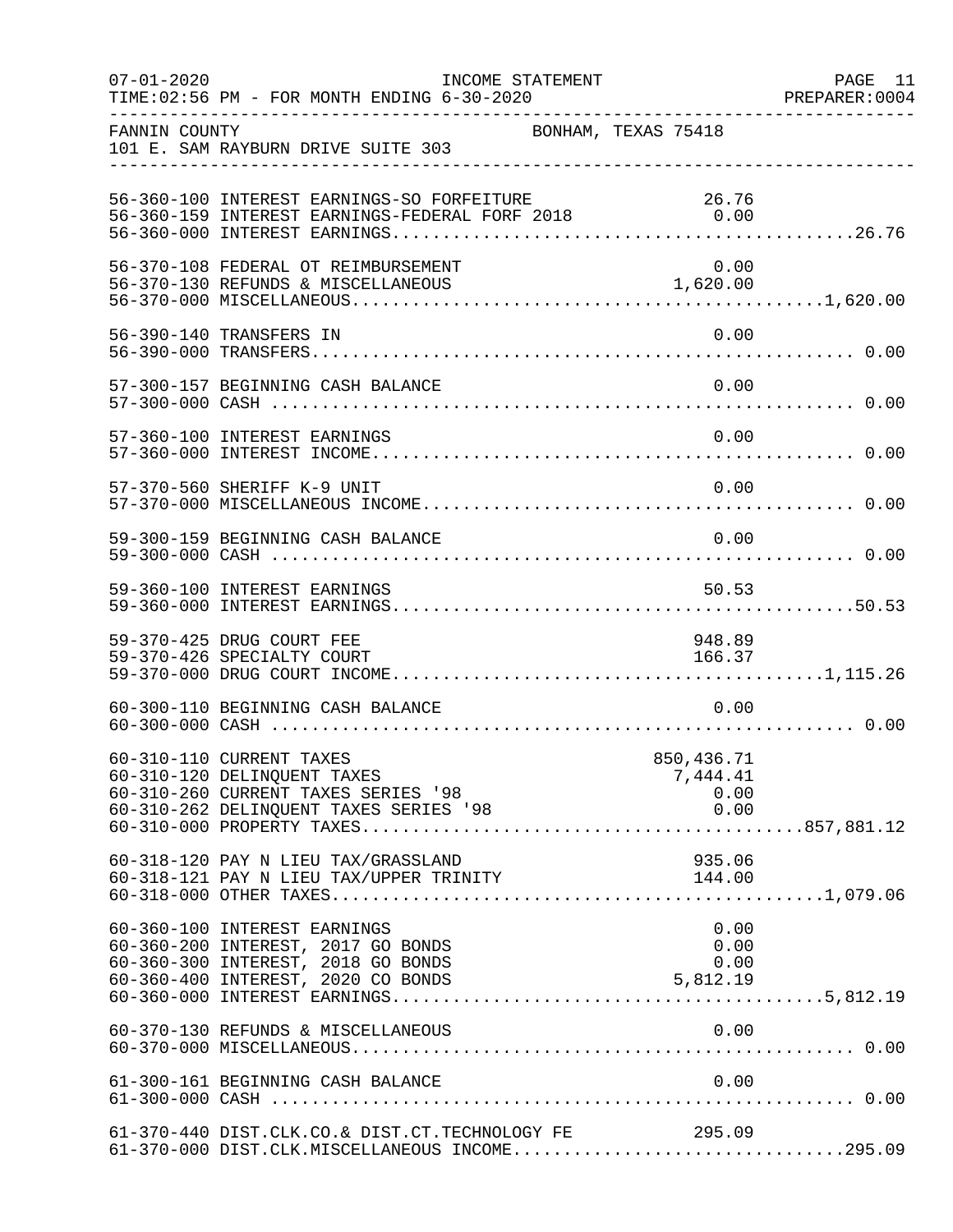| $07 - 01 - 2020$ | INCOME STATEMENT<br>TIME: 02:56 PM - FOR MONTH ENDING 6-30-2020                                                  |                | PAGE 12<br>PREPARER: 0004 |
|------------------|------------------------------------------------------------------------------------------------------------------|----------------|---------------------------|
| FANNIN COUNTY    | BONHAM, TEXAS 75418<br>101 E. SAM RAYBURN DRIVE SUITE 303                                                        |                |                           |
|                  | 62-300-162 BEGINNING CASH BALANCE                                                                                | 0.00           |                           |
|                  | 62-360-100 INTEREST EARNINGS                                                                                     | 59.64          |                           |
|                  | 62-370-133 DIST.CLK.COURT RECORDS PRESERVATION 2,487.97<br>62-370-000 DIST.CLK.COURT MISCELLAEOUS INCOME2,487.97 |                |                           |
|                  | 63-300-151 BEGINNING CASH BALANCE                                                                                | 0.00           |                           |
|                  | 63-370-130 REFUNDS & MISCELLANEOUS<br>63-370-160 PEACE OFFICER ALLOCATION                                        | 0.00<br>685.17 |                           |
|                  | 64-300-152 BEGINNING CASH BALANCE                                                                                | 0.00           |                           |
|                  | 64-370-130 REFUNDS & MISCELLANEOUS<br>64-370-160 PEACE OFFICER ALLOCATION                                        | 0.00<br>685.17 |                           |
|                  | 65-300-153 BEGINNING CASH BALANCE                                                                                | 0.00           |                           |
|                  | 65-370-130 REFUNDS & MISCELLANEOUS<br>685.17<br>65-370-160 PEACE OFFICER ALLOCATION                              | 0.00           |                           |
|                  | 66-300-166 BEGINNING CASH BALANCE                                                                                | 0.00           |                           |
|                  | 66-360-100 INTEREST EARNINGS LEGEND BANK                                                                         | 0.00           |                           |
|                  | 66-370-130 REFUNDS & MISCELLANEOUS                                                                               | 0.00           |                           |
|                  | 67-300-110 UNENCUMBERED FUND BALANCE                                                                             | 0.00           |                           |
|                  | 67-319-551 ANNUAL PAYMENT                                                                                        | 0.00           |                           |
|                  | 68-300-168 BEGINNING CASH BALANCE                                                                                | 0.00           |                           |
|                  | 68-360-100 INTEREST EARNING LEGEND BANK<br>68-360-168 INTEREST EARNINGS BUSINESS MONEY FU 67,796.95              | 0.00           |                           |
|                  | 68-370-130 REFUNDS & MISCELLANEOUS                                                                               | 0.00           |                           |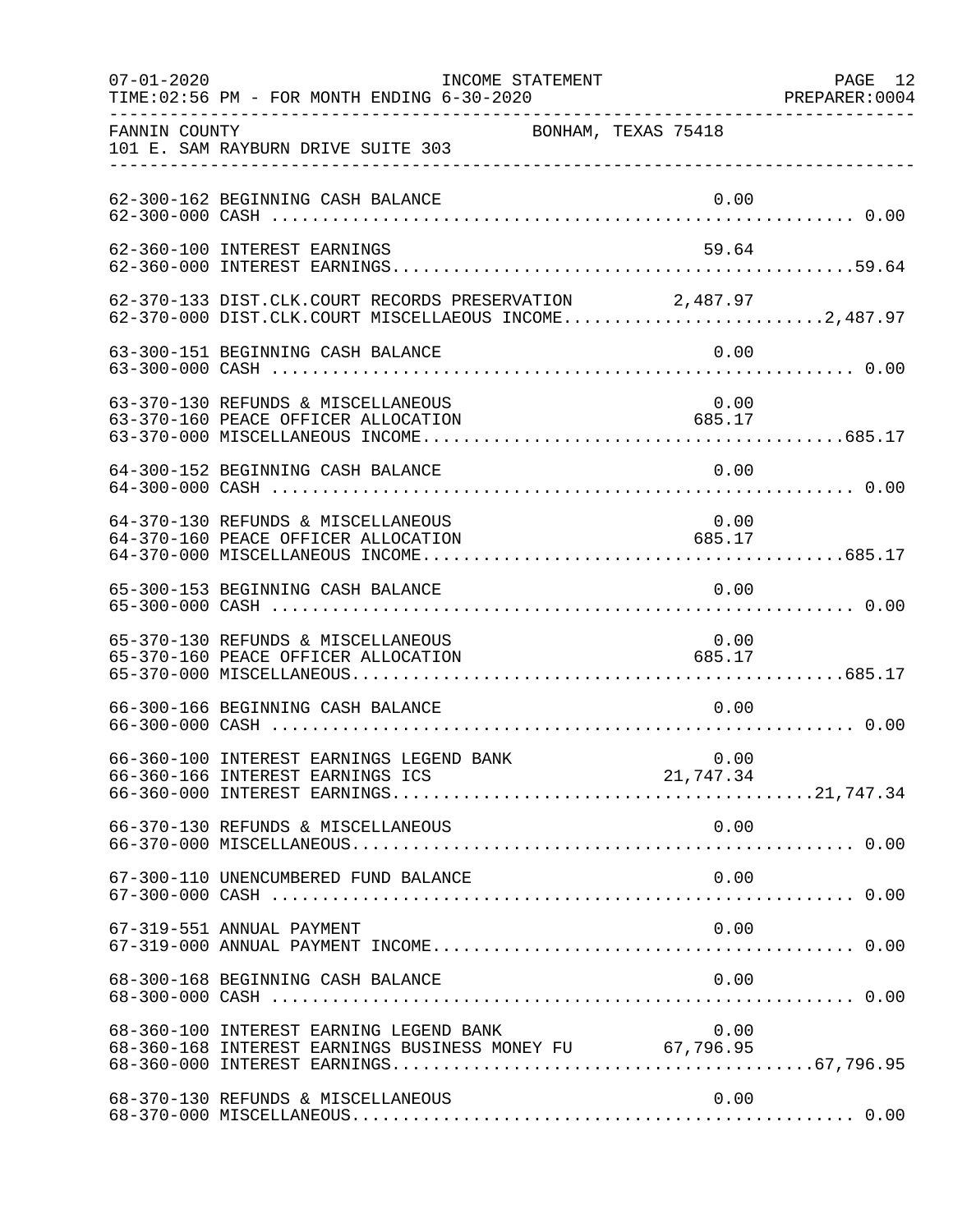| $07 - 01 - 2020$ | INCOME STATEMENT<br>TIME: 02:56 PM - FOR MONTH ENDING 6-30-2020                                               |                    | PAGE 13 |
|------------------|---------------------------------------------------------------------------------------------------------------|--------------------|---------|
| FANNIN COUNTY    | BONHAM, TEXAS 75418<br>101 E. SAM RAYBURN DRIVE SUITE 303<br>.__________________________________              |                    |         |
|                  |                                                                                                               |                    |         |
|                  | 69-350-169 2020 CO BOND PROCEEDS                                                                              | 9,900,000.00       |         |
|                  | 69-360-100 INTEREST EARNING LEGEND BANK                                                                       | 0.00               |         |
|                  | 69-370-130 REFUNDS & MISCELLANEOUS                                                                            | 100.00             |         |
|                  | 70-360-100 INTEREST EARNINGS                                                                                  | 890.16             |         |
|                  | 71-330-475 INVESTIGATOR CRIMES AGAINST WOMEN                                                                  | 0.00               |         |
|                  | 72-330-560 INVESTIGATOR CRIMES AGAINST CHILDRE 0.00                                                           |                    |         |
|                  | 78-300-120 UNENCUMBERED FUND BALANCE                                                                          | 0.00               |         |
|                  | 79-300-122 UNENCUMBERED FUND BALANCE                                                                          | 0.00               |         |
|                  | 79-319-179 FOR MAINTENANCE OF ROADS 22,250.00                                                                 |                    |         |
|                  | 80-300-180 BEGINNING CASH BALANCE                                                                             | 0.00               |         |
|                  | 80-370-130 MISCELLANEOUS<br>80-370-180 PROGRAM FEES                                                           | 0.00<br>0.00       |         |
|                  | 81-300-110 UNENCUMBERED FUND BALANCE                                                                          | 0.00               |         |
|                  | 81-318-181 YEAR 1 PAYMENT<br>81-318-182 YEAR 2 PAYMENT<br>81-318-000 NORTH TEX MUNICIPAL WATER DIST100,000.00 | 0.00<br>100,000.00 |         |
|                  | 82-300-123 UNENCUMBERED FUND BALANCE                                                                          | 0.00               |         |
|                  | 82-318-182 YEAR 1 PAYMENT                                                                                     | 0.00               |         |
|                  | 82-319-182 FOR MAINTENANCE OF ROADS                                                                           | 0.00               |         |
|                  | 83-300-124 UNENCUMBERED FUND BALANCE                                                                          | 0.00               |         |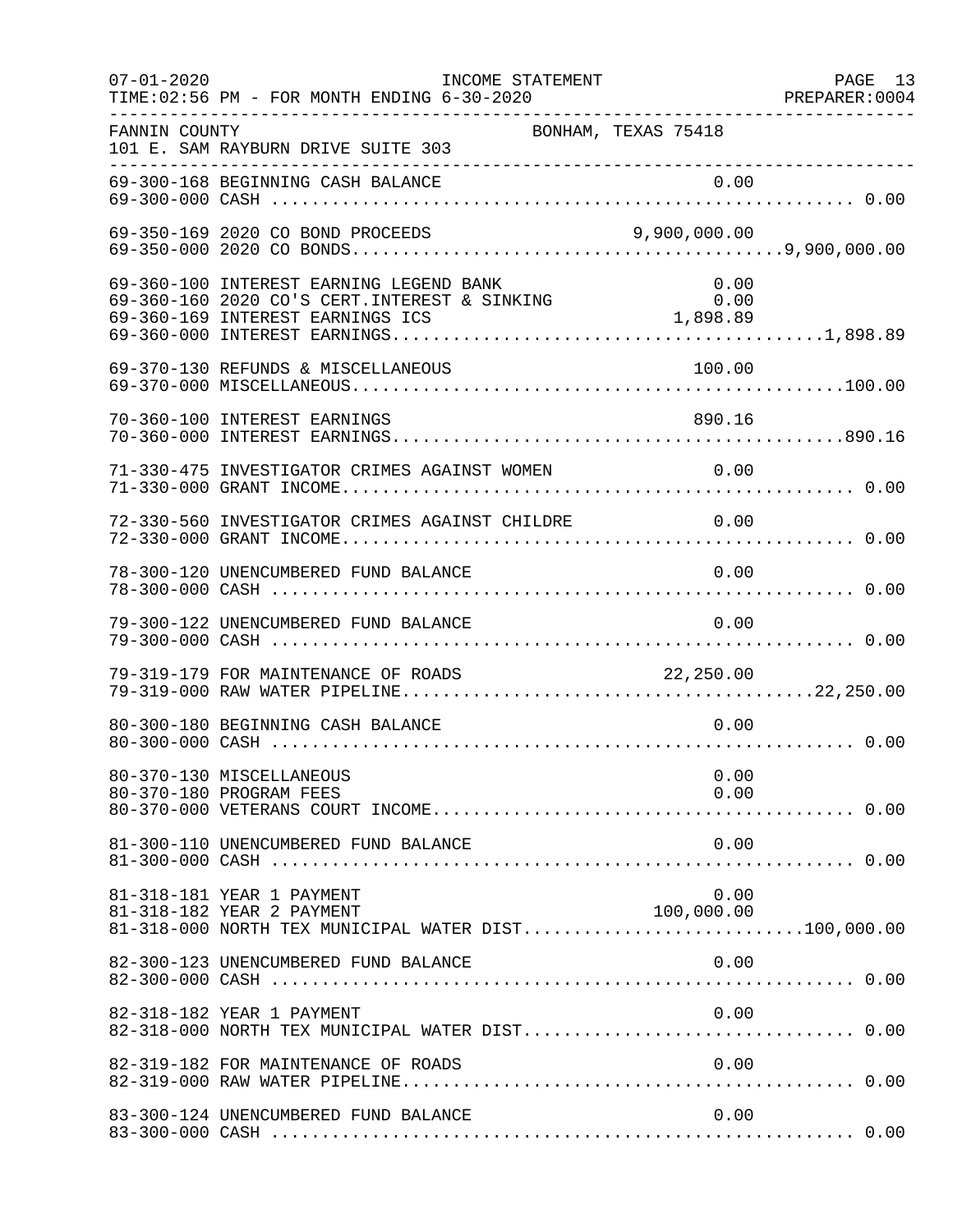| $07 - 01 - 2020$     | INCOME STATEMENT                                                                                                                                                                                                                                                                                                                                 |                                              | PAGE 14<br>PREPARER: 0004 |
|----------------------|--------------------------------------------------------------------------------------------------------------------------------------------------------------------------------------------------------------------------------------------------------------------------------------------------------------------------------------------------|----------------------------------------------|---------------------------|
| FANNIN COUNTY        | BONHAM, TEXAS 75418<br>101 E. SAM RAYBURN DRIVE SUITE 303                                                                                                                                                                                                                                                                                        |                                              |                           |
|                      | 83-318-183 YEAR 1 PAYMENT                                                                                                                                                                                                                                                                                                                        | 0.00                                         |                           |
|                      |                                                                                                                                                                                                                                                                                                                                                  |                                              |                           |
|                      | 84-300-110 UNENCUMBERED FUND BALANCE                                                                                                                                                                                                                                                                                                             | 0.00                                         |                           |
|                      | 84-318-184 PERSONNEL INCOME YEAR 1<br>84-318-185 EMERGENCY RADIO IMP.INC.YEAR 1<br>84-318-186 VEHICLE OR SPEC EQUIP INC YEAR 1<br>84-318-250 DRUG SCREENING/PSYCHOLOGICAL INC YE<br>84-318-395 UNIFORMS INCOME YEAR 1                                                                                                                            | 0.00<br>0.00<br>0.00<br>0.00<br>0.00         |                           |
|                      | 84-319-184 PERSONNEL INCOME YEAR 2<br>84-319-184 PERSONNEL INCOME YEAR 2<br>84-319-186 VEHICLE OR SPEC EQUIP INC YEAR 2<br>84-319-250 DRUG SCREEN/PSYCHOLOGICAL INC YE<br>84-319-395 UNIFORMS INCOME YEAR 2<br>84-319-427 TRAINING INCOME YEAR 2<br>84-319-454 R & M EQUIPMENT INCOME YEAR 2<br>84-319-000 NORTH TEXAS MUNICIPAL WATER DIST 0.00 | 0.00<br>0.00<br>0.00<br>0.00<br>0.00<br>0.00 |                           |
|                      |                                                                                                                                                                                                                                                                                                                                                  |                                              |                           |
|                      | 85-300-110 UNENCUMBERED FUND BALANCE                                                                                                                                                                                                                                                                                                             | 0.00                                         |                           |
| 85-370-150 DONATIONS | 85-370-183 VOLUNTEER MEMBERSHIP FEES<br>85-370-184 LOCAL FUNDING<br>85-370-185 RENTAL FEE<br>85-370-186 DEPOSIT FEE                                                                                                                                                                                                                              | 0.00<br>360.00<br>0.00<br>812.50<br>600.00   |                           |
|                      | 86-300-110 UNENCUMBERED FUND BALANCE                                                                                                                                                                                                                                                                                                             | 0.00                                         |                           |
|                      | 86-319-420 SECURUS SIGNING BONUS                                                                                                                                                                                                                                                                                                                 | 0.00                                         |                           |
|                      | 86-370-130 REFUNDS & MISCELLANEOUS                                                                                                                                                                                                                                                                                                               | 0.00                                         |                           |
|                      | 87-340-575 JUVENILE PROBATION FEES<br>87-340-576 JUVENILE PROBATION RESTITUTION<br>87-340-577 JUVENILE PROBATION COURT COSTS<br>87-340-578 FEES RECEIVED FOR OTHER COUNTIES<br>87-340-579 REIMBURSEMENT OF MEDICAL EXPENSES 70.00                                                                                                                | 1,075.00<br>1,681.00<br>20.00<br>0.00        |                           |
|                      | 88-367-100 HOSPITAL QUARTERLY PAYMENT                                                                                                                                                                                                                                                                                                            | 0.00                                         |                           |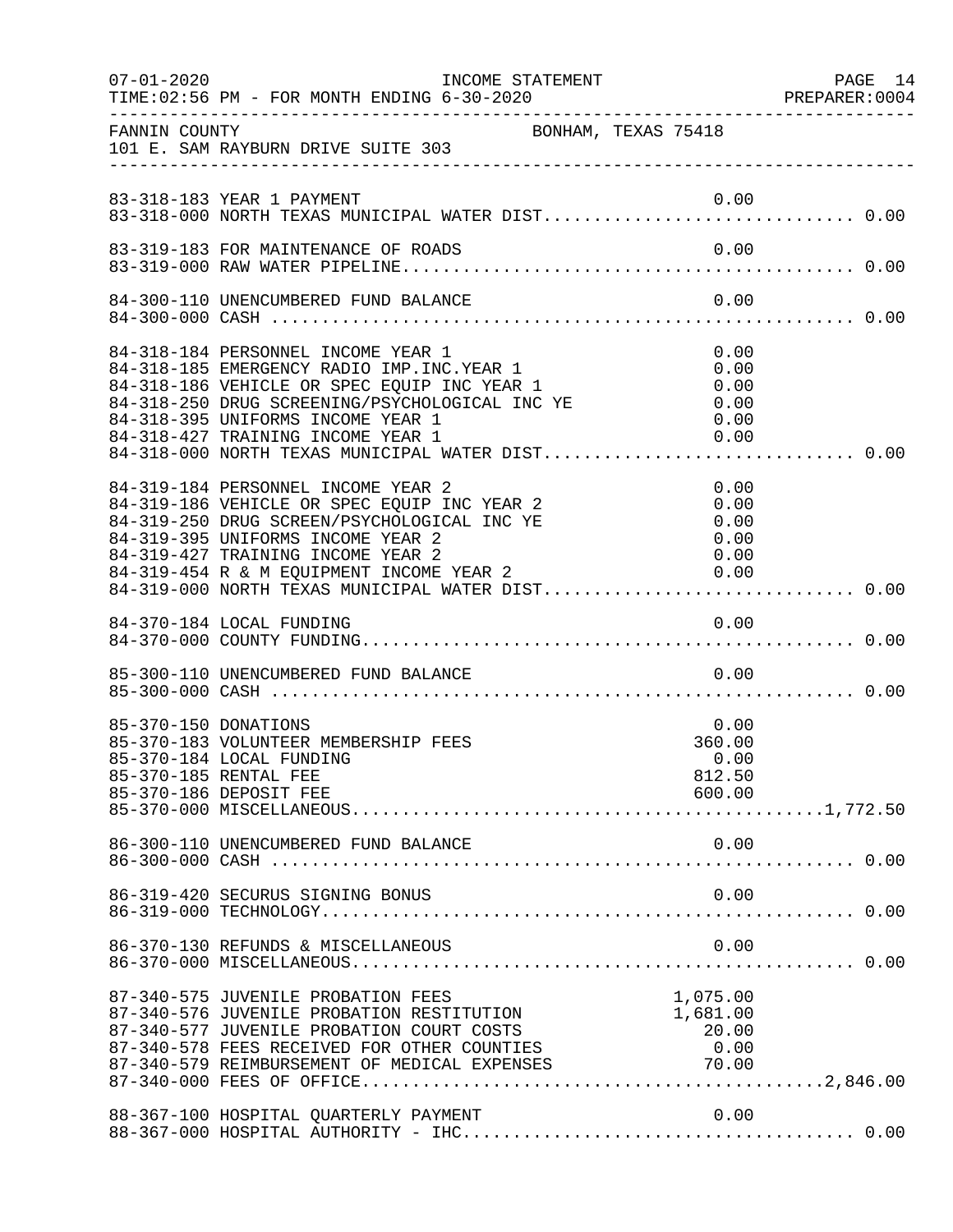| $07 - 01 - 2020$ | INCOME STATEMENT<br>TIME: 02:56 PM - FOR MONTH ENDING 6-30-2020                                                                                                                                                                                                                                                          |                     |                                                                                                      | PAGE 15<br>PREPARER: 0004 |
|------------------|--------------------------------------------------------------------------------------------------------------------------------------------------------------------------------------------------------------------------------------------------------------------------------------------------------------------------|---------------------|------------------------------------------------------------------------------------------------------|---------------------------|
| FANNIN COUNTY    | 101 E. SAM RAYBURN DRIVE SUITE 303                                                                                                                                                                                                                                                                                       | BONHAM, TEXAS 75418 |                                                                                                      |                           |
|                  | 89-300-110 UNENCUMBERED FUND BALANCE                                                                                                                                                                                                                                                                                     |                     | 0.00                                                                                                 |                           |
|                  | 89-330-908 STRUCTURAL FAM.THER.GRANT OOG<br>89-330-915 BASIC PROBATION SUPERVISION<br>89-330-916 COMMUNITY PROGRAMS<br>89-330-917 PRE/POST ADJUDICATION<br>89-330-918 COMMITMENT DIVERSION                                                                                                                               |                     | 37,500.00<br>97,447.00<br>59,999.00<br>4,766.00<br>7,501.00                                          |                           |
|                  | 89-360-189 INTEREST INCOME                                                                                                                                                                                                                                                                                               |                     | 66.16                                                                                                |                           |
|                  | 89-370-130 REFUNDS & MISCELLANEOUS<br>89-370-988 LOCAL FUNDS CARRIED FORWARD<br>89-370-995 LOCAL FUNDING                                                                                                                                                                                                                 |                     | 0.00<br>19,880.00<br>184,000.00                                                                      |                           |
|                  | 92-360-100 INTEREST EARNINGS<br>92-360-350 GOV. COMMODITY PROG. ASCS                                                                                                                                                                                                                                                     |                     | 429.85<br>0.00                                                                                       |                           |
| 92-370-100 RENT  | 92-370-130 REFUNDS & MISCELLANEOUS                                                                                                                                                                                                                                                                                       |                     | 0.00<br>0.00                                                                                         |                           |
|                  | 93-330-909 GRANT #7219149 HICKORY CREEK 8,100.00                                                                                                                                                                                                                                                                         |                     |                                                                                                      |                           |
|                  | 93-370-130 REFUNDS & MISCELLANEOUS                                                                                                                                                                                                                                                                                       |                     | 0.00                                                                                                 |                           |
|                  | 95-360-100 INTEREST EARNINGS                                                                                                                                                                                                                                                                                             |                     | 0.00                                                                                                 |                           |
|                  | 95-370-125 AFLAC FSA CLEARING                                                                                                                                                                                                                                                                                            |                     | 0.00<br>3,107.62                                                                                     |                           |
|                  |                                                                                                                                                                                                                                                                                                                          |                     |                                                                                                      |                           |
|                  | ***** EXPENSE ACCOUNTS *****                                                                                                                                                                                                                                                                                             |                     |                                                                                                      |                           |
|                  | 10-400-101 SALARY ELECTED OFFICIAL<br>10-400-104 STATE PROBATE SALARY SUPPLEMENT<br>10-400-105 SALARY SECRETARY<br>10-400-201 SOCIAL SECURITY TAXES<br>10-400-202 GROUP HEALTH & DENTAL INSURANCE<br>10-400-203 RETIREMENT<br>10-400-204 WORKERS' COMPENSATION<br>10-400-205 MEDICARE TAX<br>10-400-225 TRAVEL ALLOWANCE |                     | 51,275.60<br>0.00<br>23,308.40<br>4,924.90<br>9,159.12<br>8,904.15<br>309.18<br>1,151.78<br>3,150.00 |                           |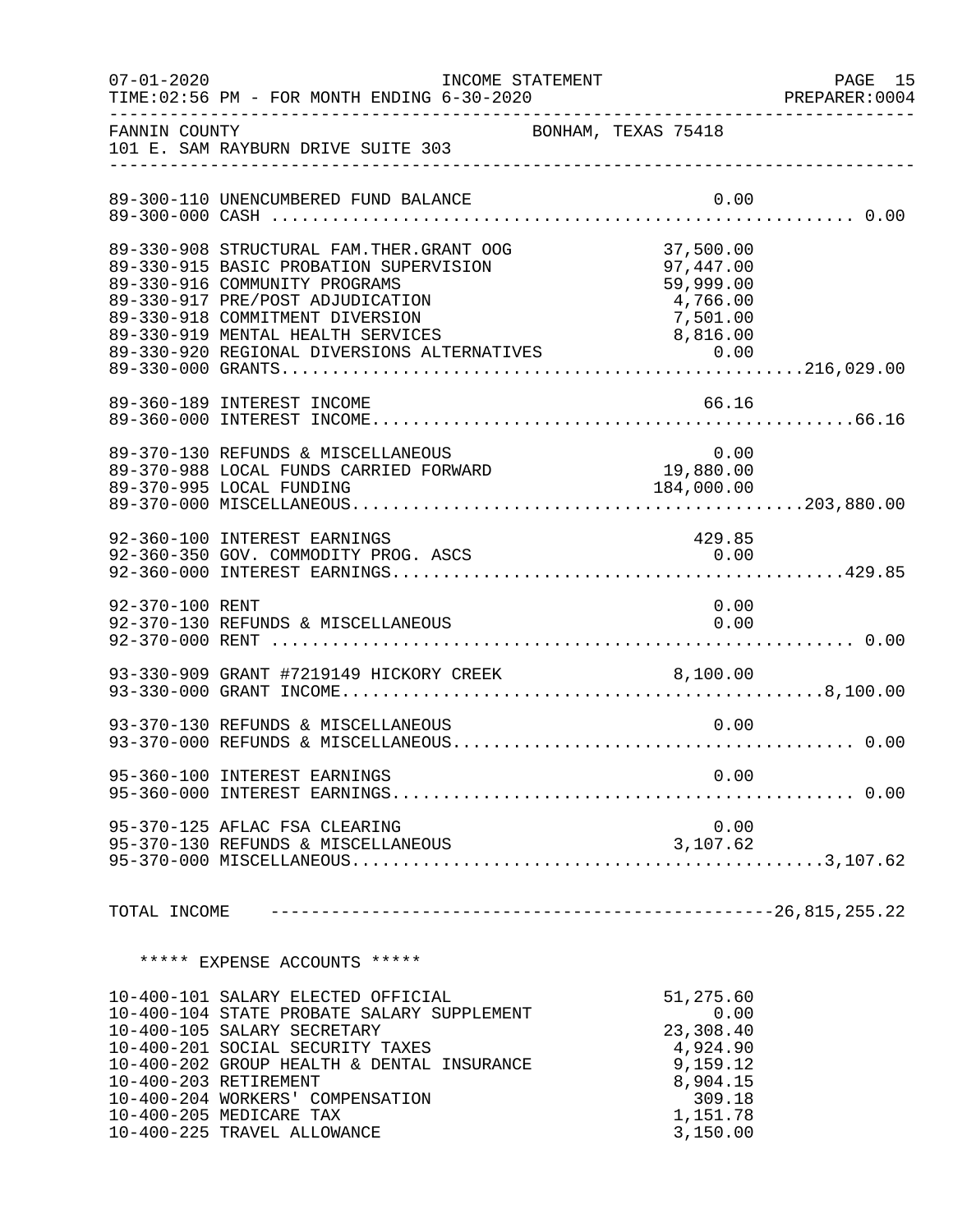|                    |                                                                                                                                                                                                                                                                                                                                                                   |                  | PAGE 16<br>PREPARER:0004 |
|--------------------|-------------------------------------------------------------------------------------------------------------------------------------------------------------------------------------------------------------------------------------------------------------------------------------------------------------------------------------------------------------------|------------------|--------------------------|
|                    |                                                                                                                                                                                                                                                                                                                                                                   |                  |                          |
|                    |                                                                                                                                                                                                                                                                                                                                                                   |                  |                          |
|                    |                                                                                                                                                                                                                                                                                                                                                                   |                  |                          |
|                    |                                                                                                                                                                                                                                                                                                                                                                   |                  |                          |
|                    |                                                                                                                                                                                                                                                                                                                                                                   |                  |                          |
|                    |                                                                                                                                                                                                                                                                                                                                                                   |                  |                          |
|                    |                                                                                                                                                                                                                                                                                                                                                                   |                  |                          |
|                    |                                                                                                                                                                                                                                                                                                                                                                   |                  |                          |
|                    |                                                                                                                                                                                                                                                                                                                                                                   |                  |                          |
| 10-400-481 DUES    |                                                                                                                                                                                                                                                                                                                                                                   | 335.00           |                          |
|                    | 10-400-572 OFFICE EQUIPMENT                                                                                                                                                                                                                                                                                                                                       | 0.00             |                          |
|                    | 10-400-574 TECHNOLOGY                                                                                                                                                                                                                                                                                                                                             | 0.00             |                          |
|                    |                                                                                                                                                                                                                                                                                                                                                                   |                  |                          |
|                    |                                                                                                                                                                                                                                                                                                                                                                   |                  |                          |
|                    |                                                                                                                                                                                                                                                                                                                                                                   |                  |                          |
|                    | $10-403-101 \hbox{ SALARY ELECTED OFFICHL} \\\ {10-403-103 \hbox{ SALARY CHEPTED OFFICY} \\\ {10-403-104 \hbox{ SALARY DEPUTY} \\\ {10-403-104 \hbox{ SALARY DEPUTY} \\\ {10-403-201 \hbox{ SCLIAL SEURTY TARE} \\\ {10-403-201 \hbox{ SCULTITY TAKES} \\\ {10-403-202 \hbox{ SCOUT HEALTH & DENTAL INSURANCE} \\\ {10-403-202 \hbox{ SCIVERMENT} \\\ {10-403-20$ |                  |                          |
|                    |                                                                                                                                                                                                                                                                                                                                                                   |                  |                          |
|                    |                                                                                                                                                                                                                                                                                                                                                                   |                  |                          |
|                    |                                                                                                                                                                                                                                                                                                                                                                   |                  |                          |
|                    |                                                                                                                                                                                                                                                                                                                                                                   |                  |                          |
|                    |                                                                                                                                                                                                                                                                                                                                                                   |                  |                          |
|                    |                                                                                                                                                                                                                                                                                                                                                                   |                  |                          |
|                    |                                                                                                                                                                                                                                                                                                                                                                   |                  |                          |
|                    |                                                                                                                                                                                                                                                                                                                                                                   |                  |                          |
|                    |                                                                                                                                                                                                                                                                                                                                                                   |                  |                          |
|                    |                                                                                                                                                                                                                                                                                                                                                                   |                  |                          |
|                    |                                                                                                                                                                                                                                                                                                                                                                   |                  |                          |
|                    |                                                                                                                                                                                                                                                                                                                                                                   |                  |                          |
|                    |                                                                                                                                                                                                                                                                                                                                                                   |                  |                          |
|                    |                                                                                                                                                                                                                                                                                                                                                                   |                  |                          |
| 10-403-480 BOND    |                                                                                                                                                                                                                                                                                                                                                                   | 257.50           |                          |
| 10-403-481 DUES    |                                                                                                                                                                                                                                                                                                                                                                   | 0.00             |                          |
|                    |                                                                                                                                                                                                                                                                                                                                                                   |                  |                          |
|                    |                                                                                                                                                                                                                                                                                                                                                                   |                  |                          |
| 10-404-109 SALARY  |                                                                                                                                                                                                                                                                                                                                                                   | 11,973.00        |                          |
|                    | 10-404-201 SOCIAL SECURITY TAXES                                                                                                                                                                                                                                                                                                                                  | 29.32            |                          |
|                    | 10-404-203 RETIREMENT<br>10-404-205 MEDICARE TAX                                                                                                                                                                                                                                                                                                                  | 0.00<br>6.86     |                          |
|                    | 10-404-310 ELECTION SUPPLIES                                                                                                                                                                                                                                                                                                                                      | 2,478.00         |                          |
| 10-404-311 POSTAGE |                                                                                                                                                                                                                                                                                                                                                                   | 8,009.75         |                          |
|                    | 10-404-421 ELECTION INTERNET                                                                                                                                                                                                                                                                                                                                      | 683.82           |                          |
|                    | 10-404-423 CELL PHONE                                                                                                                                                                                                                                                                                                                                             | 180.00           |                          |
|                    | 10-404-427 ELECTION TRAVEL/TRAINING                                                                                                                                                                                                                                                                                                                               | 400.17           |                          |
|                    | 10-404-428 EMPLOYEE TRAINING                                                                                                                                                                                                                                                                                                                                      | 0.00             |                          |
|                    | 10-404-429 DPS BACKGROUND CHECK                                                                                                                                                                                                                                                                                                                                   | 0.00             |                          |
|                    | 10-404-430 BIDS AND NOTICES<br>10-404-442 PROFESSIONAL SERVICE/TRANSLATOR                                                                                                                                                                                                                                                                                         | 223.17<br>225.00 |                          |
| 10-404-481 DUES    |                                                                                                                                                                                                                                                                                                                                                                   | 300.00           |                          |
|                    | 10-404-483 VOTER REGISTRATION                                                                                                                                                                                                                                                                                                                                     | 1,515.27         |                          |
|                    | 10-404-485 ELECTION MAINT. AGREEMENT                                                                                                                                                                                                                                                                                                                              | 16, 221.00       |                          |
|                    |                                                                                                                                                                                                                                                                                                                                                                   |                  |                          |
|                    |                                                                                                                                                                                                                                                                                                                                                                   |                  |                          |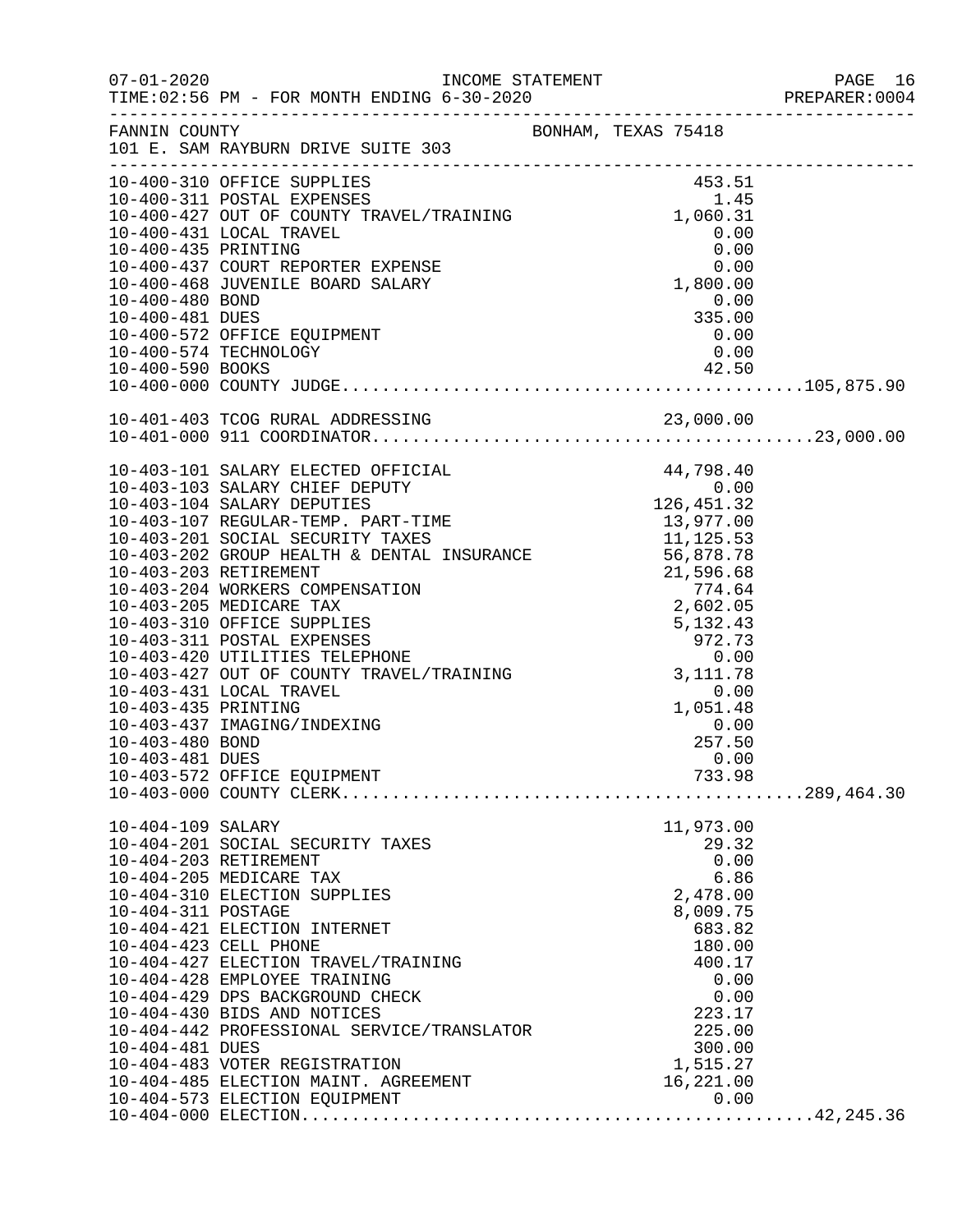|                 |                                                                                                                                                                                                                                                                                                                                                                                                                          |  |                | PAGE 17 |
|-----------------|--------------------------------------------------------------------------------------------------------------------------------------------------------------------------------------------------------------------------------------------------------------------------------------------------------------------------------------------------------------------------------------------------------------------------|--|----------------|---------|
|                 | FANNIN COUNTY<br>101 E. SAM RAYBURN DRIVE SUITE 303                                                                                                                                                                                                                                                                                                                                                                      |  |                |         |
|                 | $\begin{tabular}{l c c c} \hline \texttt{1-0-015--102} & \texttt{SALARY Representation} & \texttt{3D-015--102} & \texttt{SALARY Representation} & \texttt{3D} & \texttt{4D} & \texttt{5D} & \texttt{5D} & \texttt{5D} & \texttt{6D} & \texttt{6D} & \texttt{6D} & \texttt{6D} \\ \hline \texttt{10-405-201} & \texttt{SOCIAL SECURITY TAKES} & \texttt{1,873.44} & \texttt{5D} & \texttt{6D} & \texttt{6D} & \texttt{6D$ |  |                |         |
|                 |                                                                                                                                                                                                                                                                                                                                                                                                                          |  |                |         |
|                 |                                                                                                                                                                                                                                                                                                                                                                                                                          |  |                |         |
|                 |                                                                                                                                                                                                                                                                                                                                                                                                                          |  |                |         |
|                 |                                                                                                                                                                                                                                                                                                                                                                                                                          |  |                |         |
|                 |                                                                                                                                                                                                                                                                                                                                                                                                                          |  |                |         |
|                 |                                                                                                                                                                                                                                                                                                                                                                                                                          |  |                |         |
|                 |                                                                                                                                                                                                                                                                                                                                                                                                                          |  |                |         |
|                 |                                                                                                                                                                                                                                                                                                                                                                                                                          |  |                |         |
|                 |                                                                                                                                                                                                                                                                                                                                                                                                                          |  |                |         |
|                 |                                                                                                                                                                                                                                                                                                                                                                                                                          |  |                |         |
|                 |                                                                                                                                                                                                                                                                                                                                                                                                                          |  |                |         |
|                 |                                                                                                                                                                                                                                                                                                                                                                                                                          |  |                |         |
|                 |                                                                                                                                                                                                                                                                                                                                                                                                                          |  |                |         |
|                 |                                                                                                                                                                                                                                                                                                                                                                                                                          |  |                |         |
|                 |                                                                                                                                                                                                                                                                                                                                                                                                                          |  |                |         |
|                 |                                                                                                                                                                                                                                                                                                                                                                                                                          |  |                |         |
|                 |                                                                                                                                                                                                                                                                                                                                                                                                                          |  |                |         |
|                 |                                                                                                                                                                                                                                                                                                                                                                                                                          |  |                |         |
|                 |                                                                                                                                                                                                                                                                                                                                                                                                                          |  |                |         |
|                 |                                                                                                                                                                                                                                                                                                                                                                                                                          |  |                |         |
|                 |                                                                                                                                                                                                                                                                                                                                                                                                                          |  |                |         |
|                 |                                                                                                                                                                                                                                                                                                                                                                                                                          |  |                |         |
|                 |                                                                                                                                                                                                                                                                                                                                                                                                                          |  |                |         |
|                 |                                                                                                                                                                                                                                                                                                                                                                                                                          |  |                |         |
|                 |                                                                                                                                                                                                                                                                                                                                                                                                                          |  |                |         |
|                 |                                                                                                                                                                                                                                                                                                                                                                                                                          |  |                |         |
|                 |                                                                                                                                                                                                                                                                                                                                                                                                                          |  |                |         |
|                 |                                                                                                                                                                                                                                                                                                                                                                                                                          |  |                |         |
|                 |                                                                                                                                                                                                                                                                                                                                                                                                                          |  |                |         |
|                 | 10-406-489 CODE RED EARLY WARNING SYSTEM                                                                                                                                                                                                                                                                                                                                                                                 |  | 12,768.00      |         |
|                 | 10-406-490 911 RADIO TOWER BUILDING                                                                                                                                                                                                                                                                                                                                                                                      |  | 0.00           |         |
|                 | 10-406-573 RADIO EQUIPMENT                                                                                                                                                                                                                                                                                                                                                                                               |  | 0.00           |         |
|                 |                                                                                                                                                                                                                                                                                                                                                                                                                          |  |                |         |
|                 | 10-409-100 COMPENSATION PAY                                                                                                                                                                                                                                                                                                                                                                                              |  | 0.00           |         |
|                 | 10-409-201 SOCIAL SECURITY TAXES                                                                                                                                                                                                                                                                                                                                                                                         |  | 0.00           |         |
|                 | 10-409-203 RETIREMENT<br>10-409-204 WORKERS' COMPENSATION                                                                                                                                                                                                                                                                                                                                                                |  | 0.00<br>779.08 |         |
|                 | 10-409-205 MEDICARE TAX                                                                                                                                                                                                                                                                                                                                                                                                  |  | 0.00           |         |
|                 | 10-409-206 UNEMPLOYMENT EXPENSE                                                                                                                                                                                                                                                                                                                                                                                          |  | 436.00         |         |
|                 | 10-409-395 ERRORS AND OMISSIONS                                                                                                                                                                                                                                                                                                                                                                                          |  | 0.00           |         |
|                 | 10-409-399 CLAIMS SETTLEMENTS                                                                                                                                                                                                                                                                                                                                                                                            |  | 271.40         |         |
|                 | 10-409-400 LEGAL FEES                                                                                                                                                                                                                                                                                                                                                                                                    |  | 357.40         |         |
|                 | 10-409-401 AUDIT EXPENSE                                                                                                                                                                                                                                                                                                                                                                                                 |  | 36,500.00      |         |
|                 | 10-409-404 911 EMERGENCY SERVICE                                                                                                                                                                                                                                                                                                                                                                                         |  | 6,687.75       |         |
|                 | 10-409-406 TAX APPRAISAL DISTRICT                                                                                                                                                                                                                                                                                                                                                                                        |  | 544, 565.25    |         |
|                 | 10-409-408 COUNTY WELLNESS PROGRAM<br>10-409-426 PROFESSIONAL FEES                                                                                                                                                                                                                                                                                                                                                       |  | 622.88<br>0.00 |         |
|                 | 10-409-430 BIDS & NOTICES                                                                                                                                                                                                                                                                                                                                                                                                |  | 934.82         |         |
|                 | 10-409-444 LAWN MAINTENANCE                                                                                                                                                                                                                                                                                                                                                                                              |  | 0.00           |         |
| 10-409-481 DUES |                                                                                                                                                                                                                                                                                                                                                                                                                          |  | 7,459.54       |         |
|                 |                                                                                                                                                                                                                                                                                                                                                                                                                          |  |                |         |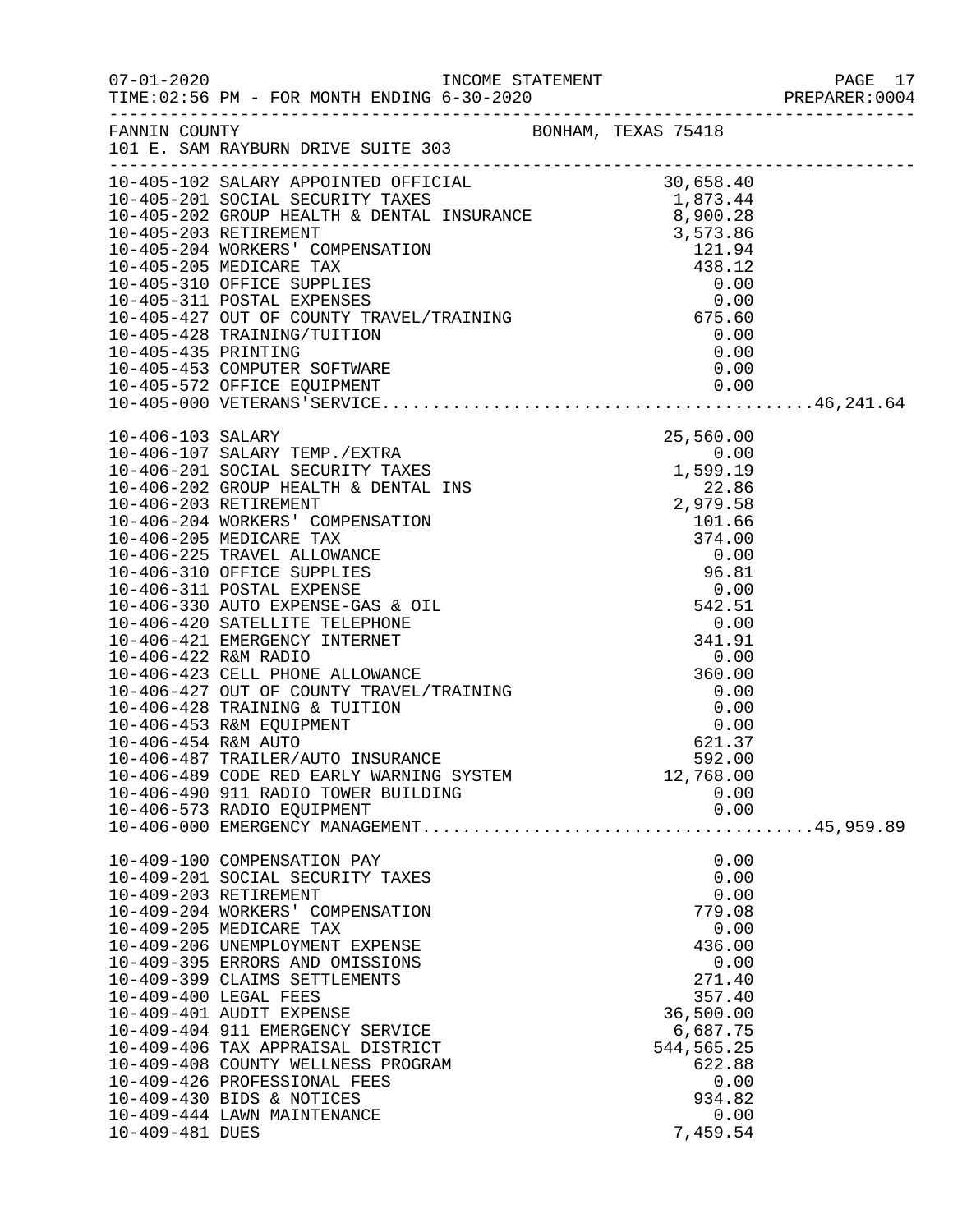|                     | FANNIN COUNTY                                                                                                                                                                                                                                                                                                                                               | BONHAM, TEXAS 75418 |  |
|---------------------|-------------------------------------------------------------------------------------------------------------------------------------------------------------------------------------------------------------------------------------------------------------------------------------------------------------------------------------------------------------|---------------------|--|
|                     | 101 E. SAM RAYBURN DRIVE SUITE 303                                                                                                                                                                                                                                                                                                                          |                     |  |
|                     |                                                                                                                                                                                                                                                                                                                                                             |                     |  |
|                     |                                                                                                                                                                                                                                                                                                                                                             |                     |  |
|                     |                                                                                                                                                                                                                                                                                                                                                             |                     |  |
|                     |                                                                                                                                                                                                                                                                                                                                                             |                     |  |
|                     |                                                                                                                                                                                                                                                                                                                                                             |                     |  |
|                     |                                                                                                                                                                                                                                                                                                                                                             |                     |  |
|                     |                                                                                                                                                                                                                                                                                                                                                             |                     |  |
|                     |                                                                                                                                                                                                                                                                                                                                                             |                     |  |
|                     |                                                                                                                                                                                                                                                                                                                                                             |                     |  |
|                     |                                                                                                                                                                                                                                                                                                                                                             |                     |  |
|                     |                                                                                                                                                                                                                                                                                                                                                             |                     |  |
|                     |                                                                                                                                                                                                                                                                                                                                                             |                     |  |
|                     |                                                                                                                                                                                                                                                                                                                                                             |                     |  |
|                     |                                                                                                                                                                                                                                                                                                                                                             |                     |  |
|                     | $10-409-000\ \text{NON-DEPARTMENTAL}\qquad \qquad 128,461.60\\ 10-410-101\ \text{SALARY ELECTED OFFICAL}\\ 10-410-101\ \text{SALARY COURT COORDINATOR}\\ 24,799.20\\ 10-410-110\ \text{SALARY COURT REPORTER}\\ 51,398.99\\ 10-410-101\ \text{SALIFY}\\ 10-410-201\ \text{SCOLAL OF} \\ 10-410-202\ \text{GROUD HEALITH}\\ 10-410-202\ \text{GROUD} \\ 10-$ |                     |  |
|                     |                                                                                                                                                                                                                                                                                                                                                             |                     |  |
|                     |                                                                                                                                                                                                                                                                                                                                                             |                     |  |
|                     |                                                                                                                                                                                                                                                                                                                                                             |                     |  |
|                     |                                                                                                                                                                                                                                                                                                                                                             |                     |  |
|                     |                                                                                                                                                                                                                                                                                                                                                             |                     |  |
|                     |                                                                                                                                                                                                                                                                                                                                                             |                     |  |
|                     |                                                                                                                                                                                                                                                                                                                                                             |                     |  |
|                     |                                                                                                                                                                                                                                                                                                                                                             |                     |  |
|                     |                                                                                                                                                                                                                                                                                                                                                             |                     |  |
|                     |                                                                                                                                                                                                                                                                                                                                                             |                     |  |
|                     |                                                                                                                                                                                                                                                                                                                                                             |                     |  |
|                     |                                                                                                                                                                                                                                                                                                                                                             |                     |  |
|                     |                                                                                                                                                                                                                                                                                                                                                             |                     |  |
|                     |                                                                                                                                                                                                                                                                                                                                                             |                     |  |
|                     |                                                                                                                                                                                                                                                                                                                                                             |                     |  |
|                     |                                                                                                                                                                                                                                                                                                                                                             |                     |  |
| 10-410-435 PRINTING |                                                                                                                                                                                                                                                                                                                                                             | 0.00                |  |
|                     | 10-410-437 COURT REPORTER EXPENSE                                                                                                                                                                                                                                                                                                                           | 1,425.00            |  |
|                     | 10-410-439 WITNESS EXPENSE                                                                                                                                                                                                                                                                                                                                  | 0.00                |  |
|                     | 10-410-453 R&M EQUIPMENT                                                                                                                                                                                                                                                                                                                                    | 0.00                |  |
|                     | 10-410-467 VISITING JUDGE                                                                                                                                                                                                                                                                                                                                   | 0.00                |  |
|                     | 10-410-468 JUVENILE BOARD SALARY                                                                                                                                                                                                                                                                                                                            | 1,800.00            |  |
| 10-410-480 BONDS    |                                                                                                                                                                                                                                                                                                                                                             | 0.00                |  |
| 10-410-481 DUES     |                                                                                                                                                                                                                                                                                                                                                             | 0.00                |  |
|                     | 10-410-572 OFFICE EQUIPMENT                                                                                                                                                                                                                                                                                                                                 | 0.00                |  |
|                     | 10-410-574 TECHNOLOGY                                                                                                                                                                                                                                                                                                                                       | 340.73              |  |
|                     | 10-410-590 BOOKS & PUBLICATIONS<br>10-410-591 LEXIS NEXIS ONLINE LEGAL                                                                                                                                                                                                                                                                                      | 0.00                |  |
|                     |                                                                                                                                                                                                                                                                                                                                                             | 0.00                |  |
|                     |                                                                                                                                                                                                                                                                                                                                                             |                     |  |
|                     | 10-425-201 SOCIAL SECURITY                                                                                                                                                                                                                                                                                                                                  | 0.00                |  |
|                     | 10-425-205 MEDICARE TAX                                                                                                                                                                                                                                                                                                                                     | 0.00                |  |
|                     | 10-425-311 JURY POSTAGE                                                                                                                                                                                                                                                                                                                                     | 2,004.65            |  |
|                     | 10-425-312 DISTRICT JURY SUPPLIES                                                                                                                                                                                                                                                                                                                           | 104.62              |  |
|                     | 10-425-313 GRAND JURY EXPENSE                                                                                                                                                                                                                                                                                                                               | 3,768.81            |  |
|                     | 10-425-314 PETIT JURY EXPENSE                                                                                                                                                                                                                                                                                                                               | 5,190.22            |  |
|                     | 10-425-316 COUNTY COURT JURY EXP.<br>10-425-317 COURT REPORTER SUPPLIES                                                                                                                                                                                                                                                                                     | 0.00<br>0.00        |  |
|                     | 10-425-318 J.P. JURY EXPENSE                                                                                                                                                                                                                                                                                                                                | 0.00                |  |
|                     |                                                                                                                                                                                                                                                                                                                                                             |                     |  |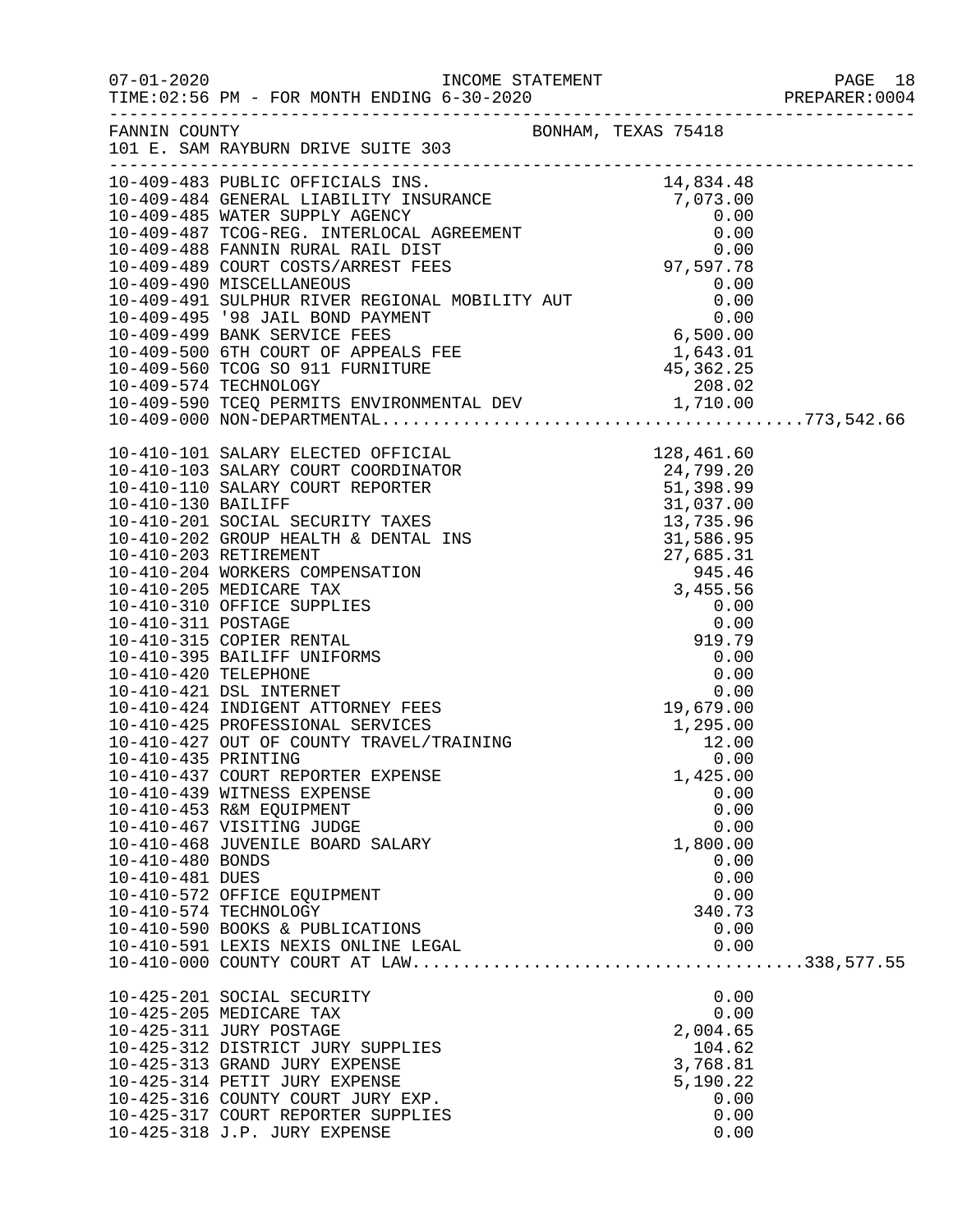|                 | FANNIN COUNTY<br>BONHAM, TEXAS 75418<br>101 E. SAM RAYBURN DRIVE SUITE 303                                                                                                                                                                 |                            |  |
|-----------------|--------------------------------------------------------------------------------------------------------------------------------------------------------------------------------------------------------------------------------------------|----------------------------|--|
|                 |                                                                                                                                                                                                                                            |                            |  |
|                 |                                                                                                                                                                                                                                            |                            |  |
|                 |                                                                                                                                                                                                                                            |                            |  |
|                 |                                                                                                                                                                                                                                            |                            |  |
|                 |                                                                                                                                                                                                                                            |                            |  |
|                 |                                                                                                                                                                                                                                            |                            |  |
|                 |                                                                                                                                                                                                                                            |                            |  |
|                 |                                                                                                                                                                                                                                            |                            |  |
|                 | 10-425-319 CO.CT. @LAW JURY EXPENSE<br>10-425-422 REGIONAL INDIGENT DEFENSE PROGRAM<br>1460.00<br>10-425-422 CO.CT. ATTORNEY FEES<br>10-425-425 CO.CT. PROFESSIONAL SERVICES<br>10-425-435 CO.CT. PROFESSIONAL SERVICES<br>10-425-435 PRIN |                            |  |
|                 |                                                                                                                                                                                                                                            |                            |  |
|                 |                                                                                                                                                                                                                                            |                            |  |
|                 |                                                                                                                                                                                                                                            |                            |  |
|                 |                                                                                                                                                                                                                                            |                            |  |
|                 |                                                                                                                                                                                                                                            |                            |  |
|                 |                                                                                                                                                                                                                                            |                            |  |
|                 |                                                                                                                                                                                                                                            |                            |  |
|                 |                                                                                                                                                                                                                                            |                            |  |
|                 |                                                                                                                                                                                                                                            |                            |  |
|                 |                                                                                                                                                                                                                                            |                            |  |
|                 |                                                                                                                                                                                                                                            |                            |  |
|                 |                                                                                                                                                                                                                                            |                            |  |
|                 |                                                                                                                                                                                                                                            |                            |  |
|                 |                                                                                                                                                                                                                                            |                            |  |
|                 |                                                                                                                                                                                                                                            |                            |  |
|                 |                                                                                                                                                                                                                                            |                            |  |
|                 |                                                                                                                                                                                                                                            |                            |  |
|                 |                                                                                                                                                                                                                                            |                            |  |
|                 |                                                                                                                                                                                                                                            |                            |  |
|                 |                                                                                                                                                                                                                                            |                            |  |
|                 |                                                                                                                                                                                                                                            |                            |  |
|                 |                                                                                                                                                                                                                                            |                            |  |
|                 | 10-435-442 OTHER PROFESSIONAL SERV.                                                                                                                                                                                                        | 11,870.50                  |  |
|                 | 10-435-453 COMPUTER SOFTWARE                                                                                                                                                                                                               | 0.00                       |  |
|                 | 10-435-468 JUVENILE BOARD SALARY                                                                                                                                                                                                           | 2,700.00                   |  |
| 10-435-481 DUES |                                                                                                                                                                                                                                            | 70.00                      |  |
|                 | 10-435-572 OFFICE EQUIPMENT                                                                                                                                                                                                                | 906.68                     |  |
|                 | 10-435-574 TECHNOLOGY                                                                                                                                                                                                                      | 6,958.86                   |  |
|                 | 10-435-590 DISTRICT JUDGE BOOKS                                                                                                                                                                                                            | 503.00                     |  |
|                 | 10-435-000 336TH DISTRICT COURT ADMINISTRATION596,885.78                                                                                                                                                                                   |                            |  |
|                 | 10-450-101 SALARY ELECTED OFFICIAL                                                                                                                                                                                                         | 44,798.40                  |  |
|                 | 10-450-103 SALARY ASST. DIST. CLERK                                                                                                                                                                                                        | 31,205.00                  |  |
|                 | 10-450-104 SALARIES DEPUTIES<br>10-450-107 SALARY PART-TIME                                                                                                                                                                                | 131, 218.81<br>23, 139. 78 |  |
|                 | 10-450-201 SOCIAL SECURITY TAXES                                                                                                                                                                                                           | 13,502.99                  |  |
|                 | 10-450-202 GROUP HEALTH & DENTAL INSURANCE                                                                                                                                                                                                 | 71,039.90                  |  |
|                 | 10-450-203 RETIREMENT                                                                                                                                                                                                                      | 26,852.74                  |  |
|                 | 10-450-204 WORKERS COMPENSATION                                                                                                                                                                                                            | 916.20                     |  |
|                 | 10-450-205 MEDICARE TAX                                                                                                                                                                                                                    | 3,157.95                   |  |
|                 | 10-450-310 OFFICE SUPPLIES                                                                                                                                                                                                                 | 2,570.88                   |  |
|                 | 10-450-311 POSTAL EXPENSES                                                                                                                                                                                                                 | 1,634.30                   |  |
|                 | 10-450-313 PASSPORT PHOTO SUPPLIES                                                                                                                                                                                                         | 162.95                     |  |
|                 | 10-450-315 COPIER RENTAL                                                                                                                                                                                                                   | 0.00                       |  |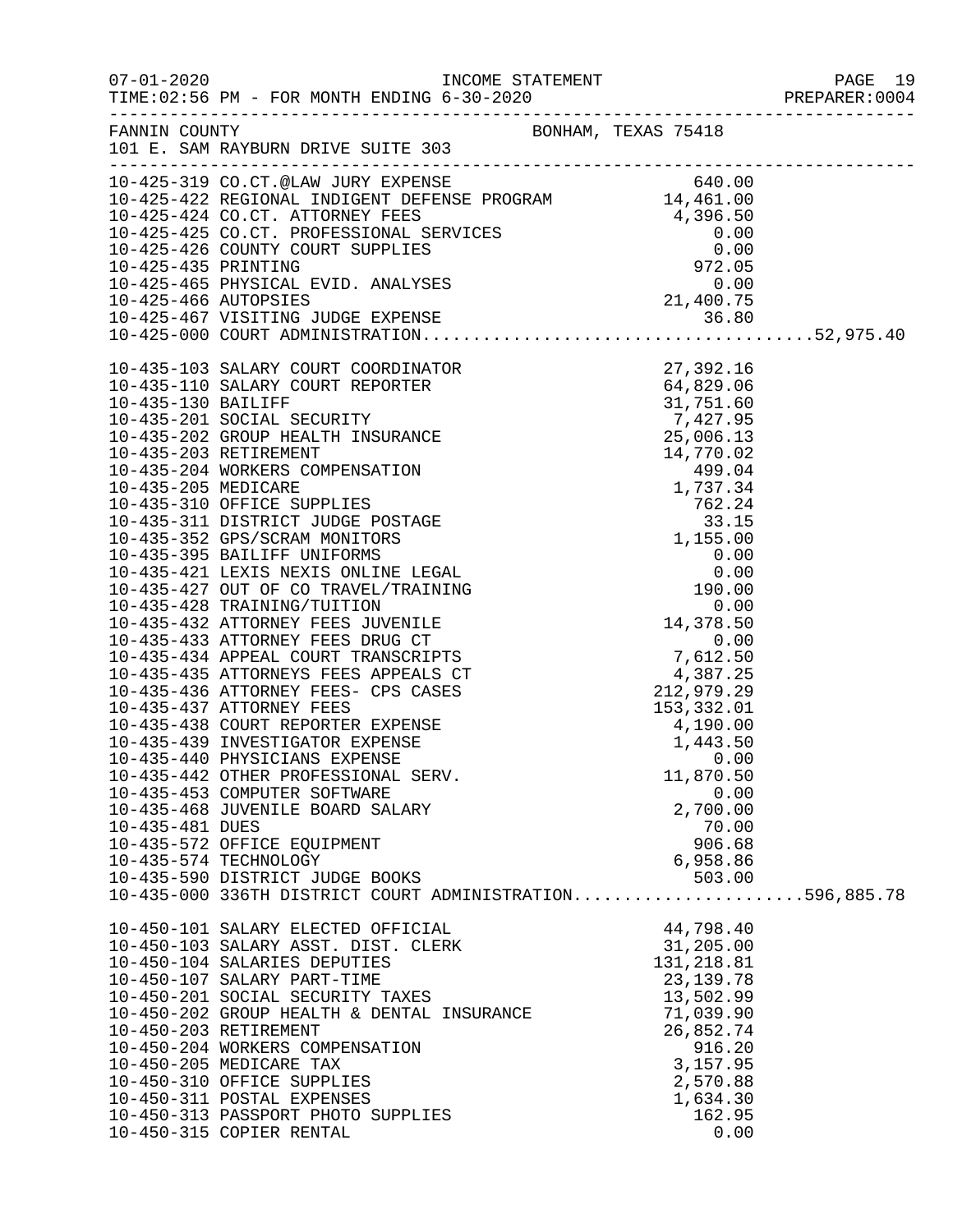|                                                                                  |                                                                                                                                                                                                                                                                                                                                                                                                                                                                                                                                                                                                                                |  |                                                                                                                                                                                                                                       | PAGE 20<br>PREPARER:0004 |
|----------------------------------------------------------------------------------|--------------------------------------------------------------------------------------------------------------------------------------------------------------------------------------------------------------------------------------------------------------------------------------------------------------------------------------------------------------------------------------------------------------------------------------------------------------------------------------------------------------------------------------------------------------------------------------------------------------------------------|--|---------------------------------------------------------------------------------------------------------------------------------------------------------------------------------------------------------------------------------------|--------------------------|
|                                                                                  | FANNIN COUNTY SONHAM, TEXAS 75418<br>101 E. SAM RAYBURN DRIVE SUITE 303                                                                                                                                                                                                                                                                                                                                                                                                                                                                                                                                                        |  |                                                                                                                                                                                                                                       |                          |
|                                                                                  |                                                                                                                                                                                                                                                                                                                                                                                                                                                                                                                                                                                                                                |  |                                                                                                                                                                                                                                       |                          |
|                                                                                  | 10-455-573 RADIO EQUIPMENT<br>10-455-574 TECHNOLOGY                                                                                                                                                                                                                                                                                                                                                                                                                                                                                                                                                                            |  | 0.00                                                                                                                                                                                                                                  |                          |
| 10-456-421 DSL LINE<br>10-456-435 PRINTING<br>10-456-480 BOND<br>10-456-481 DUES | 10-456-101 SALARY ELECTED OFFICIAL<br>10-456-104 SALARY DEPUTY<br>10-456-201 SOCIAL SECURITY TAXES<br>10-456-202 GROUP HEALTH & DENTAL INSURANCE<br>10-456-203 RETIREMENT<br>10-456-204 WORKERS' COMPENSATION<br>10-456-205 MEDICARE TAX<br>10-456-225 TRAVEL ALLOWANCE<br>10-456-310 OFFICE SUPPLIES<br>10-456-311 POSTAL EXPENSES<br>10-456-420 UTILITIES TELEPHONE<br>10-456-422 R & M RADIO<br>10-456-423 CELL PHONE ALLOWANCE<br>10-456-427 OUT OF COUNTY TRAVEL/TRAINING<br>10-456-460 OFFICE RENTAL<br>10-456-572 OFFICE EQUIPMENT<br>10-456-573 RADIO EQUIPMENT<br>10-456-574 TECHNOLOGY<br>10-456-591 ONLINE RESEARCH |  | 34,218.00<br>31,204.00<br>4,178.96<br>17,783.46<br>7,626.32<br>260.20<br>977.22<br>1,800.00<br>634.92<br>194.00<br>0.00<br>1,465.55<br>0.00<br>180.00<br>0.00<br>23.50<br>3,150.00<br>100.00<br>95.00<br>0.00<br>0.00<br>0.00<br>0.00 |                          |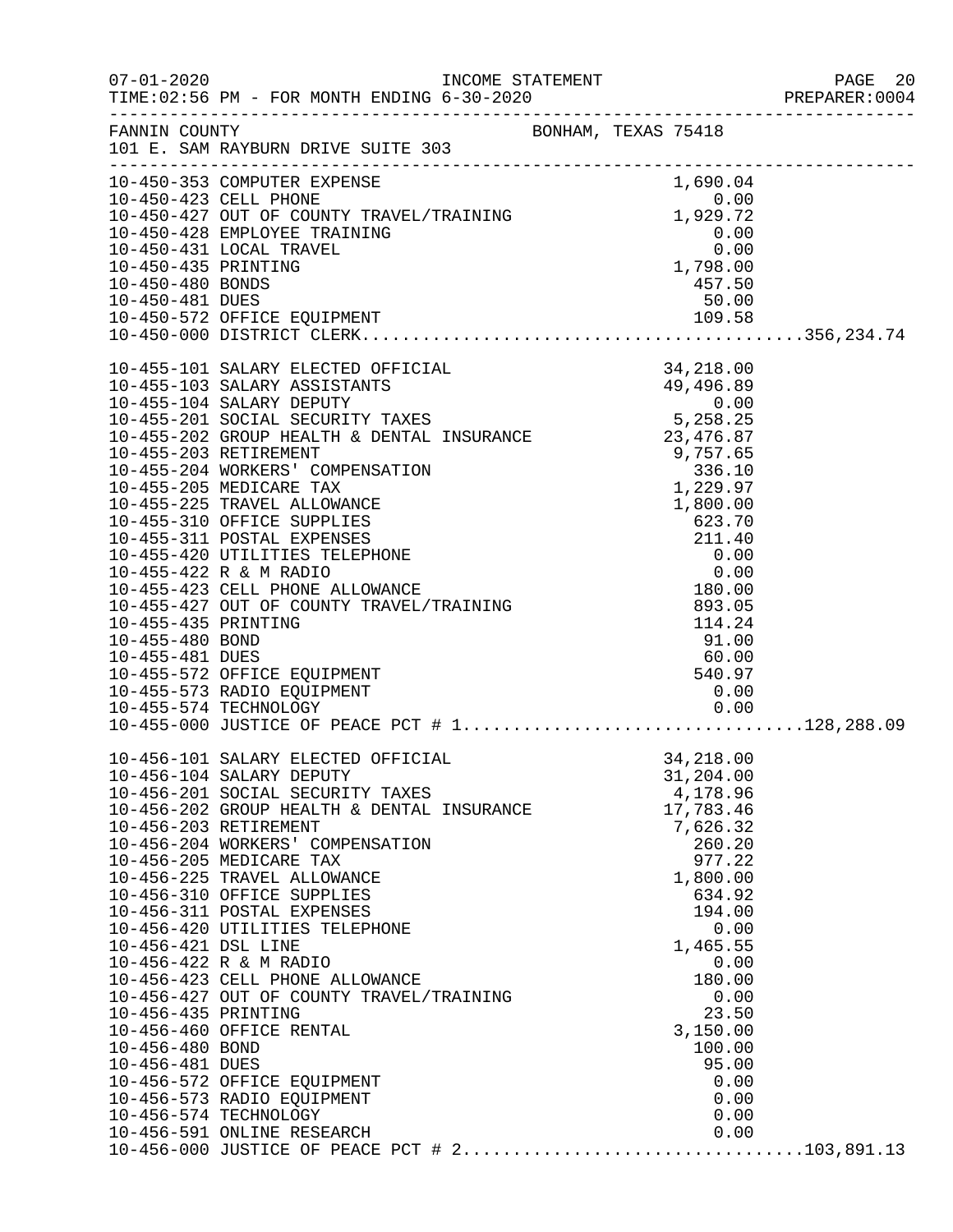| $07 - 01 - 2020$                                                                                                                                                                                                                                                                                                                                                                                                                                                                                                                                                                                                                                                                                                                                                                                                                                                                                                                                                                                                                                                                                                                                 |                                                                                                                                                                                                                                                          |  |
|--------------------------------------------------------------------------------------------------------------------------------------------------------------------------------------------------------------------------------------------------------------------------------------------------------------------------------------------------------------------------------------------------------------------------------------------------------------------------------------------------------------------------------------------------------------------------------------------------------------------------------------------------------------------------------------------------------------------------------------------------------------------------------------------------------------------------------------------------------------------------------------------------------------------------------------------------------------------------------------------------------------------------------------------------------------------------------------------------------------------------------------------------|----------------------------------------------------------------------------------------------------------------------------------------------------------------------------------------------------------------------------------------------------------|--|
| FANNIN COUNTY<br>101 E. SAM RAYBURN DRIVE SUITE 303                                                                                                                                                                                                                                                                                                                                                                                                                                                                                                                                                                                                                                                                                                                                                                                                                                                                                                                                                                                                                                                                                              | BONHAM, TEXAS 75418                                                                                                                                                                                                                                      |  |
| 10-457-101 SALARY ELECTED OFFICIAL 34,218.00<br>10-457-103 SALARY ASSISTANT 21,467.73<br>10-457-201 SOCIAL SECURITY TAXES 3,575.37<br>10-457-202 GROUP HEALTH & DENTAL INSURANCE 17,883.63<br>10.457-202 GROUP HEALTH & DENTAL INSURAN<br>10-457-460 OFFICE RENTAL<br>10-457-480 BOND<br>10-457-481 DUES<br>10-457-572 OFFICE EQUIPMENT                                                                                                                                                                                                                                                                                                                                                                                                                                                                                                                                                                                                                                                                                                                                                                                                          | $\begin{array}{r}0.00\0.33\0.90\0.00\end{array}$<br>50.00<br>60.00<br>0.00                                                                                                                                                                               |  |
| 10-475-101 DA. SALARY SUPPLEMENT 4,807.60<br>10-475-102 HB 9 D.A. SUPPLEMENTAL FUNDS 0.00<br>10-475-103 SALARY ASSISTANT D.A. 218,846.29<br>10-475-104 ASST. DA LONGEVITY PAY 3,940.00<br>10-475-105 SALARIES SECRETARIES 142,257.30<br><br>10-475-107 SALARY TEMP./EXTRA 12,975.00<br>10-475-108 INVESTIGATOR CRIMES AGAINST WOMEN 0.00<br>10-475-109 INVESTIGATOR 47,264.40<br>10-475-110 DISCOVERY CLERK<br>10-475-201 SOCIAL SECURITY TAXES<br>10-475-202 GROUP HEALTH INSURANCE<br>10-475-203 RETIREMENT<br>10-475-204 WORKERS' COMPENSATION<br>10-475-205 MEDICARE TAX<br>10-475-225 TRAVEL ALLOWANCE<br>10-475-310 OFFICE SUPPLIES<br>10-475-311 POSTAL EXPENSES<br>10-475-315 COPIER EXPENSE<br>10-475-421 INTERNET/ONLINE LEGAL RE<br>10-475-422 INVESTIGATOR CELL PHONE<br>10-475-427 OUT OF COUNTY TRAVEL/TRAINING<br>10-475-428 TRAINING/TUITION<br>10-475-431 LOCAL TRAVEL<br>10-475-435 PRINTING<br>10-475-438 CT.REPORTER-TRANSCRIPTS<br>10-475-439 WITNESS EXPENSE<br>10-475-465 PHYS. EVIDENCE ANALYSIS<br>10-475-469 DPS TESTING<br>10-475-480 BOND<br>10-475-481 DUES<br>10-475-572 OFFICE EQUIPMENT<br>10-475-574 TECHNOLOGY | 28,624.00<br>28,801.92<br>91,238.50<br>56,026.38<br>1,266.52<br>6,735.83<br>0.00<br>4,795.42<br>667.95<br>972.91<br>5,876.57<br>270.00<br>6,476.16<br>0.00<br>0.00<br>114.50<br>592.50<br>0.00<br>2,876.00<br>0.00<br>0.00<br>1,790.00<br>761.97<br>0.00 |  |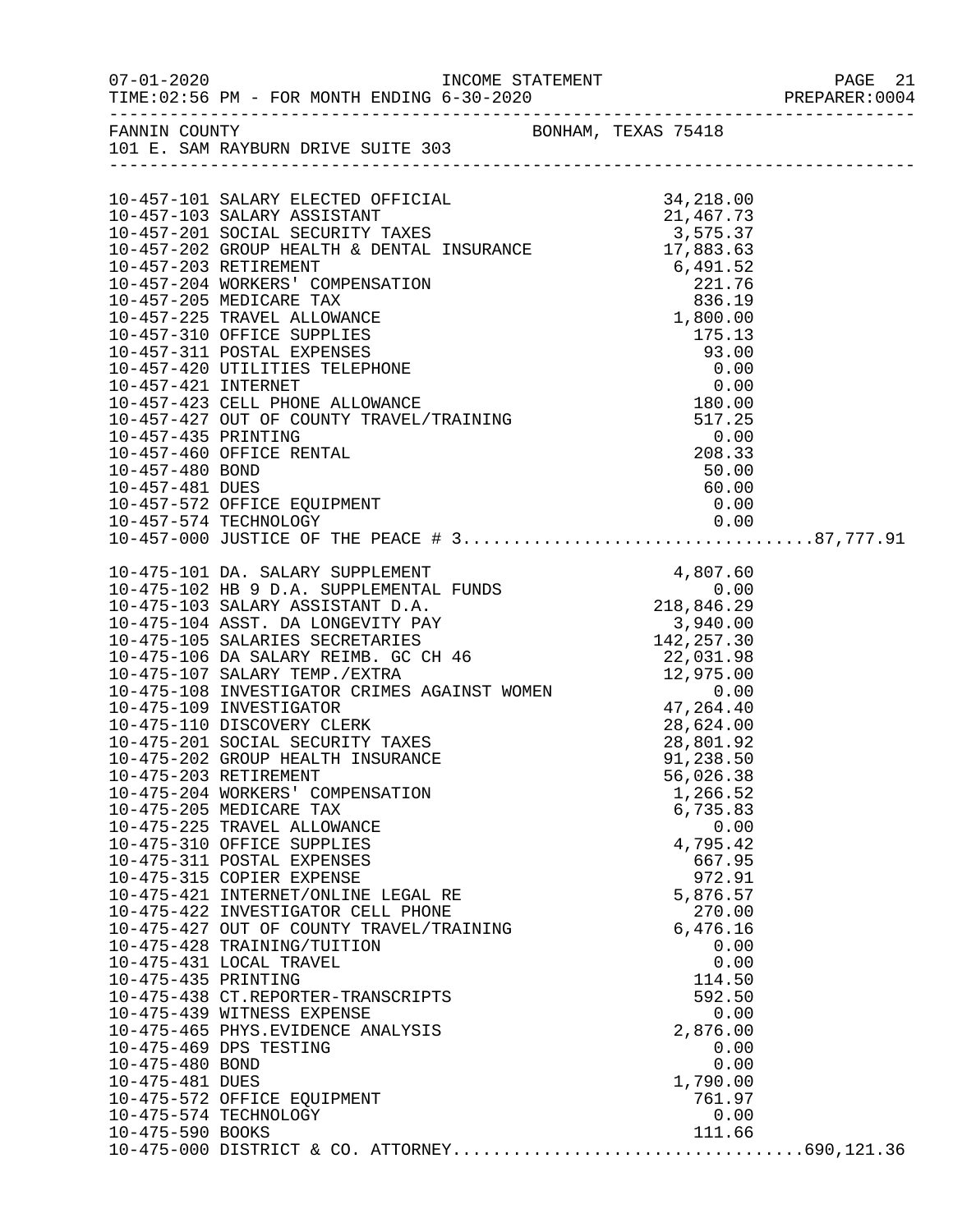|                       | FANNIN COUNTY<br>101 E. SAM RAYBURN DRIVE SUITE 303              |  | BONHAM, TEXAS 75418                                            |  |
|-----------------------|------------------------------------------------------------------|--|----------------------------------------------------------------|--|
|                       |                                                                  |  |                                                                |  |
|                       |                                                                  |  |                                                                |  |
|                       |                                                                  |  |                                                                |  |
|                       |                                                                  |  |                                                                |  |
|                       |                                                                  |  |                                                                |  |
|                       |                                                                  |  |                                                                |  |
|                       |                                                                  |  |                                                                |  |
|                       |                                                                  |  |                                                                |  |
|                       |                                                                  |  |                                                                |  |
|                       |                                                                  |  |                                                                |  |
|                       |                                                                  |  |                                                                |  |
|                       | 10-495-431 LOCAL TRAVEL                                          |  | $\begin{array}{c} 0.00 \\ 23.00 \\ 0.00 \\ 149.00 \end{array}$ |  |
| 10-495-435 PRINTING   |                                                                  |  |                                                                |  |
|                       | 10-495-452 R & M EQUIPMENT                                       |  |                                                                |  |
| 10-495-480 BOND       |                                                                  |  |                                                                |  |
| 10-495-481 DUES       |                                                                  |  | 295.00                                                         |  |
|                       |                                                                  |  |                                                                |  |
|                       |                                                                  |  |                                                                |  |
|                       |                                                                  |  |                                                                |  |
|                       |                                                                  |  |                                                                |  |
|                       |                                                                  |  |                                                                |  |
|                       |                                                                  |  |                                                                |  |
|                       |                                                                  |  |                                                                |  |
|                       |                                                                  |  |                                                                |  |
|                       |                                                                  |  |                                                                |  |
|                       |                                                                  |  |                                                                |  |
|                       |                                                                  |  |                                                                |  |
|                       |                                                                  |  |                                                                |  |
| 10-496-435 PRINTING   |                                                                  |  | 0.00                                                           |  |
|                       | 10-496-452 R & M EQUIPMENT                                       |  | 0.00                                                           |  |
| 10-496-480 BOND       |                                                                  |  | 0.00                                                           |  |
| 10-496-481 DUES       |                                                                  |  | 365.00                                                         |  |
|                       | 10-496-572 OFFICE EQUIPMENT                                      |  | 185.00                                                         |  |
|                       |                                                                  |  |                                                                |  |
|                       | 10-497-101 SALARY ELECTED OFFICIAL                               |  | 44,798.40                                                      |  |
|                       | 10-497-103 SALARY ASSISTANT                                      |  | 34, 182. 27                                                    |  |
|                       | 10-497-201 SOCIAL SECURITY TAXES                                 |  | 3,869.98                                                       |  |
|                       | 10-497-202 GROUP HEALTH & DENTAL INSURANCE                       |  | 17,050.95                                                      |  |
| 10-497-203 RETIREMENT |                                                                  |  | 9,203.06                                                       |  |
|                       | 10-497-204 WORKERS' COMPENSATION                                 |  | 325.16                                                         |  |
|                       | 10-497-205 MEDICARE TAX                                          |  | 905.11                                                         |  |
|                       | 10-497-310 OFFICE SUPPLIES                                       |  | 252.11                                                         |  |
|                       | 10-497-427 OUT OF COUNTY TRAVEL/TRAINING                         |  | 150.00                                                         |  |
|                       | 10-497-431 LOCAL TRAVEL                                          |  | 0.00                                                           |  |
| 10-497-435 PRINTING   |                                                                  |  | 60.00                                                          |  |
|                       | 10-497-452 R&M EQUIPMENT<br>10-497-453 COMPUTER SOFTWARE MAINTEN |  | 0.00<br>2,410.00                                               |  |
| 10-497-480 BOND       |                                                                  |  | 0.00                                                           |  |
| 10-497-481 DUES       |                                                                  |  | 200.00                                                         |  |
|                       | 10-497-572 OFFICE EQUIPMENT                                      |  | 0.00                                                           |  |
|                       | 10-497-574 TECHNOLOGY                                            |  | 0.00                                                           |  |
|                       |                                                                  |  |                                                                |  |
|                       |                                                                  |  |                                                                |  |
|                       | 10-499-101 SALARIES ELECTED OFFICIAL                             |  | 44,798.40                                                      |  |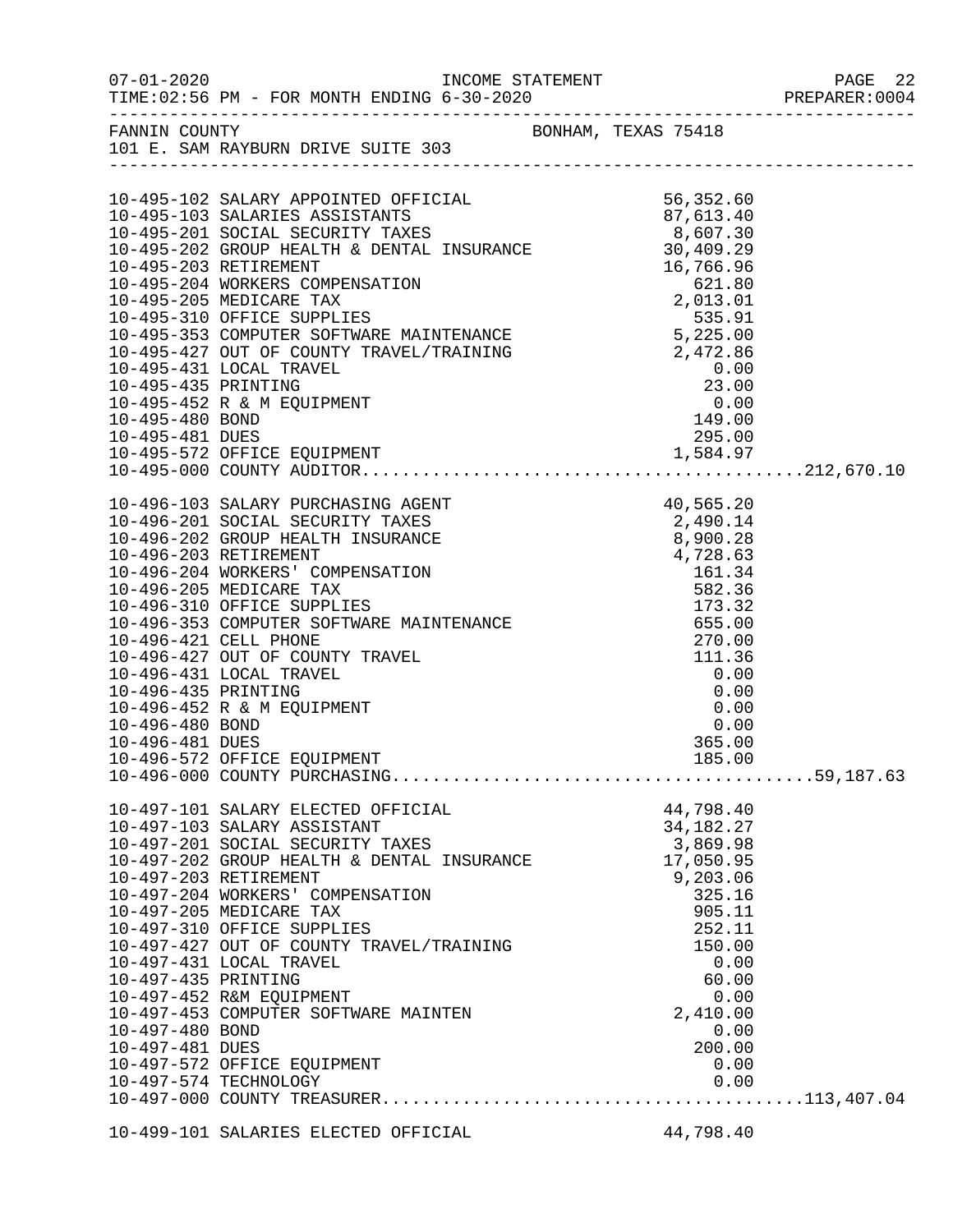|                     | 10-499-103 SALARIES ASSISTANTS 32,117.20<br>10-499-104 SALARIES DEPUTIES 77,589.40<br>10-499-107 SALARY TEMP./EXTRA 13,920.00<br>10-499-201 SOCIAL SECURITY TAXES 10,043.06<br>10-499-202 GROUP HEALTH & DENTAL INSURANCE 44,501.40<br>1                                                                                                                                        |                                                                          |  |
|---------------------|---------------------------------------------------------------------------------------------------------------------------------------------------------------------------------------------------------------------------------------------------------------------------------------------------------------------------------------------------------------------------------|--------------------------------------------------------------------------|--|
|                     |                                                                                                                                                                                                                                                                                                                                                                                 |                                                                          |  |
|                     |                                                                                                                                                                                                                                                                                                                                                                                 |                                                                          |  |
|                     |                                                                                                                                                                                                                                                                                                                                                                                 |                                                                          |  |
|                     |                                                                                                                                                                                                                                                                                                                                                                                 |                                                                          |  |
|                     |                                                                                                                                                                                                                                                                                                                                                                                 |                                                                          |  |
|                     |                                                                                                                                                                                                                                                                                                                                                                                 |                                                                          |  |
|                     | $\begin{tabular}{lllllllllllllllllllllllllllllllllllllllllllll} & & & & & 10,043.06 \\ 10-499-203 {\rm ~RETIREMENT} & & & & {\rm DENTAL & INSURANCE} & & & 44,501.40 \\ 10-499-204 {\rm ~WORKERS & COMPENSATION} & & & 69.83.04 \\ 10-499-205 {\rm~MEDTCARE & TAX} & & 669.86 \\ 10-499-225 {\rm ~LEONARD & OFFICE & TRAVEL & & 2,348.62 \\ 10-499-310 {\rm ~OFFICE & SUPPLIES$ |                                                                          |  |
|                     |                                                                                                                                                                                                                                                                                                                                                                                 |                                                                          |  |
|                     |                                                                                                                                                                                                                                                                                                                                                                                 |                                                                          |  |
|                     |                                                                                                                                                                                                                                                                                                                                                                                 |                                                                          |  |
|                     |                                                                                                                                                                                                                                                                                                                                                                                 |                                                                          |  |
|                     |                                                                                                                                                                                                                                                                                                                                                                                 |                                                                          |  |
|                     |                                                                                                                                                                                                                                                                                                                                                                                 |                                                                          |  |
| 10-499-435 PRINTING |                                                                                                                                                                                                                                                                                                                                                                                 | 72.00                                                                    |  |
|                     | 10-499-460 LEONARD OFFICE RENT                                                                                                                                                                                                                                                                                                                                                  |                                                                          |  |
| 10-499-480 BOND     |                                                                                                                                                                                                                                                                                                                                                                                 |                                                                          |  |
| 10-499-481 DUES     |                                                                                                                                                                                                                                                                                                                                                                                 | $\begin{array}{r} \n 72.00 \\  900.00 \\  0.00 \\  175.00\n \end{array}$ |  |
|                     | 10-499-572 OFFICE EQUIPMENT                                                                                                                                                                                                                                                                                                                                                     | 0.00                                                                     |  |
|                     |                                                                                                                                                                                                                                                                                                                                                                                 |                                                                          |  |
|                     |                                                                                                                                                                                                                                                                                                                                                                                 |                                                                          |  |
|                     |                                                                                                                                                                                                                                                                                                                                                                                 |                                                                          |  |
|                     |                                                                                                                                                                                                                                                                                                                                                                                 |                                                                          |  |
|                     |                                                                                                                                                                                                                                                                                                                                                                                 |                                                                          |  |
|                     |                                                                                                                                                                                                                                                                                                                                                                                 |                                                                          |  |
|                     |                                                                                                                                                                                                                                                                                                                                                                                 |                                                                          |  |
|                     |                                                                                                                                                                                                                                                                                                                                                                                 |                                                                          |  |
|                     |                                                                                                                                                                                                                                                                                                                                                                                 |                                                                          |  |
|                     |                                                                                                                                                                                                                                                                                                                                                                                 |                                                                          |  |
|                     |                                                                                                                                                                                                                                                                                                                                                                                 |                                                                          |  |
|                     |                                                                                                                                                                                                                                                                                                                                                                                 |                                                                          |  |
|                     |                                                                                                                                                                                                                                                                                                                                                                                 |                                                                          |  |
|                     |                                                                                                                                                                                                                                                                                                                                                                                 |                                                                          |  |
| 10-503-435 PRINTING | 10-503-453 R&M COMPUTER/TRAINING                                                                                                                                                                                                                                                                                                                                                | 0.00<br>0.00                                                             |  |
|                     | 10-503-572 OFFICE EQUIPMENT                                                                                                                                                                                                                                                                                                                                                     | 119.98                                                                   |  |
|                     | 10-503-574 COMPUTER/WEB SOFTWARE                                                                                                                                                                                                                                                                                                                                                | 2,199.49                                                                 |  |
|                     |                                                                                                                                                                                                                                                                                                                                                                                 |                                                                          |  |
|                     |                                                                                                                                                                                                                                                                                                                                                                                 |                                                                          |  |
|                     | 10-509-475 CONTINGENCY                                                                                                                                                                                                                                                                                                                                                          | 0.00                                                                     |  |
|                     |                                                                                                                                                                                                                                                                                                                                                                                 |                                                                          |  |
|                     | 10-510-107 REGULAR TEMP.- PART TIME                                                                                                                                                                                                                                                                                                                                             | 0.00                                                                     |  |
|                     | 10-510-115 SALARY JANITOR                                                                                                                                                                                                                                                                                                                                                       | 31,206.00                                                                |  |
|                     | 10-510-201 SOCIAL SECURITY TAXES                                                                                                                                                                                                                                                                                                                                                | 1,907.44                                                                 |  |
|                     | 10-510-202 GROUP HEALTH & DENTAL INSURANCE                                                                                                                                                                                                                                                                                                                                      | 8,900.28                                                                 |  |
|                     | 10-510-203 RETIREMENT                                                                                                                                                                                                                                                                                                                                                           | 3,637.69                                                                 |  |
|                     | 10-510-204 WORKERS' COMPENSATION                                                                                                                                                                                                                                                                                                                                                | 1,434.62                                                                 |  |
|                     | 10-510-205 MEDICARE TAX                                                                                                                                                                                                                                                                                                                                                         | 446.10                                                                   |  |
|                     | 10-510-310 OFFICE SUPPLIES                                                                                                                                                                                                                                                                                                                                                      | 2,468.45                                                                 |  |
|                     | 10-510-311 POSTAL EXPENSE                                                                                                                                                                                                                                                                                                                                                       | 1,391.25                                                                 |  |
|                     | 10-510-315 COPIER RENTAL                                                                                                                                                                                                                                                                                                                                                        | 6, 185.43                                                                |  |
|                     | 10-510-316 EMPLOYEE AWARDS BANQUET                                                                                                                                                                                                                                                                                                                                              | 3,588.57                                                                 |  |

10-510-330 AUTO EXPENSE-GAS AND OIL 189.78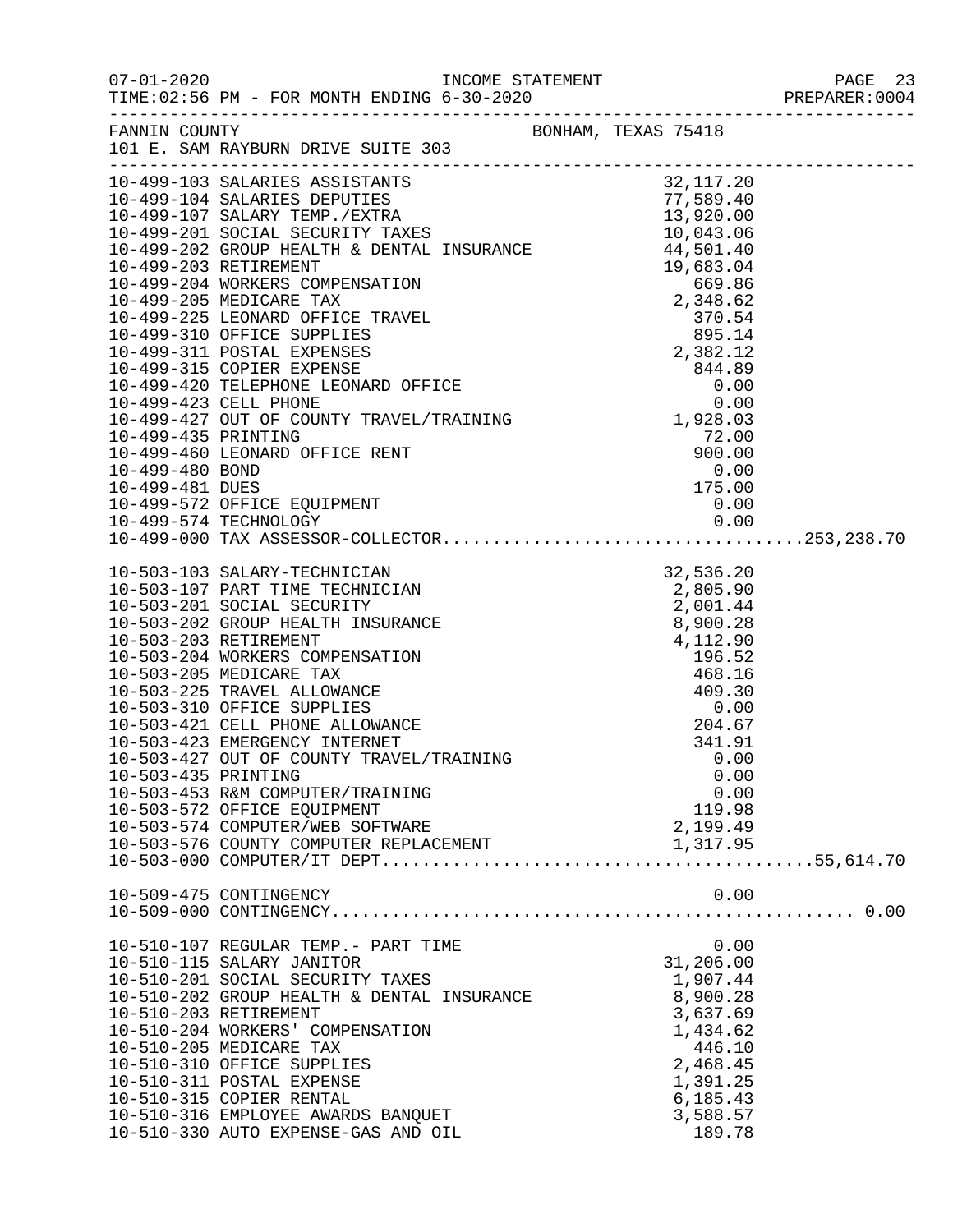|                                                                  |                                                                                                                                                                                                                                                                                                                                                                                                                                                                                                                                                                                                                                              |  |                                                                                                                                          | PAGE 24<br>PREPARER:0004 |
|------------------------------------------------------------------|----------------------------------------------------------------------------------------------------------------------------------------------------------------------------------------------------------------------------------------------------------------------------------------------------------------------------------------------------------------------------------------------------------------------------------------------------------------------------------------------------------------------------------------------------------------------------------------------------------------------------------------------|--|------------------------------------------------------------------------------------------------------------------------------------------|--------------------------|
| FANNIN COUNTY                                                    | 101 E. SAM RAYBURN DRIVE SUITE 303                                                                                                                                                                                                                                                                                                                                                                                                                                                                                                                                                                                                           |  | BONHAM, TEXAS 75418                                                                                                                      |                          |
| 10-510-420 TELEPHONE<br>10-510-500 LAND<br>10-510-574 TECHNOLOGY | 10-510-332 JANITOR SUPPLIES<br>10-510-353 R&M COMPUTER<br>10-510-421 INTERNET LINES<br>10-510-423 CELL PHONE 237.66<br>10-510-440 UTILITIES ELECTRICITY 1,007.92<br>10-510-441 ITTILITIES CAS<br>10-510-440 UTILITIES ELECTRICITY<br>10-510-441 UTILITIES GAS<br>10-510-442 UTILITIES WATER<br>10-510-442 UTILITIES WATER<br>10-510-445 TRASH PICK-UP<br>10-510-445 AIR CONDITIONER MAINTENANCE<br>10-510-446 ELEVATOR MAINTENANCE CONTR<br>1<br>10-510-501 PEST CONTROL<br>10-510-501 PEST CONTROL<br>10-510-530 PERMANENT IMPROVEMENTS<br>10-510-572 OFFICE EQUIPMENT<br>10-510-573 ODYSSEY SOFTWARE/EQUIPMENT<br>10-510-575 LAND/BUILDING |  | 448.65<br>0.00<br>32,538.25<br>0.00<br>0.00<br>0.00<br>0.00<br>0.00<br>0.00<br>0.00                                                      |                          |
| 10-511-203 RETIREMENT                                            | 10-511-115 SALARY JANITOR<br>10-511-201 SOCIAL SECURITY TAXES<br>10-511-204 WORKER' COMPENSATION<br>10-511-205 MEDICARE TAX<br>10-511-225 JANITOR TRAVEL<br>10-511-332 JANITOR SUPPLIES<br>10-511-440 UTILITIES ELECTRICITY<br>10-511-441 UTILITIES GAS<br>10-511-442 UTILITIES WATER<br>10-511-443 TRASH PICK-UP SERVICE<br>10-511-444 LAWN MAINTENANCE<br>10-511-450 R & M BUILDING<br>10-511-482 FIRE INSURANCE                                                                                                                                                                                                                           |  | 4,986.03<br>309.14<br>0.00<br>220.66<br>72.29<br>$92.82$<br>761.30<br>2,844.78<br>698.35<br>742.60<br>337.04<br>0.00<br>419.74<br>803.00 |                          |
| 10-511-535 BUILDINGS<br>10-512-535 BUILDINGS                     | 10-511-501 PEST CONTROL<br>10-512-332 JANITOR SUPPLIES<br>10-512-440 UTILITIES ELECTRICITY<br>10-512-442 UTILITIES WATER<br>10-512-450 R&M BUILDING<br>10-512-482 FIRE INSURANCE<br>10-512-501 PEST CONTROL                                                                                                                                                                                                                                                                                                                                                                                                                                  |  | 0.00<br>0.00<br>149.63<br>3,934.97<br>506.51<br>210.00<br>1,115.00<br>0.00<br>0.00                                                       |                          |
| 10-513-203 RETIREMENT                                            | 10-513-115 SALARY JANITOR<br>10-513-201 SOCIAL SECURITY TAXES<br>10-513-204 WORKERS' COMPENSATION<br>10-513-205 MEDICARE TAX                                                                                                                                                                                                                                                                                                                                                                                                                                                                                                                 |  | 5,713.75<br>354.19<br>0.00<br>234.10<br>82.86                                                                                            |                          |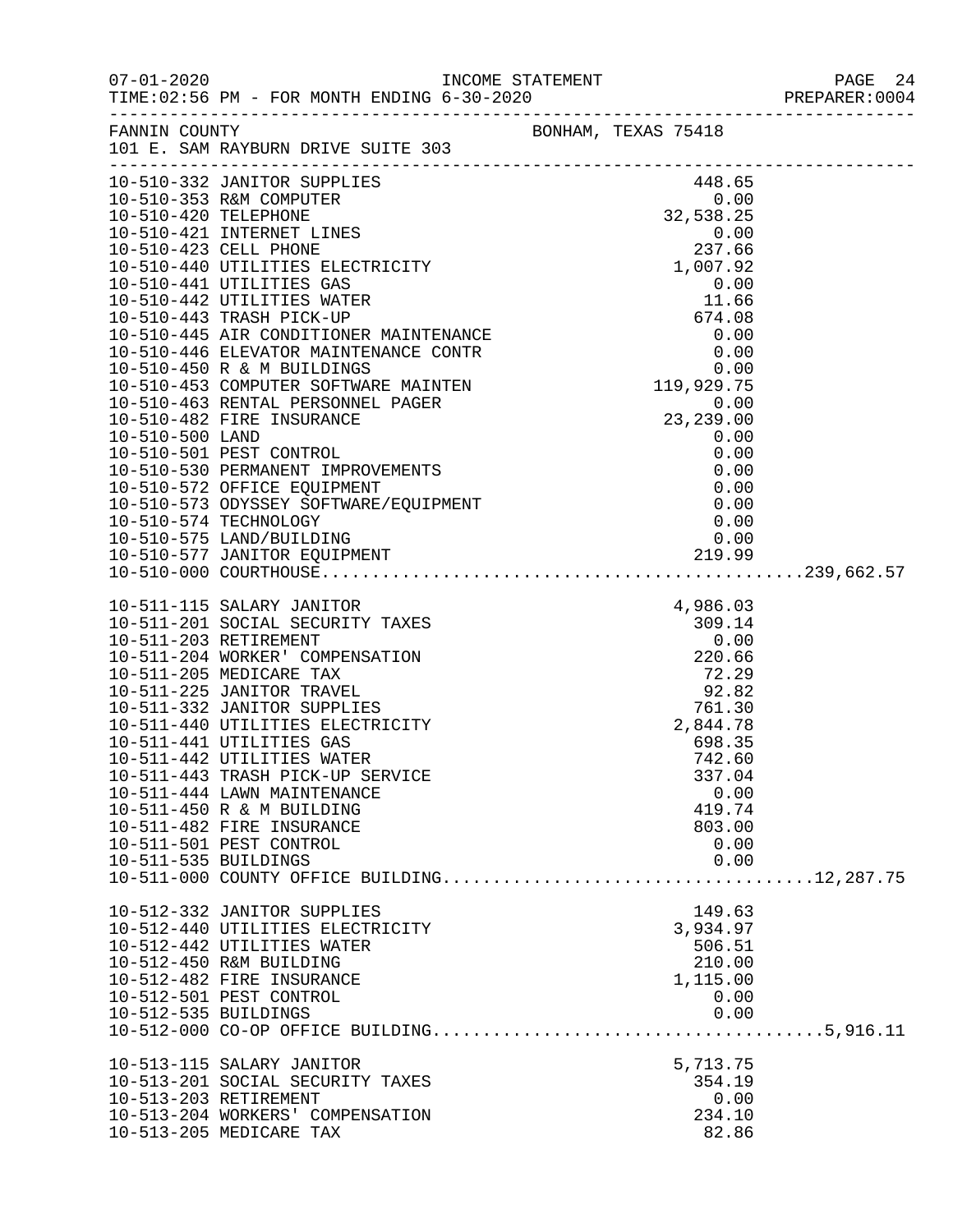| $07 - 01 - 2020$                              |                                                                                                                                                                                                                                                                                                                                                                                                                                                                                                                                                                                                  | INCOME STATEMENT |                     |                                                                                                                                                                               | PAGE 25<br>PREPARER: 0004 |
|-----------------------------------------------|--------------------------------------------------------------------------------------------------------------------------------------------------------------------------------------------------------------------------------------------------------------------------------------------------------------------------------------------------------------------------------------------------------------------------------------------------------------------------------------------------------------------------------------------------------------------------------------------------|------------------|---------------------|-------------------------------------------------------------------------------------------------------------------------------------------------------------------------------|---------------------------|
|                                               | FANNIN COUNTY<br>101 E. SAM RAYBURN DRIVE SUITE 303                                                                                                                                                                                                                                                                                                                                                                                                                                                                                                                                              |                  | BONHAM, TEXAS 75418 |                                                                                                                                                                               |                           |
| 10-513-421 INTERNET                           | 10-513-311 SOUTH ANNEX POSTAGE<br>10-513-332 JANITOR SUPPLIES<br>10-513-332 JANITOR SUPPLIES<br>10-513-440 UTILITIES ELECTRICITY<br>10-513-441 UTILITIES GAS<br>10-513-442 UTILITIES WATER<br>10-513-443 TRASH PICKUP SERVICE<br>10-513-444 LAWN MAINTENANCE<br>10-513-450 R&M BUILDING<br>10-513-455 PARKING LOT<br>10-513-482 FIRE INSURANCE<br>10-513-501 PEST CONTROL                                                                                                                                                                                                                        |                  |                     | $2,334.92-$<br>952.30<br>953.25<br>0.00<br>2,598.82<br>3,613.42<br>897.81<br>$699.67$<br>$674.08$<br>$0.00$<br>5, 284.25<br>0.00<br>2, 040.00<br>0.00                         |                           |
|                                               | 10-514-421 TELEPHONE/INTERNET                                                                                                                                                                                                                                                                                                                                                                                                                                                                                                                                                                    |                  |                     | 697.73                                                                                                                                                                        |                           |
| 10-515-421 INTERNET                           | 10-515-332 JANITOR SUPPLIES<br>10-515-440 UTILITIES ELECTRICITY<br>10-515-441 UTILITIES GAS<br>10-515-442 UTILITIES WATER<br>10-515-444 LAWN MAINTENANCE<br>10-515-450 R&M BUILDING<br>10-515-482 FIRE INSURANCE                                                                                                                                                                                                                                                                                                                                                                                 |                  |                     | 0.00<br>0.00<br>2,003.87<br>766.88<br>365.36<br>400.00<br>31.50<br>1,515.00                                                                                                   |                           |
| 10-516-203 RETIREMENT<br>10-516-420 TELEPHONE | 10-516-115 SALARY JANITOR<br>10-516-201 SOCIAL SECURITY TAXES<br>10-516-204 WORKERS' COMPENSATION<br>10-516-205 MEDICARE TAX<br>10-516-225 JANITOR TRAVEL<br>10-516-332 JANITOR SUPPLIES<br>10-516-440 UTILITIES ELECTRICITY<br>10-516-441 UTILITIES GAS<br>10-516-442 UTILITIES WATER<br>10-516-443 TRASH PICKUP SERVICE<br>10-516-444 LAWN MAINTENANCE<br>10-516-450 R&M BUILDING<br>10-516-482 FIRE INSURANCE<br>10-516-501 PEST CONTROL<br>10-516-530 BUILDING REMODEL<br>10-516-535 BUILDING CONSTRUCTION<br>10-516-572 OFFICE EQUIPMENT<br>10-516-000 AGRILIFE EXTENSION BUILDING10,352.84 |                  |                     | 3,018.87<br>187.19<br>0.00<br>121.36<br>43.75<br>147.21<br>481.96<br>0.00<br>3,802.36<br>0.00<br>456.64<br>0.00<br>0.00<br>1,272.50<br>821.00<br>0.00<br>0.00<br>0.00<br>0.00 |                           |
| 10-517-535 BUILDING                           |                                                                                                                                                                                                                                                                                                                                                                                                                                                                                                                                                                                                  |                  |                     | 0.00                                                                                                                                                                          |                           |
|                                               | 10-518-311 POSTAL EXPENSES<br>10-518-332 JANITOR SUPPLIES                                                                                                                                                                                                                                                                                                                                                                                                                                                                                                                                        |                  |                     | 336.00<br>2,693.89                                                                                                                                                            |                           |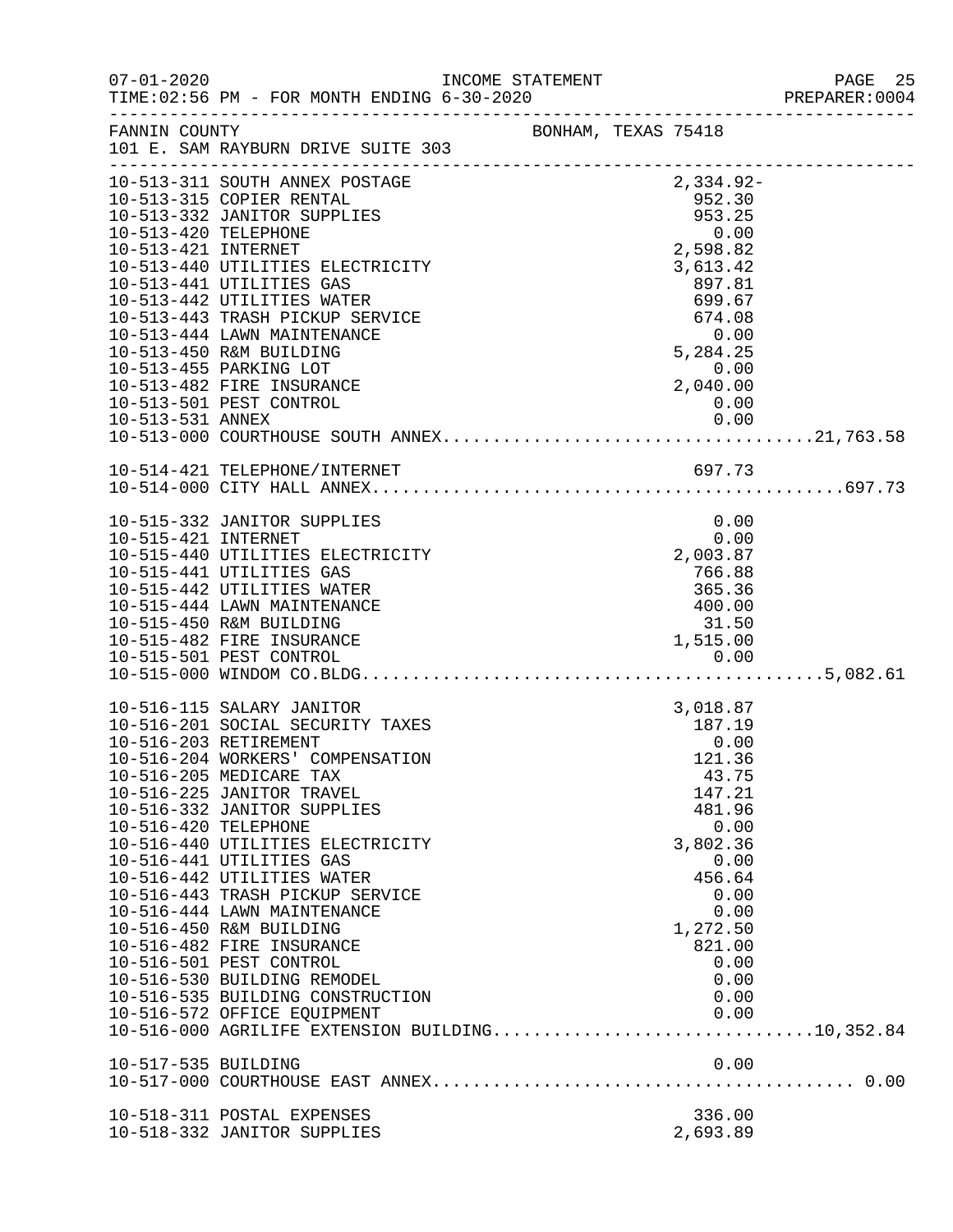|                                                                                                                  |                                                                                                                                                                                                                                                                                                                                                                                                                                         |  |                                                                                                                                                                                    |                                              | PAGE 26<br>PREPARER:0004 |
|------------------------------------------------------------------------------------------------------------------|-----------------------------------------------------------------------------------------------------------------------------------------------------------------------------------------------------------------------------------------------------------------------------------------------------------------------------------------------------------------------------------------------------------------------------------------|--|------------------------------------------------------------------------------------------------------------------------------------------------------------------------------------|----------------------------------------------|--------------------------|
| FANNIN COUNTY                                                                                                    | 101 E. SAM RAYBURN DRIVE SUITE 303                                                                                                                                                                                                                                                                                                                                                                                                      |  | BONHAM, TEXAS 75418                                                                                                                                                                |                                              |                          |
|                                                                                                                  | 10-518-420 UTILITIES TELEPHONE<br>10-518-421 INTERNET SERVICES<br>10-518-440 UTILITIES ELECTRICITY<br>10-518-441 UTILITIES GAS<br>10-518-442 UTILITIES WATER<br>10-518-443 TRASH PICKUP SERVICE<br>10-518-450 R & M BUILDING<br>10-518-460 MOVING EXPENSES<br>10-518-470 OFFICE SPACE LEASE<br>10-518-483 ALARM MONITORING<br>10-518-484 CLEANING SERVICES<br>10-518-501 PEST CONTROL<br>10-518-000 COUNTY OFFICES RELOCATION148,064.07 |  | 0.00<br>11,150.43<br>7,993.65<br>2,185.52<br>2,803.79<br>1,340.96<br>2,144.23<br>2 , 144 . 23<br>0 . 0 0<br>115 , 825 . 0 0<br>$\begin{array}{r} 885.60\ 0.00\ 705.00 \end{array}$ |                                              |                          |
|                                                                                                                  |                                                                                                                                                                                                                                                                                                                                                                                                                                         |  |                                                                                                                                                                                    |                                              |                          |
|                                                                                                                  |                                                                                                                                                                                                                                                                                                                                                                                                                                         |  |                                                                                                                                                                                    |                                              |                          |
|                                                                                                                  |                                                                                                                                                                                                                                                                                                                                                                                                                                         |  |                                                                                                                                                                                    |                                              |                          |
|                                                                                                                  | 10-543-416 FIRE PROTECTION SERVICE<br>10-543-422 R&M RADIO/TOWER<br>10-543-440 UTILITIES ELECTRICITY<br>10-543-447 REPEATER SERVICE CONTRACT                                                                                                                                                                                                                                                                                            |  | 63,000.00<br>$\begin{array}{c} 0\, .\, 00 \ 0\, .\, 00 \end{array}$<br>6,572.17                                                                                                    |                                              |                          |
| 10-551-203 RETIREMENT<br>10-551-435 PRINTING<br>10-551-480 BOND<br>10-551-572 EQUIPMENT<br>10-551-574 TECHNOLOGY | 10-551-101 SALARY ELECTED OFFICIAL<br>10-551-201 SOCIAL SECURITY TAXES<br>10-551-202 GROUP HEALTH & DENTAL INSURANCE $4,014.17$<br>10-551-204 WORKERS' COMPENSATION<br>10-551-205 MEDICARE TAX<br>10-551-310 OFFICE SUPPLIES<br>10-551-311 POSTAL EXPENSES<br>10-551-330 AUTO EXPENSE-GAS AND OIL<br>10-551-421 ONLINE RESEARCH/ACCURINT<br>10-551-422 R & M RADIO<br>10-551-427 TRAVEL EXPENSE<br>10-551-488 LAW ENFORCEMENT PROF. INS |  | 25,503.60<br>1,570.39<br>2,973.19<br>590.78<br>367.28<br>10.65<br>774.66<br>400.00<br>1,800.00<br>463.00                                                                           | 0.00<br>0.00<br>0.00<br>0.00<br>0.00<br>0.00 |                          |
| 10-552-203 RETIREMENT                                                                                            | 10-552-101 SALARY ELECTED OFFICIAL<br>10-552-201 SOCIAL SECURITY TAXES<br>10-552-202 GROUP HEALTH & DENTAL INSURANCE<br>10-552-204 WORKERS' COMPENSATION<br>10-552-205 MEDICARE TAX<br>10-552-310 OFFICE SUPPLIES<br>10-552-311 POSTAL EXPENSES                                                                                                                                                                                         |  | 12,383.80<br>767.80<br>8,900.28<br>1,443.55<br>278.14<br>179.60<br>55.00                                                                                                           | 0.00                                         |                          |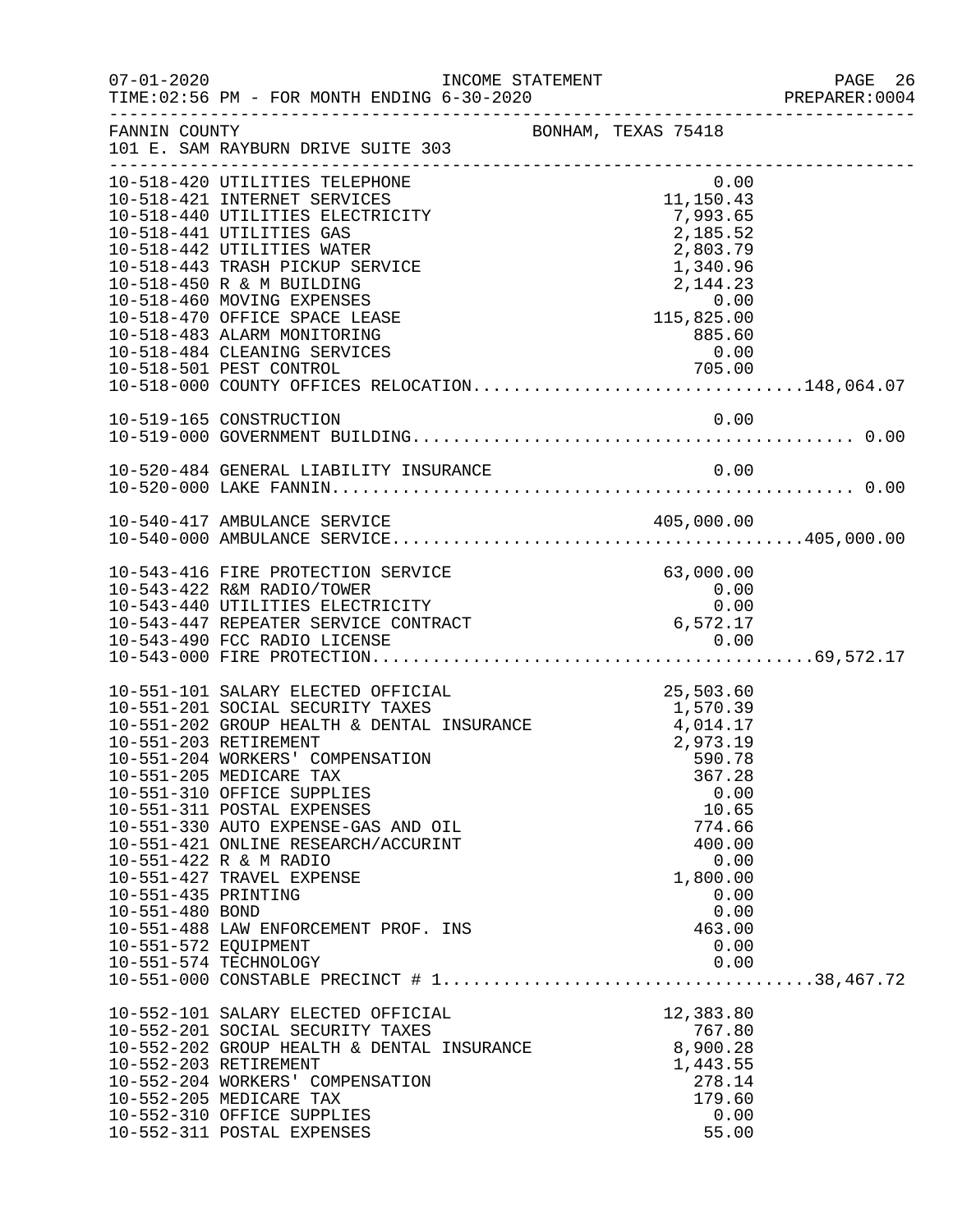|            |                                                                                                                                                                                                                                                                                                                                                                                                                                                                                                                                                                                                                                                                                                                                                                                            | PREPARER: 0004                                                                                                                                                                                                                                                                                                                                                                                                                                                                       |
|------------|--------------------------------------------------------------------------------------------------------------------------------------------------------------------------------------------------------------------------------------------------------------------------------------------------------------------------------------------------------------------------------------------------------------------------------------------------------------------------------------------------------------------------------------------------------------------------------------------------------------------------------------------------------------------------------------------------------------------------------------------------------------------------------------------|--------------------------------------------------------------------------------------------------------------------------------------------------------------------------------------------------------------------------------------------------------------------------------------------------------------------------------------------------------------------------------------------------------------------------------------------------------------------------------------|
|            |                                                                                                                                                                                                                                                                                                                                                                                                                                                                                                                                                                                                                                                                                                                                                                                            |                                                                                                                                                                                                                                                                                                                                                                                                                                                                                      |
|            | 0.00                                                                                                                                                                                                                                                                                                                                                                                                                                                                                                                                                                                                                                                                                                                                                                                       |                                                                                                                                                                                                                                                                                                                                                                                                                                                                                      |
|            |                                                                                                                                                                                                                                                                                                                                                                                                                                                                                                                                                                                                                                                                                                                                                                                            |                                                                                                                                                                                                                                                                                                                                                                                                                                                                                      |
| <b>ENT</b> | 0.00<br>661.00<br>0.00<br>60.00<br>463.00<br>0.00<br>0.00                                                                                                                                                                                                                                                                                                                                                                                                                                                                                                                                                                                                                                                                                                                                  |                                                                                                                                                                                                                                                                                                                                                                                                                                                                                      |
|            |                                                                                                                                                                                                                                                                                                                                                                                                                                                                                                                                                                                                                                                                                                                                                                                            |                                                                                                                                                                                                                                                                                                                                                                                                                                                                                      |
|            |                                                                                                                                                                                                                                                                                                                                                                                                                                                                                                                                                                                                                                                                                                                                                                                            |                                                                                                                                                                                                                                                                                                                                                                                                                                                                                      |
|            | 46,149.20<br>32,692.40<br>37,692.40<br>471,923.07<br>0.00<br>18,912.00<br>59,887.88<br>10,064.99<br>0.00<br>34,461.60<br>16,526.19<br>28,130.20<br>168,291.59<br>56, 155.99<br>265, 403.48<br>107,813.15<br>16,184.72                                                                                                                                                                                                                                                                                                                                                                                                                                                                                                                                                                      |                                                                                                                                                                                                                                                                                                                                                                                                                                                                                      |
|            | 10-552-435 PRINTING<br>10-552-454 R&M AUTO<br>10-552-480 BOND<br>10-552-487 AUTO INSURANCE<br>10-552-488 LAW ENFOREMENT PROF. INS.<br>10-553-435 PRINTING<br>10-553-453 COMPUTER SOFTWARE<br>10-553-480 BOND<br>10-560-101 SALARY ELECTED OFFICIAL<br>10-560-102 ADMINISTRATIVE SECRETARY<br>10-560-103 CHIEF DEPUTY<br>10-560-104 SALARIES DEPUTIES<br>10-560-105 EVIDENCE CLERK<br>10-560-107 PT RECORDS/EVIDENCE CLERKS<br>10-560-108 COMPENSATION PAY<br>10-560-110 JAIL ADMINISTRATOR<br>10-560-111 LIEUTENANT<br>10-560-113 TRANSPORT OFFICER<br>10-560-114 PROF. STANDARDS OFFICER<br>10-560-120 SALARY DISPATCHER<br>10-560-201 SOCIAL SECURITY TAXES<br>10-560-202 GROUP HEALTH INSURANCE<br>10-560-203 RETIREMENT<br>10-560-204 WORKERS' COMPENSATION<br>10-560-205 MEDICARE TAX | 10-552-330 AUTO EXPENSE-GAS AND OIL<br>10-552-422 R & M RADIO 0.00<br>10-552-427 TRAVEL EXPENSE 0.00<br>10-552-428 TRAINING/TUITION/TRAVEL 0.00<br>$14.50$<br>0.00<br>403.00<br>PROF. INS.<br>463.00<br>10-553-401 DUES<br>10-553-488 LAW ENFORCEMENT PROF. INS<br>10-553-572 OFFICE EQUIPMENT<br>10-553-573 RADIO EQUIPMENT<br>10-553-573 RADIO EQUIPMENT<br>10-559-495 VINE AUTOMATED VICTIM NOTIF.SERV. 13,964.16<br>10-560-109 INVESTIGATOR-CRIMES AGAINST CHILDRE<br>13, 132.66 |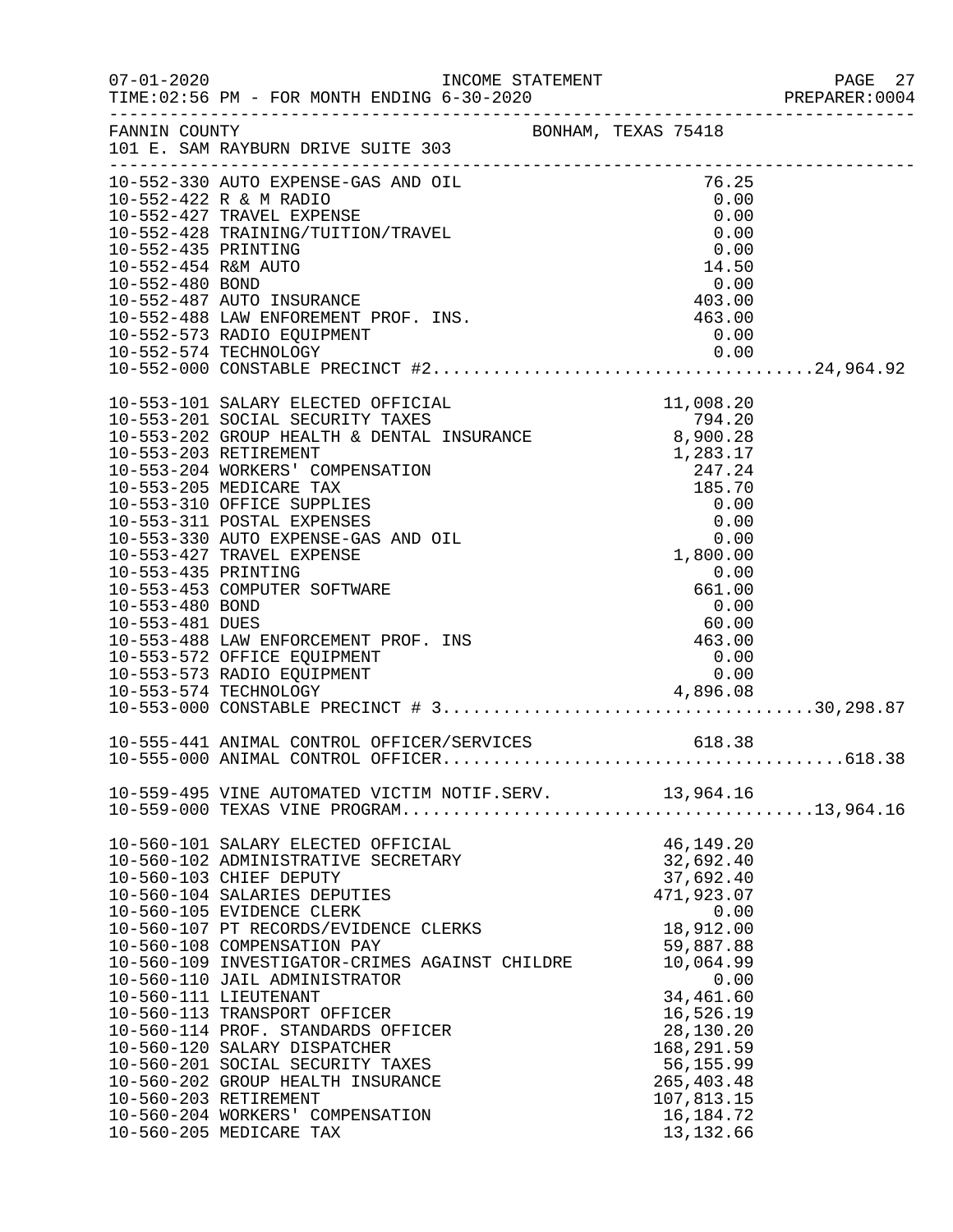|  | ---------------- |  |  |  |  |  |  |
|--|------------------|--|--|--|--|--|--|
|  |                  |  |  |  |  |  |  |
|  |                  |  |  |  |  |  |  |
|  |                  |  |  |  |  |  |  |

|                       | TIME:02:56 PM - FOR MONTH ENDING 6-30-2020                                                                                                                                              |                     |  |
|-----------------------|-----------------------------------------------------------------------------------------------------------------------------------------------------------------------------------------|---------------------|--|
| FANNIN COUNTY         | 101 E. SAM RAYBURN DRIVE SUITE 303                                                                                                                                                      | BONHAM, TEXAS 75418 |  |
|                       |                                                                                                                                                                                         |                     |  |
|                       |                                                                                                                                                                                         |                     |  |
|                       |                                                                                                                                                                                         |                     |  |
|                       |                                                                                                                                                                                         |                     |  |
|                       |                                                                                                                                                                                         |                     |  |
|                       |                                                                                                                                                                                         |                     |  |
|                       |                                                                                                                                                                                         |                     |  |
|                       |                                                                                                                                                                                         |                     |  |
|                       |                                                                                                                                                                                         |                     |  |
|                       |                                                                                                                                                                                         |                     |  |
|                       |                                                                                                                                                                                         |                     |  |
|                       |                                                                                                                                                                                         |                     |  |
|                       |                                                                                                                                                                                         |                     |  |
|                       |                                                                                                                                                                                         |                     |  |
|                       |                                                                                                                                                                                         |                     |  |
|                       |                                                                                                                                                                                         |                     |  |
|                       |                                                                                                                                                                                         |                     |  |
|                       |                                                                                                                                                                                         |                     |  |
|                       |                                                                                                                                                                                         |                     |  |
|                       |                                                                                                                                                                                         |                     |  |
|                       |                                                                                                                                                                                         |                     |  |
|                       |                                                                                                                                                                                         |                     |  |
|                       |                                                                                                                                                                                         |                     |  |
|                       |                                                                                                                                                                                         |                     |  |
|                       |                                                                                                                                                                                         |                     |  |
|                       | 10-560-452 R & M EQUIPMENT<br>10-560-453 TYLER/CAD MAINTENANCE<br>10-560-454 R & M AUTOMOBILES                                                                                          | 17.56               |  |
|                       |                                                                                                                                                                                         | 14,347.62           |  |
|                       |                                                                                                                                                                                         | 14,648.79           |  |
|                       | 10-560-480 BOND<br>10-560-482 FIRE INSURANCE<br>10-560-487 AUTOMOBILE INSURANCE<br>10-560-488 LAW ENFORCEMENT INSURANCE<br>10-560-501 PEST CONTROL INSURANCE<br>10-560-501 PEST CONTROL |                     |  |
|                       |                                                                                                                                                                                         |                     |  |
|                       |                                                                                                                                                                                         |                     |  |
|                       | 10-560-501 PEST CONTROL                                                                                                                                                                 | 0.00                |  |
|                       | 10-560-571 HWY. PATROL RADAR EQUIPMENT                                                                                                                                                  | 0.00                |  |
|                       | 10-560-572 OFFICE EQUIPMENT                                                                                                                                                             | 1,459.51            |  |
|                       | 10-560-573 RADIO EQUIPMENT                                                                                                                                                              | 0.00                |  |
|                       | 10-560-574 TECHNOLOGY                                                                                                                                                                   | 6,249.25            |  |
|                       | 10-560-575 AUTOMOBILES                                                                                                                                                                  | 84,681.70           |  |
| 10-560-579 WEAPONS    |                                                                                                                                                                                         | 0.00                |  |
|                       | 10-560-630 AUTO NOTE PMT-PRINCIPAL                                                                                                                                                      | 0.00                |  |
|                       | 10-560-670 AUTO NOTE PMT-INTEREST                                                                                                                                                       | 0.00                |  |
|                       |                                                                                                                                                                                         |                     |  |
| 10-562-396 BODY ARMOR |                                                                                                                                                                                         | 0.00                |  |
|                       | 10-562-000 RIFLE RESISTANT BODY ARMOR 3439801 0.00                                                                                                                                      |                     |  |
|                       | 10-565-380 PRISONER HOUSING                                                                                                                                                             | 1,560,618.75        |  |
|                       | 10-565-400 PRISONER TRANSPORT/GUARD                                                                                                                                                     | 22,557.36           |  |
|                       | 10-565-405 PRISONER MEDICAL                                                                                                                                                             | 147,572.90          |  |
|                       | 10-565-429 SCHOLARSHIP AWARDS                                                                                                                                                           | 0.00                |  |
|                       | 10-565-442 CR4200 UTILITY WATER                                                                                                                                                         | 0.00                |  |
|                       | 10-565-450 R&M BUILDING                                                                                                                                                                 | 7,070.00            |  |
|                       | 10-565-482 FIRE INSURANCE                                                                                                                                                               | 0.00                |  |
| 10-565-500 LAND       | 10-565-491 JUSTICE ASSISTANCE GRANT                                                                                                                                                     | 0.00                |  |
|                       |                                                                                                                                                                                         | 0.00                |  |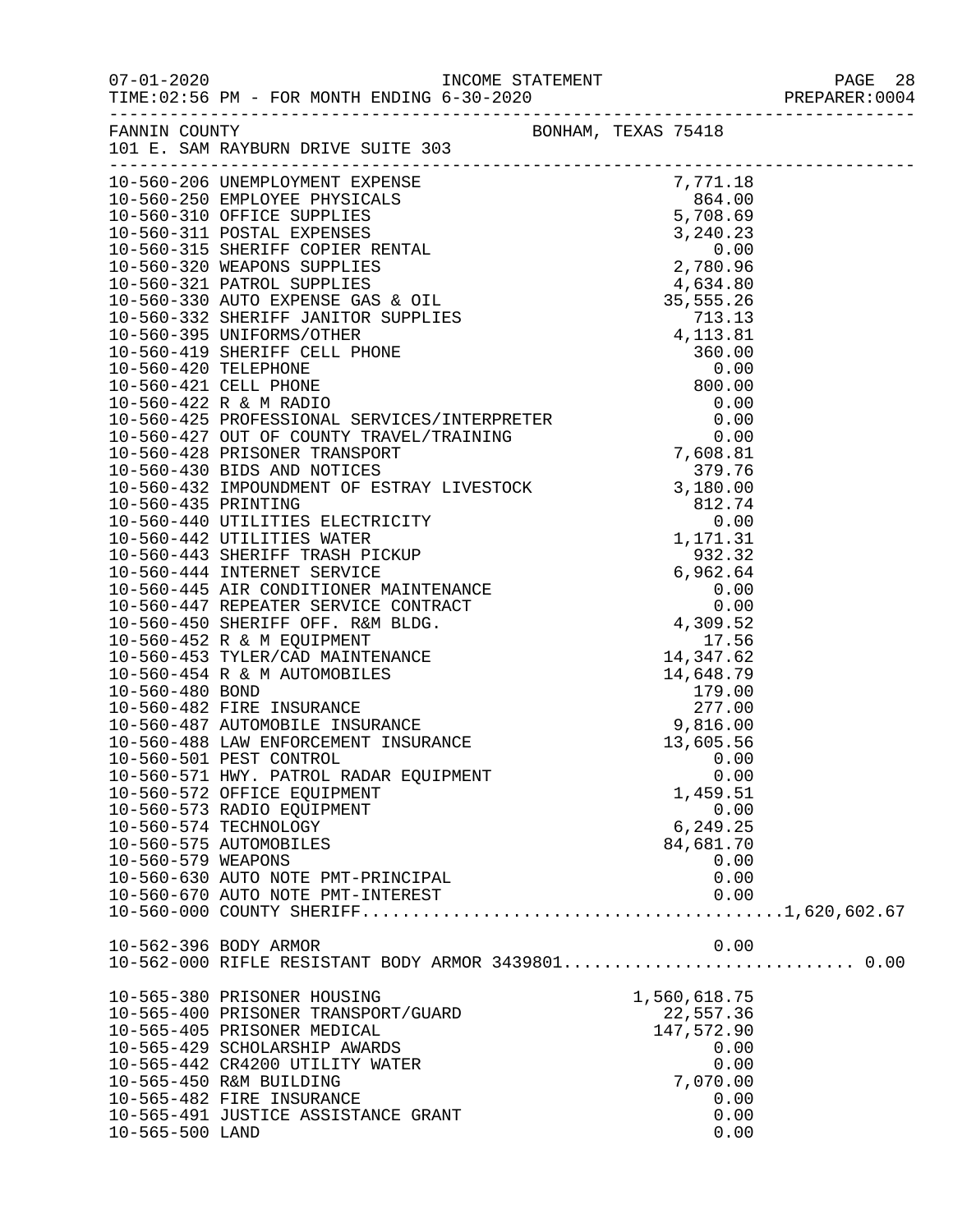|                                                                                                          | INCOME STATEMENT                                                                                                                                                                                                                                                                                                                                                                                                                                                                                                                                                 |                                                                                                                                                                                                                 | PREPARER: 0004 |
|----------------------------------------------------------------------------------------------------------|------------------------------------------------------------------------------------------------------------------------------------------------------------------------------------------------------------------------------------------------------------------------------------------------------------------------------------------------------------------------------------------------------------------------------------------------------------------------------------------------------------------------------------------------------------------|-----------------------------------------------------------------------------------------------------------------------------------------------------------------------------------------------------------------|----------------|
|                                                                                                          | FANNIN COUNTY BONHAM, TEXAS 75418<br>101 E. SAM RAYBURN DRIVE SUITE 303                                                                                                                                                                                                                                                                                                                                                                                                                                                                                          |                                                                                                                                                                                                                 |                |
|                                                                                                          | 10-565-501 PEST CONTROL                                                                                                                                                                                                                                                                                                                                                                                                                                                                                                                                          | 0.00                                                                                                                                                                                                            |                |
| 10-570-420 TELEPHONE                                                                                     | 10-570-421 TELEPHONE SYSTEM INSTALLATION<br>10-570-572 OFFICE EQUIPMENT 10-570-572 APPICE 2011PMENT 10-570-572 OFFICE 2011PMENT 1,329.50                                                                                                                                                                                                                                                                                                                                                                                                                         | 0.00                                                                                                                                                                                                            |                |
| 10-573-420 TELEPHONE<br>10-573-480 BOND                                                                  | 10-573-103 SALARY-BOND SUPERVISOR<br>10-573-201 SOCIAL SECURITY TAXES<br>10-573-202 GROUP HEALTH INSURANCE<br>10-573-203 RETIREMENT<br>10-573-204 WORKERS' COMPENSATION<br>10-573-205 MEDICARE TAX<br>10-573-310 OFFICE SUPPLIES<br>10-573-311 POSTAL EXPENSES<br>10-573-313 DRUG TESTING SUPPLIES<br>10-573-340 EVALUATIONS<br>10-573-353 COMPUTER EXPENSE<br>10-573-427 OUT OF COUNTY TRAVEL/TRAINING<br>10-573-453 COMPUTER SOFTWARE                                                                                                                          | 29,019.20<br>1,780.00<br>8,900.28<br>3,382.76<br>115.42<br>416.20<br>780.45<br>0.00<br>1,222.00<br>0.00<br>0.00<br>$0.00$<br>1,070.00<br>0.00                                                                   |                |
| 10-575-311 POSTAGE<br>10-575-420 TELEPHONE                                                               | 10-575-315 COPIER RENTAL<br>10-575-408 DETENTION OPERATING COST<br>10-575-415 RESIDENTIAL PLACEMENT<br>10-575-416 COUNSELING SERVICES<br>10-575-427 TRAVEL & TRAINING<br>10-575-995 JUVENILE PROBATION FUNDING                                                                                                                                                                                                                                                                                                                                                   | 32.40<br>241.09<br>0.00<br>0.00<br>0.00<br>0.00<br>0.00<br>184,000.00                                                                                                                                           |                |
| 10-590-420 TELEPHONE<br>10-590-435 PRINTING<br>10-590-454 R&M AUTO<br>10-590-480 BOND<br>10-590-481 DUES | 10-590-104 SALARIES DEPUTIES<br>10-590-107 SALARY TEMP/EXTRA<br>10-590-151 SALARY DIRECTOR<br>10-590-201 SOCIAL SECURITY TAXES<br>10-590-201 SOCIAL SECURITY TAXES<br>10-590-202 GROUP HEALTH & DENTAL INSURANCE<br>10-590-203 RETIREMENT<br>10-590-204 WORKERS' COMPENSATION<br>10-590-205 MEDICARE TAX<br>10-590-310 OFFICE SUPPLIES<br>10-590-311 POSTAL EXPENSE<br>10-590-315 COPIER RENTAL<br>10-590-330 AUTO EXPENSE GAS & OIL<br>10-590-427 OUT OF COUNTY TRAVEL/TRAINING<br>10-590-453 SOFTWARE MAINTENANCE SAFE<br>10-590-467 VISITING HEALTH INSPECTOR | 30,893.60<br>5,724.00<br>26,745.08<br>3,816.12<br>17,800.56<br>7,375.76<br>288.46<br>892.44<br>584.53<br>865.35<br>674.22<br>565.08<br>0.00<br>1,280.54<br>302.20<br>300.00<br>14.50<br>70.74<br>0.00<br>111.00 |                |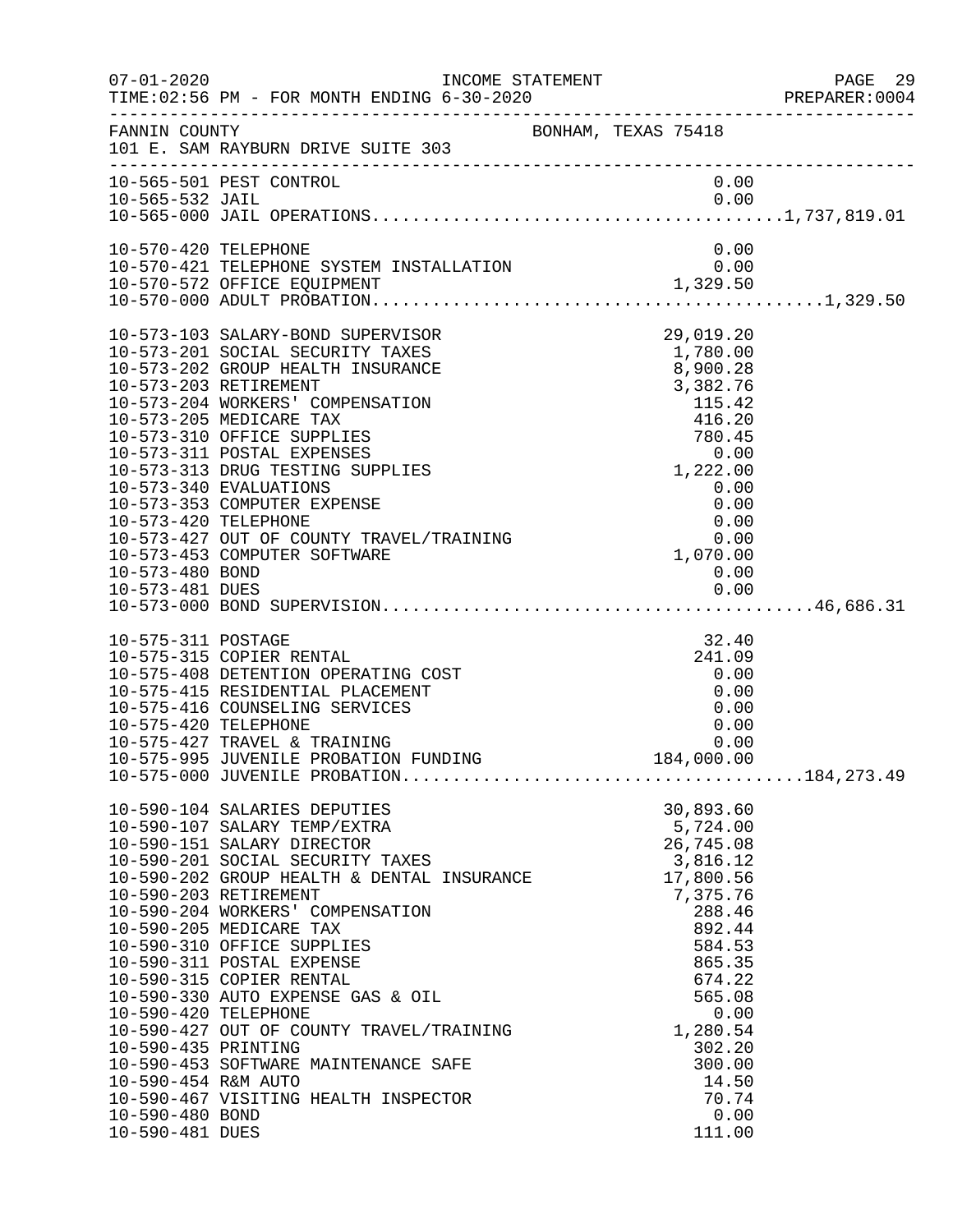|                       | FANNIN COUNTY<br>101 E. SAM RAYBURN DRIVE SUITE 303                                                                                                                                                                                                                                                                                                                                                                                                                                                                                                                            | BONHAM, TEXAS 75418 |                                                                                                        |  |
|-----------------------|--------------------------------------------------------------------------------------------------------------------------------------------------------------------------------------------------------------------------------------------------------------------------------------------------------------------------------------------------------------------------------------------------------------------------------------------------------------------------------------------------------------------------------------------------------------------------------|---------------------|--------------------------------------------------------------------------------------------------------|--|
|                       |                                                                                                                                                                                                                                                                                                                                                                                                                                                                                                                                                                                |                     |                                                                                                        |  |
|                       | 10-591-575 AUTOMOBILE 0.00<br>10-591-000 FANNIN CO DEVELOPMENT SERV44,388.04                                                                                                                                                                                                                                                                                                                                                                                                                                                                                                   |                     |                                                                                                        |  |
|                       | 10-591-000 FANNIN CO DEVELOPMENT SERVICES.<br>10-591-000 FANNIN CO. CHILDRENS CTR<br>10-640-411 FANNIN CO. WELFARE BOARD<br>10-640-411 FANNIN CO. WELFARE BOARD<br>10-640-412 FANNIN CO. HISTORICAL SOC<br>10-640-413 TEXOMA COMMUNITY C<br>10-640-417 OPEN ARMS SHELTER<br>10-640-418 FANNIN CO COMMUNITY MINISTRIES, INC<br>10-640-440 UTILITIES ELECTRICITY<br>10-640-441 UTILITIES GAS<br>10-640-442 UTILITIES WATER<br>10-640-443 TRASH PICK-UP<br>10-640-450 R & M BUILDINGS (TDHS)<br>10-640-482 FIRE INSURANCE<br>10-640-493 DHS PARKING LOT<br>10-640-575 LAKE FANNIN |                     | 1,000.00<br>1,000.00<br>5,055.27<br>1,427.08<br>2,625.14<br>337.04<br>0.00<br>1,967.00<br>0.00<br>0.00 |  |
|                       | 10-641-102 SALARY APPOINTED OFFICIAL                                                                                                                                                                                                                                                                                                                                                                                                                                                                                                                                           |                     | 1,800.00                                                                                               |  |
| 10-645-203 RETIREMENT | 10-645-102 SALARY IHC DIRECTOR<br>10-645-107 SALARY ASSISTANT<br>10-645-201 SOCIAL SECURITY TAX<br>10-645-202 GROUP HEALTH INSURANCE<br>10-645-204 WORKER'S COMP<br>10-645-205 MEDICARE TAX                                                                                                                                                                                                                                                                                                                                                                                    |                     | 33,503.47<br>0.00<br>2,059.01<br>7,911.36<br>3,907.13<br>128.56<br>481.51                              |  |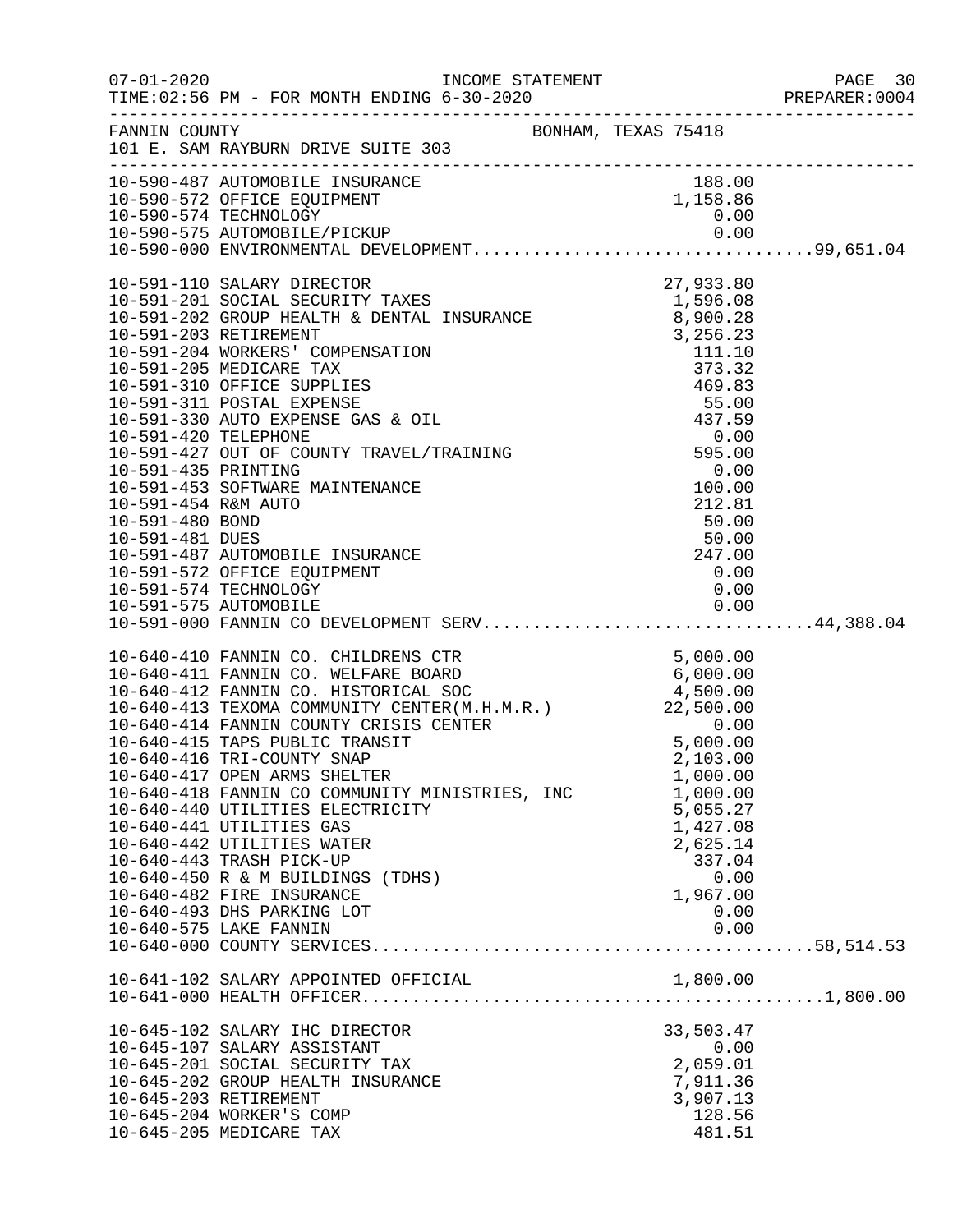| FANNIN COUNTY        | 101 E. SAM RAYBURN DRIVE SUITE 303                                                                      | BONHAM, TEXAS 75418 |                                                                                                                                                 |           |
|----------------------|---------------------------------------------------------------------------------------------------------|---------------------|-------------------------------------------------------------------------------------------------------------------------------------------------|-----------|
|                      | 10-645-210 TOTAL SALARY & BENEFITS                                                                      |                     |                                                                                                                                                 | 47,991.04 |
|                      | 10-645-310 OFFICE SUPPLIES                                                                              |                     | 355.98                                                                                                                                          |           |
|                      | 10-645-311 POSTAL EXPENSE                                                                               |                     | 0.00                                                                                                                                            |           |
|                      | 10-645-330 BIDS & NOTICES<br>10-645-353 COMPUTER EXPENSE                                                |                     | 0.00<br>10,590.00                                                                                                                               |           |
|                      | 10-645-390 SUBSCRIPTIONS                                                                                |                     | $\begin{array}{c} 0.00 \\ 0.00 \\ 1,226.03 \\ 0.00 \\ 8,241.41 \\ 0.00 \\ 21,562.82 \\ 22,277.4' \\ 0.0 \\ 0.0 \\ 0.0 \\ 0.0 \\ 0. \end{array}$ |           |
|                      | 10-645-399 SUBTOTAL OFFICE EXPENSE                                                                      |                     |                                                                                                                                                 | 10,945.98 |
|                      | 10-645-404 COBRA/INSURANCE                                                                              |                     |                                                                                                                                                 |           |
|                      | 10-645-407 INELIGIBLE IHC EXPENSE                                                                       |                     |                                                                                                                                                 |           |
|                      | 10-645-409 DIABETIC SUPPLIES                                                                            |                     |                                                                                                                                                 |           |
|                      | 10-645-410 CERT. REG. NURSE ANES.                                                                       |                     |                                                                                                                                                 |           |
|                      | 10-645-411 PHYSICIAN, NON-EMERGENCY                                                                     |                     |                                                                                                                                                 |           |
|                      | 10-645-412 PRESCRIPTIONS, DRUGS                                                                         |                     |                                                                                                                                                 |           |
|                      | 10-645-413 HOSPITAL, INPATIENT                                                                          |                     |                                                                                                                                                 |           |
|                      | 10-645-414 HOSPITAL, OUTPATIENT                                                                         |                     |                                                                                                                                                 |           |
|                      | 10-645-415 LABORATORY/ X-RAY                                                                            |                     |                                                                                                                                                 |           |
|                      | 10-645-416 SKILLED NURSING FACILITY                                                                     |                     |                                                                                                                                                 |           |
|                      | 10-645-417 FAMILY PLANNING                                                                              |                     |                                                                                                                                                 |           |
|                      | 10-645-418 FED. QUALIFIED HEALTH CENTER                                                                 |                     |                                                                                                                                                 |           |
|                      | 10-645-419 COUNSELING SERVICE                                                                           |                     |                                                                                                                                                 |           |
|                      | 10-645-420 RURAL HEALTH CLINIC                                                                          |                     |                                                                                                                                                 |           |
|                      | 10-645-421 STATE HOSPITAL CONTRACTS<br>10-645-422 AMBULATORY SURGICAL CENTE                             |                     |                                                                                                                                                 |           |
|                      | 10-645-423 MEDICAL EQUIP. PURCHASE                                                                      |                     |                                                                                                                                                 |           |
|                      | 10-645-425 TOTAL MEDICAL/IHC                                                                            |                     |                                                                                                                                                 | 55,697.60 |
|                      | 10-645-427 OUT OF COUNTY TRAVEL/TRAINING                                                                |                     | 0.00                                                                                                                                            |           |
| 10-645-435 PRINTING  |                                                                                                         |                     | 0.00                                                                                                                                            |           |
| 10-645-440 TELEPHONE |                                                                                                         |                     | 0.00                                                                                                                                            |           |
| 10-645-441 DSL LINE  |                                                                                                         |                     | 758.85                                                                                                                                          |           |
|                      | 10-645-499 SERVICES & OTHER CHARGES                                                                     |                     |                                                                                                                                                 | 758.85    |
|                      | 10-645-574 TECHNOLOGY                                                                                   |                     | 879.99                                                                                                                                          |           |
|                      | 10-645-599 CAPITAL OUTLAY                                                                               |                     |                                                                                                                                                 | 879.99    |
|                      |                                                                                                         |                     |                                                                                                                                                 |           |
|                      | 10-665-105 SALARY SECRETARY                                                                             |                     | 21,366.80                                                                                                                                       |           |
|                      | 10-665-107 REGULAR-TEMP. PART-TIME                                                                      |                     | 0.00                                                                                                                                            |           |
|                      | 10-665-150 CO. AGENTS SALARIES                                                                          |                     | 38,655.20                                                                                                                                       |           |
|                      | 10-665-201 SOCIAL SECURITY TAXES                                                                        |                     | 3,288.09                                                                                                                                        |           |
|                      | 10-665-202 GROUP HEALTH & DENTAL INSURANCE                                                              |                     | 8,900.28                                                                                                                                        |           |
|                      | 10-665-203 RETIREMENT                                                                                   |                     | 2,490.78                                                                                                                                        |           |
|                      | 10-665-204 WORKERS' COMPENSATION                                                                        |                     | 84.98                                                                                                                                           |           |
|                      | 10-665-205 MEDICARE TAX<br>10-665-310 OFFICE SUPPLIES                                                   |                     | 768.98                                                                                                                                          |           |
|                      | 10-665-311 POSTAL EXPENSE                                                                               |                     | 648.46<br>220.00                                                                                                                                |           |
|                      | 10-665-315 COPIER RENTAL                                                                                |                     | 1,064.49                                                                                                                                        |           |
|                      | 10-665-335 PROGRAM SUPPLIES                                                                             |                     | 0.00                                                                                                                                            |           |
| 10-665-420 TELEPHONE |                                                                                                         |                     | 0.00                                                                                                                                            |           |
|                      | 10-665-421 CELL PHONE ALLOWANCE                                                                         |                     | 1,350.00                                                                                                                                        |           |
|                      | 10-665-422 CABLE INTERNET                                                                               |                     | 574.43                                                                                                                                          |           |
|                      |                                                                                                         |                     |                                                                                                                                                 |           |
|                      | 10-665-427 IN/OUT CO.TRAVEL/TRAINING-AG. 205.32<br>10-665-428 IN/OUT CO.TRAVEL/TRAINING-F.C.S. 2,154.59 |                     |                                                                                                                                                 |           |
|                      | 10-665-429 IN/OUT CO.TRAVEL/TRAINING-4-H                                                                |                     | 1,061.34                                                                                                                                        |           |
|                      | 10-665-572 OFFICE EQUIPMENT                                                                             |                     | 0.00                                                                                                                                            |           |
|                      | 10-665-574 TECHNOLOGY                                                                                   |                     | 0.00                                                                                                                                            |           |
|                      |                                                                                                         |                     |                                                                                                                                                 |           |
|                      | 10-696-491 SOIL & WATER CONSERVATION                                                                    |                     | 0.00                                                                                                                                            |           |
|                      |                                                                                                         |                     |                                                                                                                                                 |           |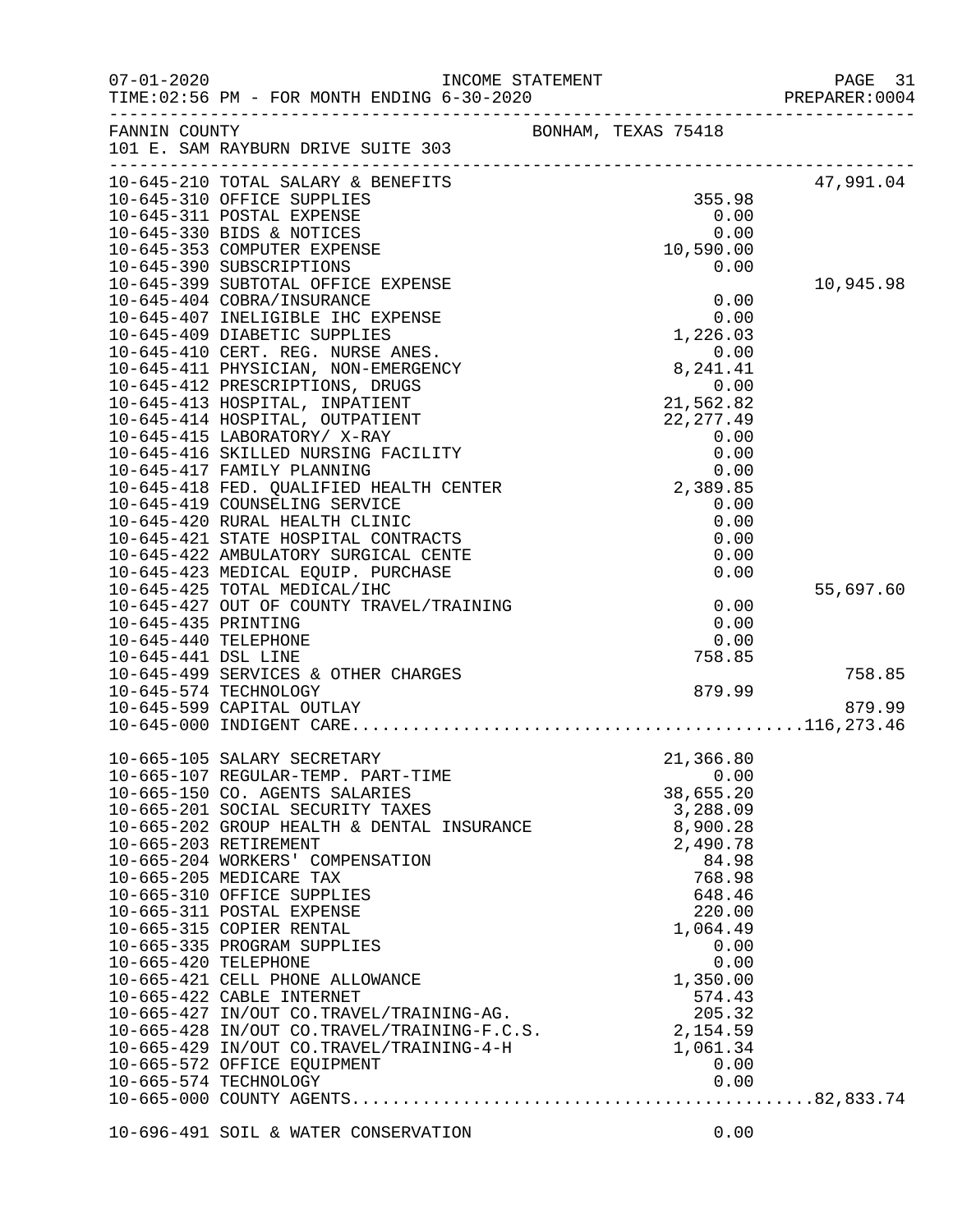| $07 - 01 - 2020$     | INCOME STATEMENT<br>TIME: 02:56 PM - FOR MONTH ENDING 6-30-2020                                                                                                                                                                                                                                                                                                                                                                                                          |                                                                                                                                                 | PAGE 32<br>PREPARER:0004 |
|----------------------|--------------------------------------------------------------------------------------------------------------------------------------------------------------------------------------------------------------------------------------------------------------------------------------------------------------------------------------------------------------------------------------------------------------------------------------------------------------------------|-------------------------------------------------------------------------------------------------------------------------------------------------|--------------------------|
| FANNIN COUNTY        | BONHAM, TEXAS 75418<br>101 E. SAM RAYBURN DRIVE SUITE 303                                                                                                                                                                                                                                                                                                                                                                                                                |                                                                                                                                                 |                          |
|                      | 10-696-492 INDIGENT BURIAL                                                                                                                                                                                                                                                                                                                                                                                                                                               | 1,000.00                                                                                                                                        |                          |
|                      |                                                                                                                                                                                                                                                                                                                                                                                                                                                                          |                                                                                                                                                 |                          |
| 11-510-571 EQUIPMENT |                                                                                                                                                                                                                                                                                                                                                                                                                                                                          | 1,500.00                                                                                                                                        |                          |
| 11-560-205 MEDICARE  | 11-560-130 SALARY/BAILIFF<br>11-560-201 SOCIAL SECURITY<br>11-560-203 RETIREMENT<br>11-560-204 WORKER'S COMPENSATION<br>11-560-427 BAILIFF CONT.ED./OUT OF COUNTY                                                                                                                                                                                                                                                                                                        | 0.00<br>0.00<br>0.00<br>0.00<br>0.00<br>0.00                                                                                                    |                          |
|                      | 12-403-310 OFFICE SUPPLIES<br>12-403-427 OUT OF COUNTY TRAVEL<br>12-403-574 COMPUTER EQUIPMENT                                                                                                                                                                                                                                                                                                                                                                           | 4,332.80<br>0.00<br>0.00                                                                                                                        |                          |
|                      | 13-498-489 10% TO STATE COMPTROLLER 6,180.00                                                                                                                                                                                                                                                                                                                                                                                                                             |                                                                                                                                                 |                          |
|                      | 14-435-320 JP1 SECURITY EXPENSE<br>14-435-321 JP2 SECURITY EXPENSE<br>14-435-322 JP3 SECURITY EXPENSE                                                                                                                                                                                                                                                                                                                                                                    | 0.00<br>0.00<br>0.00                                                                                                                            |                          |
|                      | 16-400-310 OFFICE SUPPLIES<br>16-400-311 POSTAL EXPENSE<br>16-400-427 OUT OF COUNTY TRAVEL<br>16-400-572 OFFICE EQUIPMENT                                                                                                                                                                                                                                                                                                                                                | 682.04<br>541.20<br>0.00<br>0.00                                                                                                                |                          |
|                      | 17-400-427 OUT OF COUNTY TRAVEL                                                                                                                                                                                                                                                                                                                                                                                                                                          | 0.00                                                                                                                                            |                          |
| 18-402-420 TELEPHONE | 18-402-103 SALARY ASSISTANT<br>18-402-107 SALARY TEMP/EXTRA<br>18-402-201 SOCIAL SECURITY TAXES<br>18-402-202 GROUP HEALTH INSURANCE<br>18-402-203 RETIREMENT<br>18-402-204 WORKERS COMPENSATION<br>18-402-205 MEDICARE TAX<br>18-402-310 OFFICE SUPPLIES<br>18-402-312 IMAGING SYSTEM<br>18-402-315 COPIER MAINTENANCE<br>18-402-437 DIGITAL IMAGING OF MICROFILM<br>18-402-453 COMPUTER SOFTWARE<br>18-402-490 CO.CLERK MISCELLANEOUS<br>18-402-574 COMPUTER EQUIPMENT | 19,402.40<br>0.00<br>1,203.00<br>8,900.28<br>2,261.77<br>77.16<br>281.40<br>176.53<br>30,016.00<br>0.00<br>0.00<br>0.00<br>0.00<br>0.00<br>0.00 |                          |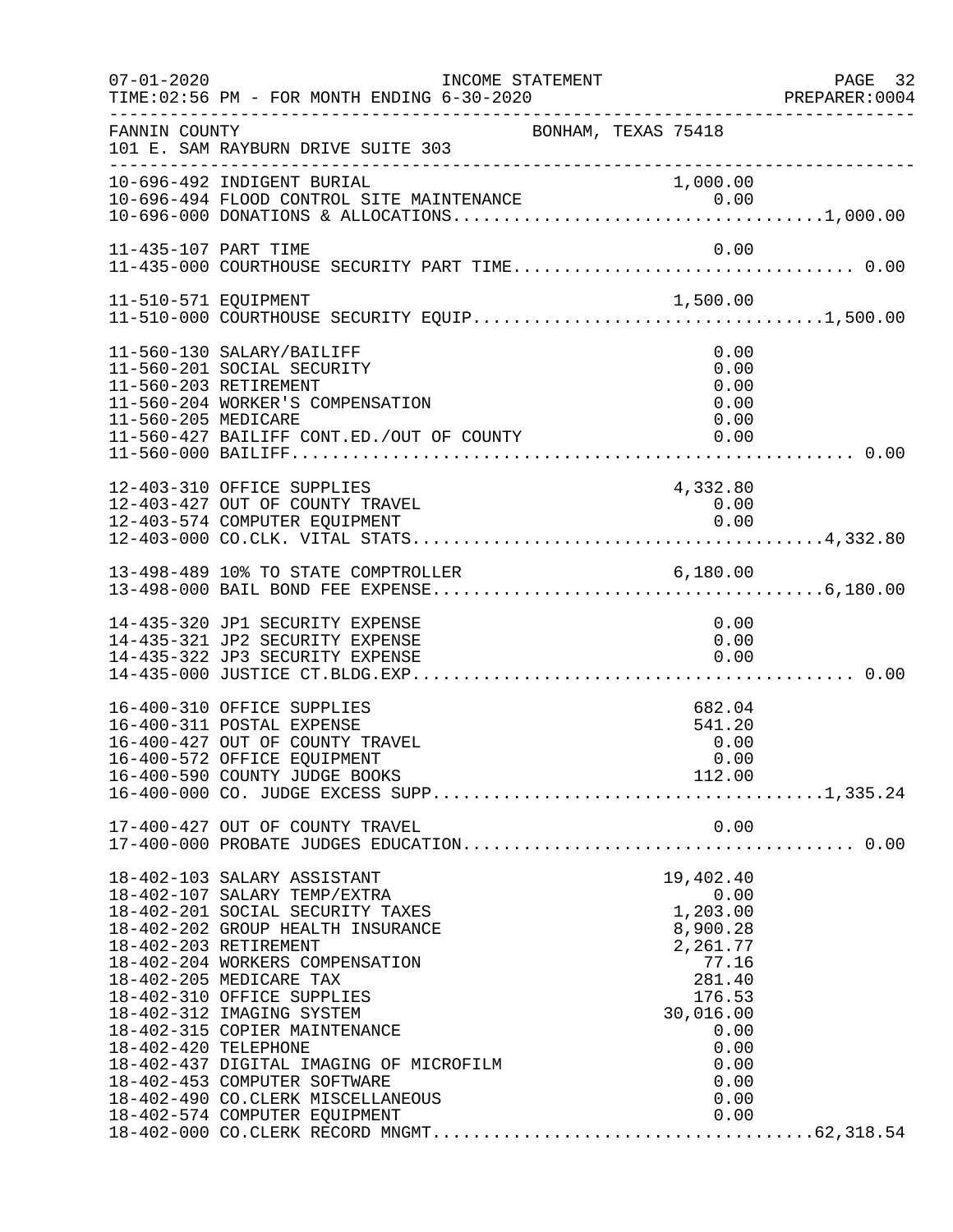| $07 - 01 - 2020$      |                                                                                                                                                                                                                                                                                                                                                                                                                                      | INCOME STATEMENT    |                                                                                                                           | PAGE 33<br>PREPARER: 0004 |
|-----------------------|--------------------------------------------------------------------------------------------------------------------------------------------------------------------------------------------------------------------------------------------------------------------------------------------------------------------------------------------------------------------------------------------------------------------------------------|---------------------|---------------------------------------------------------------------------------------------------------------------------|---------------------------|
|                       | FANNIN COUNTY<br>101 E. SAM RAYBURN DRIVE SUITE 303                                                                                                                                                                                                                                                                                                                                                                                  | BONHAM, TEXAS 75418 |                                                                                                                           |                           |
| 19-450-203 RETIREMENT | 19-450-107 SALARY TEMP/EXTRA<br>19-450-107 SABANI IBR / BARTIY<br>19-450-201 SOCIAL SECURITY TAXES<br>19-450-202 GROUP HEALTH & DENTAL INSURANCE 1,773.98<br>19-450-204 WORKERS COMPENSATION<br>19-450-205 MEDICARE TAX<br>19-450-310 OFFICE SUPPLIES<br>19-450-400 RECORDS STORAGE SHELVING                                                                                                                                         |                     | 4,419.12<br>515.91<br>$0.00$<br>$62.32$<br>$0.00$<br>$2,956.49$<br>0.00                                                   |                           |
| 20-449-203 RETIREMENT | 20-449-103 SALARY ASSISTANT<br>20-449-107 SALARY TEMP./EXTRA<br>20-449-201 SOCIAL SECURITY TAXES<br>20-449-202 GROUP HEALTH INSURANCE<br>20-449-204 WORKERS COMPENSATION<br>20-449-205 MEDICARE TAX<br>20-449-310 OFFICE SUPPLIES<br>20-449-350 RECORDS DISPOSAL<br>20-449-460 EQUIPMENT RENTAL<br>20-449-574 COMPUTER EQUIPMENT                                                                                                     |                     | 0.00<br>384.00<br>23.81<br>494.71<br>45.27<br>26.94<br>5.57<br>0.00<br>$\begin{matrix}0.00\\3,644.50\end{matrix}$<br>0.00 |                           |
|                       | 21-509-475 CONTINGENCY                                                                                                                                                                                                                                                                                                                                                                                                               |                     | 0.00                                                                                                                      |                           |
| 21-621-203 RETIREMENT | 21-621-100 COMPENSATION PAY<br>21-621-101 SALARY ELECTED OFFICIAL<br>21-621-105 SALARY SECRETARY<br>21-621-106 SALARY PRECINCT EMPLOYEES<br>21-621-107 REGULAR-TEMP. PART-TIME<br>21-621-108 SALARY-FOREMAN<br>21-621-199 TOTAL SALARIES<br>21-621-201 SOCIAL SECURITY TAXES<br>21-621-202 GROUP HEALTH INSURANCE                                                                                                                    |                     | 0.00<br>48, 247.00<br>0.00<br>123, 207. 72<br>0.00<br>23,574.67<br>11,770.64<br>54, 154.62<br>22,718.51                   | 195,029.39                |
| 21-621-345 CHEMICALS  | 21-621-204 WORKERS' COMPENSATION<br>21-621-205 MEDICARE TAX<br>21-621-206 UNEMPLOYMENT EXPENSE<br>21-621-299 TOTAL EMPLOYEE BENEFITS<br>21-621-314 EMPLOYEE PHYSICALS/DOT TESTING<br>21-621-340 SHOP SUPPLIES<br>21-621-341 R & B MAT. ROCK & GRAVEL<br>21-621-342 R & B MAT. CULVERTS<br>21-621-343 R & B MAT. HARDWRE & LUMB<br>21-621-344 R & B MAT ASPHALT /RD OIL<br>21-621-346 CETRZ EXPENDITURES<br>21-621-350 DEBRIS REMOVAL |                     | 6,872.76<br>2,752.74<br>0.00<br>235.38<br>528.96<br>76,672.38<br>4,287.60<br>521.88<br>26, 113.86<br>0.00<br>0.00<br>0.00 | 98,269.27                 |
| 21-621-400 LEGAL FEES | 21-621-399 TOTAL R&B MATERIAL<br>21-621-420 UTILITY TELEPHONE                                                                                                                                                                                                                                                                                                                                                                        |                     | 0.00<br>584.94                                                                                                            | 108,360.06                |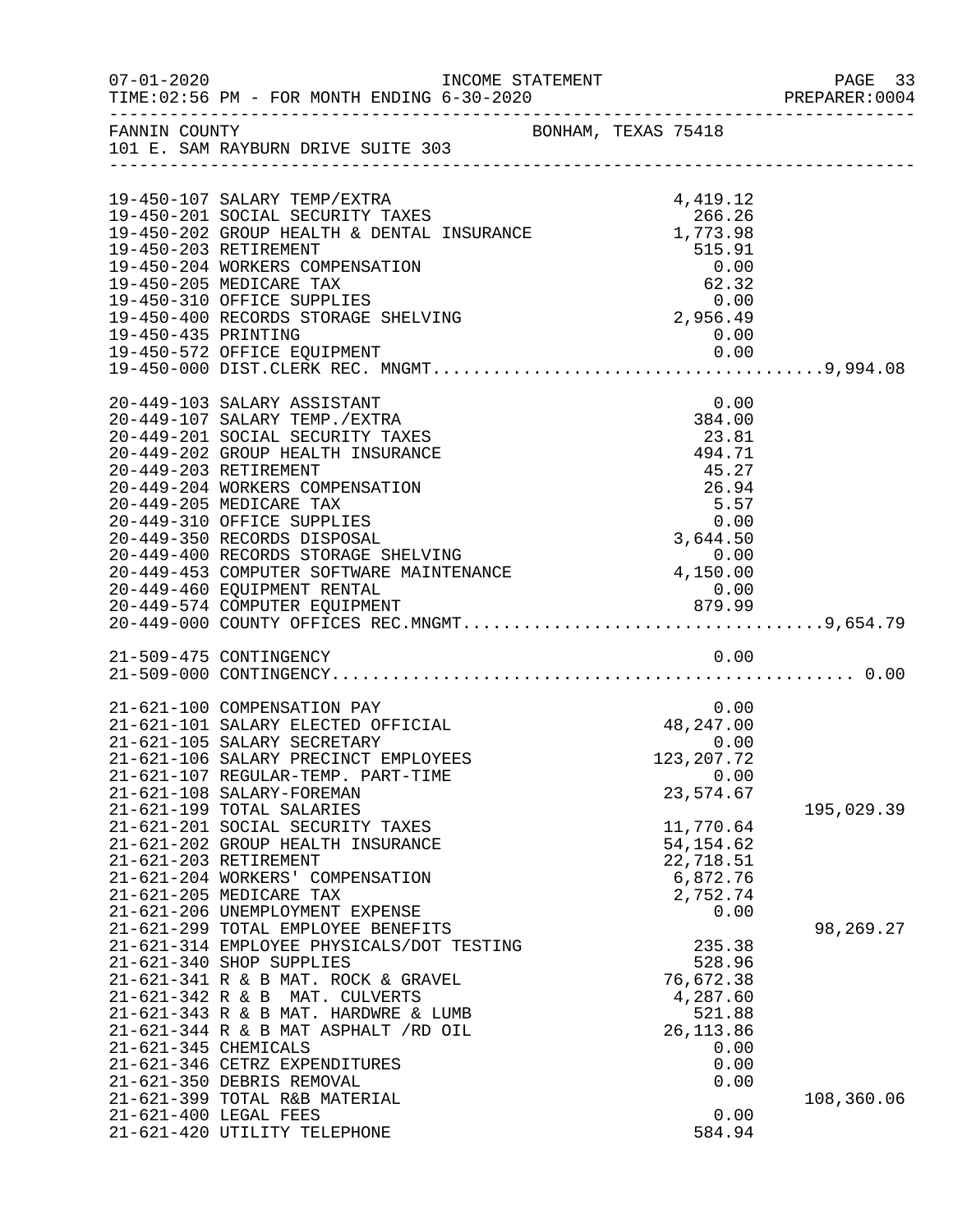|                      |                                                                                                                                                                                                                                                                                                                                                                                                 |            | PAGE 34<br>PREPARER:0004 |
|----------------------|-------------------------------------------------------------------------------------------------------------------------------------------------------------------------------------------------------------------------------------------------------------------------------------------------------------------------------------------------------------------------------------------------|------------|--------------------------|
|                      | FANNIN COUNTY SONHAM, TEXAS 75418<br>101 E. SAM RAYBURN DRIVE SUITE 303                                                                                                                                                                                                                                                                                                                         |            |                          |
|                      | $\begin{tabular}{l c c c} \multicolumn{4}{l}{\textbf{21-621-421 CELL-PHOMING}} & \multicolumn{4}{l}{\textbf{333-10 CEL}} & \multicolumn{4}{l}{\textbf{45-12 CEL-423 CLEL-PHOMING}} & \multicolumn{4}{l}{\textbf{57-52}} \\ \hline 21-621-423 & \textbf{INTERNET} & \textbf{SENUCE} & \textbf{957-50} \\ \hline 21-621-423 & \textbf{INTERNET} & \textbf{SENNITS} & \textbf{957-50} \\ \hline 2$ |            |                          |
|                      |                                                                                                                                                                                                                                                                                                                                                                                                 |            |                          |
|                      |                                                                                                                                                                                                                                                                                                                                                                                                 |            |                          |
|                      |                                                                                                                                                                                                                                                                                                                                                                                                 |            |                          |
|                      |                                                                                                                                                                                                                                                                                                                                                                                                 |            |                          |
|                      |                                                                                                                                                                                                                                                                                                                                                                                                 |            |                          |
|                      |                                                                                                                                                                                                                                                                                                                                                                                                 |            |                          |
|                      |                                                                                                                                                                                                                                                                                                                                                                                                 |            |                          |
|                      |                                                                                                                                                                                                                                                                                                                                                                                                 |            |                          |
|                      |                                                                                                                                                                                                                                                                                                                                                                                                 |            |                          |
|                      |                                                                                                                                                                                                                                                                                                                                                                                                 |            |                          |
|                      |                                                                                                                                                                                                                                                                                                                                                                                                 |            |                          |
|                      |                                                                                                                                                                                                                                                                                                                                                                                                 |            |                          |
|                      |                                                                                                                                                                                                                                                                                                                                                                                                 |            |                          |
|                      |                                                                                                                                                                                                                                                                                                                                                                                                 |            |                          |
|                      |                                                                                                                                                                                                                                                                                                                                                                                                 |            |                          |
|                      |                                                                                                                                                                                                                                                                                                                                                                                                 |            |                          |
|                      |                                                                                                                                                                                                                                                                                                                                                                                                 |            |                          |
|                      |                                                                                                                                                                                                                                                                                                                                                                                                 |            |                          |
|                      |                                                                                                                                                                                                                                                                                                                                                                                                 |            |                          |
|                      |                                                                                                                                                                                                                                                                                                                                                                                                 |            |                          |
|                      |                                                                                                                                                                                                                                                                                                                                                                                                 |            |                          |
|                      |                                                                                                                                                                                                                                                                                                                                                                                                 |            |                          |
|                      |                                                                                                                                                                                                                                                                                                                                                                                                 |            |                          |
|                      | 21-621-492 TDRA FLOOD CASH MATCH<br>21-621-492 TDRA FLOOD CONTROL SITE MAINTENANCE<br>21-621-494 FLOOD CONTROL SITE MAINTENANCE<br>21-621-495 PIPELINE SALES TAX REIMBURSEMENT<br>21-621-495 TOTAL SER.& OTHER CHARGES<br>21-621-570 COM                                                                                                                                                        |            | 57, 424.32               |
|                      |                                                                                                                                                                                                                                                                                                                                                                                                 |            |                          |
|                      |                                                                                                                                                                                                                                                                                                                                                                                                 |            |                          |
|                      |                                                                                                                                                                                                                                                                                                                                                                                                 |            |                          |
|                      |                                                                                                                                                                                                                                                                                                                                                                                                 |            |                          |
|                      | 21-621-599 CAPITAL OUTLAY                                                                                                                                                                                                                                                                                                                                                                       |            | 32,900.00                |
|                      | 21-621-630 NOTE PAYMENT                                                                                                                                                                                                                                                                                                                                                                         | 0.00       |                          |
|                      | 21-621-670 NOTE PAYMENT-INTEREST                                                                                                                                                                                                                                                                                                                                                                | 0.00       |                          |
| 21-621-695 SURVEYING |                                                                                                                                                                                                                                                                                                                                                                                                 | 0.00       |                          |
|                      | $21-621-000$ ROAD & BRIDGE $1, \ldots, \ldots, \ldots, \ldots, \ldots, \ldots, \ldots, \ldots, \ldots, 491,983.04$                                                                                                                                                                                                                                                                              |            |                          |
|                      | 21-625-105 SALARY SECRETARY                                                                                                                                                                                                                                                                                                                                                                     | 7,801.00   |                          |
|                      | 21-625-201 SOCIAL SECURITY TAXES                                                                                                                                                                                                                                                                                                                                                                | 349.70     |                          |
|                      | 21-625-202 GROUP HEALTH INSURANCE                                                                                                                                                                                                                                                                                                                                                               | 2,224.80   |                          |
|                      | 21-625-203 RETIREMENT                                                                                                                                                                                                                                                                                                                                                                           | 909.17     |                          |
|                      | 21-625-204 WORKERS' COMPENSATION                                                                                                                                                                                                                                                                                                                                                                | 31.02      |                          |
|                      | 21-625-205 MEDICARE TAX                                                                                                                                                                                                                                                                                                                                                                         | 81.78      |                          |
|                      | 21-625-310 OFFICE SUPPLIES                                                                                                                                                                                                                                                                                                                                                                      | 0.00       |                          |
|                      | 21-625-311 POSTAL EXPENSES                                                                                                                                                                                                                                                                                                                                                                      | 0.00       |                          |
|                      | 21-625-353 COMPUTER EXPENSE                                                                                                                                                                                                                                                                                                                                                                     | 483.95     |                          |
|                      | 21-625-427 OUT OF COUNTY TRAVEL                                                                                                                                                                                                                                                                                                                                                                 | 0.00       |                          |
| 21-625-480 BOND      |                                                                                                                                                                                                                                                                                                                                                                                                 | 0.00       |                          |
|                      | 21-625-572 OFFICE EQUIPMENT                                                                                                                                                                                                                                                                                                                                                                     | 0.00       |                          |
|                      | 21-625-574 COMPUTER EQUIPMENT                                                                                                                                                                                                                                                                                                                                                                   | 0.00       |                          |
|                      | 21-625-000 ADMINISTRATIVE OFFICE R&B #111,881.42                                                                                                                                                                                                                                                                                                                                                |            |                          |
|                      | 22-509-475 CONTINGENCY                                                                                                                                                                                                                                                                                                                                                                          | 0.00       |                          |
|                      |                                                                                                                                                                                                                                                                                                                                                                                                 |            |                          |
|                      | 22-622-100 COMPENSATION PAY                                                                                                                                                                                                                                                                                                                                                                     | 0.00       |                          |
|                      | 22-622-101 SALARY ELECTED OFFICIAL                                                                                                                                                                                                                                                                                                                                                              | 48, 247.00 |                          |
|                      |                                                                                                                                                                                                                                                                                                                                                                                                 |            |                          |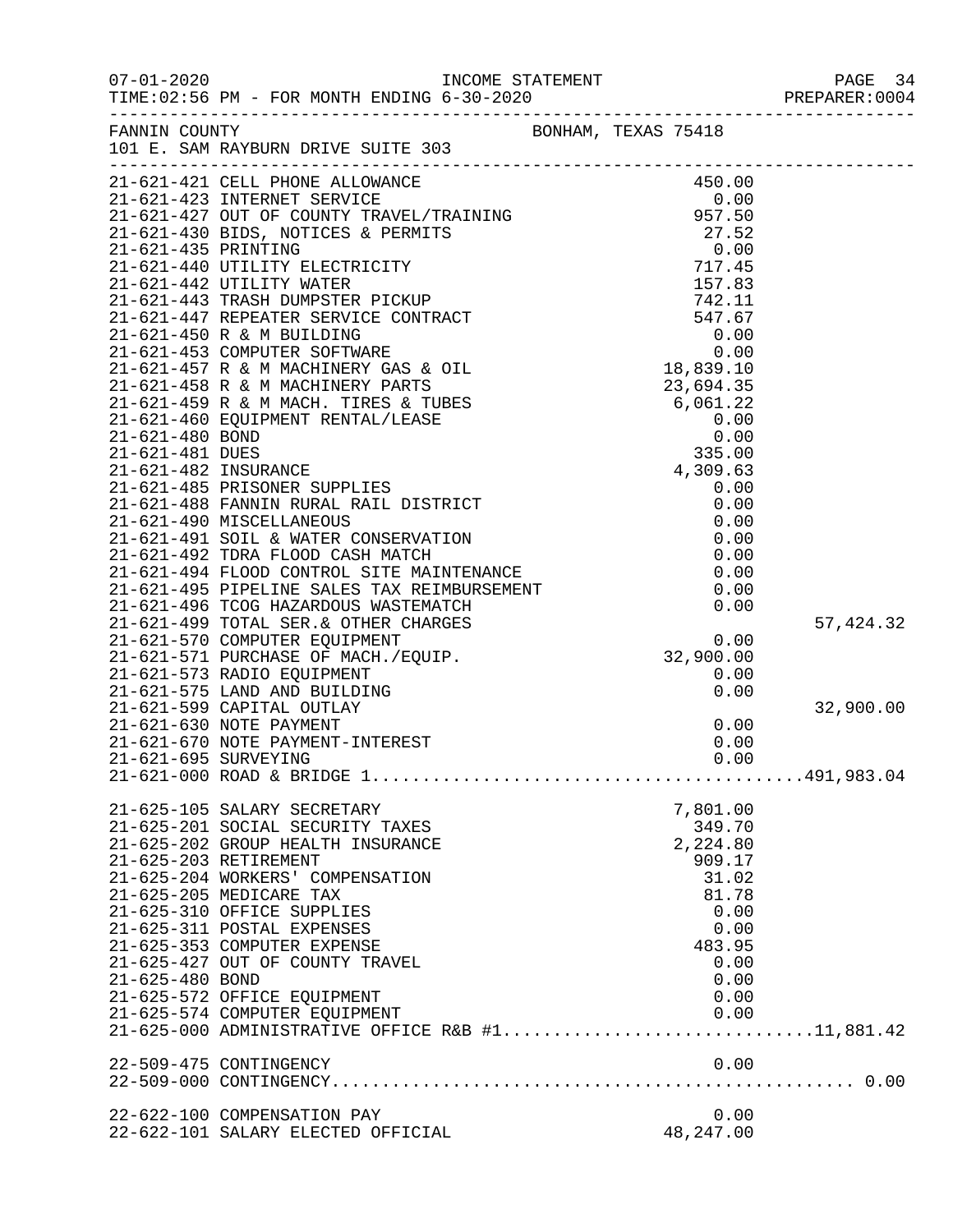| $07 - 01 - 2020$                                           | TIME: 02:56 PM - FOR MONTH ENDING 6-30-2020                                                                                                                                                                                                                                                                                                                                                                                                                                                                                                                                                                                                                   | PAGE 35<br>PREPARER:0004                                                                                                                                                                                                               |                            |
|------------------------------------------------------------|---------------------------------------------------------------------------------------------------------------------------------------------------------------------------------------------------------------------------------------------------------------------------------------------------------------------------------------------------------------------------------------------------------------------------------------------------------------------------------------------------------------------------------------------------------------------------------------------------------------------------------------------------------------|----------------------------------------------------------------------------------------------------------------------------------------------------------------------------------------------------------------------------------------|----------------------------|
| FANNIN COUNTY                                              | 101 E. SAM RAYBURN DRIVE SUITE 303                                                                                                                                                                                                                                                                                                                                                                                                                                                                                                                                                                                                                            | BONHAM, TEXAS 75418                                                                                                                                                                                                                    |                            |
|                                                            |                                                                                                                                                                                                                                                                                                                                                                                                                                                                                                                                                                                                                                                               |                                                                                                                                                                                                                                        | 206,433.07                 |
|                                                            | 101 E. SAM KAIDOM MATRICLE (101 E. SAM KAIDOM MATRICLE 101 E. CAP-105 SALARY PRECINCT EMPLOYEES 158,186.07<br>22-622-105 SALARY PRECINCT EMPLOYEES 158,186.07<br>22-622-107 REGULAR-TEMP. PART-TIME 0.00<br>22-622-201 SOLARY-FOREMA                                                                                                                                                                                                                                                                                                                                                                                                                          |                                                                                                                                                                                                                                        |                            |
| 22-622-395 UNIFORMS                                        |                                                                                                                                                                                                                                                                                                                                                                                                                                                                                                                                                                                                                                                               | 2,212.24                                                                                                                                                                                                                               | 115,464.17<br>179, 479. 13 |
| 22-622-480 BOND<br>22-622-481 DUES<br>22-622-482 INSURANCE | 22-622-421 CELL PHONE ALLOWANCE<br>22-622-427 OUT OF COUNTY TRAVEL/TRAINING<br>22-622-430 BIDS, NOTICES & PERMITS<br>22-622-435 PRINTING<br>22-622-440 UTILITY ELECTRICITY<br>22-622-440 UTILITY ELECTRICITY<br>2-622-441 UTILITY GAS<br>22-622-442 UTILITY WATER<br>22-622-443 TRASH PICKUP<br>22-622-447 REPEATER SERVICE CONTRACT<br>22-622-450 R&M BUILDING<br>22-622-453 COMPUTER SOFTWARE<br>22-622-457 R & M MACHINERY GAS & OIL<br>22-622-458 R & M MACHINERY PARTS<br>22-622-459 R & M MACH. TIRES & TUBES<br>22-622-460 EQUIPMENT RENTAL/LEASE<br>22-622-485 PRISONER SUPPLIES<br>22-622-488 FANNIN RURAL RAIL DISTRICT<br>22-622-490 MISCELLANEOUS | 588.02<br>737.55<br>450.00<br>1,771.78<br>114.20<br>0.00<br>1,207.87<br>620.75<br>650.60<br>347.29<br>547.67<br>3.98<br>0.00<br>45, 117.90<br>76,523.02<br>10,472.97<br>3,000.00<br>0.00<br>335.00<br>7,910.96<br>0.00<br>0.00<br>0.00 |                            |
|                                                            | 22-622-491 SOIL & WATER CONSERVATION<br>22-622-492 TDRA FLOOD CASH MATCH<br>22-622-493 TRENTON HIGH MEADOWS SUBDIVISION<br>22-622-494 FLOOD CONTROL SITE MAINTENANCE<br>22-622-495 PIPELINE SALES TAX REIMBURSEMENT<br>22-622-496 TCOG HAZARDOUS WASTEMATCH<br>22-622-499 TOTAL SER. & OTHER CHARGES<br>22-622-562 LAND/BUILDING<br>22-622-570 COMPUTER EQUIPMENT<br>22-622-571 PURCHASE OF MACH./EQUIP.                                                                                                                                                                                                                                                      | 0.00<br>0.00<br>0.00<br>0.00<br>0.00<br>0.00<br>0.00<br>0.00<br>29,492.50                                                                                                                                                              | 150,399.56                 |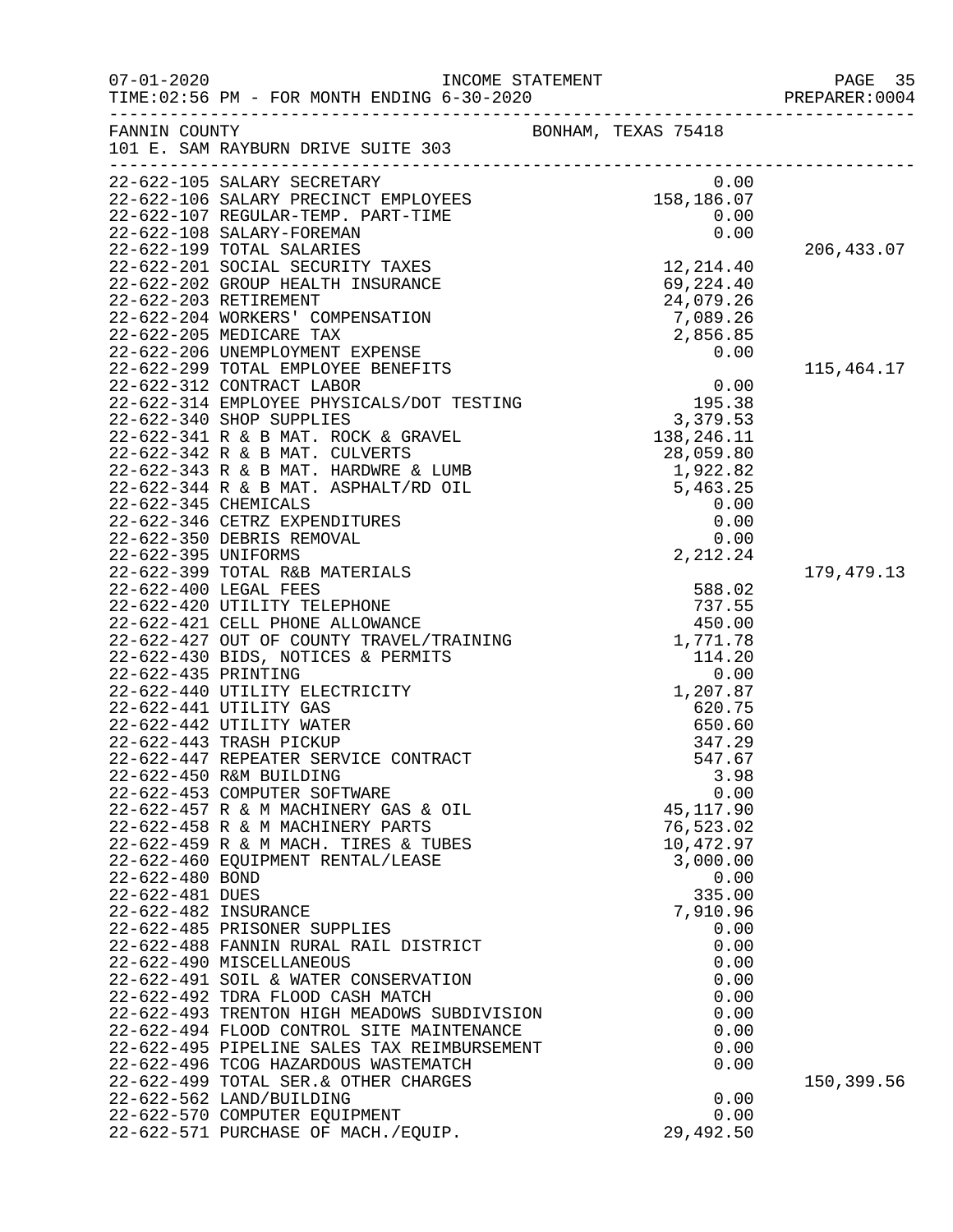| $07 - 01 - 2020$                             | INCOME STATEMENT<br>TIME: 02:56 PM - FOR MONTH ENDING 6-30-2020                                                                                                                                                                                                                                                                                                                                                            |                     |                                                                                                      |                      | PAGE 36<br>PREPARER:0004 |
|----------------------------------------------|----------------------------------------------------------------------------------------------------------------------------------------------------------------------------------------------------------------------------------------------------------------------------------------------------------------------------------------------------------------------------------------------------------------------------|---------------------|------------------------------------------------------------------------------------------------------|----------------------|--------------------------|
| FANNIN COUNTY                                | 101 E. SAM RAYBURN DRIVE SUITE 303                                                                                                                                                                                                                                                                                                                                                                                         | BONHAM, TEXAS 75418 |                                                                                                      |                      |                          |
|                                              | 22-622-573 RADIO EQUIPMENT<br>22-622-580 PRECINCT BRIDGE<br>22-622-599 CAPITAL OUTLAY                                                                                                                                                                                                                                                                                                                                      |                     |                                                                                                      | 0.00<br>0.00         | 29,492.50                |
| 22-625-203 RETIREMENT<br>22-625-480 BOND     | 22-625-105 SALARY SECRETARY<br>22-625-201 SOCIAL SECURITY TAXES<br>22-625-202 GROUP HEALTH INSURANCE<br>22-625-204 WORKERS' COMPENSATION<br>22-625-205 MEDICARE TAX<br>22-625-310 OFFICE SUPPLIES<br>22-625-311 POSTAL EXPENSES<br>22-625-353 COMPUTER EXPENSE<br>22-625-427 OUT OF COUNTY TRAVEL<br>22-625-572 OFFICE EQUIPMENT<br>22-625-574 COMPUTER EQUIPMENT 0.00<br>22-625-000 ADMINISTRATIVE OFFICE R&B #211,881.91 |                     | 7,801.00<br>349.56<br>2,225.16<br>909.44<br>31.02<br>81.76<br>0.00<br>0.00<br>483.97<br>0.00<br>0.00 | 0.00                 |                          |
|                                              |                                                                                                                                                                                                                                                                                                                                                                                                                            |                     |                                                                                                      |                      |                          |
|                                              |                                                                                                                                                                                                                                                                                                                                                                                                                            |                     |                                                                                                      | 0.00                 |                          |
|                                              | 23-623-100 COMPENSATION PAY<br>23-623-101 SALARY ELECTED OFFICIAL<br>23-623-105 SALARY SECRETARY<br>23-623-106 SALARY PRECINCT EMPLOYEES<br>23-623-107 REGULAR-TEMP. PART-TIME<br>23-623-108 SALARY-FOREMAN                                                                                                                                                                                                                |                     | 48,247.00<br>7,970.16<br>216, 104. 73<br>3,540.00<br>0.00                                            | 0.00                 |                          |
| 23-623-203 RETIREMENT                        | 23-623-199 TOTAL SALARIES<br>23-623-201 SOCIAL SECURITY TAXES<br>23-623-202 GROUP HEALTH INSURANCE<br>23-623-204 WORKERS' COMPENSATION<br>23-623-205 MEDICARE TAX<br>23-623-206 UNEMPLOYMENT EXPENSE                                                                                                                                                                                                                       |                     | 16,808.88<br>88,006.78<br>31,755.12<br>8,933.94<br>3,931.16                                          | 0.00                 | 275,861.89               |
| 23-623-345 CHEMICALS                         | 23-623-299 TOTAL EMPLOYEE BENEFITS<br>23-623-310 OFFICE SUPPLIES<br>23-623-314 EMPLOYEE PHYSICALS/DOT TESTING<br>23-623-315 COPIER EXPENSE<br>23-623-340 SHOP SUPPLIES<br>23-623-341 R & B MAT. ROCK & GRAVEL<br>23-623-342 R & B MAT. CULVERTS<br>23-623-343 R & B MAT. HARDWRE & LUMB<br>23-623-344 R & B MAT. ASPHALT/RD OIL<br>23-623-346 CETRZ EXPENDITURES<br>23-623-350 DEBRIS REMOVAL                              |                     | 568.59<br>520.38<br>6,610.44<br>158,788.74<br>37,637.64<br>4,279.56<br>34,435.70<br>450.00<br>772.90 | 0.00<br>0.00         | 149,435.88               |
| 23-623-395 UNIFORMS<br>23-623-400 LEGAL FEES | 23-623-399 TOTAL R&B MATERIALS<br>23-623-420 UTILITY TELEPHONE<br>23-623-421 INTERNET SERVICE<br>23-623-423 CELL PHONE ALLOWANCE                                                                                                                                                                                                                                                                                           |                     | 692.96<br>737.55                                                                                     | 0.00<br>0.00<br>0.00 | 244,063.95               |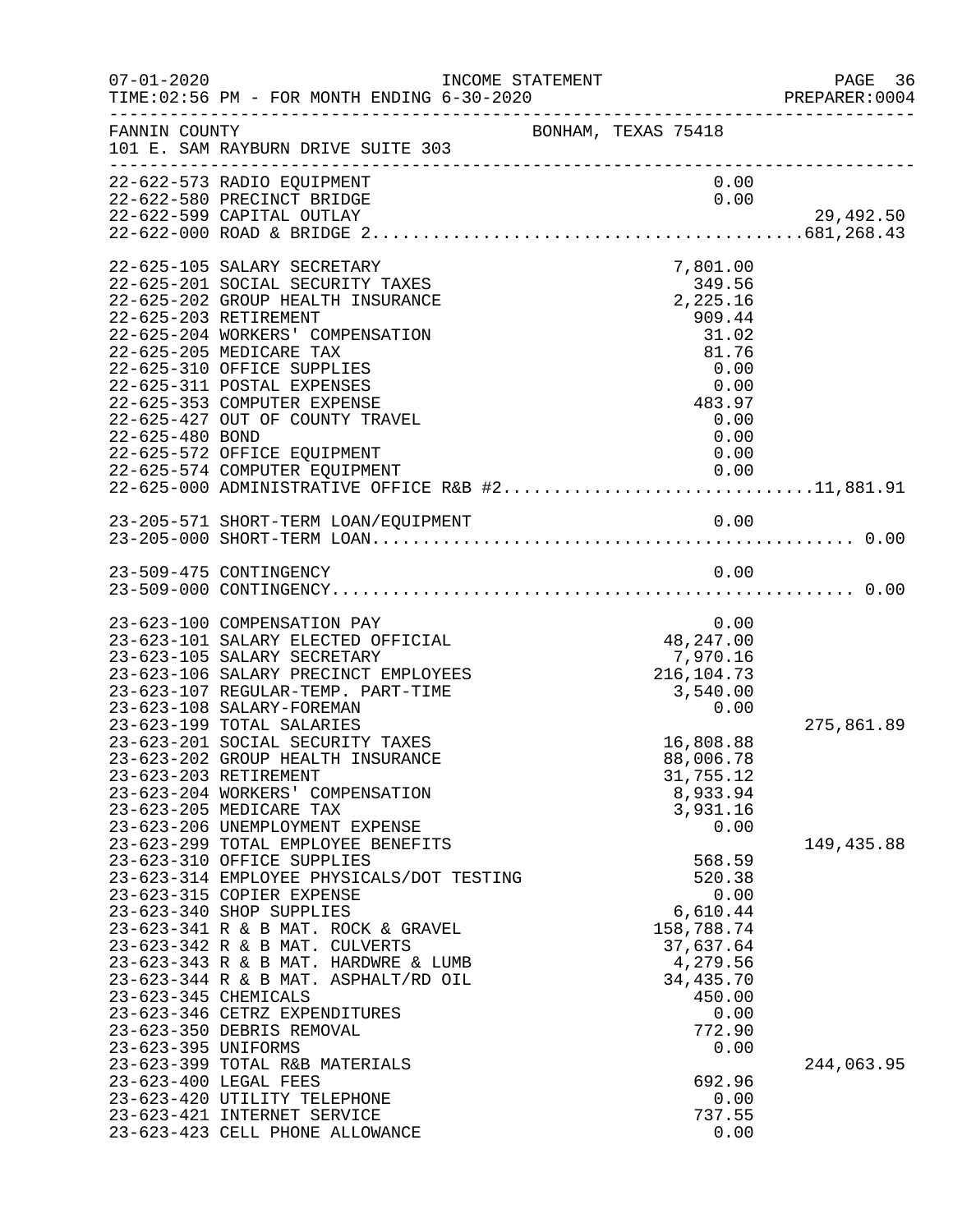| $07 - 01 - 2020$                         | TIME: 02:56 PM - FOR MONTH ENDING 6-30-2020<br>------------------------------                                                                                                                                                                                                                                                                                                                                                                   |                     |                                                                                                                               |                          |
|------------------------------------------|-------------------------------------------------------------------------------------------------------------------------------------------------------------------------------------------------------------------------------------------------------------------------------------------------------------------------------------------------------------------------------------------------------------------------------------------------|---------------------|-------------------------------------------------------------------------------------------------------------------------------|--------------------------|
| FANNIN COUNTY                            | 101 E. SAM RAYBURN DRIVE SUITE 303                                                                                                                                                                                                                                                                                                                                                                                                              | BONHAM, TEXAS 75418 |                                                                                                                               |                          |
|                                          |                                                                                                                                                                                                                                                                                                                                                                                                                                                 |                     |                                                                                                                               |                          |
|                                          | 23-623-573 RADIO EQUIPMENT<br>23-623-575 LAND/BUILDING<br>23-623-580 PRECINCT BRIDGE<br>23-623-599 CAPITAL OUTLAY<br>23-623-630 NOTE PAYMENT-PRINCIPAL                                                                                                                                                                                                                                                                                          |                     | 0.00<br>0.00<br>0.00<br>0.00                                                                                                  | 218,270.99<br>129,813.95 |
| 23-625-203 RETIREMENT<br>23-625-480 BOND | 23-625-105 SALARY SECRETARY<br>23-625-201 SOCIAL SECURITY TAXES<br>23-625-202 GROUP HEALTH INSURANCE<br>23-625-204 WORKERS' COMPENSATION<br>23-625-205 MEDICARE TAX<br>23-625-310 OFFICE SUPPLIES<br>23-625-311 POSTAL EXPENSES<br>23-625-353 COMPUTER EXPENSE<br>23-625-427 OUT OF COUNTY TRAVEL<br>23-625-572 OFFICE EQUIPMENT<br>23-625-574 COMPUTER EQUIPMENT<br>23-625-000 ADMINISTRATIVE OFFICE R&B #311,903.30<br>24-509-475 CONTINGENCY |                     | 7,801.00<br>349.56<br>2,225.16<br>909.44<br>31.02<br>81.76<br>21.39<br>0.00<br>483.97<br>0.00<br>0.00<br>0.00<br>0.00<br>0.00 |                          |
|                                          |                                                                                                                                                                                                                                                                                                                                                                                                                                                 |                     |                                                                                                                               |                          |

24-624-100 COMPENSATION PAY 0.00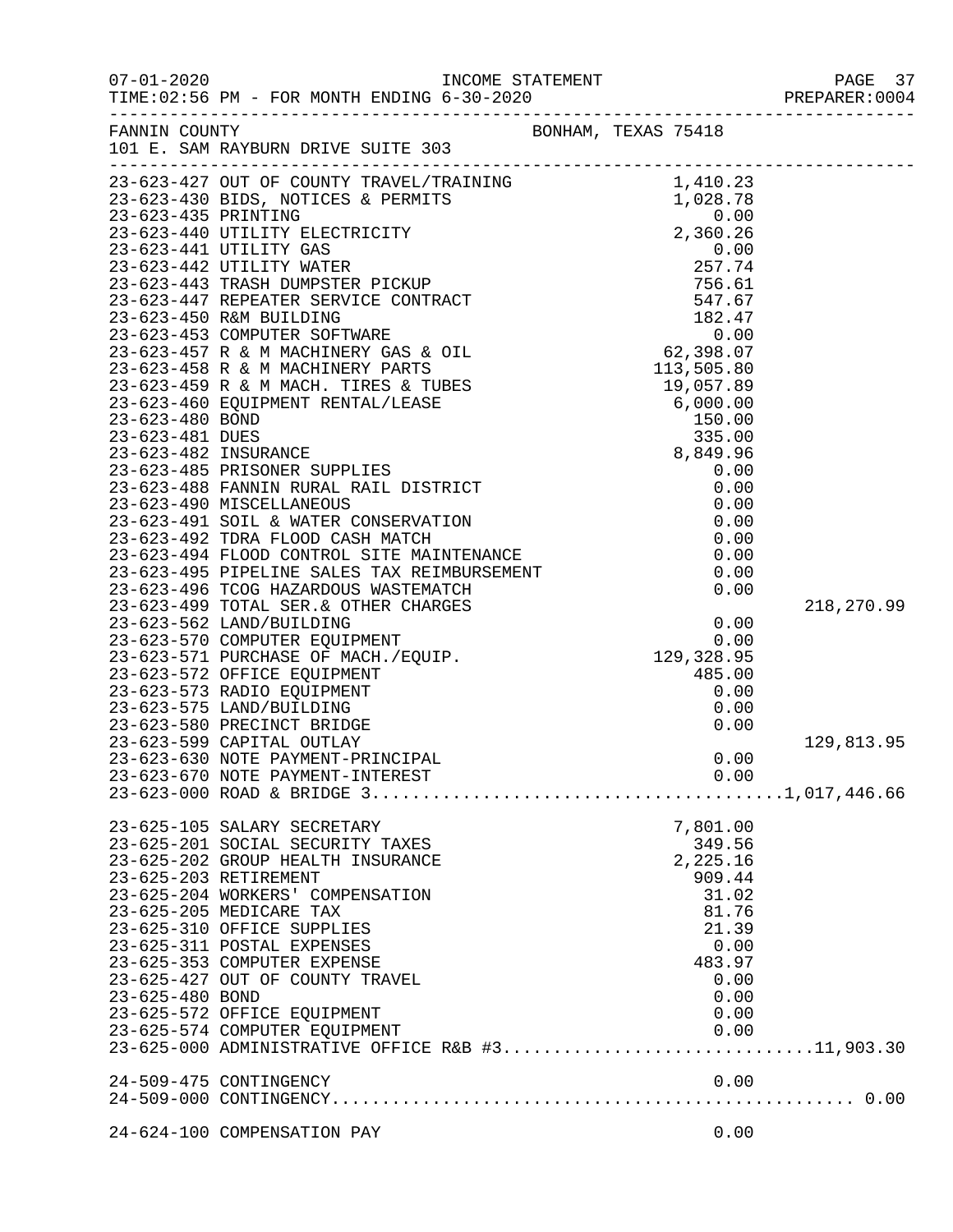| $07 - 01 - 2020$                   | TIME: 02:56 PM - FOR MONTH ENDING 6-30-2020                                                                                                                                                                                                  |                                                             | PAGE 38<br>PREPARER:0004 |
|------------------------------------|----------------------------------------------------------------------------------------------------------------------------------------------------------------------------------------------------------------------------------------------|-------------------------------------------------------------|--------------------------|
| FANNIN COUNTY                      | 101 E. SAM RAYBURN DRIVE SUITE 303                                                                                                                                                                                                           | BONHAM, TEXAS 75418                                         |                          |
|                                    |                                                                                                                                                                                                                                              |                                                             |                          |
|                                    |                                                                                                                                                                                                                                              |                                                             |                          |
|                                    |                                                                                                                                                                                                                                              |                                                             |                          |
|                                    |                                                                                                                                                                                                                                              |                                                             |                          |
|                                    | 24-624-199 TOTAL SALARIES                                                                                                                                                                                                                    |                                                             | 177,937.74               |
|                                    | 24-624-201 SOCIAL SECURITY TAXES                                                                                                                                                                                                             | 10,941.75<br>62,301.96<br>19,886.42<br>5,699.46<br>2,559.02 |                          |
|                                    | 24-624-202 GROUP HEALTH INSURANCE                                                                                                                                                                                                            |                                                             |                          |
|                                    | 24-624-203 RETIREMENT                                                                                                                                                                                                                        |                                                             |                          |
|                                    | 24-624-204 WORKERS' COMPENSATION                                                                                                                                                                                                             |                                                             |                          |
|                                    | 24-624-205 MEDICARE TAX                                                                                                                                                                                                                      |                                                             |                          |
|                                    |                                                                                                                                                                                                                                              |                                                             |                          |
|                                    |                                                                                                                                                                                                                                              |                                                             | 101,388.61               |
|                                    |                                                                                                                                                                                                                                              |                                                             |                          |
|                                    |                                                                                                                                                                                                                                              |                                                             |                          |
|                                    |                                                                                                                                                                                                                                              |                                                             |                          |
|                                    |                                                                                                                                                                                                                                              |                                                             |                          |
|                                    |                                                                                                                                                                                                                                              |                                                             |                          |
|                                    |                                                                                                                                                                                                                                              |                                                             |                          |
|                                    |                                                                                                                                                                                                                                              |                                                             |                          |
|                                    |                                                                                                                                                                                                                                              |                                                             |                          |
|                                    |                                                                                                                                                                                                                                              |                                                             |                          |
|                                    |                                                                                                                                                                                                                                              |                                                             |                          |
|                                    | 24-624-399 TOTAL R&B MATERIALS                                                                                                                                                                                                               |                                                             | 184, 337. 77             |
|                                    | 24-624-400 LEGAL FEES<br>24-624-420 UTILITY TELEPHONE<br>24-624-421 DSL INTERNET<br>24-624-423 CELL PHONE ALLOWANCE<br>24-624-427 OUT OF COUNTY TRAVEL/TRAINING<br>24-624-430 BIDS, NOTICES & PERMITS<br>24-624-435 PRINTING<br>24-624-440 U |                                                             |                          |
|                                    |                                                                                                                                                                                                                                              |                                                             |                          |
|                                    |                                                                                                                                                                                                                                              |                                                             |                          |
|                                    |                                                                                                                                                                                                                                              |                                                             |                          |
|                                    |                                                                                                                                                                                                                                              |                                                             |                          |
|                                    |                                                                                                                                                                                                                                              |                                                             |                          |
|                                    |                                                                                                                                                                                                                                              |                                                             |                          |
|                                    | 24-624-441 UTILITY GAS                                                                                                                                                                                                                       | 573.61                                                      |                          |
|                                    | 24-624-442 UTILITY WATER                                                                                                                                                                                                                     | 546.75                                                      |                          |
|                                    | 24-624-443 TRASH PICKUP                                                                                                                                                                                                                      | 1,816.00                                                    |                          |
|                                    | 24-624-447 REPEATER SERVICE CONTRACT                                                                                                                                                                                                         | 547.67                                                      |                          |
|                                    | 24-624-450 R&M BUILDING                                                                                                                                                                                                                      | 9.95                                                        |                          |
|                                    | 24-624-453 COMPUTER SOFTWARE                                                                                                                                                                                                                 | 0.00                                                        |                          |
|                                    | 24-624-457 R & M MACHINERY GAS & OIL                                                                                                                                                                                                         | 21,200.59                                                   |                          |
|                                    | 24-624-458 R & M MACHINERY PARTS                                                                                                                                                                                                             | 38,745.01                                                   |                          |
|                                    | 24-624-459 R & M MACH. TIRES & TUBES                                                                                                                                                                                                         | 6,341.07                                                    |                          |
|                                    | 24-624-460 EQUIPMENT RENTAL/LEASE                                                                                                                                                                                                            | 13,100.41                                                   |                          |
| 24-624-480 BOND<br>24-624-481 DUES |                                                                                                                                                                                                                                              | 0.00<br>335.00                                              |                          |
| 24-624-482 INSURANCE               |                                                                                                                                                                                                                                              | 5,200.97                                                    |                          |
|                                    | 24-624-485 PRISONER'S SUPPLIES                                                                                                                                                                                                               | 0.00                                                        |                          |
|                                    | 24-624-488 FANNIN RURAL RAIL DISTRICT                                                                                                                                                                                                        | 0.00                                                        |                          |
|                                    | 24-624-490 MISCELLANEOUS                                                                                                                                                                                                                     | 0.00                                                        |                          |
|                                    | 24-624-491 SOIL & WATER CONSERVATION                                                                                                                                                                                                         | 0.00                                                        |                          |
|                                    | 24-624-492 TDRA FLOOD CASH MATCH                                                                                                                                                                                                             | 0.00                                                        |                          |
|                                    | 24-624-494 FLOOD CONTROL SITE MAINTENANCE                                                                                                                                                                                                    | 0.00                                                        |                          |
|                                    | 24-624-495 PIPELINE SALES TAX REIMBURSEMENT                                                                                                                                                                                                  | 0.00                                                        |                          |
|                                    | 24-624-496 TCOG HAZARDOUS WASTEMATCH                                                                                                                                                                                                         | 0.00                                                        |                          |
|                                    | 24-624-499 TOTAL SER. & OTHER CHARGES                                                                                                                                                                                                        |                                                             | 94,089.61                |
|                                    | 24-624-570 COMPUTER EQUIPMENT                                                                                                                                                                                                                | 0.00                                                        |                          |
|                                    | 24-624-571 PURCHASE OF MACH./EQUIP.                                                                                                                                                                                                          | 46,689.90                                                   |                          |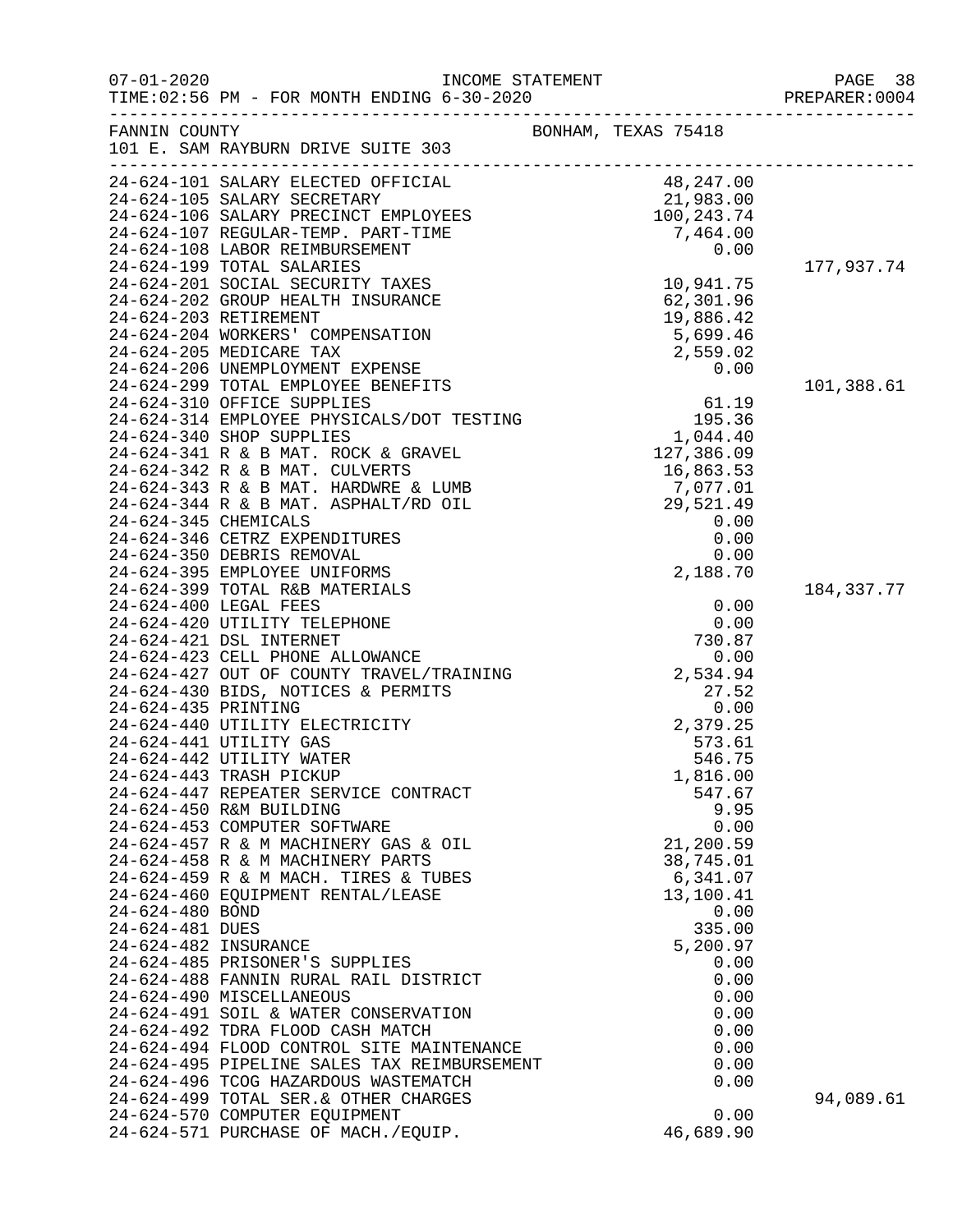| $07 - 01 - 2020$     | INCOME STATEMENT<br>TIME: 02:56 PM - FOR MONTH ENDING 6-30-2020                                                                                                                                                                                                                                                                                                                                                                                |                     |                                                                                                                | PAGE 39<br>PREPARER:0004<br>---------------------------------- |
|----------------------|------------------------------------------------------------------------------------------------------------------------------------------------------------------------------------------------------------------------------------------------------------------------------------------------------------------------------------------------------------------------------------------------------------------------------------------------|---------------------|----------------------------------------------------------------------------------------------------------------|----------------------------------------------------------------|
| FANNIN COUNTY        | 101 E. SAM RAYBURN DRIVE SUITE 303                                                                                                                                                                                                                                                                                                                                                                                                             | BONHAM, TEXAS 75418 |                                                                                                                |                                                                |
| 24-624-575 BUILDING  | 24-624-573 RADIO EQUIPMENT<br>24-624-599 CAPITAL OUTLAY                                                                                                                                                                                                                                                                                                                                                                                        |                     | 0.00<br>0.00                                                                                                   | 46,689.90                                                      |
| 24-625-480 BOND      | 24-625-105 SALARY SECRETARY<br>24-625-201 SOCIAL SECURITY TAXES<br>24-625-202 GROUP HEALTH INSURANCE<br>24-625-203 RETIREMENT<br>24-625-204 WORKERS' COMPENSATION<br>24-625-205 MEDICARE TAX<br>24-625-310 OFFICE SUPPLIES<br>24-625-311 POSTAL EXPENSES<br>24-625-353 COMPUTER EXPENSE<br>24-625-427 OUT OF COUNTY TRAVEL<br>24-625-572 OFFICE EQUIPMENT<br>24-625-574 COMPUTER EQUIPMENT<br>24-625-000 ADMINISTRATIVE OFFICE R&B #411,881.91 |                     | 7,801.00<br>$349.50$<br>2,225.16<br>909.44<br>31.02<br>81.76<br>0.00<br>0.00<br>483.97<br>0.00<br>0.00<br>0.00 |                                                                |
|                      | 25-625-310 OFFICE SUPPLIES<br>25-625-343 ROAD SIGNS<br>25-625-353 COMPUTER EXPENSE<br>25-625-427 TRAVEL EXPENSE<br>25-625-572 OFFICE EQUIPMENT                                                                                                                                                                                                                                                                                                 |                     | 0.00<br>0.00<br>0.00<br>0.00<br>0.00                                                                           |                                                                |
|                      | 26-455-420 OMNIBASE TELEPHONE LINE                                                                                                                                                                                                                                                                                                                                                                                                             |                     | 0.00                                                                                                           |                                                                |
|                      | 27-456-452 R & M EQUIPMENT<br>27-456-572 OFFICE EQUIPMENT                                                                                                                                                                                                                                                                                                                                                                                      |                     | 0.00<br>0.00                                                                                                   |                                                                |
|                      | 28-457-423 INTERNET SERVICE<br>28-457-572 OFFICE EQUIPMENT                                                                                                                                                                                                                                                                                                                                                                                     |                     | 823.52<br>0.00                                                                                                 |                                                                |
| 30-569-571 EQUIPMENT | 30-569-310 OFFICE SUPPLIES<br>30-569-421 ONLINE RESEARCH                                                                                                                                                                                                                                                                                                                                                                                       |                     | 0.00<br>0.00<br>0.00                                                                                           |                                                                |
|                      | 31-509-475 CONTINGENCY                                                                                                                                                                                                                                                                                                                                                                                                                         |                     | 0.00                                                                                                           |                                                                |
|                      | 31-510-403 ARCHITECTURAL FEES<br>31-510-451 ASBESTOS ABATEMENT<br>31-510-482 DEMOLITION<br>31-510-490 MISCELLANEOUS                                                                                                                                                                                                                                                                                                                            |                     | 0.00<br>0.00<br>0.00<br>0.00                                                                                   |                                                                |
| 31-511-453 IT DESIGN | 31-511-165 CONSTRUCTION<br>31-511-403 ARCHITECTURAL FEES<br>31-511-451 ASBESTOS & OTHER TESTING                                                                                                                                                                                                                                                                                                                                                |                     | 0.00<br>0.00<br>0.00<br>0.00                                                                                   |                                                                |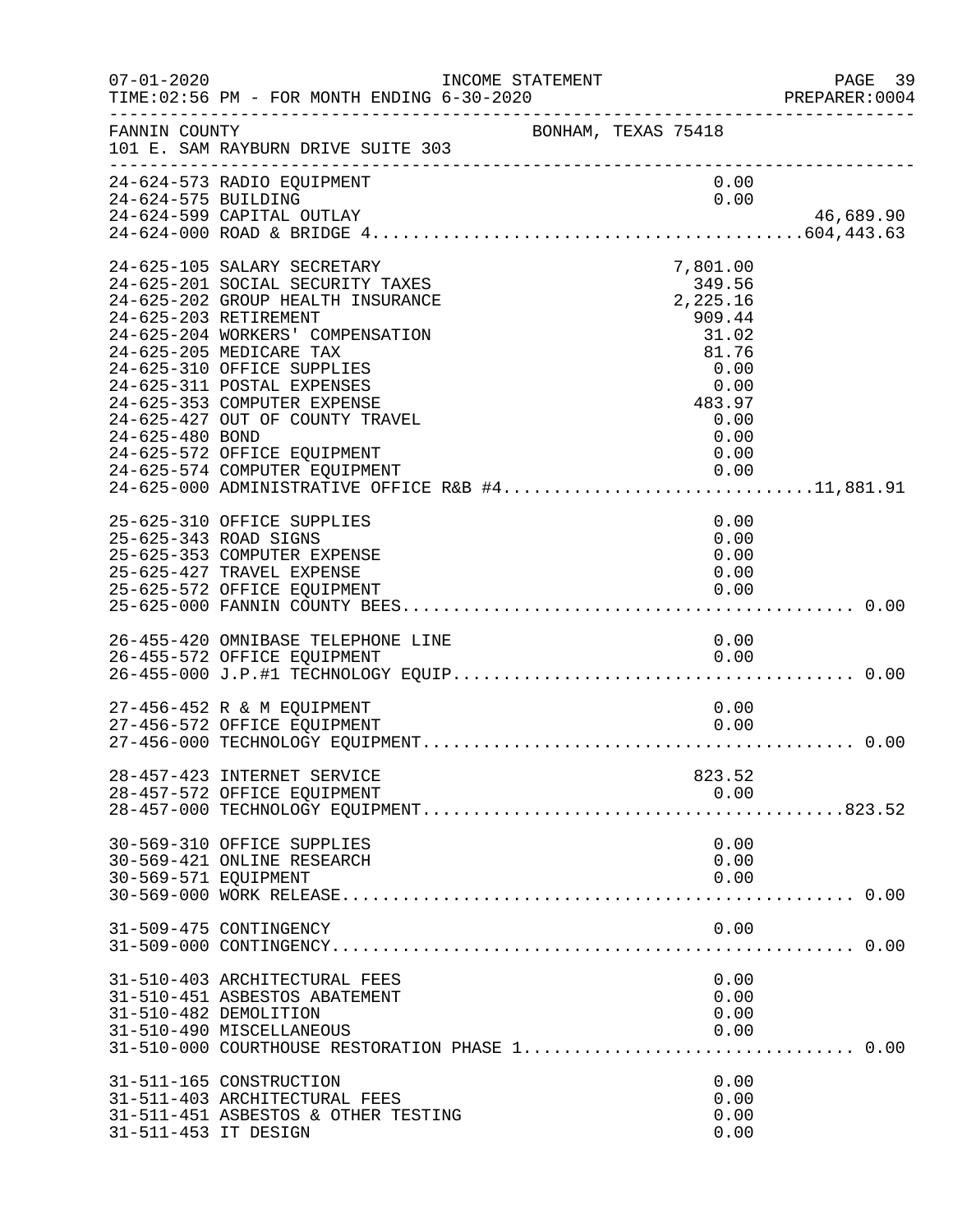| $07 - 01 - 2020$                         | INCOME STATEMENT                                                                                                                                                                                                                                                                                                                                                                                                                                        |                                                                                                                      | PAGE 40<br>PREPARER:0004 |
|------------------------------------------|---------------------------------------------------------------------------------------------------------------------------------------------------------------------------------------------------------------------------------------------------------------------------------------------------------------------------------------------------------------------------------------------------------------------------------------------------------|----------------------------------------------------------------------------------------------------------------------|--------------------------|
| FANNIN COUNTY                            | BONHAM, TEXAS 75418<br>101 E. SAM RAYBURN DRIVE SUITE 303<br>.com/accommodation/accommodation/accommodation/accommodation/accommodation/                                                                                                                                                                                                                                                                                                                |                                                                                                                      |                          |
|                                          |                                                                                                                                                                                                                                                                                                                                                                                                                                                         |                                                                                                                      |                          |
|                                          | 33-498-310 OFFICE SUPPLIES                                                                                                                                                                                                                                                                                                                                                                                                                              | 168.71                                                                                                               |                          |
|                                          | 34-450-107 SALARYTEMP/EXTRA<br>34-450-201 SOCIAL SECURITY TAXES<br>34-450-203 RETIREMENT<br>34-450-204 WORKERS COMPENSATION<br>34-450-205 MEDICARE TAX<br>34-450-572 OFFICE EQUIPMENT<br>34-450-572 OFFICE EQUIPMENT<br>34-450-000 DISTRICT CT.RECORDS ARCHIVE EQUIPME 0.00                                                                                                                                                                             | 0.00<br>0.00<br>0.00<br>0.00<br>0.00<br>0.00                                                                         |                          |
| 35-475-590 LAW BOOKS                     | 35-475-310 OFFICE SUPPLIES<br>35-475-421 LEXIS NEXIS ONLINE LEGAL RESEARCH<br>35-475-453 R&M COMPUTER<br>35-475-574 TECHNOLOGY                                                                                                                                                                                                                                                                                                                          | 550.00<br>0.00<br>0.00<br>0.00<br>0.00                                                                               |                          |
|                                          | 36-475-107 SALARY SUPPLEMENT<br>36-475-201 SOCIAL SECURITY TAXES<br>36-475-203 RETIREMENT<br>36-475-204 WORKERS COMPENSATION<br>36-475-205 MEDICARE TAX<br>36-475-310 OFFICE SUPPLIES<br>36-475-319 RESTITUTION<br>36-475-321 CONTINUING EDUCATION<br>36-475-353 COMPUTER EXPENSE<br>36-475-421 INVESTIGATOR/HOT CK. ONLINE<br>36-475-490 MISCELLANEOUS<br>36-475-499 BANK SERVICE FEES<br>36-475-572 OFFICE EQUIPMENT<br>36-475-574 COMPUTER EQUIPMENT | 0.00<br>0.00<br>0.00<br>0.00<br>0.00<br>0.00<br>7,500.00<br>0.00<br>0.00<br>0.00<br>3,861.70<br>0.00<br>0.00<br>0.00 |                          |
| 36-477-321 TRAINING<br>36-477-480 TOWING | 36-477-107 SALARY SUPPLEMENT<br>36-477-201 SOCIAL SECURITY TAXES<br>36-477-203 RETIREMENT<br>36-477-204 WORKERS COMPENSATION<br>36-477-205 MEDICARE TAX<br>36-477-310 OFFICE SUPPLIES<br>36-477-470 CIVIL PROCESS<br>36-477-490 MISCELLANEOUS<br>36-477-499 BANK SERVICE FEES<br>36-477-572 OFFICE EQUIPMENT<br>36-477-574 COMPUTER EQUIPMENT                                                                                                           | 3,820.96<br>207.62<br>441.01<br>5.86<br>48.53<br>0.00<br>0.00<br>0.00<br>0.00<br>0.00<br>0.00<br>0.00<br>0.00        |                          |
|                                          | 38-645-412 PRESCRIPTIONS<br>38-645-415 LABORATORY/X-RAY                                                                                                                                                                                                                                                                                                                                                                                                 | 0.00<br>0.00                                                                                                         |                          |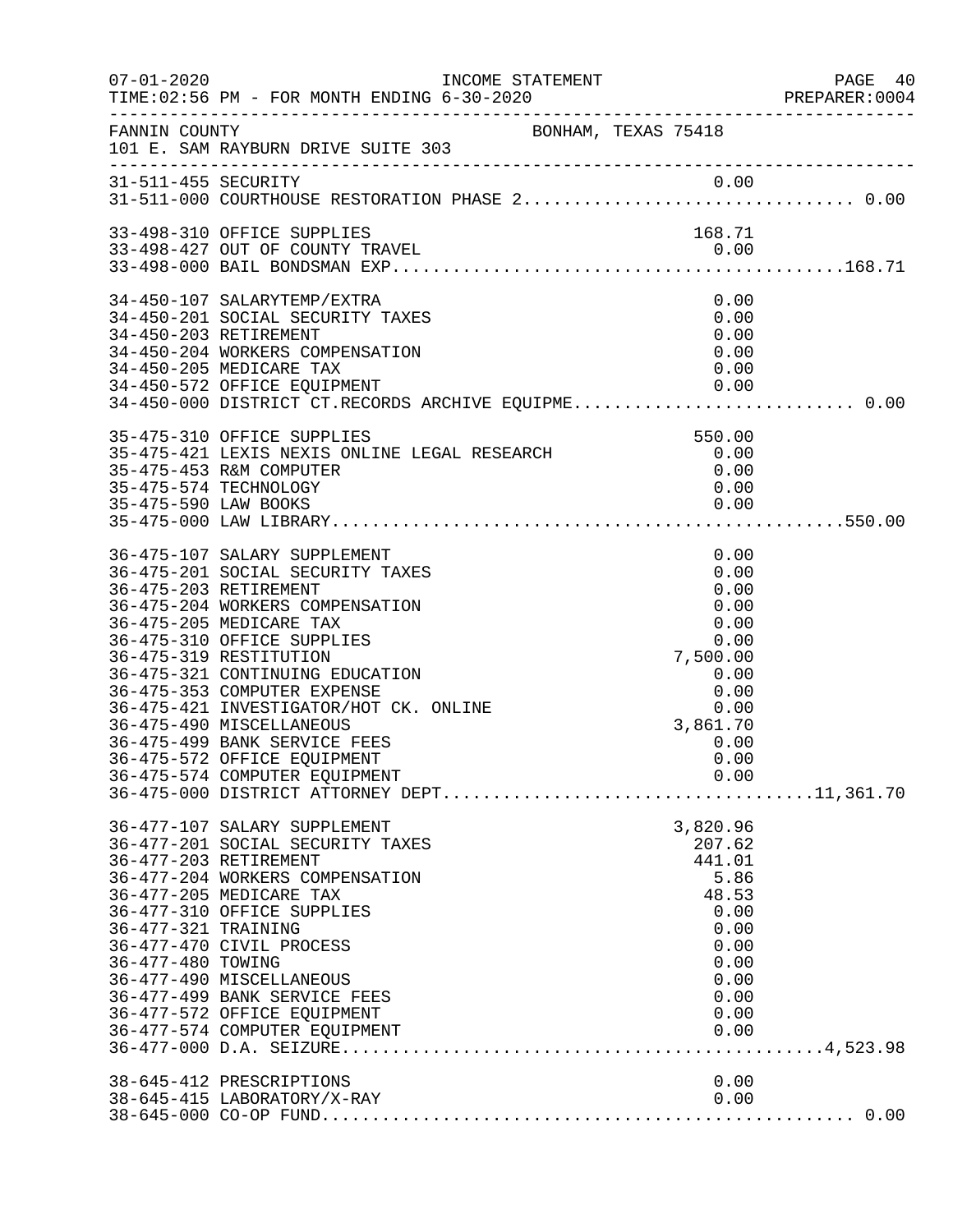| $07 - 01 - 2020$     | INCOME STATEMENT<br>TIME: 02:56 PM - FOR MONTH ENDING 6-30-2020        |  |                     | PAGE 41<br>PREPARER:0004 |
|----------------------|------------------------------------------------------------------------|--|---------------------|--------------------------|
| FANNIN COUNTY        | 101 E. SAM RAYBURN DRIVE SUITE 303                                     |  | BONHAM, TEXAS 75418 |                          |
|                      | 39-645-404 COBRA/INSURANCE                                             |  | 0.00                |                          |
|                      | 39-645-410 CERT. REG. NURSE ANES.                                      |  | 0.00                |                          |
|                      |                                                                        |  | 0.00                |                          |
|                      | 39-645-411 PHYSICIAN, NON-EMERGENCY<br>39-645-412 PRESCRIPTIONS, DRUGS |  | 14,950.92           |                          |
|                      | 39-645-413 HOSPITAL-INPATIENT                                          |  | 0.00                |                          |
|                      | 39-645-414 HOSPITAL, OUTPATIENT                                        |  | 0.00                |                          |
|                      | 39-645-415 LABORATORY/X-RAY                                            |  | 0.00                |                          |
|                      | 39-645-418 FED. QUALIFIED HEALTH CENTER                                |  |                     |                          |
|                      |                                                                        |  |                     |                          |
|                      |                                                                        |  |                     |                          |
|                      |                                                                        |  |                     |                          |
|                      | 40-411-310 OFFICE SUPPLIES<br>40-411-427 OUT OF COUNTY TRAVEL          |  | 169.02<br>0.00      |                          |
|                      | 40-411-574 COMPUTER EQUIPMENT                                          |  | 0.00                |                          |
|                      |                                                                        |  |                     |                          |
|                      |                                                                        |  |                     |                          |
| 41-406-310 SUPPLIES  |                                                                        |  | 63.42               |                          |
| 41-406-330 GAS & OIL |                                                                        |  | 0.00                |                          |
|                      | 41-406-427 TRAINING EXPENSE                                            |  | 0.00                |                          |
|                      |                                                                        |  |                     |                          |
|                      |                                                                        |  |                     |                          |
|                      | 42-477-310 OFFICE SUPPLIES                                             |  | 0.00                |                          |
|                      | 42-477-415 CONSULTANT<br>42-477-427 TRAVEL AND TRAINING                |  | 0.00                |                          |
|                      | 42-477-574 COMPUTER EQUIPMENT                                          |  | 0.00<br>0.00        |                          |
|                      |                                                                        |  |                     |                          |
|                      |                                                                        |  |                     |                          |
|                      | 43-413-104 SALARIES DEPUTIES                                           |  | 0.00                |                          |
|                      | 43-413-201 SOCIAL SECURITY TAXES                                       |  | 0.00                |                          |
|                      | 43-413-202 GROUP HEALTH INSURANCE                                      |  | 0.00                |                          |
|                      | 43-413-203 RETIREMENT                                                  |  | 0.00                |                          |
|                      | 43-413-204 WORKERS COMPENSATION                                        |  | 0.00                |                          |
|                      | 43-413-205 MEDICARE TAX                                                |  | 0.00                |                          |
|                      | 43-413-396 LABORATORY/TESTING<br>43-413-397 SANITIZING SUPPLIES        |  | 0.00                |                          |
|                      | 43-413-398 PERSONAL PROTECTIVE EQUIPMENT                               |  | 0.00<br>0.00        |                          |
|                      | 43-413-399 OFFICE PROTECTION                                           |  | 0.00                |                          |
|                      | 43-413-442 OTHER PROFESSIONAL SERVICES                                 |  | 0.00                |                          |
|                      | 43-413-495 LOCAL DONATIONS                                             |  | 0.00                |                          |
|                      | 43-413-572 OFFICE EQUIPMENT                                            |  | 0.00                |                          |
|                      |                                                                        |  |                     |                          |
|                      |                                                                        |  |                     |                          |
|                      | 43-477-104 SALARIES DEPUTIES                                           |  | 0.00                |                          |
|                      | 43-477-201 SOCIAL SECURITY TAXES                                       |  | 0.00                |                          |
|                      | 43-477-202 GROUP HEALTH INSURANCE                                      |  | 0.00                |                          |
|                      | 43-477-203 RETIREMENT                                                  |  | 0.00                |                          |
|                      | 43-477-204 WORKERS COMPENSATION<br>43-477-205 MEDICARE TAX             |  | 0.00<br>0.00        |                          |
|                      | 43-477-396 LABORATORY/TESTING                                          |  | 0.00                |                          |
|                      | 43-477-397 SANITIZING SUPPLIES                                         |  | 0.00                |                          |
|                      | 43-477-398 PERSONAL PROTECTIVE EQUIPMENT                               |  | 0.00                |                          |
|                      | 43-477-399 OFFICE PROTECTION                                           |  | 0.00                |                          |
|                      | 43-477-442 OTHER PROFESSIONAL SERVICES                                 |  | 0.00                |                          |
|                      | 43-477-495 LOCAL DONATIONS                                             |  | 0.00                |                          |
|                      | 43-477-572 OFFICE EQUIPMENT                                            |  | 0.00                |                          |
|                      |                                                                        |  |                     |                          |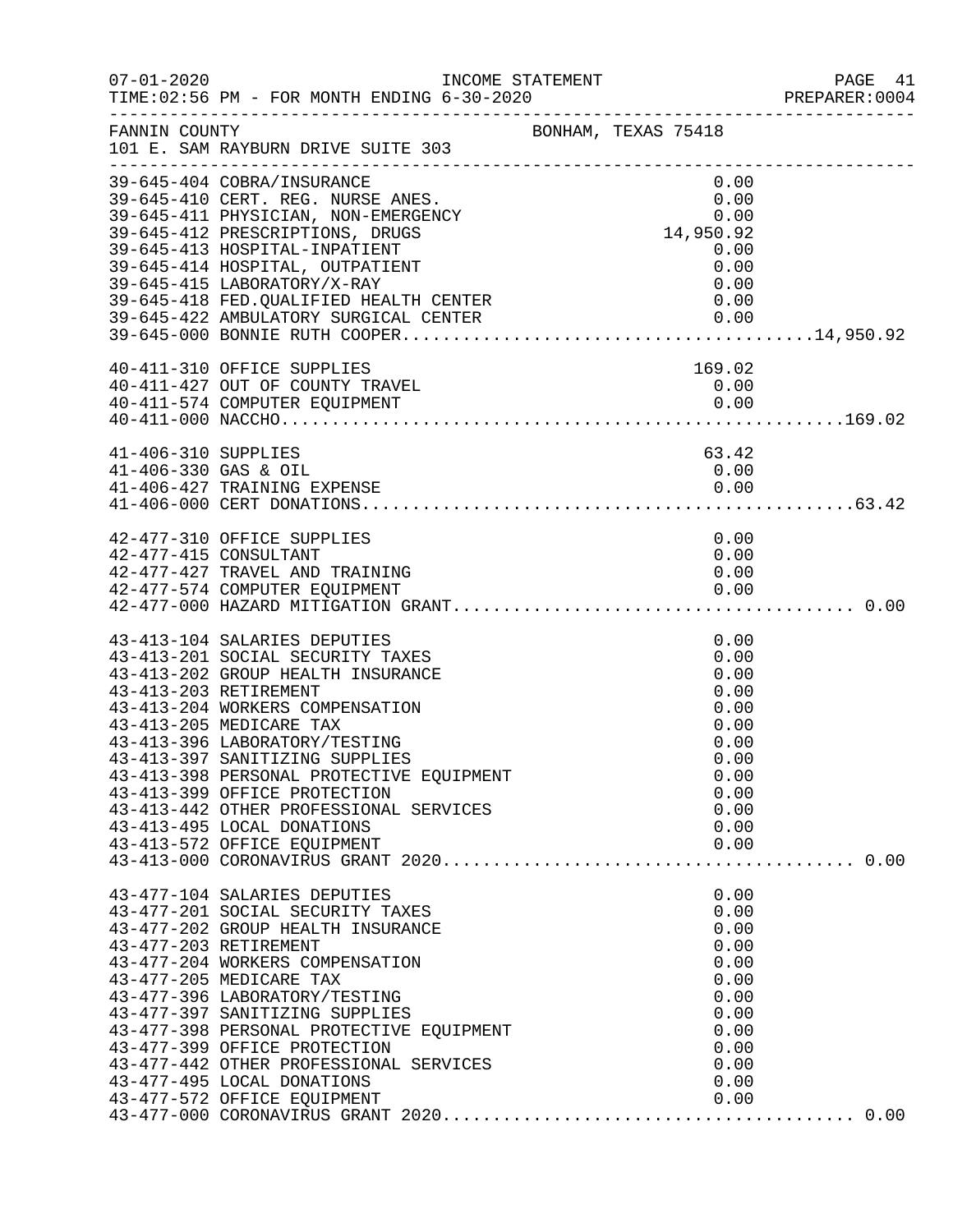| $07 - 01 - 2020$                          | INCOME STATEMENT<br>TIME: 02:56 PM - FOR MONTH ENDING 6-30-2020                                                                                                                                                                                                                                    |                     |                                                                                | PAGE 42<br>PREPARER:0004 |
|-------------------------------------------|----------------------------------------------------------------------------------------------------------------------------------------------------------------------------------------------------------------------------------------------------------------------------------------------------|---------------------|--------------------------------------------------------------------------------|--------------------------|
| FANNIN COUNTY                             | 101 E. SAM RAYBURN DRIVE SUITE 303                                                                                                                                                                                                                                                                 | BONHAM, TEXAS 75418 |                                                                                |                          |
|                                           | 44-412-578 2011 EQUIPMENT<br>44-412-579 2012 EQUIPMENT<br>44-412-580 2013 EQUIPMENT<br>44-412-581 2014 EQUIPMENT<br>44-412-582 2015 EQUIPMENT<br>44-412-583 2016 EQUIPMENT                                                                                                                         |                     | 0.00<br>0.00<br>0.00<br>0.00<br>0.00<br>0.00                                   |                          |
| 45-403-103 SALARY<br>45-403-481 DUES      | 45-403-201 SOCIAL SECURITY<br>45-403-204 WORKERS COMPENSATION<br>45-403-205 MEDICARE TAX<br>45-403-310 OFFICE SUPPLIES<br>45-403-427 TRAVEL AND TRAINING<br>45-403-572 OFFICE EQUIPMENT<br>45-403-573 ELECTION EQUIPMENT<br>45-403-574 COMPUTER EQUIPMENT                                          |                     | 470.00<br>29.14<br>0.00<br>6.82<br>700.00<br>0.00<br>0.00<br>0.00<br>0.00      |                          |
|                                           | 45-478-397 SANITIZING SUPPLIES                                                                                                                                                                                                                                                                     |                     | 0.00                                                                           |                          |
| 46-475-330 GAS/OIL<br>46-475-454 R&M AUTO | 46-475-310 OFFICE SUPPLIES<br>46-475-314 SAFE ROOM REIMBURSEMENT<br>46-475-427 OUT OF COUNTY TRAVEL<br>46-475-573 RADIO EQUIPMENT<br>46-475-574 COMPUTER EQUIPMENT<br>46-475-574 COMPUTER EQUIPMENT<br>46-475-000 SAFE ROOM REIMBURSEMENT PROGRAM26,367.91                                         |                     | 83.97<br>83.97<br>26,283.94<br>0.00<br>0.00<br>0.00<br>0.00<br>0.00            |                          |
|                                           | 48-403-421 ELECTION INTERNET<br>48-403-485 LICENSE/SUPPORT<br>48-403-573 ELECTION EQUIPMENT                                                                                                                                                                                                        |                     | 0.00<br>0.00<br>767.64                                                         |                          |
| 49-475-103 SALARY                         | 49-475-201 SOCIAL SECURITY<br>49-475-202 GROUP HEALTH INSURANCE<br>49-475-203 RETIREMENT<br>49-475-204 WORKER'S COMPENSATION<br>49-475-205 MEDICARE TAX<br>49-475-310 OFFICE SUPPLIES<br>49-475-427 TRAINING/TUITION/OUT OF COUNTY<br>49-475-572 OFFICE EQUIPMENT<br>49-475-574 COMPUTER EQUIPMENT |                     | 0.00<br>0.00<br>0.00<br>0.00<br>0.00<br>0.00<br>0.00<br>681.66<br>0.00<br>0.00 |                          |
| 50-403-311 POSTAGE                        | 50-403-310 OFFICE SUPPLIES<br>50-403-427 TRAVEL/TRAINING<br>50-403-430 BIDS AND NOTICES<br>50-403-573 ELECTION EQUIPMENT                                                                                                                                                                           |                     | 0.00<br>0.00<br>0.00<br>0.00<br>0.00                                           |                          |
|                                           | 51-440-572 OFFICE EQUIPMENT<br>51-440-000 CO.CLK.COURT TECHNOLOGY EQUIPMENT 0.00                                                                                                                                                                                                                   |                     | 0.00                                                                           |                          |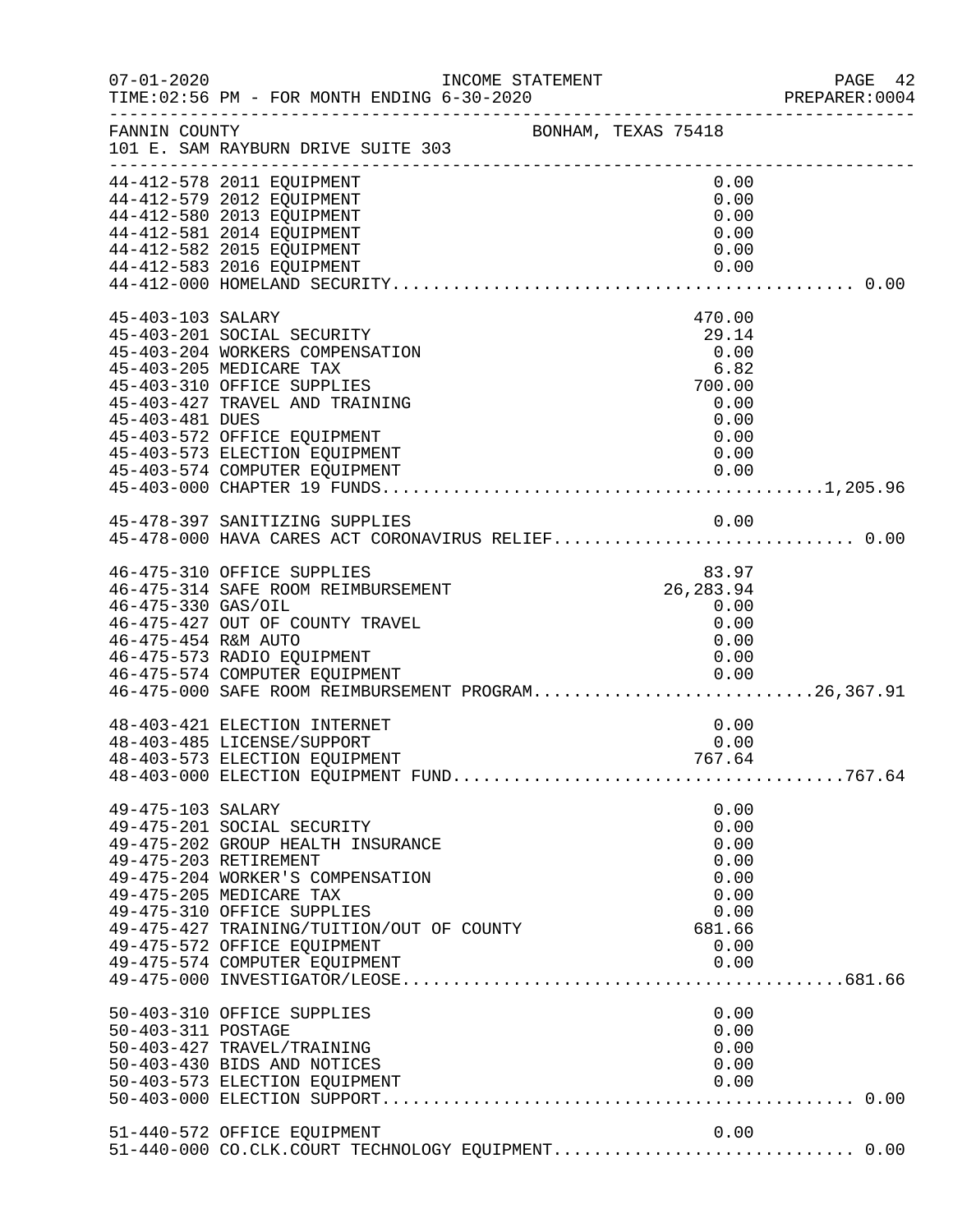|                                                                 | INCOME STATEMENT                                                                                                                                                                                                                                                                                                                                                                                                                                                                                                                                                                                                                           |                                                            |                                                                                                                 | PAGE 43<br>PREPARER: 0004 |
|-----------------------------------------------------------------|--------------------------------------------------------------------------------------------------------------------------------------------------------------------------------------------------------------------------------------------------------------------------------------------------------------------------------------------------------------------------------------------------------------------------------------------------------------------------------------------------------------------------------------------------------------------------------------------------------------------------------------------|------------------------------------------------------------|-----------------------------------------------------------------------------------------------------------------|---------------------------|
|                                                                 | FANNIN COUNTY<br>101 E. SAM RAYBURN DRIVE SUITE 303                                                                                                                                                                                                                                                                                                                                                                                                                                                                                                                                                                                        |                                                            |                                                                                                                 |                           |
|                                                                 | 52-449-572 OFFICE EQUIPMENT<br>52-449-572 OFFICE EQUIPMENT<br>52-449-000 CO.CLK.COURT RECORDS PRES.EQUIPMENT0.00                                                                                                                                                                                                                                                                                                                                                                                                                                                                                                                           |                                                            | 0.00                                                                                                            |                           |
|                                                                 |                                                                                                                                                                                                                                                                                                                                                                                                                                                                                                                                                                                                                                            |                                                            |                                                                                                                 |                           |
| 55-560-435 PRINTING                                             | 55-560-427 OUT OF COUNTY TRAVEL<br>55-560-428 TRAINING & TUITION                                                                                                                                                                                                                                                                                                                                                                                                                                                                                                                                                                           |                                                            | $\begin{array}{c} 0.00 \\ 2,186.50 \end{array}$<br>0.00                                                         |                           |
| 56-560-108 SALARY<br>56-560-310 SUPPLIES<br>56-560-454 R&M AUTO | 56-560-201 SOCIAL SECURITY TAXES<br>56-560-202 GROUP HEALTH INSURANCE<br>56-560-203 RETIREMENT<br>56-560-204 WORKERS COMPENSATION<br>56-560-205 MEDICARE TAX<br>56-560-316 EMPLOYEE AWARDS BANQUET<br>56-560-320 WEAPON SUPPLIES<br>56-560-395 UNIFORMS/PROT.VESTS<br>56-560-423 INTERNET SERVICE<br>56-560-427 OUT OF COUNTY TRAVEL<br>56-560-428 TRAINING & TUITION<br>56-560-451 SECURE BUILDING MATERIALS<br>56-560-452 R & M EQUIPMENT<br>56-560-460 EQUIPMENT RENTAL/LEASE<br>56-560-499 BANK SERVICE FEES<br>56-560-571 AUTOMOBILES<br>56-560-572 OFFICE EQUIPMENT<br>56-560-573 TELEPHONE/RADIO EQUIPMENT<br>56-560-574 TECHNOLOGY | $1,259.1$<br>$4,711.1$<br>$0.00$<br>$1,830.00$<br>$258.15$ | 0.00<br>0.00<br>0.00<br>0.00<br>0.00<br>0.00<br>200.00<br>0.00<br>0.00<br>0.00<br>7,224.00<br>0.00<br>16,615.62 |                           |
| 56-565-108 SALARY                                               | 56-565-201 SOCIAL SECURITY TAXES<br>56-565-202 GROUP HEALTH INSURANCE<br>56-565-203 RETIREMENT<br>56-565-204 WORKERS COMPENSATION<br>56-565-205 MEDICARE TAX                                                                                                                                                                                                                                                                                                                                                                                                                                                                               |                                                            | 0.00<br>0.00<br>0.00<br>0.00<br>0.00<br>0.00                                                                    |                           |
| 56-570-572 EQUIPMENT<br>56-570-579 WEAPONS                      | 56-570-310 OFFICE & MISC. SUPPLIES<br>56-570-395 UNIFORMS/PROT. VESTS/BADGES<br>56-570-571 AUTOMOBILES<br>56-570-574 TECHNOLOGY                                                                                                                                                                                                                                                                                                                                                                                                                                                                                                            |                                                            | 0.00<br>0.00<br>0.00<br>0.00<br>1,350.00<br>0.00                                                                |                           |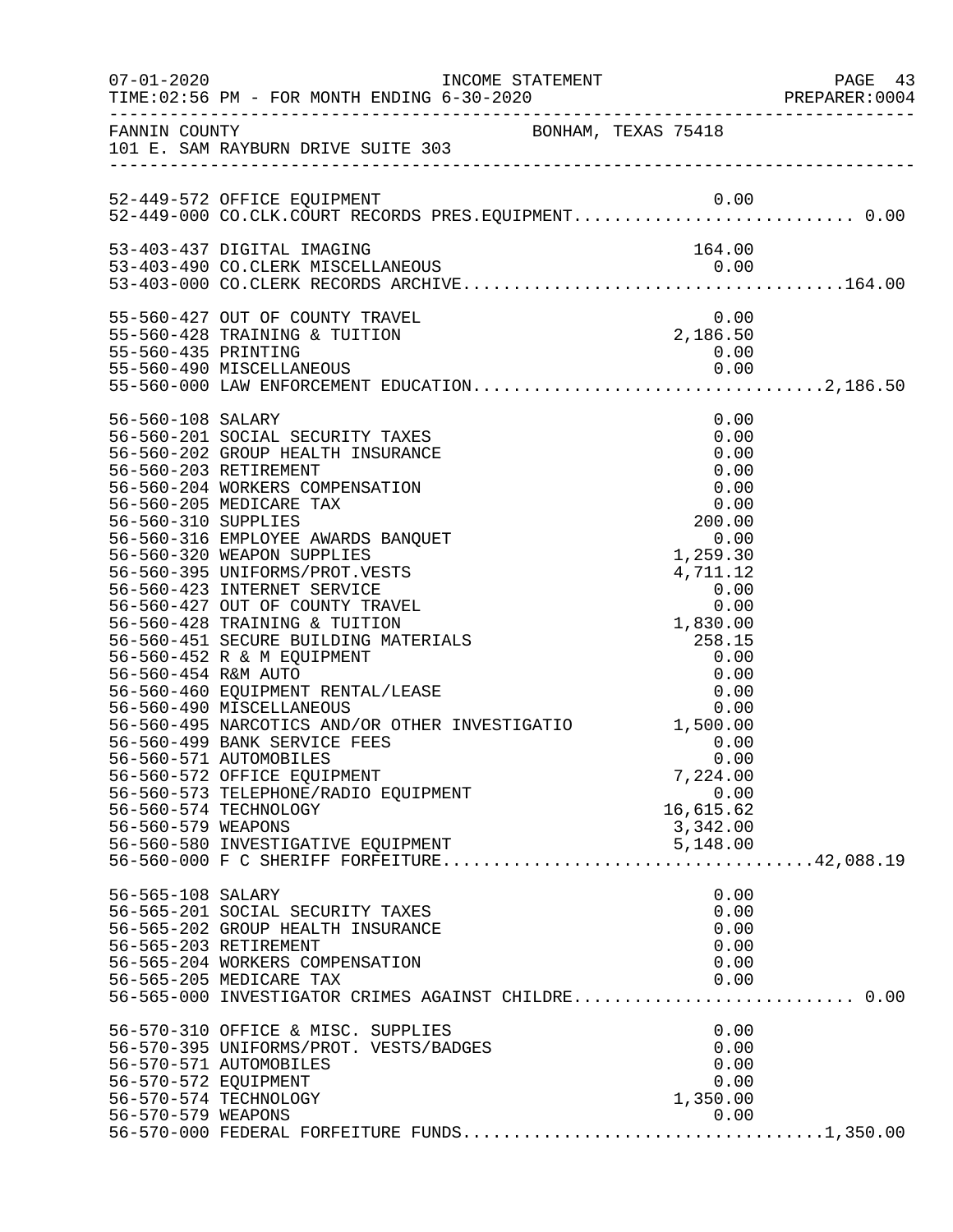| $07 - 01 - 2020$                                                   |                                                                                                                                                                                                                                                                                                                                                                                                                                                                | INCOME STATEMENT |                                                                                 | PAGE 44<br>PREPARER: 0004 |
|--------------------------------------------------------------------|----------------------------------------------------------------------------------------------------------------------------------------------------------------------------------------------------------------------------------------------------------------------------------------------------------------------------------------------------------------------------------------------------------------------------------------------------------------|------------------|---------------------------------------------------------------------------------|---------------------------|
| FANNIN COUNTY                                                      | 101 E. SAM RAYBURN DRIVE SUITE 303                                                                                                                                                                                                                                                                                                                                                                                                                             |                  | BONHAM, TEXAS 75418                                                             |                           |
| 57-560-310 SUPPLIES<br>57-560-395 UNIFORMS<br>57-560-571 EQUIPMENT | 57-560-427 OUT OF COUNTY TRAVEL<br>57-560-428 TRAINING/TUITION<br>57-560-580 PURCHASE OF ANIMAL                                                                                                                                                                                                                                                                                                                                                                |                  | 0.00<br>0.00<br>0.00<br>0.00<br>0.00<br>0.00                                    |                           |
|                                                                    | 59-425-433 DRUG COURT PROGRAMS<br>59-425-437 ATTORNEY FEES DRUG COURT<br>59-425-439 INVESTIGATOR EXPENSE                                                                                                                                                                                                                                                                                                                                                       |                  | 1,933.00<br>562.50<br>0.00                                                      |                           |
|                                                                    | 60-620-309 ANNUAL PAYING AGENT REGISTRAR FEES<br>60-620-400 BOND LEGAL FEES<br>60-620-401 CONTINUING DISCLOSURE FEES<br>60-620-490 MISCELLANEOUS<br>60-620-627 PRINCIPAL, 2017 GO BONDS<br>0.00<br>60-620-627 PRINCIPAL, 2017 GO BONDS<br>0.<br>60-620-627 PRINCIPAL, 2017 GO BONDS<br>60-620-628 PRINCIPAL, JAIL '98 BONDS<br>60-620-629 PRINCIPAL, SERIAL BONDS 1992<br>60-620-630 PRINCIPAL, 2018 GO BONDS 40,000.00<br>60-620-631 PRINCIPAL, 2020 CO BONDS |                  | 0.00                                                                            |                           |
|                                                                    | 60-660-667 INTEREST, 2017 GO BONDS<br>60-660-668 INTEREST JAIL'98 BONDS<br>60-660-669 INTEREST, SERIAL BONDS<br>60-660-670 INTEREST, 2018 GO BONDS<br>60-660-671 INTEREST, 2020 CO BONDS                                                                                                                                                                                                                                                                       |                  | 103,237.50<br>$\begin{array}{c} 0.00 \\ 0.00 \end{array}$<br>0.00<br>356,550.00 |                           |
|                                                                    | 61-440-572 OFFICE EQUIPMENT<br>61-440-000 DIST.CLK.COURT TECHNOLOGY EQUIPMENT 0.00                                                                                                                                                                                                                                                                                                                                                                             |                  | 0.00                                                                            |                           |
|                                                                    | 62-449-572 OFFICE EQUIPMENT                                                                                                                                                                                                                                                                                                                                                                                                                                    |                  | 0.00                                                                            |                           |
|                                                                    | 63-551-427 OUT OF COUNTY TRAVEL<br>63-551-428 TRAINING & TUITION                                                                                                                                                                                                                                                                                                                                                                                               |                  | 0.00<br>0.00                                                                    |                           |
|                                                                    | 64-552-427 OUT OF COUNTY TRAVEL<br>64-552-428 TRAINING & TUITION                                                                                                                                                                                                                                                                                                                                                                                               |                  | 0.00<br>0.00                                                                    |                           |
|                                                                    | 65-553-427 OUT OF COUNTY TRAVEL<br>65-553-428 TRAINING & TUITION                                                                                                                                                                                                                                                                                                                                                                                               |                  | 0.00<br>0.00                                                                    |                           |
|                                                                    | 66-509-475 CONTINGENCY                                                                                                                                                                                                                                                                                                                                                                                                                                         |                  | 0.00                                                                            |                           |
|                                                                    | 66-666-165 CONSTRUCTION<br>66-666-400 ATTORNEY FEES<br>66-666-402 ENGINEERING                                                                                                                                                                                                                                                                                                                                                                                  |                  | 0.00<br>0.00<br>0.00                                                            |                           |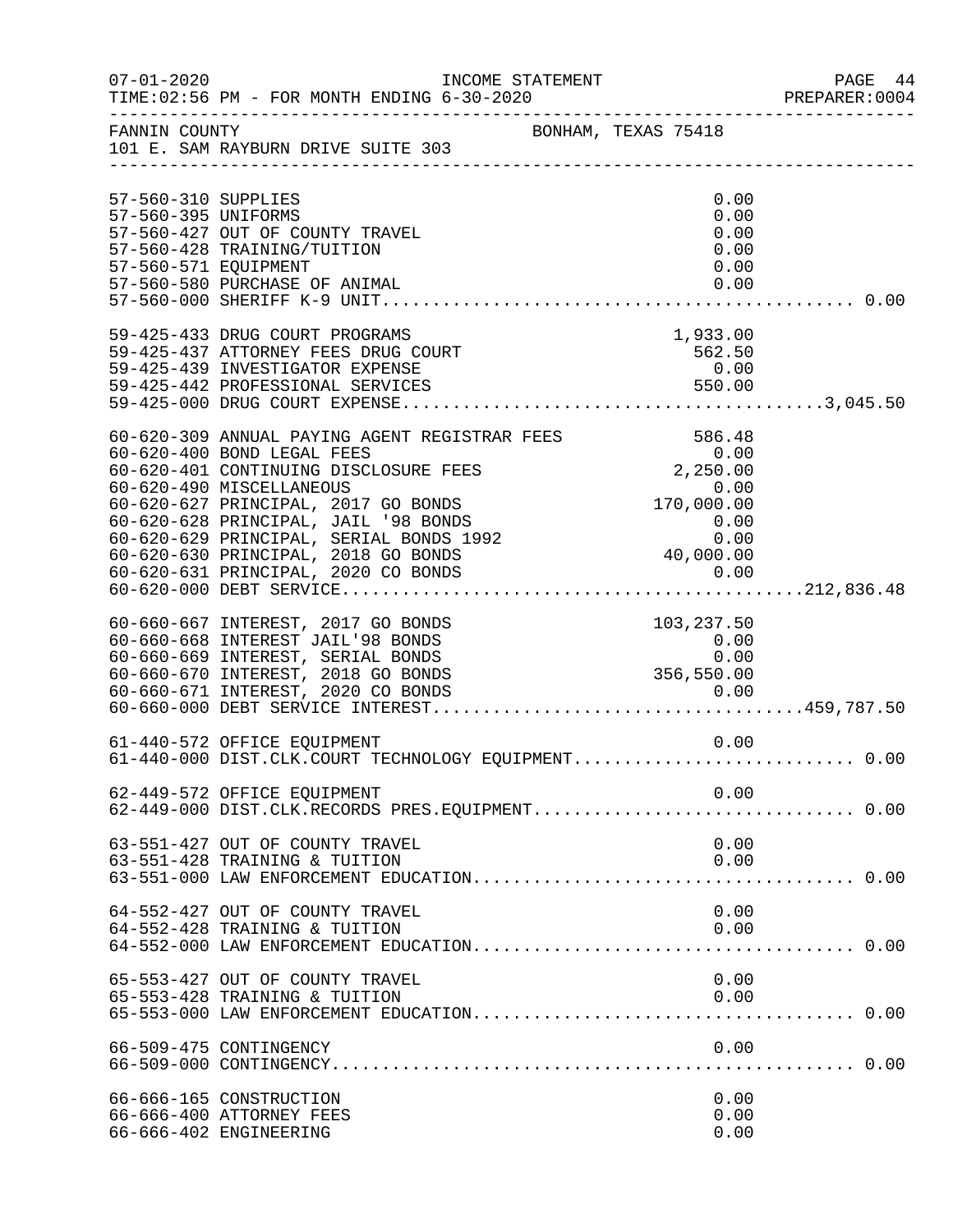|                                             |                                                                                                                                                                                                                                                                                                                                                                                                                                                                                                                                                                                                             |                                                                                                                                              | PREPARER: 0004 |
|---------------------------------------------|-------------------------------------------------------------------------------------------------------------------------------------------------------------------------------------------------------------------------------------------------------------------------------------------------------------------------------------------------------------------------------------------------------------------------------------------------------------------------------------------------------------------------------------------------------------------------------------------------------------|----------------------------------------------------------------------------------------------------------------------------------------------|----------------|
|                                             | FANNIN COUNTY<br>101 E. SAM RAYBURN DRIVE SUITE 303                                                                                                                                                                                                                                                                                                                                                                                                                                                                                                                                                         | BONHAM, TEXAS 75418                                                                                                                          |                |
|                                             | 66-666-403 ARCHITECTURAL FEES<br>66-666-426 PROFESSIONAL FEES<br>- 2000-451 ASBESTOS ABATEMENT<br>66-666-453 IT DESIGN/SECURITY DESIGN<br>66-666-482 DEMOLITION<br>66-666-490 MISCELLANEOUS<br>56-666-535 BUILDING<br>66-666-574 TECHNOLOGY                                                                                                                                                                                                                                                                                                                                                                 | 0.00<br>0.00<br>0.00<br>0.00<br>0.00<br>0.00<br>0.00<br>0.00<br>0.00<br>0.00                                                                 |                |
| 66-666-695 SURVEYING                        |                                                                                                                                                                                                                                                                                                                                                                                                                                                                                                                                                                                                             | 0.00                                                                                                                                         |                |
| 66-667-455 SECURITY                         | 2,547,775.50<br>66-667-167 CONSTRUCTION MANAGER AGENT<br>66-667-168 MASONRY AND STONE<br>66-667-400 ATTORNEY FEES<br>66-667-400 ATTORNEY FEES<br>66-667-403 ARCHITECTURAL FEES<br>66-667-421 INTERNET SERVICES<br>66-667-426 PROFESSIONAL FEES<br>66-667-430 BIDS, NOTICES & PERMITS<br>66-667-440 UTILITIES ELECTRICITY<br>66-667-442 UTILITIES WATER<br>66-667-443 TRASH PICK UP<br>66-667-451 ASBESTOS & OTHER TESTING<br>66-667-453 IT DESIGN/SECURITY DESIGN<br>66-667-470 OFFICE LEASE<br>66-667-490 MISCELLANEOUS<br>66-667-574 TECHNOLOGY<br>66-667-000 COURTHOUSE CONSTRUCTION PHASE 24,505,853.34 | $1,264,143.73$<br>0.00<br>0.00<br>0.00<br>25,141.60<br>7,394.97<br>0.00<br>0.00<br>3,266.75<br>0.00<br>0.00<br>0.00<br>0.00<br>46.43<br>0.00 |                |
|                                             | 67-560-428 TRAINING & TUITION<br>67-560-580 INVESTIGATIVE EQUIPMENT<br>67-560-580 INVESTIGATIVE EQUIPMENT 0.00<br>67-560-000 F.C. SHERIFF ANNUAL PAYMENT4,694.69                                                                                                                                                                                                                                                                                                                                                                                                                                            | 4,694.69                                                                                                                                     |                |
|                                             | 68-509-475 CONTINGENCY                                                                                                                                                                                                                                                                                                                                                                                                                                                                                                                                                                                      | 0.00                                                                                                                                         |                |
| 68-668-535 BUILDING<br>68-668-695 SURVEYING | 68-668-165 CONSTRUCTION<br>68-668-167 CONSTRUCTION MANAGER AGENT<br>68-668-168 MASONRY AND STONE<br>68-668-400 ATTORNEY FEES<br>68-668-402 ENGINEERING<br>68-668-403 ARCHITECTURAL FEES<br>68-668-426 PROFESSIONAL FEES<br>68-668-430 BIDS, NOTICES & PERMITS<br>68-668-443 TRASH PICK UP<br>68-668-450 R & M BUILDINGS<br>68-668-490 MISCELLANEOUS<br>68-668-000 COURTHOUSE CONSTRUCTION PHASE 21,643,572.37                                                                                                                                                                                               | 1,038,855.76<br>0.00<br>596,108.98<br>0.00<br>0.00<br>8,125.00<br>0.00<br>0.00<br>482.63<br>0.00<br>0.00<br>0.00<br>0.00                     |                |
|                                             | 69-509-475 CONTINGENCY                                                                                                                                                                                                                                                                                                                                                                                                                                                                                                                                                                                      | 0.00                                                                                                                                         |                |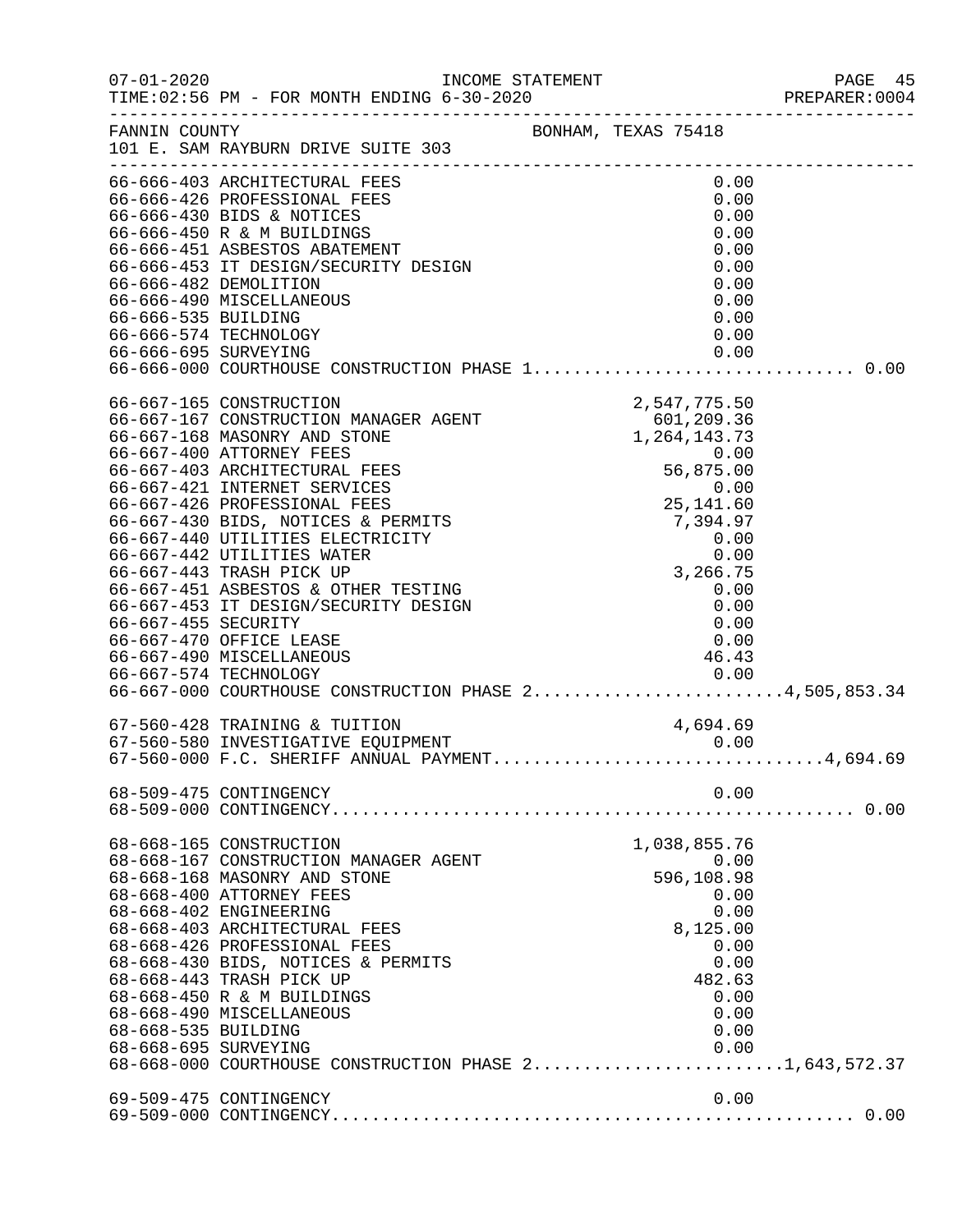| $07 - 01 - 2020$    | INCOME STATEMENT<br>TIME: 02:56 PM - FOR MONTH ENDING 6-30-2020<br>------------------------------------                                                                                                                                                                                                               |                                                                      | PAGE 46<br>PREPARER:0004 |
|---------------------|-----------------------------------------------------------------------------------------------------------------------------------------------------------------------------------------------------------------------------------------------------------------------------------------------------------------------|----------------------------------------------------------------------|--------------------------|
| FANNIN COUNTY       | BONHAM, TEXAS 75418<br>101 E. SAM RAYBURN DRIVE SUITE 303                                                                                                                                                                                                                                                             |                                                                      |                          |
| 69-669-455 SECURITY | 69-669-165 CONSTRUCTION<br>69-669-167 CONSTRUCTION MANAGER AGENT<br>69-669-168 MASONRY AND STONE<br>69-669-403 ARCHITECTURAL FEES<br>69-669-426 PROFESSIONAL FEES<br>69-669-430 BIDS & NOTICES<br>69-669-443 TRASH PICK UP<br>69-669-453 IT DESIGN/SECURITY DESIGN<br>69-669-000 COURTHOUSE CONSTRUCTION PHASE 2 0.00 | 0.00<br>0.00<br>0.00<br>0.00<br>0.00<br>0.00<br>0.00<br>0.00<br>0.00 |                          |
|                     | 70-622-399 CLAIM SETTLEMENTS<br>70-622-426 APPRAISAL FEES<br>70-622-429 RELOCATING UTILITIES<br>70-622-449 CONTRACT EXPENSES FOR FM87 R.O.W. 0.00                                                                                                                                                                     | 0.00<br>0.00<br>0.00                                                 |                          |
|                     | 70-629-500 RIGHT OF WAY PUR HWY #82<br>70-629-501 RIGHT OF WAY PURCHASE FM #87                                                                                                                                                                                                                                        | 0.00<br>0.00                                                         |                          |
| 71-475-108 SALARY   | 71-475-201 SOCIAL SECURITY TAXES<br>71-475-202 GROUP HEALTH INSURANCE<br>71-475-203 RETIREMENT<br>71-475-204 WORKERS COMPENSATION<br>71-475-205 MEDICARE TAX<br>71-475-000 INVESTIGATOR CRIMES AGAINST WOMEN 0.00                                                                                                     | 0.00<br>0.00<br>0.00<br>0.00<br>0.00<br>0.00                         |                          |
| 72-560-108 SALARY   | 72-560-201 SOCIAL SECURITY TAXES<br>72-560-202 GROUP HEALTH INSURANCE<br>72-560-203 RETIREMENT<br>72-560-204 WORKERS COMPENSATION<br>72-560-205 MEDICARE TAX<br>72-560-000 INVESTIGATOR CRIMES AGAINST CHILDRE 0.00                                                                                                   | 0.00<br>0.00<br>0.00<br>0.00<br>0.00<br>0.00                         |                          |
|                     | 78-319-179 FOR MAINTENANCE OF ROADS                                                                                                                                                                                                                                                                                   | 0.00                                                                 |                          |
|                     | 78-628-341 R & B MAT. ROCK & GRAVEL<br>78-628-000 ROAD & BRIDGE 2, 3, 4 EXPENSES149, 960.69                                                                                                                                                                                                                           | 149,960.69                                                           |                          |
|                     | 79-622-341 R & B MAT. ROCK & GRAVEL<br>79-622 511 N & B NH1: NOCK & GRIVER<br>79-622-571 PURCHASE OF MACH/EQUIPMENT<br>79-622-000 ROAD & BRIDGE #2 RAW WATER PIPELINE75,000.00                                                                                                                                        | 0.00                                                                 |                          |
|                     | 80-570-490 MISCELLANEOUS                                                                                                                                                                                                                                                                                              | 0.00                                                                 |                          |
|                     | 81-590-490 MISCELLANEOUS<br>81-590-576 LUCAS CHEST COMPRESSION SYSTEM<br>81-590-579 WEAPONS/TASERS                                                                                                                                                                                                                    | 0.00<br>0.00<br>0.00                                                 |                          |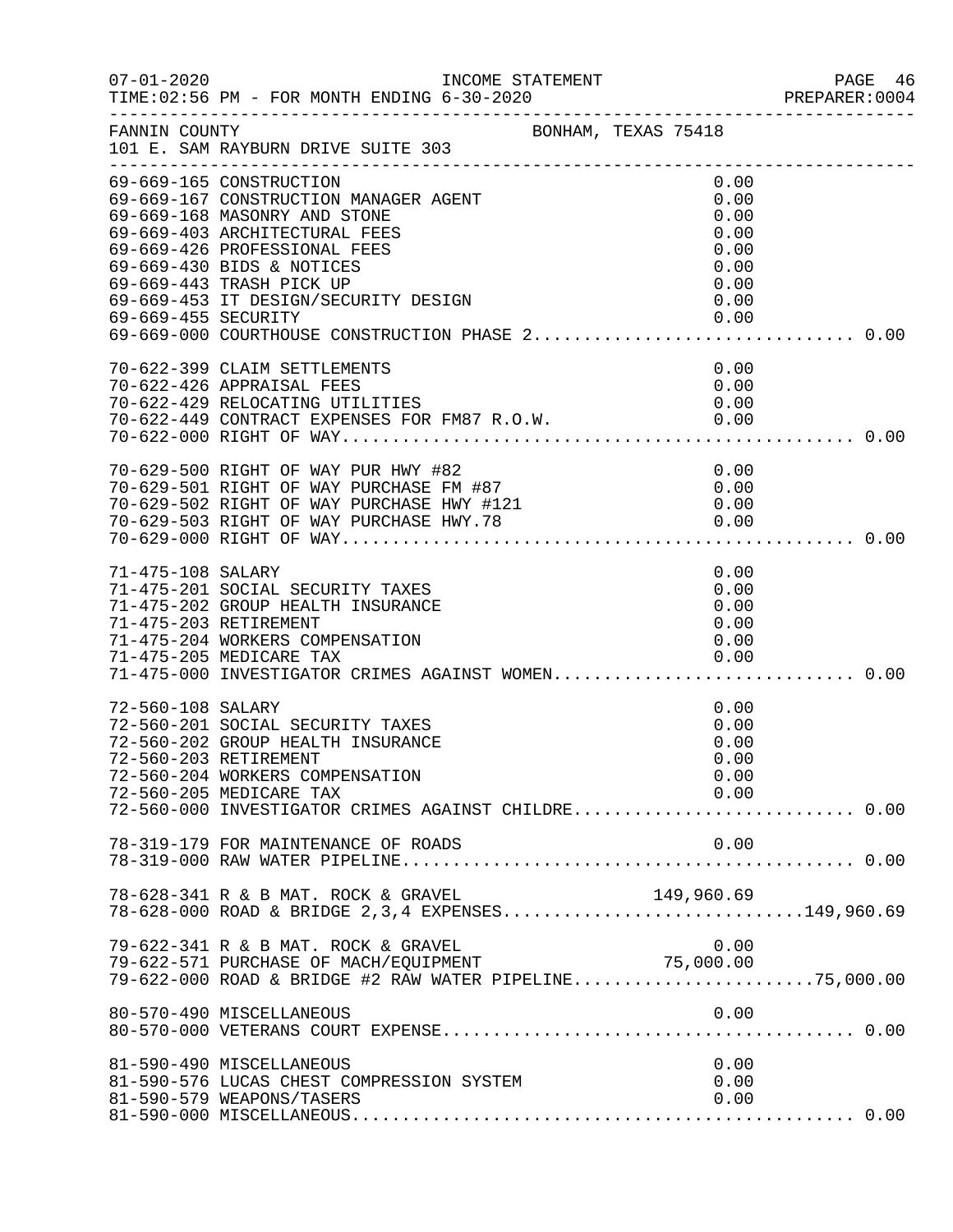|                                                                      |                                                                                                                                                                                                                                                                                                                                                                                                                                                                                                                                                                                                                                                                                                                                                |                                                                 |                                                                                                                                                                  | PAGE 47 |
|----------------------------------------------------------------------|------------------------------------------------------------------------------------------------------------------------------------------------------------------------------------------------------------------------------------------------------------------------------------------------------------------------------------------------------------------------------------------------------------------------------------------------------------------------------------------------------------------------------------------------------------------------------------------------------------------------------------------------------------------------------------------------------------------------------------------------|-----------------------------------------------------------------|------------------------------------------------------------------------------------------------------------------------------------------------------------------|---------|
| FANNIN COUNTY                                                        | 101 E. SAM RAYBURN DRIVE SUITE 303                                                                                                                                                                                                                                                                                                                                                                                                                                                                                                                                                                                                                                                                                                             | BONHAM, TEXAS 75418                                             |                                                                                                                                                                  |         |
|                                                                      | 82-623-341 R & B MAT. ROCK & GRAVEL 68,511.52<br>82-623-344 R & B MAT. ASPHALT/ROAD OIL 0.00<br>82-623-490 MISCELLANEOUS 0.00                                                                                                                                                                                                                                                                                                                                                                                                                                                                                                                                                                                                                  |                                                                 |                                                                                                                                                                  |         |
|                                                                      | $\begin{array}{lllllllllllllll} 82-626-457 & \text{R} & \text{& M} & \text{MACHINERV GAS} & \text{OIL} & & & & 0.00 \\ 82-626-458 & \text{R} & \text{& M} & \text{MACHINERV PARTS} & & & & 29,391.19 \\ 82-626-460 & \text{EQUIPMENT RENTAL/LEASE} & & & & 0.00 \\ 82-626-571 & \text{PURCHASE OF MACH/EQUIPMENT} & & & & 0.00 \\ 82-626-571 & \text{PURCHASE OF MACH/EQUIPMENT} &$                                                                                                                                                                                                                                                                                                                                                            |                                                                 |                                                                                                                                                                  |         |
|                                                                      | 83-624-341 R & B MAT. ROCK & GRAVEL<br>83-624-344 R & B MAT. ASPHALT/ROAD OIL<br>83-624-460 EQUIPMENT RENTAL/LEASE<br>83-624-490 MISCELLANEOUS<br>83-624-571 PURCHASE OF MACH./EQUIP.<br>83-624-571 PURCHASE OF MACH./EQUIP.<br>83-624-000                                                                                                                                                                                                                                                                                                                                                                                                                                                                                                     |                                                                 |                                                                                                                                                                  |         |
| 83-627-203 RETIREMENT                                                | 83-627-106 SALARY PRECINCT EMPLOYEE<br>83-627-201 SOCIAL SECURITY TAXES<br>83-627-202 GROUP HEALTH INSURANCE<br>83-627-204 WORKERS COMPENSATION<br>83-627-205 MEDICARE TAX<br>83-627-457 R & M MACHINERY GAS & OIL<br>83-627-458 R & M MACHINERY PARTS<br>83-627-460 EQUIPMENT RENTAL/LEASE<br>83-627-571 PURCHASE OF MACH/EQUIPMENT<br>83-627-000 ROAD & BRIDGE #4 RAW WATER PIPELINE 0.00                                                                                                                                                                                                                                                                                                                                                    |                                                                 | 0.00<br>0.00<br>0.00<br>0.00<br>0.00<br>0.00<br>0.00<br>0.00<br>0.00<br>0.00                                                                                     |         |
| 84-560-203 RETIREMENT<br>84-560-421 CELL PHONE<br>84-560-579 WEAPONS | 84-560-104 SALARIES DEPUTIES<br>84-560-201 SOCIAL SECURITY TAXES<br>84-560-202 GROUP HEALTH INSURANCE<br>84-560-204 WORKERS' COMPENSATION<br>84-560-205 MEDICARE TAX<br>84-560-206 UNEMPLOYMENT EXPENSE<br>84-560-250 EMPLOYEE PHYSICALS<br>84-560-320 WEAPONS SUPPLIES<br>84-560-321 PATROL SUPPLIES<br>84-560-395 UNIFORMS/OTHER<br>84-560-422 R & M RADIO<br>84-560-427 TRAVEL AND TRAINING<br>84-560-447 RADIO LICENSES<br>84-300 11/1-<br>84-560-452 R & M EQUIPMENT<br>84-560-453 TYLER/CAD MAINTENANCE<br>84-560-454 R & M AUTO, BOATS, ATV<br>84-560-487 AUTO & OTHER EQUIPMENT INSURANCE<br>84-560-573 EMERGENCY RADIO IMPROVEMENTS<br>84-560-574 TECHNOLOGY<br>0.00<br>84-560-575 PURCHASE AUTOS, BOATS, ATV'S<br>84-560-579 WEADONG | 56, 055.61<br>3, 471.19<br>12, 059.49<br>6, 529.98<br>1, 399.42 | 811.71<br>0.00<br>0.00<br>393.60<br>0.00<br>0.00<br>0.00<br>0.00<br>0.00<br>485.00<br>0.00<br>0.00<br>0.00<br>0.00<br>0.00<br>0.00<br>399,800.00<br>0.00<br>0.00 |         |
|                                                                      | 85-520-186 DEPOSIT REFUND                                                                                                                                                                                                                                                                                                                                                                                                                                                                                                                                                                                                                                                                                                                      |                                                                 | 450.00                                                                                                                                                           |         |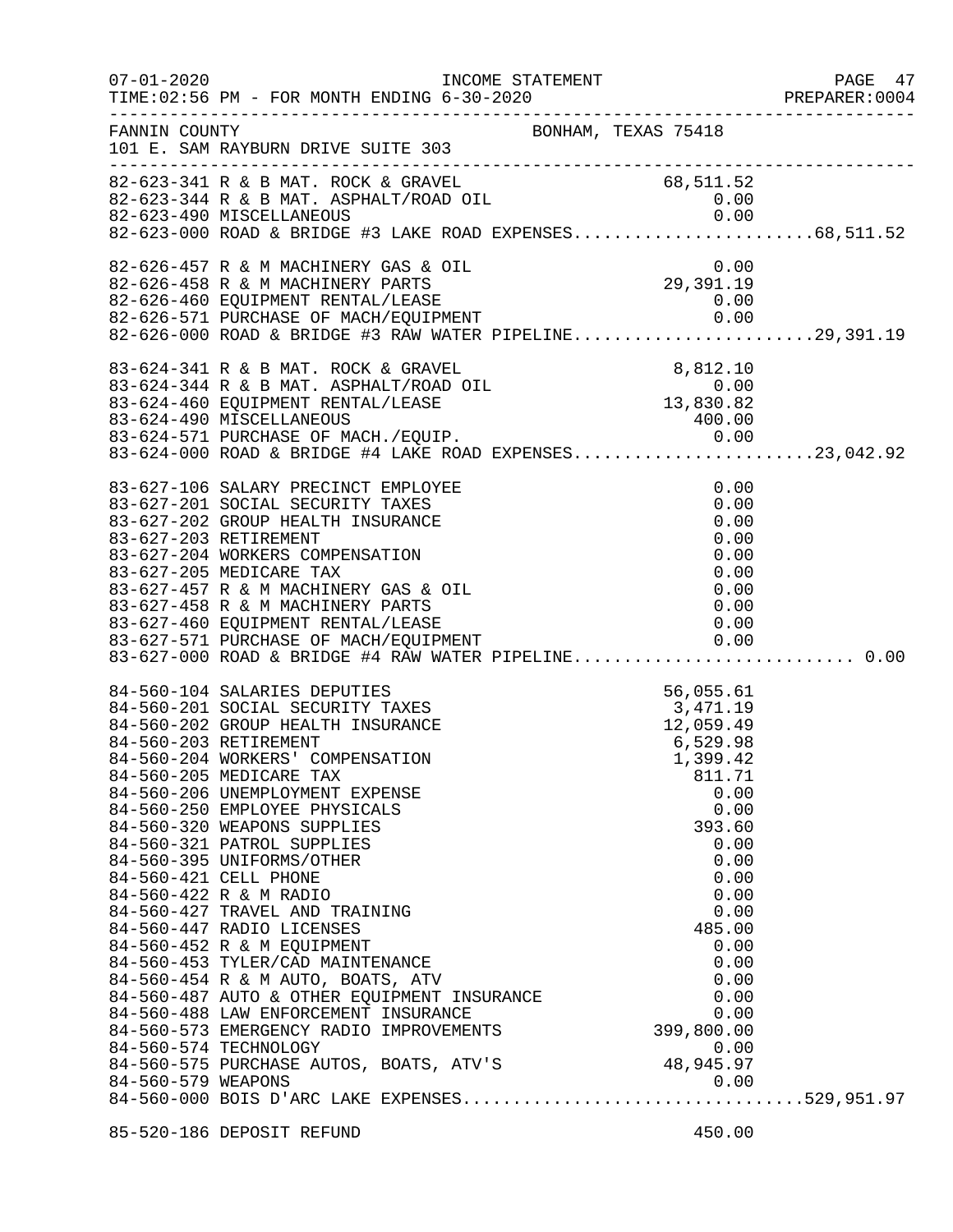| $07 - 01 - 2020$     | INCOME STATEMENT<br>TIME: 02:56 PM - FOR MONTH ENDING 6-30-2020                                                                                                                                                                                                                                                                                                                                             |                                                                                      | PAGE 48<br>PREPARER:0004 |
|----------------------|-------------------------------------------------------------------------------------------------------------------------------------------------------------------------------------------------------------------------------------------------------------------------------------------------------------------------------------------------------------------------------------------------------------|--------------------------------------------------------------------------------------|--------------------------|
| FANNIN COUNTY        | BONHAM, TEXAS 75418<br>101 E. SAM RAYBURN DRIVE SUITE 303                                                                                                                                                                                                                                                                                                                                                   |                                                                                      |                          |
| 85-520-343 R & M DAM | 85-520-341 R & M ROADS<br>85-520-342 R & M CAMPGROUNDS<br>85-520-440 UTILITIES ELECTRICITY<br>85-520-442 UTILITIES WATER<br>UU-DZU-450 R & M BUILDINGS<br>85-520-484 GENERAL LIABILITY INSURANCE<br>85-520-490 MISCELLANEOUS EXPENSE<br>85-520-000 LAKE FANNIN EXPENSES                                                                                                                                     | 0.00<br>0.00<br>0.00<br>286.02<br>307.39<br>476.25<br>120.90<br>2,104.00             |                          |
|                      |                                                                                                                                                                                                                                                                                                                                                                                                             |                                                                                      |                          |
|                      | 86-560-573 EMERGENCY RADIOS<br>86-560-573 EMERGENCY RADIOS 2,884.60<br>86-560-000 SHERIFF'S OFFICE TECHNOLOGY2,884.60                                                                                                                                                                                                                                                                                       |                                                                                      |                          |
|                      | 87-575-310 OFFICE SUPP./MISC.<br>87-575-319 RESTITUTION<br>87-575-321 REIMBURSEMENT OF FEES FOR OTHER COU 20.00<br>87-575-353 COMPUTER EXPENSE                                                                                                                                                                                                                                                              | 454.57<br>1,681.00                                                                   |                          |
|                      | 88-645-409 DIABETIC SUPPLIES<br>88-645-410 CERT. REG. NURSE ANES.<br>88-645-411 PHYSICIAN, NON-EMERGENCY<br>88-645-412 PRESCRIPTIONS, DRUGS<br>88-645-413 HOSPITAL, INPATIENT<br>88-645-414 HOSPITAL, OUTPATIENT<br>88-645-415 LABORATORY/X-RAY<br>88-645-418 FED. QUALIFIED HEALTH CENTER<br>88-645-420 RURAL HEALTH CLINIC<br>88-645-422 AMBULATORY SURGICAL CENTER<br>88-645-423 MEDICAL EQUIP. PURCHASE | 0.00<br>0.00<br>0.00<br>0.00<br>0.00<br>0.00<br>0.00<br>0.00<br>0.00<br>0.00<br>0.00 |                          |
|                      | 89-581-416 STRUCTURAL FAMILY THERAPY 50,000.00<br>89-581-000 STRUCTURAL FAMILY THERAPY OOG50,000.00                                                                                                                                                                                                                                                                                                         |                                                                                      |                          |
|                      | 89-588-103 SALARY COMM.CORR.OFFICERS<br>89-588-201 SOCIAL SECURITY TAX<br>89-588-202 GROUP HEALTH INSURANCE<br>89-588-203 RETIREMENT<br>89-588-204 WORKERS COMPENSATION<br>89-588-205 MEDICARE TAX<br>89-588-310 OFFICE SUPPLIES<br>89-588-574 COMPUTER EQUIPMENT<br>89-589-416 STRUCTURAL FAMILY THERAPY<br>89-589-453 COMPUTER SOFTWARE                                                                   | 0.00<br>0.00<br>0.00<br>0.00<br>0.00<br>0.00<br>0.00<br>0.00<br>0.00<br>3,000.00     |                          |
|                      | 89-589-469 UNEXPENDED FUNDS<br>89-589-469 UNEXPENDED FUNDS<br>89-589-000 REGIONAL DIVERSIONS ALTERNATIVES3,000.00                                                                                                                                                                                                                                                                                           | 0.00                                                                                 |                          |
|                      | 89-590-102 SALARY APPOINTED OFFICIAL<br>89-590-103 SALARY COMM.CORR.OFFICERS<br>89-590-201 SOCIAL SECURITY TAX                                                                                                                                                                                                                                                                                              | 27,350.80<br>34,070.00<br>3,710.50                                                   |                          |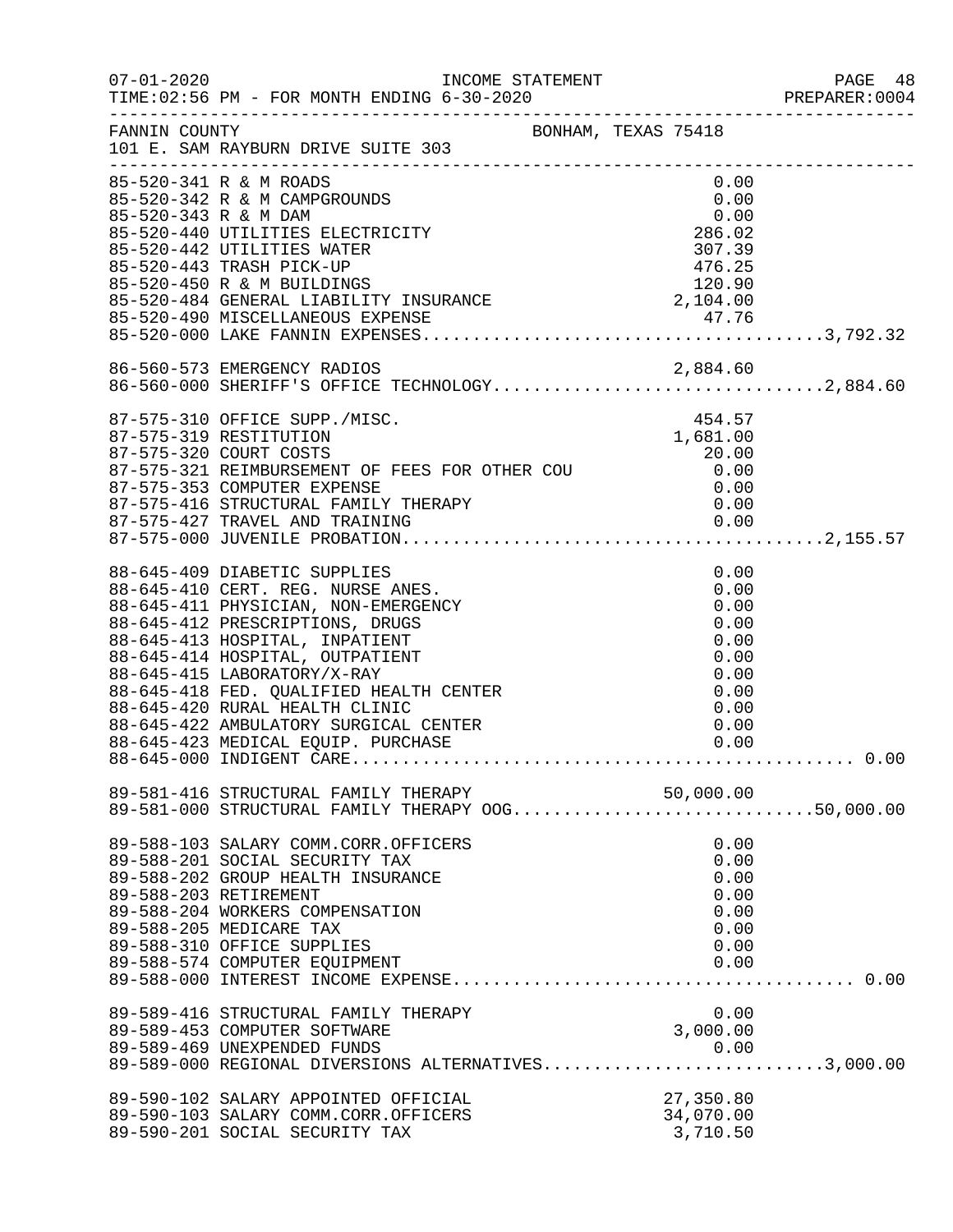|                     |                                                                                                                                                                                                                                                                                                                                                                    |                                                                                                          |                                                                                                       | PREPARER: 0004 |
|---------------------|--------------------------------------------------------------------------------------------------------------------------------------------------------------------------------------------------------------------------------------------------------------------------------------------------------------------------------------------------------------------|----------------------------------------------------------------------------------------------------------|-------------------------------------------------------------------------------------------------------|----------------|
|                     | FANNIN COUNTY BONHAM, TEXAS 75418<br>101 E. SAM RAYBURN DRIVE SUITE 303                                                                                                                                                                                                                                                                                            |                                                                                                          |                                                                                                       |                |
|                     |                                                                                                                                                                                                                                                                                                                                                                    |                                                                                                          |                                                                                                       |                |
| 89-590-435 PRINTING | 89-590-427 TRAVEL AND TRAINING<br>89-590-469 UNEXPENDED FUNDS<br>89-590-499 BANK SERVICE FEES 0.00<br>89-590-000 BASIC PROBATION SUPERVISION92,350.13                                                                                                                                                                                                              |                                                                                                          | $291.92$<br>3,979.81<br>0.00                                                                          |                |
|                     | 89-591-102 SALARY APPOINTED OFFICIAL<br>89-591-103 SALARY COMM.CORR.OFFICERS<br>89-591-201 SOCIAL SECURITY TAX<br>89-591-202 GROUP HEALTH INSURANCE<br>89-591-203 RETIREMENT<br>89-591-204 WORKERS COMPENSATION                                                                                                                                                    | FICIAL 19,026.60<br>FICERS 23,700.80<br>2,580.95<br>NCE 9,286.38<br>4,980.43<br>479.82<br>603.59<br>0.00 |                                                                                                       |                |
|                     | 89-592-469 UNEXPENDED FUNDS<br>89-592-000 PRE/POST ADJUDICATION FACILITIES4,816.53                                                                                                                                                                                                                                                                                 |                                                                                                          |                                                                                                       |                |
|                     | 89-593-102 SALARY APPOINTED OFFICIAL<br>89-593-103 SALARY COMM.CORR.OFFICERS<br>89-593-201 SOCIAL SECURITY TAX<br>89-593-202 GROUP HEALTH INSURANCE<br>89-593-203 RETIREMENT<br>89-593-204 WORKERS COMPENSATION<br>89-593-205 MEDICARE TAX<br>89-593-415 RESIDENTIAL PLACEMENT<br>89-593-469 UNEXPENDED FUNDS                                                      |                                                                                                          | 2,378.40<br>2,962.60<br>322.73<br>1,161.54<br>622.93<br>59.98<br>75.61<br>0.00<br>0.00                |                |
|                     | 89-594-102 SALARY APPOINTED OFFICIAL<br>89-594-103 SALARY COMM.CORR.OFFICERS<br>89-594-201 SOCIAL SECURITY TAX<br>89-594-202 GROUP HEALTH INSURANCE<br>89-594-203 RETIREMENT<br>89-594-204 WORKERS COMPENSATION<br>89-594-205 MEDICARE TAX<br>89-594-413 PSYCHOLOGICAL<br>89-594-414 COUNSELING<br>89-594-415 RESIDENTIAL PLACEMENT<br>89-594-469 UNEXPENDED FUNDS |                                                                                                          | 655.00<br>816.00<br>89.25<br>320.22<br>171.77<br>16.52<br>20.91<br>3,725.00<br>360.00<br>0.00<br>0.00 |                |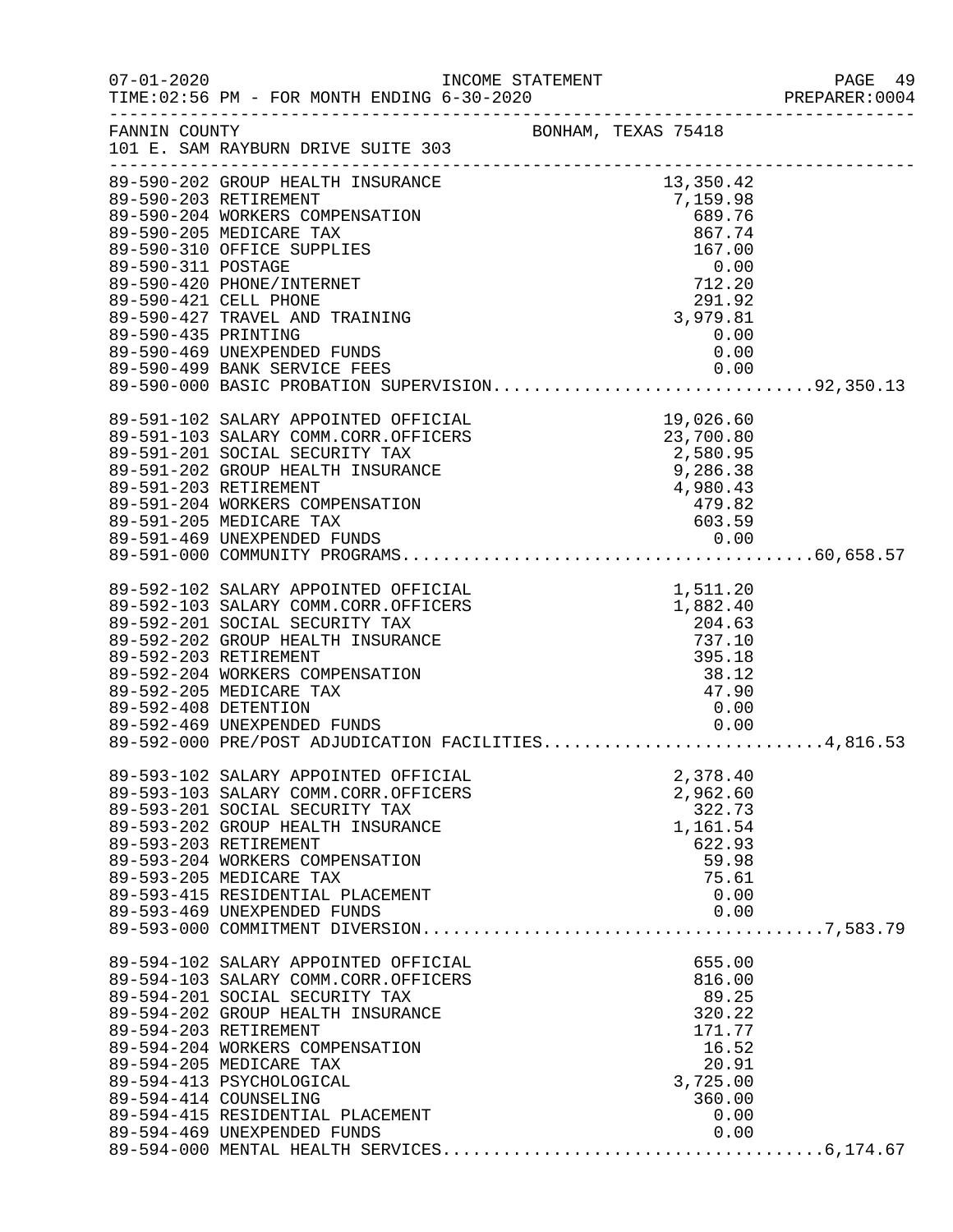| $07 - 01 - 2020$ | INCOME STATEMENT<br>TIME: 02:56 PM - FOR MONTH ENDING 6-30-2020                                                                                                                                                                                                                                                                                                                                                                                                                                                                                                    |                                                                                                                                                                      | PAGE 50<br>PREPARER: 0004 |
|------------------|--------------------------------------------------------------------------------------------------------------------------------------------------------------------------------------------------------------------------------------------------------------------------------------------------------------------------------------------------------------------------------------------------------------------------------------------------------------------------------------------------------------------------------------------------------------------|----------------------------------------------------------------------------------------------------------------------------------------------------------------------|---------------------------|
| FANNIN COUNTY    | 101 E. SAM RAYBURN DRIVE SUITE 303                                                                                                                                                                                                                                                                                                                                                                                                                                                                                                                                 | BONHAM, TEXAS 75418                                                                                                                                                  |                           |
|                  | 89-994-415 RESIDENTIAL PLACEMENT<br>89-994-488 LAW ENFORCEMENT INSURANCE<br>89-994-488 LAW ENFORCEMENT INSURANCE<br>89-994-000 LOCAL FUNDS CARRIED FORWARD16,234.44                                                                                                                                                                                                                                                                                                                                                                                                | 15,540.00                                                                                                                                                            |                           |
|                  | 89-995-102 SALARY APPOINTED OFFICIAL<br>89-995-103 SALARY COMM.CORR.OFFICERS<br>89-995-105 OFFICE MANAGER<br>89-995-201 SOCIAL SECURITY TAX<br>89-995-202 GROUP HEALTH INSURANCE<br>89-995-203 RETIREMENT<br>89-995-204 WORKERS COMPENSATION<br>89-995-205 MEDICARE TAX<br>89-995-401 AUDIT EXPENSE<br>89-995-404 DETENTION OPERATING COST FY20<br>89-995-405 DETENTION OPERATING COST FY19<br>89-995-414 COUNSELING<br>89-995-415 RESIDENTIAL PLACEMENT<br>89-995-416 STRUCTURAL FAMILY THERAPY<br>89-995-427 TRAVEL AND TRAINING<br>89-995-453 COMPUTER SOFTWARE | 3,779.60<br>3,779.60<br>4,708.20<br>0.00<br>512.54<br>1,845.18<br>989.33<br>95.32<br>$95.32$<br>119.79<br>0.00<br>112,387.08<br>0.00<br>0.00<br>0.00<br>0.00<br>0.00 |                           |
|                  | 92-700-310 OFFICE SUPPLIES<br>92-700-430 BIDS AND NOTICES<br>$1$ C <sub>HD</sub><br>92-700-484 APPRAISALS<br>92-700-490 LITERACY COUNCIL DONATION                                                                                                                                                                                                                                                                                                                                                                                                                  | 0.00<br>0.00<br>0.00<br>0.00                                                                                                                                         |                           |
|                  | 93-909-414 GRANT ADMINISTRATION<br>93-909-415 CONSTRUCTION EXPENSE<br>93-909-416 ENGINEERING                                                                                                                                                                                                                                                                                                                                                                                                                                                                       | 8,100.00<br>0.00<br>0.00                                                                                                                                             |                           |
|                  |                                                                                                                                                                                                                                                                                                                                                                                                                                                                                                                                                                    |                                                                                                                                                                      |                           |
|                  |                                                                                                                                                                                                                                                                                                                                                                                                                                                                                                                                                                    |                                                                                                                                                                      |                           |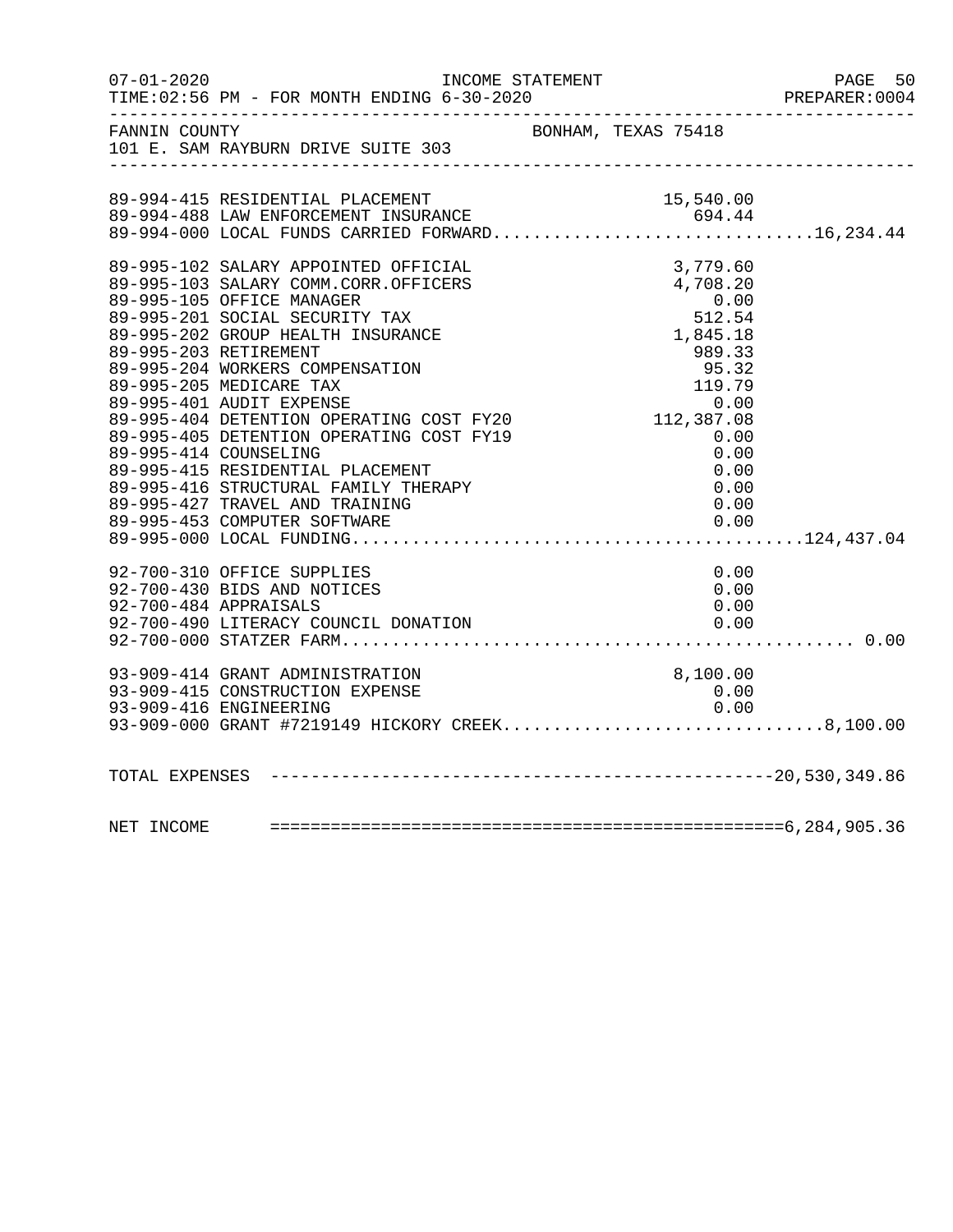| $07 - 01 - 2020$    | <b>BALANCE SHEET</b><br>TIME: 02:56 PM - FOR MONTH ENDING 6-30-2020                                                                                                                                                                                                   |                                                                                                        | PAGE<br>1<br>PREPARER:0004 |
|---------------------|-----------------------------------------------------------------------------------------------------------------------------------------------------------------------------------------------------------------------------------------------------------------------|--------------------------------------------------------------------------------------------------------|----------------------------|
|                     | -----------<br>101 E. SAM RAYBURN DRIVE SUITE 303<br>----------------                                                                                                                                                                                                 |                                                                                                        |                            |
|                     | ***** ASSETS *****                                                                                                                                                                                                                                                    |                                                                                                        |                            |
| 10-100-100 PAYROLL  |                                                                                                                                                                                                                                                                       | 345.03                                                                                                 |                            |
| 10-103-175 TEXPOOL  | 10-103-100 GENERAL-COMBINED FUNDS CHECKING 381,036.60<br>10-103-110 BUSINESS MONEY FUND ACCOUNT 3,026,100.18                                                                                                                                                          | 2,517,645.03                                                                                           |                            |
|                     | 10-104-560 SHERIFF PETTY CASH                                                                                                                                                                                                                                         | 200.00                                                                                                 |                            |
|                     | 10-105-003 COUNTY CLERK CHANGE FUND<br>10-105-075 CO.ATTORNEY CHANGE FUND<br>10-105-115 JURY CASH ON HAND<br>10-105-450 DISTRICT CLK. CHANGE FUND<br>10-105-455 JP#1 CASH ON HAND<br>10-105-457 JP#3 CASH ON HAND<br>10-105-499 TAX ASSESSOR CHANGE FUND              | 100.00<br>0.00<br>1,000.00<br>50.00<br>100.00<br>100.00<br>1,400.00                                    |                            |
|                     | 10-120-305 FINES RECEIVABLE<br>10-120-306 ALLOWANCE FOR UNCOLLECTIBLES<br>10-120-307 ALOWANCE FOR UNCOLLECTIBLES HOSPITA<br>10-120-311 TAXES RECEIVABLE<br>10-120-312 DUE FROM OTHER GOVERNMENTS<br>10-120-313 DUE FROM OTHER FUNDS<br>10-120-314 ACCOUNTS RECEIVABLE | 6,459,373.14<br>1,861,839.03-<br>$100,000.00-$<br>650,315.52<br>161, 132.87<br>65,602.51<br>108,835.30 |                            |
|                     | 10-133-089 DUE FROM T.J.P.C.                                                                                                                                                                                                                                          | 0.00                                                                                                   |                            |
| 10-513-162 BUILDING |                                                                                                                                                                                                                                                                       | 0.00                                                                                                   |                            |
|                     | 10-999-100 A/P CLEARING ACCOUNT                                                                                                                                                                                                                                       | 0.00                                                                                                   |                            |
| 11-100-100 PAYROLL  |                                                                                                                                                                                                                                                                       | 0.00                                                                                                   |                            |
|                     | 11-102-100 A/P CLEARING                                                                                                                                                                                                                                               | 0.00                                                                                                   |                            |
|                     | 11-103-100 C.H. SECURITY-COMBINED FUNDS CKING 119,806.08                                                                                                                                                                                                              |                                                                                                        |                            |
|                     | 11-120-313 DUE FROM OTHER FUNDS                                                                                                                                                                                                                                       | 1,107.67                                                                                               |                            |
|                     | 12-102-100 A/P CLEARING                                                                                                                                                                                                                                               | 0.00                                                                                                   |                            |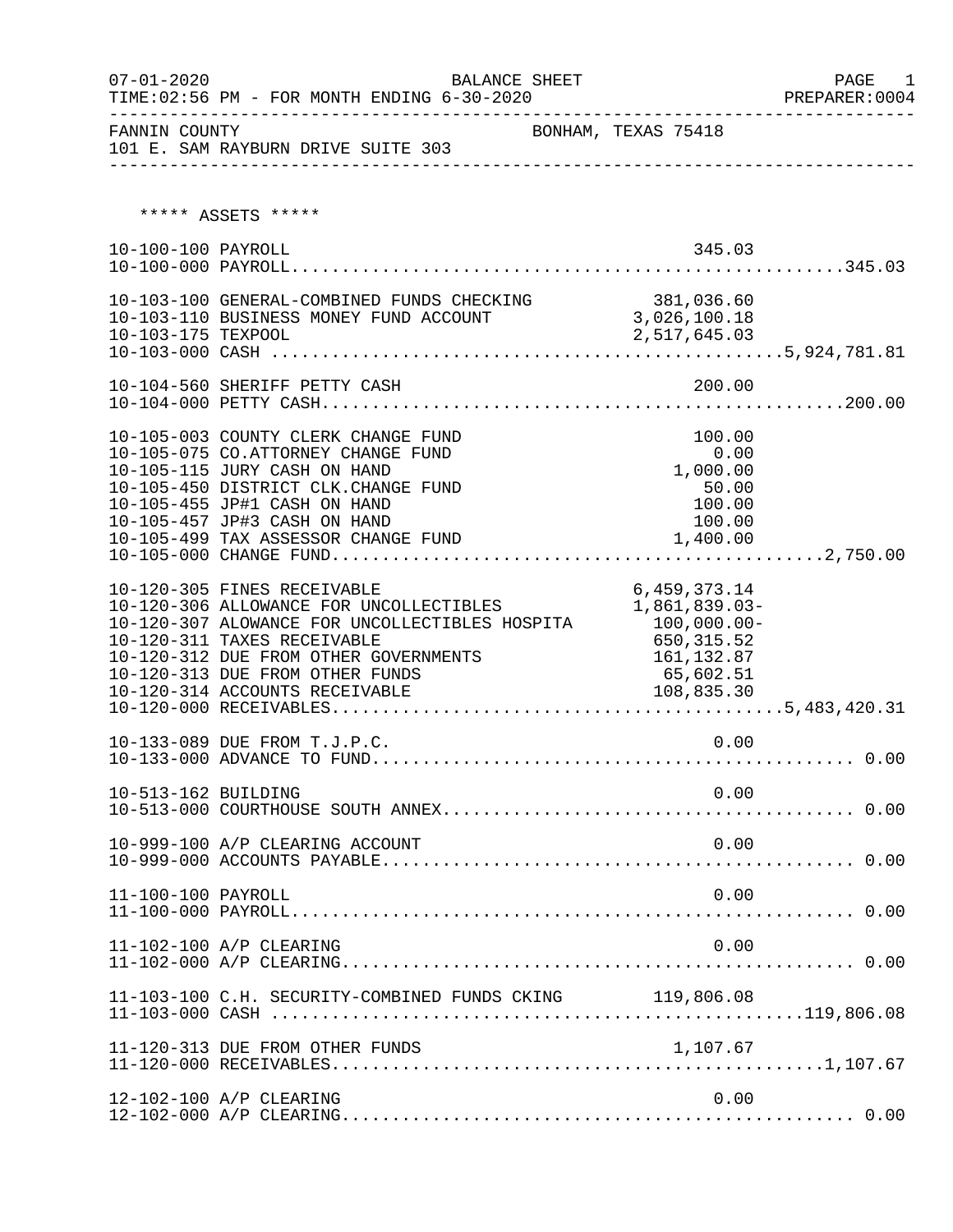| $07 - 01 - 2020$   | BALANCE SHEET<br>TIME: 02:56 PM - FOR MONTH ENDING 6-30-2020 |          | PAGE 2<br>PREPARER: 0004 |
|--------------------|--------------------------------------------------------------|----------|--------------------------|
| FANNIN COUNTY      | BONHAM, TEXAS 75418<br>101 E. SAM RAYBURN DRIVE SUITE 303    |          |                          |
|                    | 12-103-100 CO.CLK.VITAL STAT.-COMB.FUNDS CKING 725.63-       |          |                          |
|                    | 12-120-313 DUE FROM OTHER FUNDS                              | 81.00    |                          |
|                    | 13-102-100 A/P CLEARING                                      | 0.00     |                          |
|                    | 13-103-113 SURETY BAIL BOND FEE                              | 5,310.00 |                          |
|                    | 14-102-100 A/P CLEARING                                      | 0.00     |                          |
|                    | 14-103-100 JUST.CT.BLDG.SEC.-COMB.FUNDS CKING 18,833.55      |          |                          |
|                    |                                                              |          |                          |
|                    | 16-102-100 A/P CLEARING                                      | 0.00     |                          |
|                    | 16-103-100 CO.JUDGE EXCESS SUPP.-COMB.FUND CK 16,289.43      |          |                          |
|                    | 17-102-100 A/P CLEARING                                      | 0.00     |                          |
|                    | 17-103-100 PROB.JUDGES ED.-COMB. FUNDS CKING 5,297.50        |          |                          |
|                    | 17-120-313 DUE FROM OTHER FUNDS                              | 45.00    |                          |
| 18-100-100 PAYROLL |                                                              | 0.00     |                          |
|                    | 18-102-100 A/P CLEARING                                      | 0.00     |                          |
|                    | 18-103-100 CO.CLK.REC.MNGMT.-COMB.FUNDS CKING 25,587.71      |          |                          |
|                    | 18-120-313 DUE FROM OTHER FUNDS                              | 5,997.70 |                          |
| 19-100-100 PAYROLL |                                                              | 0.00     |                          |
|                    | 19-102-100 A/P CLEARING                                      | 0.00     |                          |
|                    | 19-103-100 DIST.CLK.REC.MNGMT-COMB.FUNDS CKING 5,718.11      |          |                          |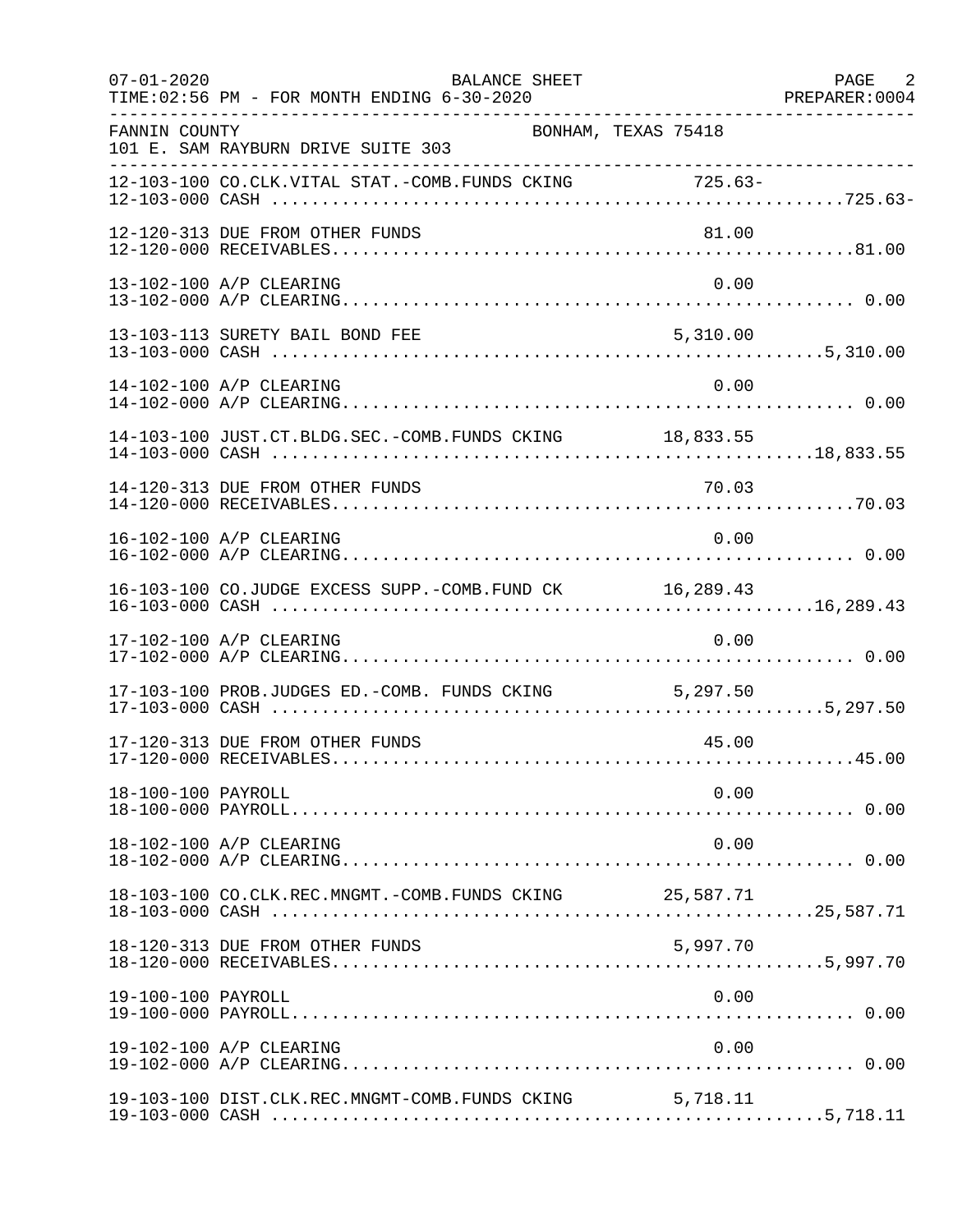| $07 - 01 - 2020$                       | BALANCE SHEET<br>TIME: 02:56 PM - FOR MONTH ENDING 6-30-2020                                                                          |                                                 | PAGE 3<br>PREPARER: 0004 |
|----------------------------------------|---------------------------------------------------------------------------------------------------------------------------------------|-------------------------------------------------|--------------------------|
| FANNIN COUNTY                          | BONHAM, TEXAS 75418<br>101 E. SAM RAYBURN DRIVE SUITE 303                                                                             |                                                 |                          |
|                                        | 19-120-313 DUE FROM OTHER FUNDS                                                                                                       |                                                 |                          |
| 20-100-100 PAYROLL                     |                                                                                                                                       | 0.00                                            |                          |
|                                        | 20-102-100 A/P CLEARING                                                                                                               | 0.00                                            |                          |
|                                        | 20-103-100 CO.OFF.REC.MNGMT-COMB. FUNDS CKING 59,936.12                                                                               |                                                 |                          |
|                                        | 20-120-313 DUE FROM OTHER FUNDS                                                                                                       | 937.31                                          |                          |
| 21-100-100 PAYROLL                     |                                                                                                                                       | 0.00                                            |                          |
|                                        | 21-102-100 A/P CLEARING                                                                                                               | 0.00                                            |                          |
|                                        | 21-103-100 R&B#1-COMBINED FUNDS CHECKING                                                                                              | 392, 534.83                                     |                          |
|                                        | 21-120-311 TAXES RECEIVABLE<br>21-120-312 DUE FROM OTHER GOVERNMENTS<br>21-120-313 DUE FROM OTHER FUNDS<br>21-120-315 INVENTORY ASSET | 36,182.06<br>19,994.07<br>3,510.97<br>12,217.15 |                          |
| 21-621-500 LAND<br>21-621-535 BUILDING | 21-621-599 CAPITAL OUTLAY                                                                                                             | 0.00<br>0.00                                    | 0.00                     |
| 22-100-100 PAYROLL                     |                                                                                                                                       | 0.00                                            |                          |
|                                        | 22-102-100 A/P CLEARING                                                                                                               | 0.00                                            |                          |
| 22-103-175 TEXPOOL                     | 22-103-100 R&B#2- COMBINED FUNDS CHECKING                                                                                             | 457,685.47<br>262,020.30                        |                          |
|                                        | 22-120-311 TAXES RECEIVABLE<br>22-120-312 DUE FROM OTHER GOVERNMENT<br>22-120-313 DUE FROM OTHER FUNDS<br>22-120-315 INVENTORY ASSET  | 41,096.44<br>22,822.14<br>4,089.81<br>54,009.30 |                          |
| 22-622-500 LAND<br>22-622-535 BUILDING | 22-622-575 LAND/BUILDING<br>22-622-599 CAPITAL OUTLAY                                                                                 | 0.00<br>0.00<br>0.00                            | 0.00                     |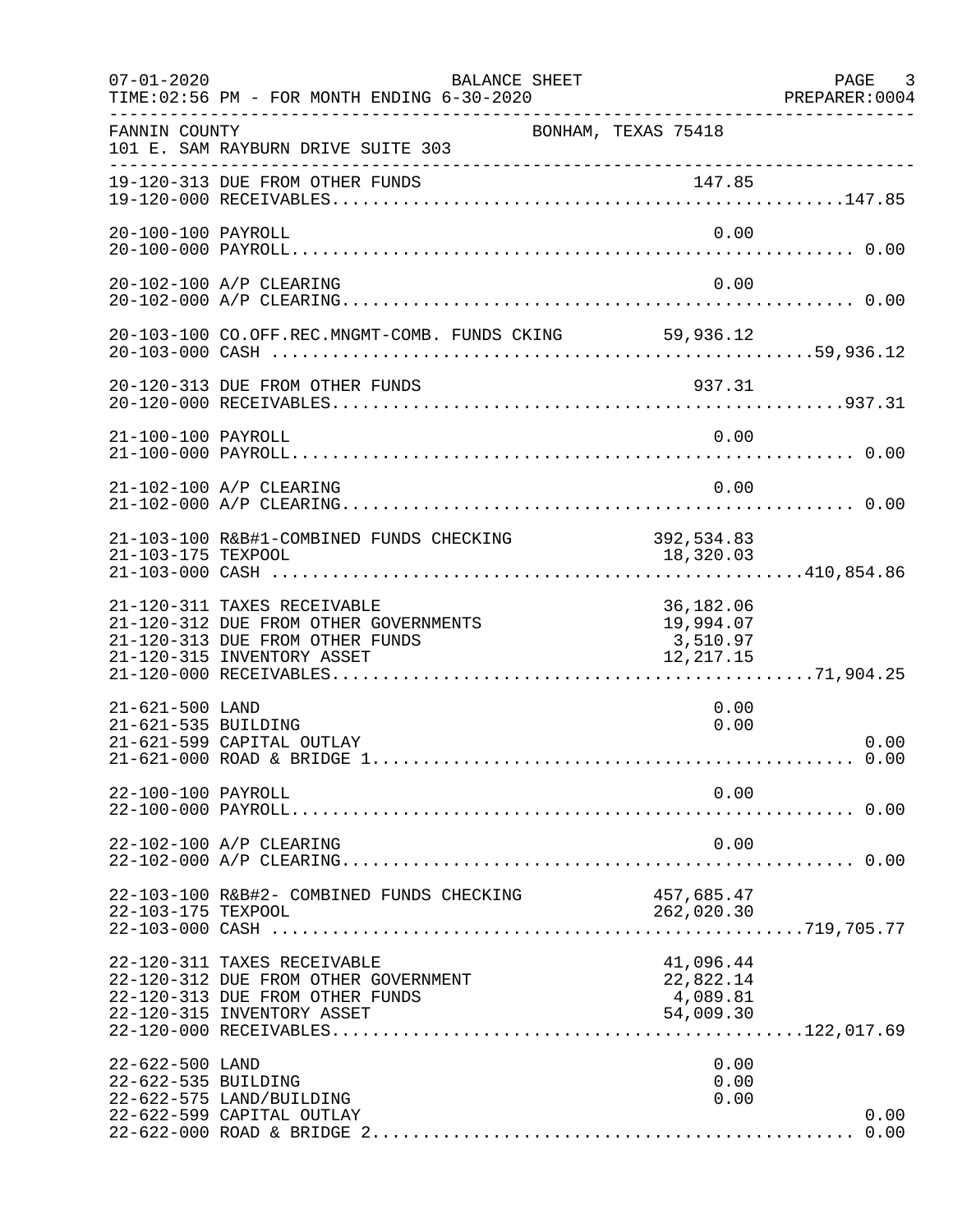| $07 - 01 - 2020$                       | BALANCE SHEET<br>TIME: 02:56 PM - FOR MONTH ENDING 6-30-2020                                            |                                                 | PAGE 4<br>PREPARER:0004 |
|----------------------------------------|---------------------------------------------------------------------------------------------------------|-------------------------------------------------|-------------------------|
| FANNIN COUNTY                          | 101 E. SAM RAYBURN DRIVE SUITE 303                                                                      | BONHAM, TEXAS 75418                             |                         |
| 23-100-100 PAYROLL                     |                                                                                                         | 0.00                                            |                         |
|                                        | 23-102-100 A/P CLEARING                                                                                 | 0.00                                            |                         |
| 23-103-175 TEXPOOL                     | 23-103-100 R&B#3-COMBINED FUNDS CHECKING                                                                | 408, 370.15<br>620,882.16                       |                         |
| 23-120-315 INVENTORY                   | 23-120-311 TAXES RECEIVABLE<br>23-120-312 DUE FROM OTHER GOVERNMENTS<br>23-120-313 DUE FROM OTHER FUNDS | 61,651.58<br>34,935.67<br>6,134.72<br>56,099.46 |                         |
| 23-623-500 LAND<br>23-623-535 BUILDING | 23-623-599 CAPITAL OUTLAY                                                                               | 0.00<br>0.00                                    | 0.00                    |
| 24-100-100 PAYROLL                     |                                                                                                         | 0.00                                            |                         |
|                                        | 24-102-100 A/P CLEARING                                                                                 | 0.00                                            |                         |
| 24-103-175 TEXPOOL                     | 24-103-100 R&B#4- COMBINED FUNDS CHECKING                                                               | 385, 354.28<br>109,727.23                       |                         |
| 24-120-315 INVENTORY                   | 24-120-311 TAXES RECEIVABLE<br>24-120-312 DUE FROM OTHER GOVERNMENTS<br>24-120-313 DUE FROM OTHER FUNDS | 34,523.03<br>19,886.14<br>3,492.04<br>28,736.87 |                         |
| 24-624-500 LAND<br>24-624-535 BUILDING | 24-624-599 CAPITAL OUTLAY                                                                               | 0.00<br>0.00                                    | 0.00                    |
|                                        | 25-103-100 BEES-COMBINED FUNDS CHECKING                                                                 | 2,177.67                                        |                         |
|                                        | 26-102-100 A/P CLEARING                                                                                 | 0.00                                            |                         |
|                                        | 26-103-100 J.P.#1 JUST.CT.TECH-COMB.FUND CKING 50,852.69                                                |                                                 |                         |
|                                        | 26-120-313 DUE FROM OTHER FUNDS                                                                         | 148.85                                          |                         |
|                                        | 27-102-100 A/P CLEARING                                                                                 | 0.00                                            |                         |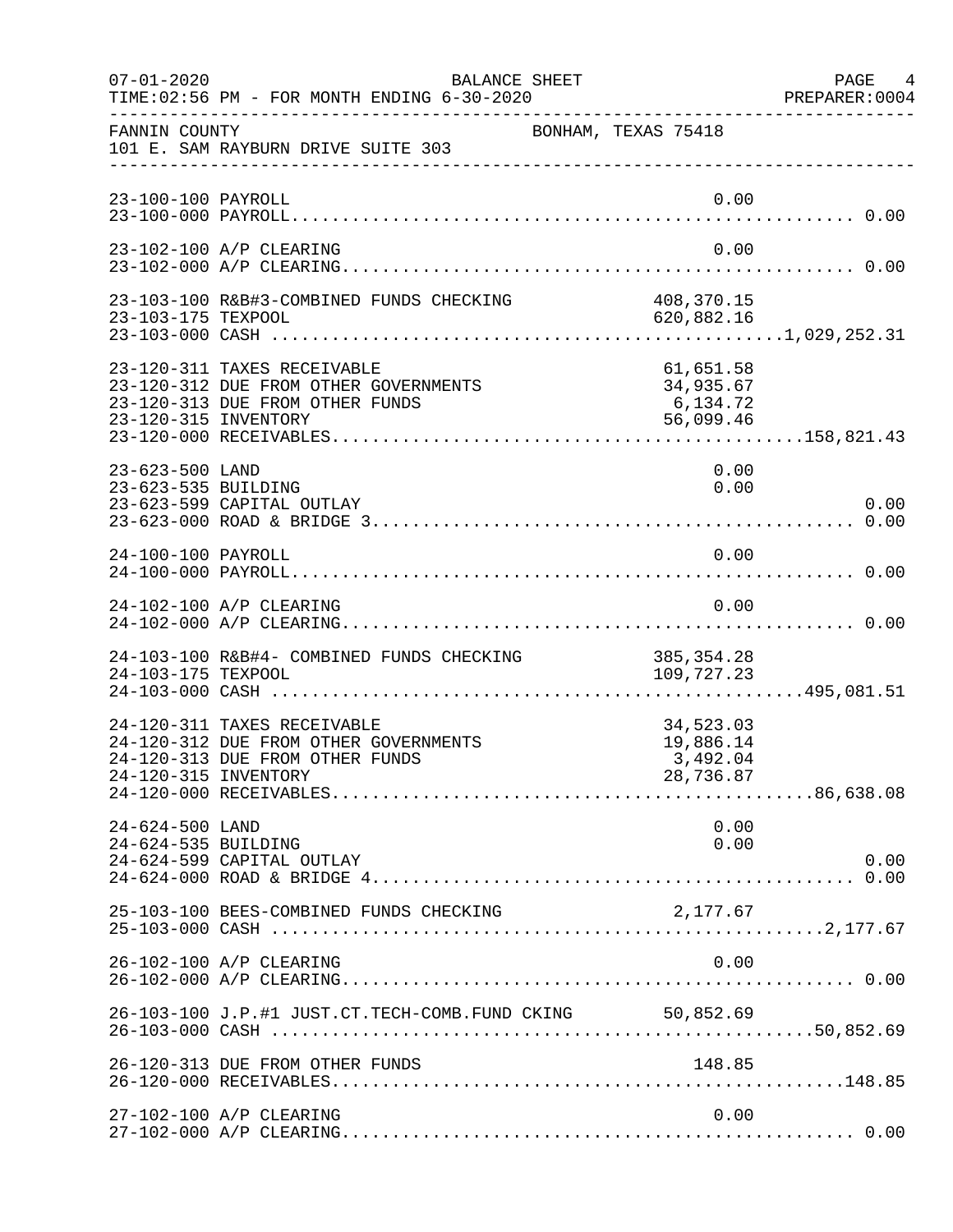| $07 - 01 - 2020$   | BALANCE SHEET<br>TIME:02:56 PM - FOR MONTH ENDING 6-30-2020                                            |                        | PAGE 5<br>PREPARER: 0004 |
|--------------------|--------------------------------------------------------------------------------------------------------|------------------------|--------------------------|
| FANNIN COUNTY      | BONHAM, TEXAS 75418<br>101 E. SAM RAYBURN DRIVE SUITE 303                                              |                        |                          |
|                    | 27-103-100 J.P.#2 JUST.CT.TECH-COMB.FUND CKING 9,545.11                                                |                        |                          |
|                    | 27-120-313 DUE FROM OTHER FUNDS                                                                        | 16.00                  |                          |
|                    | 28-102-100 A/P CLEARING                                                                                | 0.00                   |                          |
|                    | 28-103-100 J.P.#3 JUST.CT.TECH-COMB.FUND CKING 5,907.29                                                |                        |                          |
|                    | 28-120-313 DUE FROM OTHER FUNDS                                                                        | 115.18                 |                          |
|                    | 30-103-100 SHERIFF WORK RELEASE-COMB FUND CKIN 983.14                                                  |                        |                          |
| 31-103-175 TEXPOOL | 31-103-100 COURTHOUSE RESTORATION-COMB.FUND                                                            | 115.00<br>0.00         |                          |
|                    | 31-120-310 GRANT RECEIVED FROM THC                                                                     | 111, 327.70            |                          |
|                    | 33-102-100 A/P CLEARING                                                                                | 0.00                   |                          |
|                    | 33-103-100 BAIL BONDSMAN APP.-COMB FUND CKING 8,428.03<br>33-103-000 BAIL BONDSMAN AP.FEE CASH8,428.03 |                        |                          |
| 34-100-100 PAYROLL |                                                                                                        | 0.00                   |                          |
|                    | 34-103-100 DISTRICT CT.REC.ARCHIVE COMB.FUND C 35,352.69                                               |                        |                          |
|                    | 34-120-313 DUE FROM OTHER FUNDS                                                                        | 252.97                 |                          |
|                    | 35-103-100 LAW LIBRARY-COMBINED FUND CHECKING 185,160.07                                               |                        |                          |
|                    | 35-120-313 DUE FROM OTHER FUNDS                                                                        | 1,190.77               |                          |
| 36-100-100 PAYROLL |                                                                                                        | 0.00                   |                          |
|                    | 36-102-100 A/P CLEARING                                                                                | 0.00                   |                          |
|                    | 36-103-136 D. A. FEE CASH ACCT.<br>36-103-236 D.A. FEE SEIZURE FUND                                    | 11,523.03<br>17,265.31 |                          |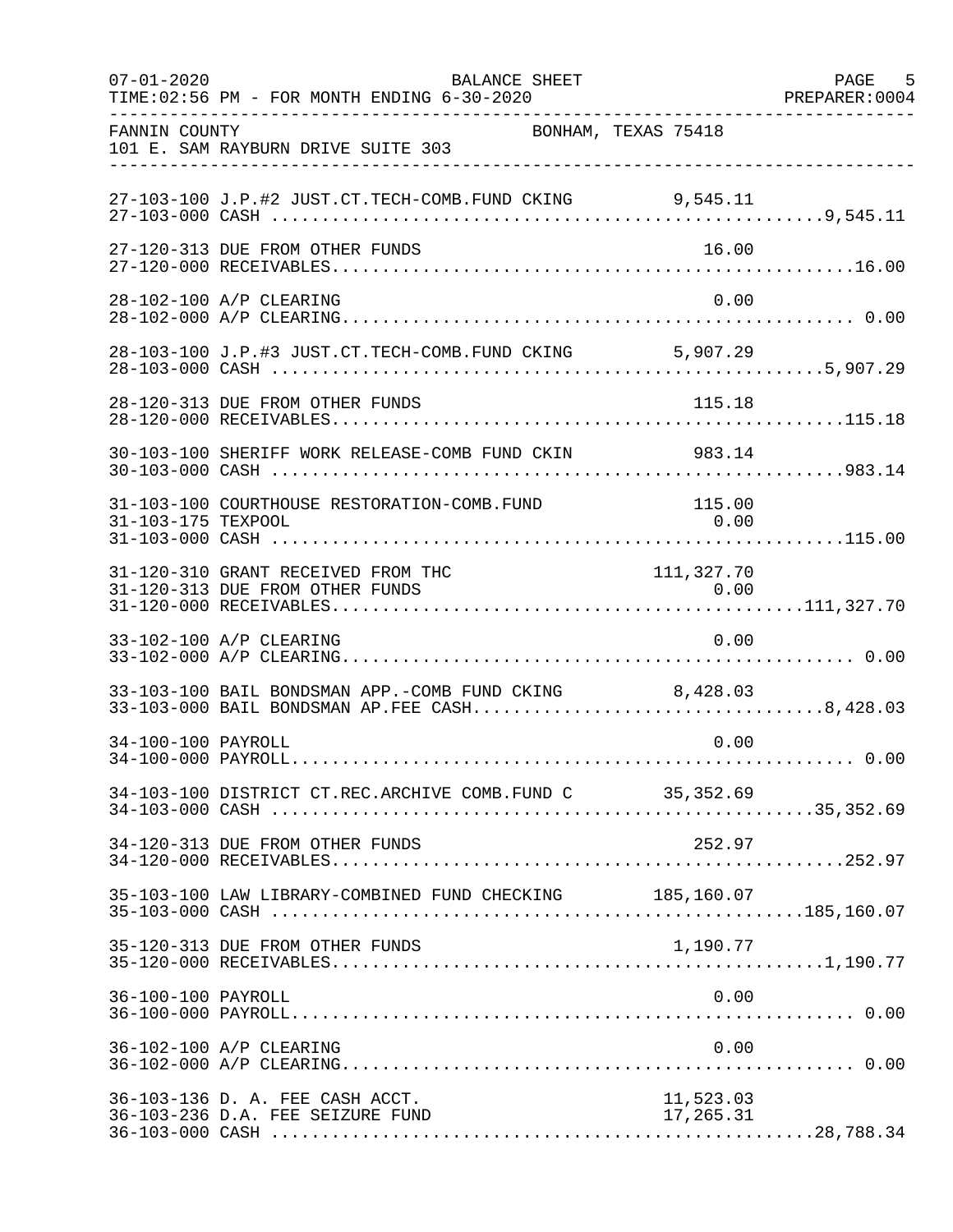| $07 - 01 - 2020$   | BALANCE SHEET<br>TIME: 02:56 PM - FOR MONTH ENDING 6-30-2020 |            | PAGE 6 |
|--------------------|--------------------------------------------------------------|------------|--------|
| FANNIN COUNTY      | BONHAM, TEXAS 75418<br>101 E. SAM RAYBURN DRIVE SUITE 303    |            |        |
|                    | 36-999-100 A/P CLEARING ACCOUNT                              | 0.00       |        |
|                    |                                                              |            |        |
|                    | 38-102-100 A/P CLEARING                                      | 0.00       |        |
|                    |                                                              |            |        |
|                    | 39-102-100 A/P CLEARING                                      | 0.00       |        |
|                    |                                                              |            |        |
|                    | 40-103-100 NAACHO-COMBINED FUND CKING                        | 212.71     |        |
|                    | 41-102-100 A/P CLEARING                                      | 0.00       |        |
|                    | 41-103-100 CITIZEN CORPS(CERT)-COMB. FUND CKING 36.58        |            |        |
|                    | 41-120-312 DUE FROM OTHER GOVERNMENTS                        | 0.00       |        |
|                    | 42-103-100 HAZARD MITIGATION-COMB. FUND CKING. 428.64-       |            |        |
| 43-100-100 PAYROLL |                                                              | 0.00       |        |
|                    | 43-103-100 CARES ACT-COMB FUND CKING                         | 187,869.00 |        |
|                    | 44-102-100 A/P CLEARING                                      | 0.00       |        |
|                    | 44-103-100 HOMELAND SECURITY-COMB.FUND CHKING                | 0.00       |        |
|                    | 44-120-312 DUE FROM OTHER GOVERNMENT                         | 0.00       |        |
| 45-100-100 PAYROLL |                                                              | 0.00       |        |
|                    | 45-103-100 CHAPTER 19-COMBINED FUNDS CHECKING                | 34,488.13  |        |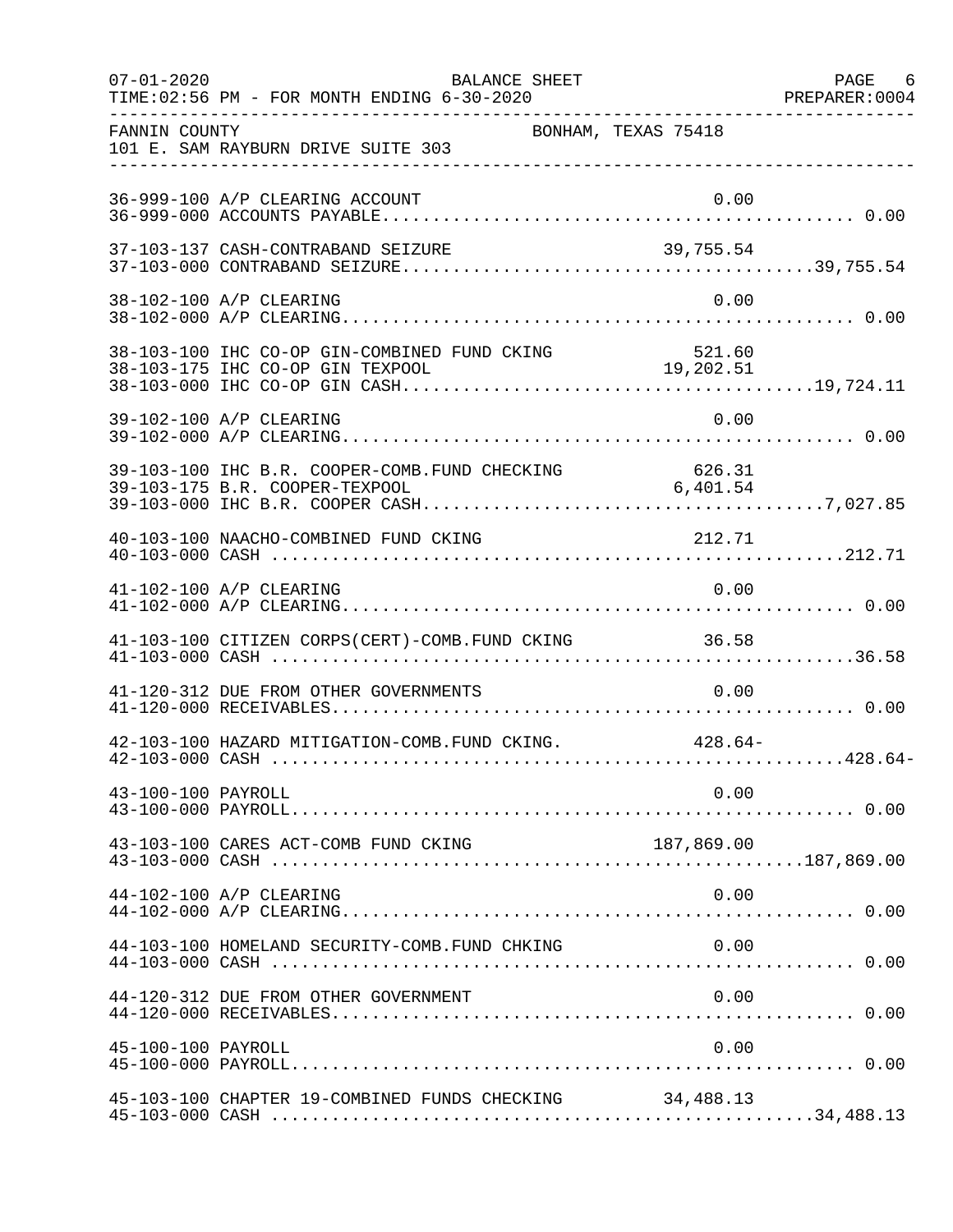| $07 - 01 - 2020$   | <b>BALANCE SHEET</b><br>TIME: 02:56 PM - FOR MONTH ENDING 6-30-2020               |                       | PAGE 7 |
|--------------------|-----------------------------------------------------------------------------------|-----------------------|--------|
| FANNIN COUNTY      | BONHAM, TEXAS 75418<br>101 E. SAM RAYBURN DRIVE SUITE 303                         |                       |        |
|                    |                                                                                   |                       |        |
|                    | 46-103-100 SAFE ROOM REIMB.PROG.-COMB.FUNDS                                       | 9,081.70              |        |
|                    | 46-120-312 DUE FROM OTHER GOVERNMENTS                                             | 0.00                  |        |
|                    | 48-103-100 ELECTION EQUIP. FUND-COMBINED FUNDS 38,606.95                          |                       |        |
| 49-100-100 PAYROLL |                                                                                   | 0.00                  |        |
|                    | 49-103-100 INVESTIGATOR/LEOSE-COMB.FUNDS                                          | 685.36                |        |
|                    | 50-103-100 ELECTION SUPPORT FUND-COMB. FUNDS                                      | 0.00                  |        |
|                    | 51-103-100 CO.CLK.CO.& DIST.CT.TECHNOLOGY-COMB 7,574.32                           |                       |        |
|                    | 51-120-313 DUE FROM OTHER FUNDS                                                   | 59.92                 |        |
|                    | 52-103-100 CO.CLK.COURT RECORDS PRESERVATION-C 14,740.69                          |                       |        |
|                    | 52-120-313 DUE FROM OTHER FUNDS                                                   | 120.00                |        |
|                    | 53-103-100 CO.CLK.REC.ARCHIVE -COMB.FUNDS CKIN 286,572.68                         |                       |        |
|                    | 53-120-313 DUE FROM OTHER FUNDS                                                   | 6, 200.00             |        |
|                    | 55-102-100 A/P CLEARING                                                           | 0.00                  |        |
|                    | 55-103-155 F.C. LAW ENFORCEMENT EDUCATION                                         | 0.09                  |        |
|                    | 55-999-100 A/P CLEARING ACCOUNT                                                   | 0.00                  |        |
| 56-100-100 PAYROLL |                                                                                   | 0.00                  |        |
|                    | 56-102-100 A/P CLEARING                                                           | 0.00                  |        |
|                    | 56-103-156 CASH-F C SHERIFF FORFEITURE<br>56-103-159 CASH-FEDERAL FORFEITURE 2018 | 39,148.75<br>4,970.02 |        |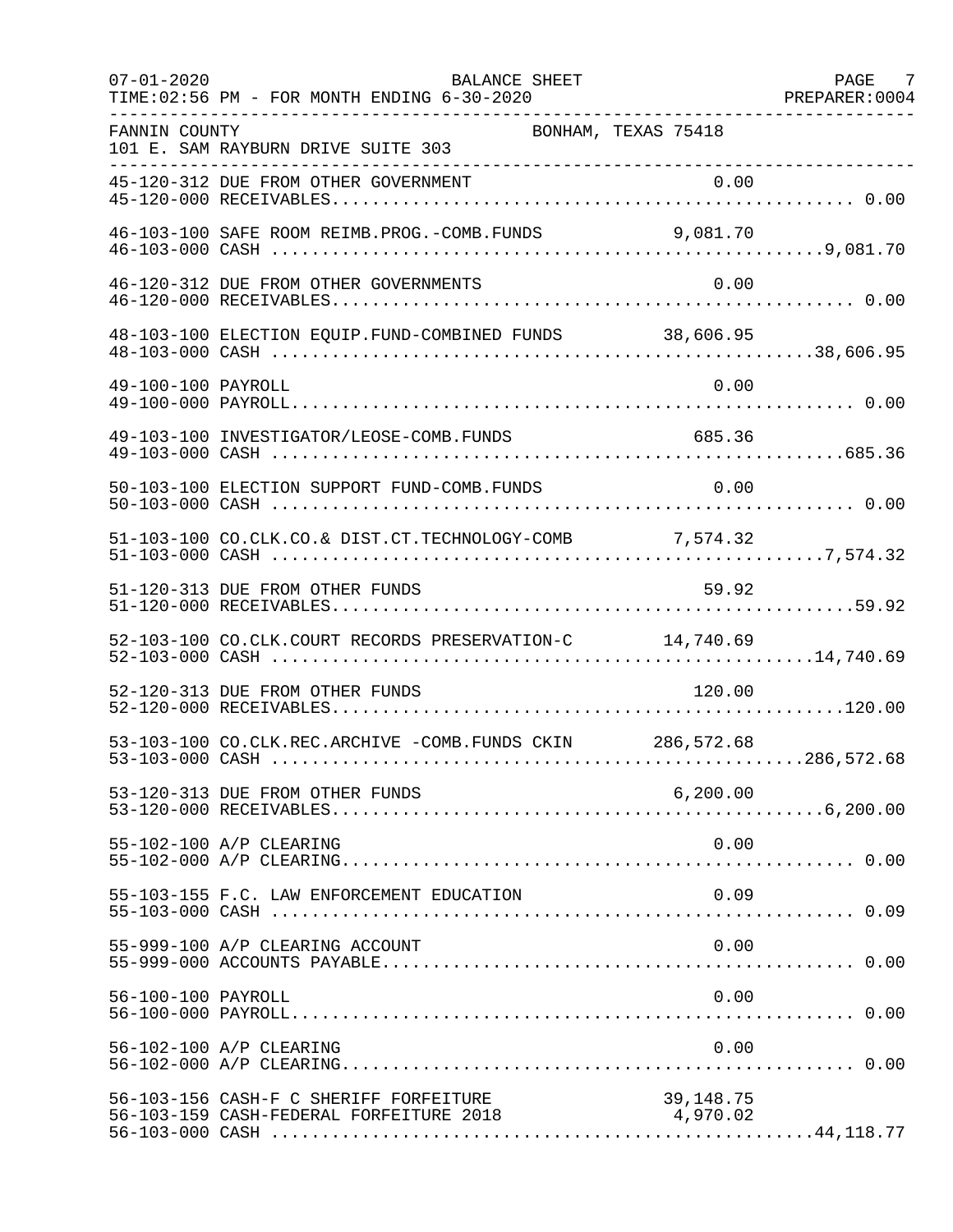| $07 - 01 - 2020$   | BALANCE SHEET<br>TIME: 02:56 PM - FOR MONTH ENDING 6-30-2020                                              |                                    | PAGE 8<br>PREPARER:0004 |
|--------------------|-----------------------------------------------------------------------------------------------------------|------------------------------------|-------------------------|
| FANNIN COUNTY      | 101 E. SAM RAYBURN DRIVE SUITE 303                                                                        | BONHAM, TEXAS 75418                |                         |
|                    | 56-999-100 A/P CLEARING ACCOUNT                                                                           | 0.00                               |                         |
|                    | 57-103-100 SHERIFF K-9 UNIT-COMB.FUND CHECKING                                                            | 49.11                              |                         |
|                    |                                                                                                           |                                    |                         |
|                    |                                                                                                           |                                    |                         |
| 60-103-175 TEXPOOL | 60-103-100 SINKING-COMBINED FUND CHECKING<br>60-103-260 SINKING-CASH 1998<br>60-103-275 TEXPOOL-1998 JAIL | 344,859.26<br>0.00<br>0.00<br>0.00 |                         |
|                    | 60-120-311 TAXES RECEIVABLE<br>60-120-312 DUE FROM OTHER GOVERNMENT<br>60-120-313 DUE FROM OTHER FUNDS    | 10,269.92<br>33.34<br>0.00         |                         |
|                    | 61-103-100 DIST.CLK.CO.& DIST.CT.TECH.-COMBINE 3,588.24                                                   |                                    |                         |
|                    | 61-120-313 DUE FROM OTHER FUNDS                                                                           | 39.93                              |                         |
|                    | 62-103-100 DIST.CLK.COURT RECORDS PRESERVATION 36,616.47                                                  |                                    |                         |
|                    | 62-120-313 DUE FROM OTHER FUNDS                                                                           | 222.25                             |                         |
|                    | 63-103-100 LEOSE CONST.#1-COMBINED FUNDS CHECK 2,373.57                                                   |                                    |                         |
|                    | 64-103-100 LEOSE CONST.#2-COMBINED FUNDS CHECK 1,040.35                                                   |                                    |                         |
|                    | 65-103-100 LEOSE CONST.#3-COMBINED FUNDS CHECK 3,376.80                                                   |                                    |                         |
| 66-103-175 TEXPOOL | 66-103-100 GO BONDS CONST.2017-COMBINED FUNDS<br>66-103-166 ICS DEPOSIT                                   | 0.00<br>142, 395.21<br>0.00        |                         |
|                    | 67-103-100 ANNUAL PAYMENT-COMBINED FUND CKING 4,273.35                                                    |                                    |                         |
| 68-103-175 TEXPOOL | 68-103-100 GO BONDS CONST. 2018-COMB. FUNDS CHEC 672, 126.00-<br>68-103-168 BUSINESS MONEY FUND ACCOUNT   | 5,422,956.57<br>0.00               |                         |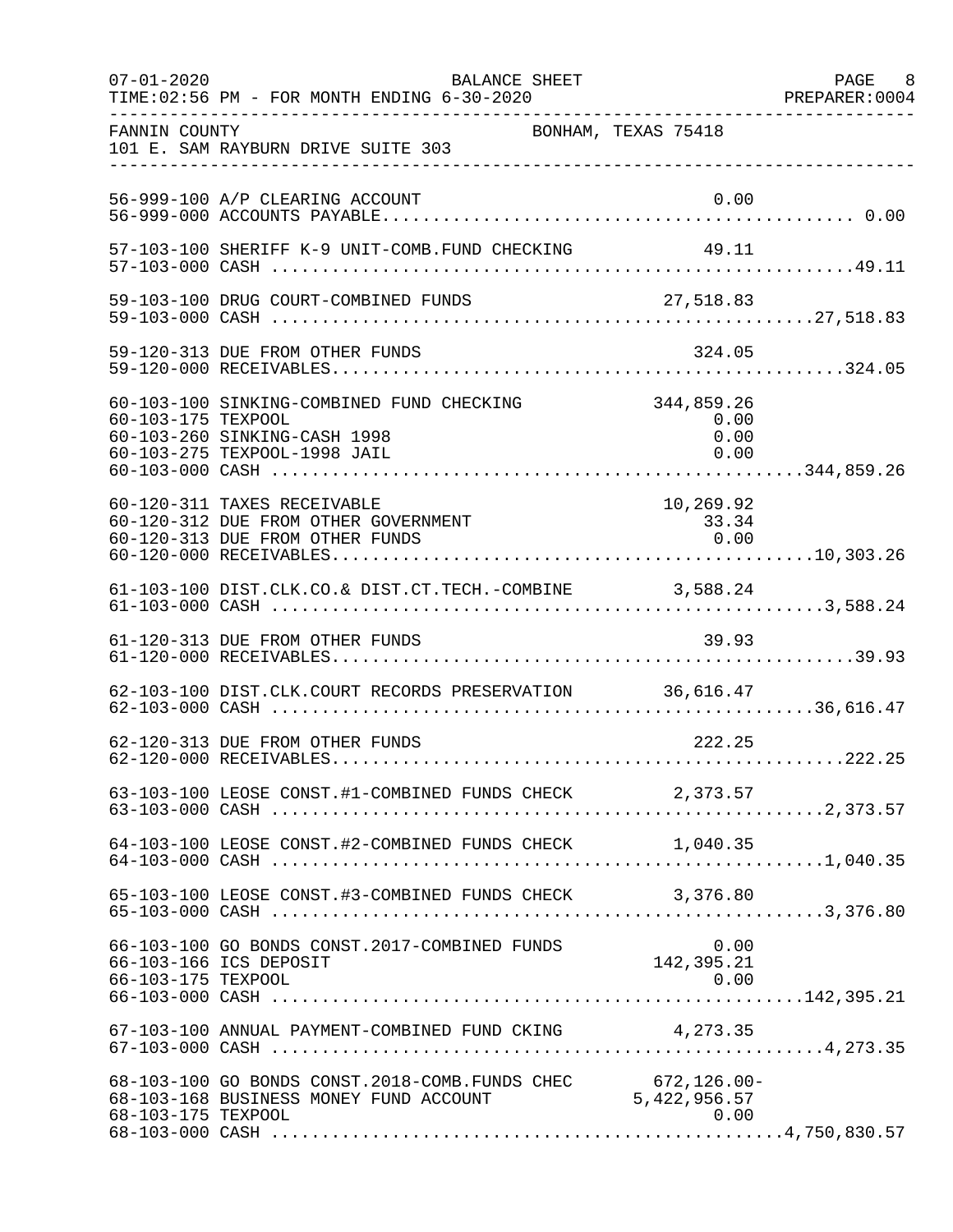| $07 - 01 - 2020$   | BALANCE SHEET<br>TIME:02:56 PM - FOR MONTH ENDING 6-30-2020                                    |                        | PAGE 9<br>PREPARER:0004 |
|--------------------|------------------------------------------------------------------------------------------------|------------------------|-------------------------|
| FANNIN COUNTY      | 101 E. SAM RAYBURN DRIVE SUITE 303<br>___________________________________                      | BONHAM, TEXAS 75418    |                         |
| 69-103-175 TEXPOOL | 69-103-120 CO BONDS CONST. 2020-COMB. FUNDS CHEC<br>69-103-169 ICS DEPOSIT                     | 100.03<br>9,901,898.86 |                         |
|                    | 70-102-100 A/P CLEARING                                                                        | 0.00                   |                         |
| 70-103-175 TEXPOOL | 70-103-100 RIGHT OF WAY-COMBINED FUND CHECKING 16,112.71<br>70-103-170 RIGHT OF WAY CASH ACCT. | 0.00<br>84,828.83      |                         |
|                    | 70-133-010 ADVANCE TO GENERAL<br>70-133-021 ADVANCE TO R&B #1<br>70-133-022 ADVANCE TO R&B #2  | 0.00<br>0.00<br>0.00   |                         |
|                    | 70-999-100 A/P CLEARING ACCOUNT                                                                | 0.00                   |                         |
| 71-100-100 PAYROLL |                                                                                                | 0.00                   |                         |
|                    | 71-103-100 INV. CRIMES AGAINST WOMEN-COMB. FUNDS                                               | 0.00                   |                         |
|                    | 71-120-312 DUE FROM OTHER GOVERNMENTS                                                          | 0.00                   |                         |
| 72-100-100 PAYROLL |                                                                                                | 0.00                   |                         |
|                    | 72-103-100 INV.CRIMES AGAINST CHILDREN-COMB.FU                                                 | 0.00                   |                         |
|                    | 72-120-312 DUE FROM OTHER GOVERNMENTS                                                          | 0.00                   |                         |
|                    | 78-103-100 RAW WATER PIPELINE-COMB.FUNDS CKING                                                 | 39.31                  |                         |
|                    | 79-103-100 RAW WATER PIPELINE-COMBINED FUNDS C 22,250.00                                       |                        |                         |
|                    | 80-103-180 CASH-VETERANS COURT PROGRAM                                                         | 600.00                 |                         |
|                    |                                                                                                |                        |                         |
|                    | 82-103-100 LAKE PCT 3-COMBINED FUNDS CKING 467,476.03                                          |                        |                         |
|                    | 83-103-100 LAKE PCT 4-COMBINED FUNDS CKING                                                     | 458,070.13             |                         |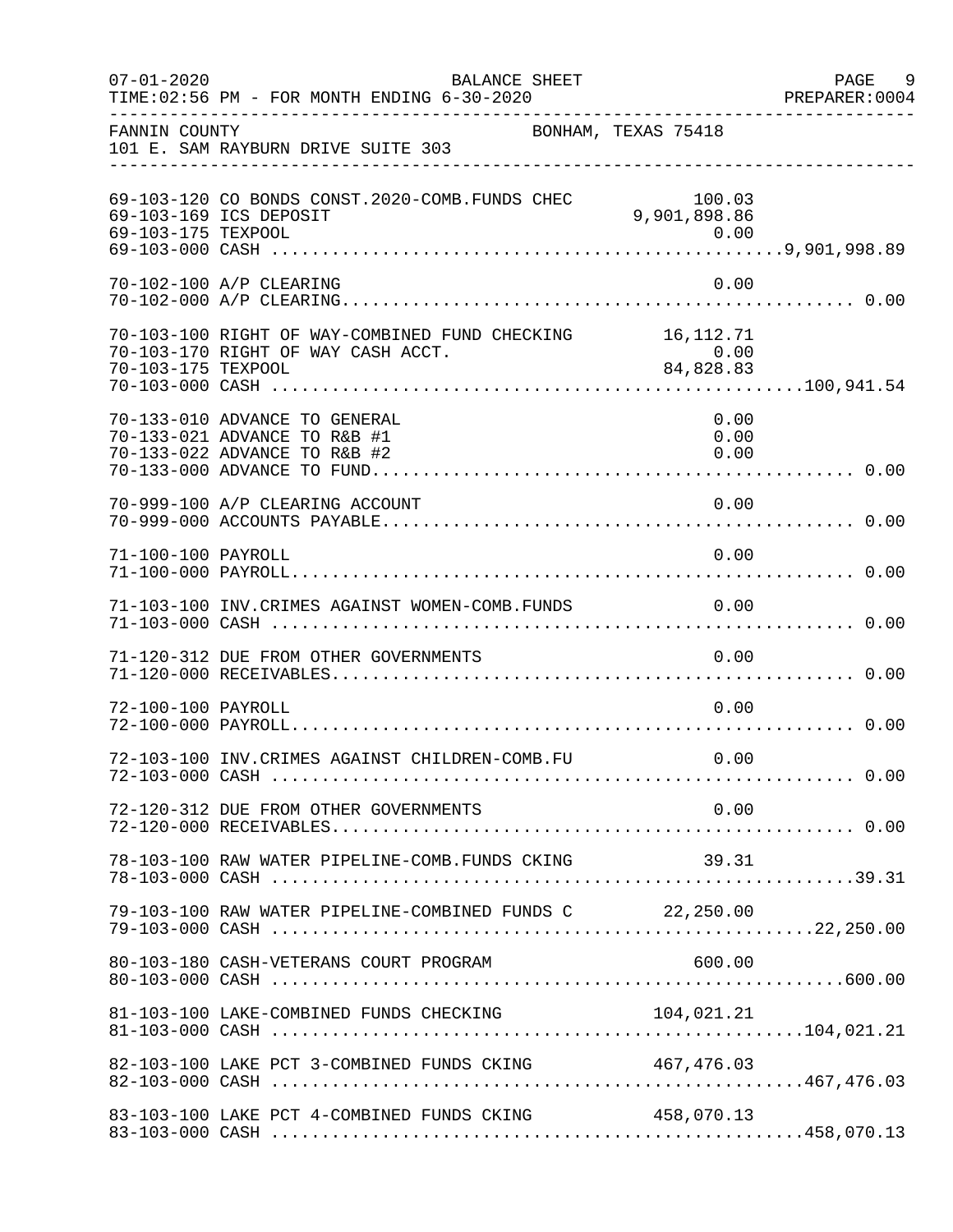| $07 - 01 - 2020$                        | BALANCE SHEET<br>TIME: 02:56 PM - FOR MONTH ENDING 6-30-2020                                                                                                                                                                                                                                                                                                                                                                                    |                                                                                                                         | PAGE 10<br>PREPARER:0004 |
|-----------------------------------------|-------------------------------------------------------------------------------------------------------------------------------------------------------------------------------------------------------------------------------------------------------------------------------------------------------------------------------------------------------------------------------------------------------------------------------------------------|-------------------------------------------------------------------------------------------------------------------------|--------------------------|
| FANNIN COUNTY                           | 101 E. SAM RAYBURN DRIVE SUITE 303                                                                                                                                                                                                                                                                                                                                                                                                              | BONHAM, TEXAS 75418                                                                                                     |                          |
| 84-100-100 PAYROLL                      |                                                                                                                                                                                                                                                                                                                                                                                                                                                 | 0.00                                                                                                                    |                          |
|                                         | 84-103-100 BOIS D'ARC-COMBINED FUNDS CHECKING 46,504.23-                                                                                                                                                                                                                                                                                                                                                                                        |                                                                                                                         |                          |
|                                         |                                                                                                                                                                                                                                                                                                                                                                                                                                                 |                                                                                                                         |                          |
|                                         |                                                                                                                                                                                                                                                                                                                                                                                                                                                 |                                                                                                                         |                          |
|                                         |                                                                                                                                                                                                                                                                                                                                                                                                                                                 |                                                                                                                         |                          |
|                                         | 88-103-100 IHC - COMBINED FUNDS CHECKING                                                                                                                                                                                                                                                                                                                                                                                                        | 0.00                                                                                                                    |                          |
| 89-100-100 PAYROLL                      |                                                                                                                                                                                                                                                                                                                                                                                                                                                 | 0.00                                                                                                                    |                          |
|                                         | 89-103-689 CASH-STRUCTURAL FAM.THER.GRANT OOG<br>89-103-988 CASH-LOCAL FUNDS CARRIED FORWARD<br>89-103-992 CASH-INTEREST INCOME<br>89-103-993 CASH-BASIC PROBATION SUPERVISION<br>89-103-994 CASH-COMMUNITY PROGRAMS<br>89-103-995 CASH-LOCAL FUNDING FY 2020<br>89-103-996 CASH-PRE/POST ADJUDICATION<br>89-103-997 CASH-COMMITMENT DIVERSION<br>89-103-998 CASH-MENTAL HEALTH SERVICES<br>89-103-999 CASH-REGIONALS DIVERSIONS ALTERNATI 0.00 | 12,500.00-<br>25,906.04<br>13,280.78<br>13,280.78<br>17,788.01<br>6,563.03<br>58,349.10<br>523.31<br>820.25<br>4,389.83 |                          |
| 92-103-175 TEXPOOL                      | 92-103-100 STATZER-COMBINED FUNDS CHECKING                                                                                                                                                                                                                                                                                                                                                                                                      | 5,321.62<br>41,377.23                                                                                                   |                          |
|                                         | 92-999-100 A/P CLEARING ACCOUNT                                                                                                                                                                                                                                                                                                                                                                                                                 | 0.00                                                                                                                    |                          |
|                                         | 93-103-909 CASH- #7219149 HICKORY CREEK                                                                                                                                                                                                                                                                                                                                                                                                         | 100.00                                                                                                                  |                          |
|                                         | 93-120-312 DUE FROM OTHER GOVERNMENT                                                                                                                                                                                                                                                                                                                                                                                                            | 0.00                                                                                                                    |                          |
|                                         | 95-100-100 PAYROLL CASH                                                                                                                                                                                                                                                                                                                                                                                                                         | 3,128.26                                                                                                                |                          |
| 98-160-100 LAND<br>98-160-200 BUILDINGS | 98-160-201 ACCUM.DEPRECIATION-BUILDINGS<br>98-160-210 AUTOMOBILES AND TRUCKS<br>98-160-211 ACCUM.DEPR.AUTOS AND TRUCKS<br>98-160-215 COMPUTER EQUIPMENT<br>98-160-216 ACCUM.DEPR.-COMPUTER EQUIPMENT                                                                                                                                                                                                                                            | 341,561.30<br>4,737,000.00<br>$3,494,444.40-$<br>2, 289, 535.41<br>$1,392,369.10-$<br>753, 474.11<br>$657,090.62-$      |                          |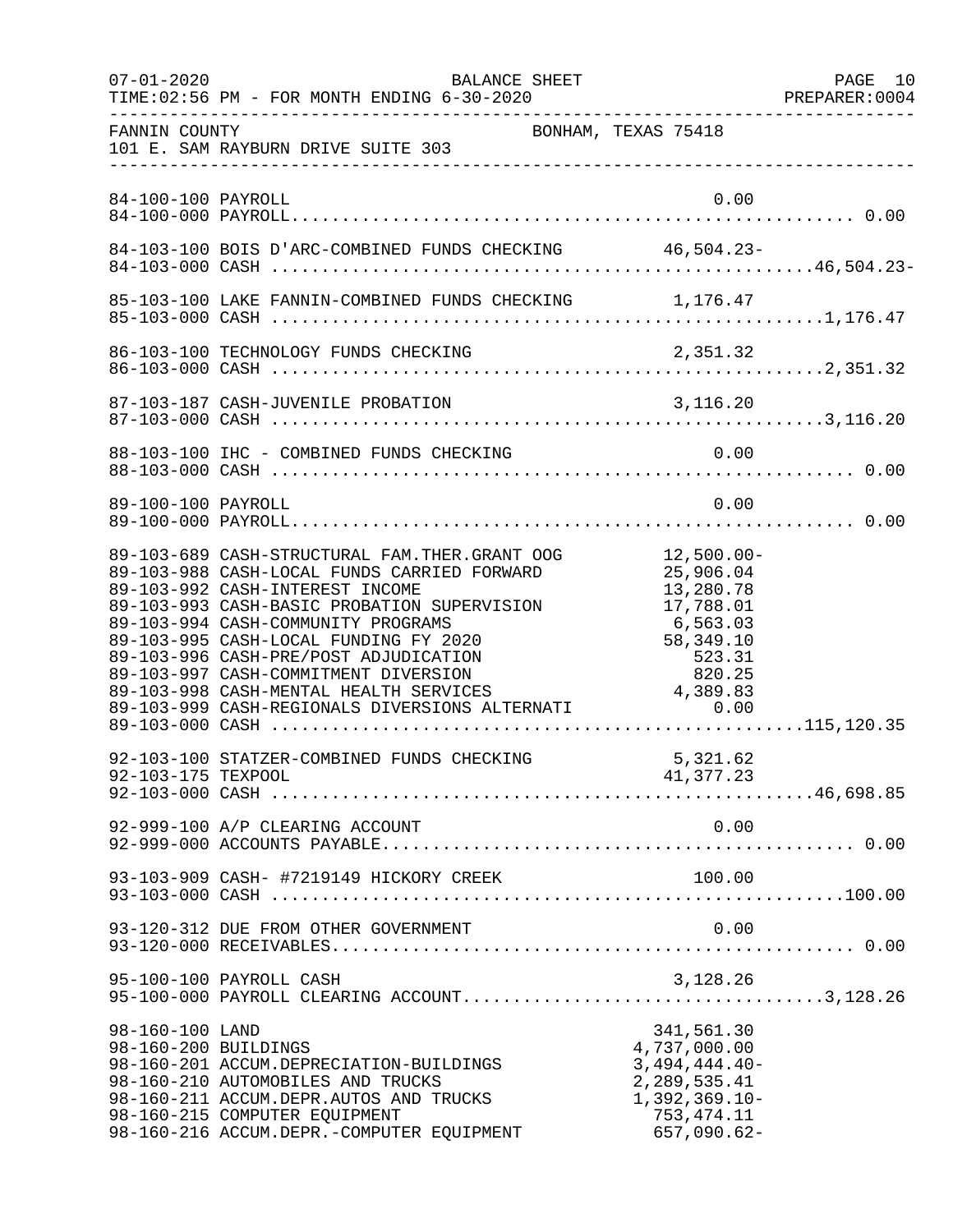| $07 - 01 - 2020$   | BALANCE SHEET<br>TIME:02:56 PM - FOR MONTH ENDING 6-30-2020                                                                                                                                                                                                                                                                                                                                                                                       |                                                                                                              | PAGE 11<br>PREPARER: 0004 |
|--------------------|---------------------------------------------------------------------------------------------------------------------------------------------------------------------------------------------------------------------------------------------------------------------------------------------------------------------------------------------------------------------------------------------------------------------------------------------------|--------------------------------------------------------------------------------------------------------------|---------------------------|
| FANNIN COUNTY      | 101 E. SAM RAYBURN DRIVE SUITE 303<br>__________________________________                                                                                                                                                                                                                                                                                                                                                                          | -------------------------------------<br>BONHAM, TEXAS 75418                                                 |                           |
| 98-160-235 BRIDGES | 98-160-220 OFFICE EQUIPMENT<br>98-160-221 ACCUM. DEPR.-OFFICE EQUIPMENT 100,426.88-<br>08.160.225 BABIO EQUIPMENT 100,426.88-<br>98-160-225 RADIO EQUIPMENT<br>98-160-226 ACCUM.DEPR.-RADIO EQUIFFENT<br>98-160-227 SECURITY EQUIPMENT<br>98-160-228 ACCUM.DEP.-SECURITY EQUIPMENT<br>17,841,000.74<br>17,841,000.74<br>98-160-231 ACCUM. DEPRECIATION-ROADS<br>98-160-236 ACCUM. DEPRECIATION-BRIDGES 3,673,811.72-<br>98-160-300 ROAD EQUIPMENT | 213, 359.45<br>$213,333.7$<br>208,278.09-<br>211.050.36<br>14, 422, 516.81-<br>10,580,176.85<br>3,707,840.28 |                           |
|                    |                                                                                                                                                                                                                                                                                                                                                                                                                                                   |                                                                                                              |                           |
|                    | 99-170-200 DEFERRED PENSION OUTFLOW 1,424,804.00<br>99-170-000 DEFERRED PENSION OUTFLOW1,424,804.00                                                                                                                                                                                                                                                                                                                                               |                                                                                                              |                           |
|                    |                                                                                                                                                                                                                                                                                                                                                                                                                                                   |                                                                                                              |                           |
|                    | ***** LIABILITIES *****                                                                                                                                                                                                                                                                                                                                                                                                                           |                                                                                                              |                           |
|                    | 10-200-097 DUE TO OTHER GOVERNMENTS-FINES 731,991.23<br>10-200-099 DUE TO OTHERS-FINES 2,495,464.32<br>10-200-150 ACCRUED SALARY PAYABLE 163,017.73<br>10-200-155 ACCRUED FRINGE BENEFITS 74,745.32<br>10-200-200 DEFERRED TAX REVENUE                                                                                                                                                                                                            |                                                                                                              |                           |
|                    | 10-207-070 DUE TO R.O.W.<br>10-207-089 DUE TO T.J.P.C.<br>10-207-090 DUE TO CJD<br>10-207-970 DUE TO OTHER GOVERNMENTS<br>10-207-990 DUE TO OTHERS                                                                                                                                                                                                                                                                                                | 0.00<br>0.00<br>1,794.00<br>0.00<br>344.79                                                                   |                           |
|                    | 10-225-510 TIME PYMT. WARRANTS ON COMPUTERS                                                                                                                                                                                                                                                                                                                                                                                                       | 0.00                                                                                                         |                           |
|                    |                                                                                                                                                                                                                                                                                                                                                                                                                                                   |                                                                                                              |                           |
|                    | 11-200-910 SYSTEM ADDED LIABILITY LINE-ITEM                                                                                                                                                                                                                                                                                                                                                                                                       | 0.00                                                                                                         |                           |
|                    | 11-271-200 EQUITY ACCOUNT                                                                                                                                                                                                                                                                                                                                                                                                                         | 117,585.27                                                                                                   |                           |
|                    | 12-200-910 SYSTEM ADDED LIABILITY LINE-ITEM<br>12-200-000 SYSTEM ADDED LIABILITY DEPARTMENT 0.00                                                                                                                                                                                                                                                                                                                                                  | 0.00                                                                                                         |                           |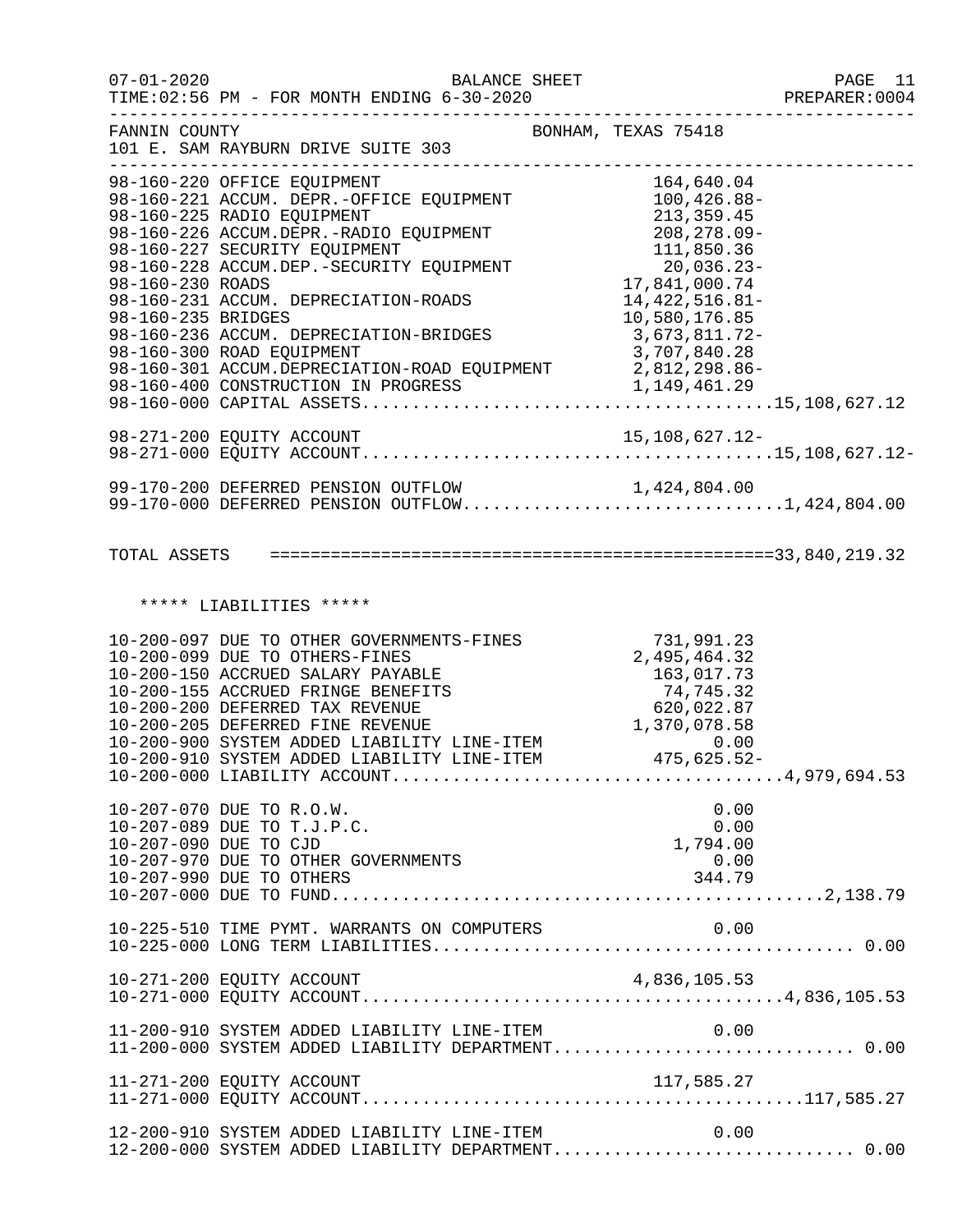| $07 - 01 - 2020$ | BALANCE SHEET<br>TIME: 02:56 PM - FOR MONTH ENDING 6-30-2020                                                                                                                                                                                   |                              | PAGE 12<br>PREPARER:0004 |
|------------------|------------------------------------------------------------------------------------------------------------------------------------------------------------------------------------------------------------------------------------------------|------------------------------|--------------------------|
| FANNIN COUNTY    | BONHAM, TEXAS 75418<br>101 E. SAM RAYBURN DRIVE SUITE 303                                                                                                                                                                                      |                              |                          |
|                  | 12-271-200 EQUITY ACCOUNT                                                                                                                                                                                                                      | 3,601.12                     |                          |
|                  | 13-207-097 DUE TO OTHER GOVERNMENTS                                                                                                                                                                                                            | 5,100.00                     |                          |
|                  | 13-271-200 EQUITY ACCOUNT                                                                                                                                                                                                                      | 375.00                       |                          |
|                  | 14-200-910 SYSTEM ADDED LIABILITY LINE-ITEM                                                                                                                                                                                                    | 0.00                         |                          |
|                  | 14-271-200 EQUITY ACCOUNT                                                                                                                                                                                                                      | 18,110.30                    |                          |
|                  | 16-200-910 SYSTEM ADDED LIABILITY LINE-ITEM<br>16-200-000 SYSTEM ADDED LIABILITY DEPARTMENT 0.00                                                                                                                                               | 0.00                         |                          |
|                  | 16-271-200 EQUITY ACCOUNT                                                                                                                                                                                                                      | 17,624.67                    |                          |
|                  | 17-271-200 EQUITY ACCOUNT                                                                                                                                                                                                                      | 5,282.50                     |                          |
|                  | 18-200-150 ACCRUED SALARY PAYABLE<br>18-200-155 ACCRUED FRINGE BENEFITS<br>b/u.oz/ b/u.oz/ BENEFITS/ b/u.oz/ b/u.oz/ b/u.oz/<br>18-200-910 SYSTEM ADDED LIABILITY LINE-ITEM 6,013.00-<br>18-200-000 SYSTEM ADDED LIABILITY DEPARTMENT4,252.07- | 1,090.91<br>670.02           |                          |
|                  | 18-271-200 EQUITY ACCOUNT                                                                                                                                                                                                                      | 83,961.38                    |                          |
|                  | 19-200-150 ACCRUED SALARY PAYABLE<br>19-200-155 ACCRUED FRINGE BENEFITS                                                                                                                                                                        | 0.01<br>0.00                 |                          |
|                  | 19-271-200 EQUITY ACCOUNT                                                                                                                                                                                                                      | 13,871.15                    |                          |
|                  | 20-200-150 ACCRUED SALARY PAYABLE<br>20-200-155 ACCRUED FRINGE BENEFITS<br>20-200-910 SYSTEM ADDED LIABILITY LINE-ITEM<br>20-200-000 SYSTEM ADDED LIABILITY DEPARTMENT 0.00                                                                    | 0.00<br>0.00<br>0.00         |                          |
|                  | 20-271-200 EQUITY ACCOUNT                                                                                                                                                                                                                      | 67,076.68                    |                          |
|                  | 21-200-150 ACCRUED SALARY PAYABLE<br>21-200-155 ACCRUED FRINGE BENEFITS<br>21-200-200 DEFERRED TAX REVENUE<br>21-200-900 SYSTEM ADDED LIABILITY LINE-ITEM<br>21-200-910 SYSTEM ADDED LIABILITY LINE-ITEM 8,504.60-                             | $5,414.04$<br>34,684<br>0.00 |                          |
|                  | 21-207-070 DUE TO RIGHT OF WAY                                                                                                                                                                                                                 | 0.00                         |                          |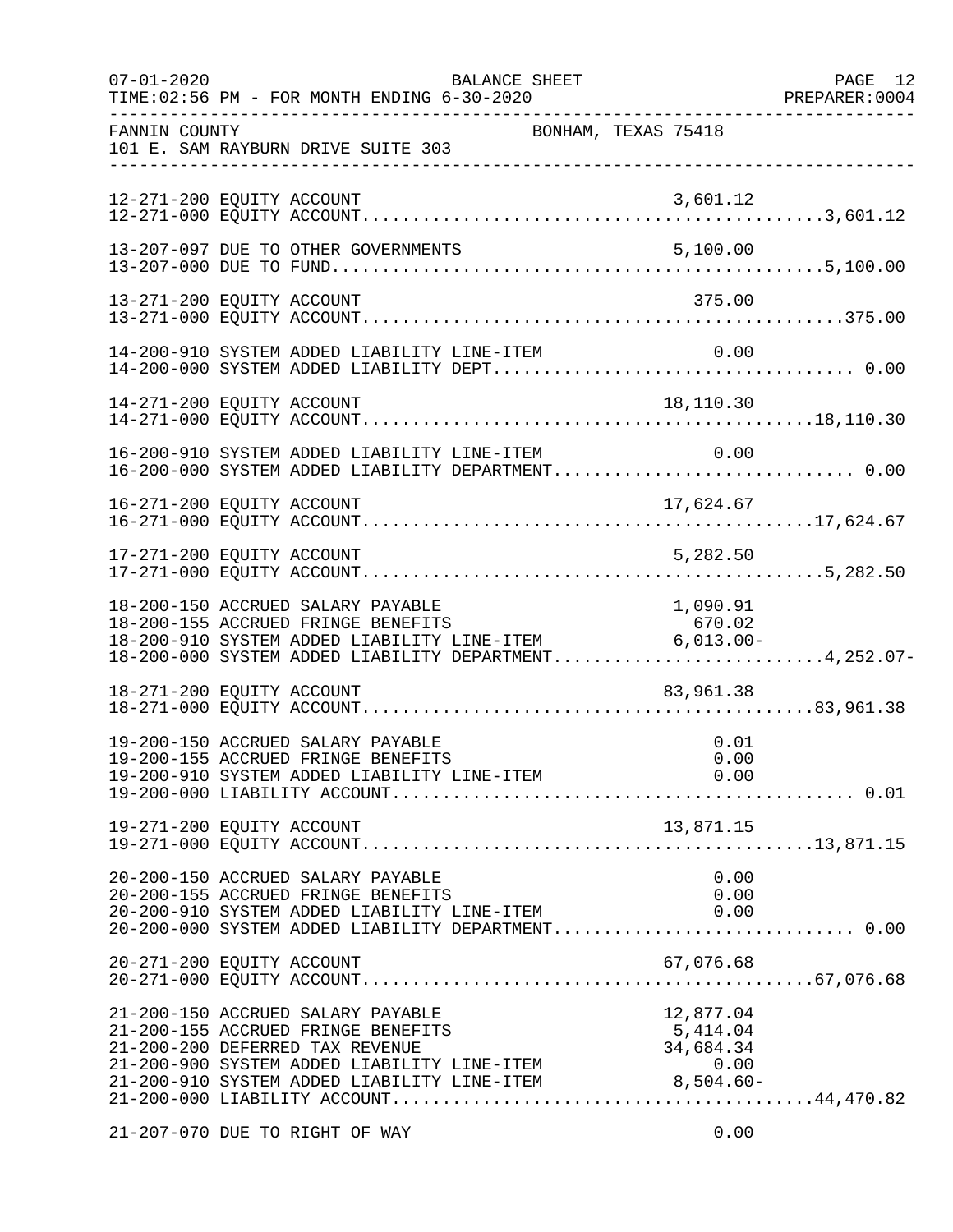| $07 - 01 - 2020$ | TIME: 02:56 PM - FOR MONTH ENDING 6-30-2020                                                                                                                                                                                                                                                                       | <b>BALANCE SHEET</b> |                                     | PAGE 13<br>PREPARER: 0004<br>_____________________ |
|------------------|-------------------------------------------------------------------------------------------------------------------------------------------------------------------------------------------------------------------------------------------------------------------------------------------------------------------|----------------------|-------------------------------------|----------------------------------------------------|
| FANNIN COUNTY    | 101 E. SAM RAYBURN DRIVE SUITE 303<br>---------------------------------                                                                                                                                                                                                                                           | BONHAM, TEXAS 75418  |                                     |                                                    |
|                  |                                                                                                                                                                                                                                                                                                                   |                      |                                     |                                                    |
|                  | 21-231-100 LOAN BSB EQUIPMENT                                                                                                                                                                                                                                                                                     |                      | 0.00                                |                                                    |
|                  | 21-271-200 EQUITY ACCOUNTY                                                                                                                                                                                                                                                                                        |                      | 127,486.28                          |                                                    |
|                  | 22-200-150 ACCRUED SALARY PAYABLE<br>22-200-155 ACCRUED FRINGE BENEFITS<br>22-200-200 DEFERRED TAX REVENUE<br>22-200-900 SYSTEM ADDED LIABILITY LINE-ITEM 0.00<br>22-200-910 SYSTEM ADDED LIABILITY LINE-ITEM 21,189.85-                                                                                          |                      | 11,285.41<br>6,055.57<br>39, 351.80 |                                                    |
|                  | 22-207-070 DUE TO RIGHT OF WAY                                                                                                                                                                                                                                                                                    |                      | 0.00                                |                                                    |
|                  | 22-271-200 EQUITY ACCOUNT                                                                                                                                                                                                                                                                                         |                      | 587,444.27                          |                                                    |
|                  | 23-200-150 ACCRUED SALARY PAYABLE<br>23-200-155 ACCRUED FRINGE BENEFITS<br>23-200-200 DEFERRED TAX REVENUE<br>23-200-900 SYSTEM ADDED LIABILITY LINE-ITEM 0.00<br>23-200-910 SYSTEM ADDED LIABILITY LINE-ITEM 35,302.94-                                                                                          |                      | 12,704.17<br>6,838.00<br>59,034.69  |                                                    |
|                  | 23-231-571 LOAN OF CAPITAL EQUIP. PURCHASE                                                                                                                                                                                                                                                                        |                      | 0.00                                |                                                    |
|                  | 23-271-200 EQUITY ACCOUNT                                                                                                                                                                                                                                                                                         |                      | 704,959.50                          |                                                    |
|                  | 24-200-150 ACCRUED SALARY PAYABLE<br>24-200-155 ACCRUED FRINGE BENEFITS<br>24-200-155 ACCRUED FRINGE BENEFITS 5,170.11<br>24-200-200 DEFERRED TAX REVENUE 33,033.39<br>24-200-900 SYSTEM ADDED LIABILITY LINE-ITEM 0.00<br>24-200-910 SYSTEM ADDED LIABILITY LINE-ITEM 19,181.13-<br>24-200-000 LIABILITY ACCOUNT |                      | 8,948.55<br>5,170.11                |                                                    |
|                  | 24-271-200 EQUITY ACCOUNT                                                                                                                                                                                                                                                                                         |                      | 344,096.02                          |                                                    |
|                  | 25-271-200 EQUITY ACCOUNT                                                                                                                                                                                                                                                                                         |                      | 2,177.67                            |                                                    |
|                  | 26-200-910 SYSTEM ADDED LIABILITY LINE-ITEM<br>26-200-000 SYSTEM ADDED LIABILITY DEPARTMENT 0.00                                                                                                                                                                                                                  |                      | 0.00                                |                                                    |
|                  | 26-271-200 EQUITY ACCOUNT                                                                                                                                                                                                                                                                                         |                      | 49,651.88                           |                                                    |
|                  | 27-271-200 EQUITY ACCOUNT                                                                                                                                                                                                                                                                                         |                      | 9,287.58                            |                                                    |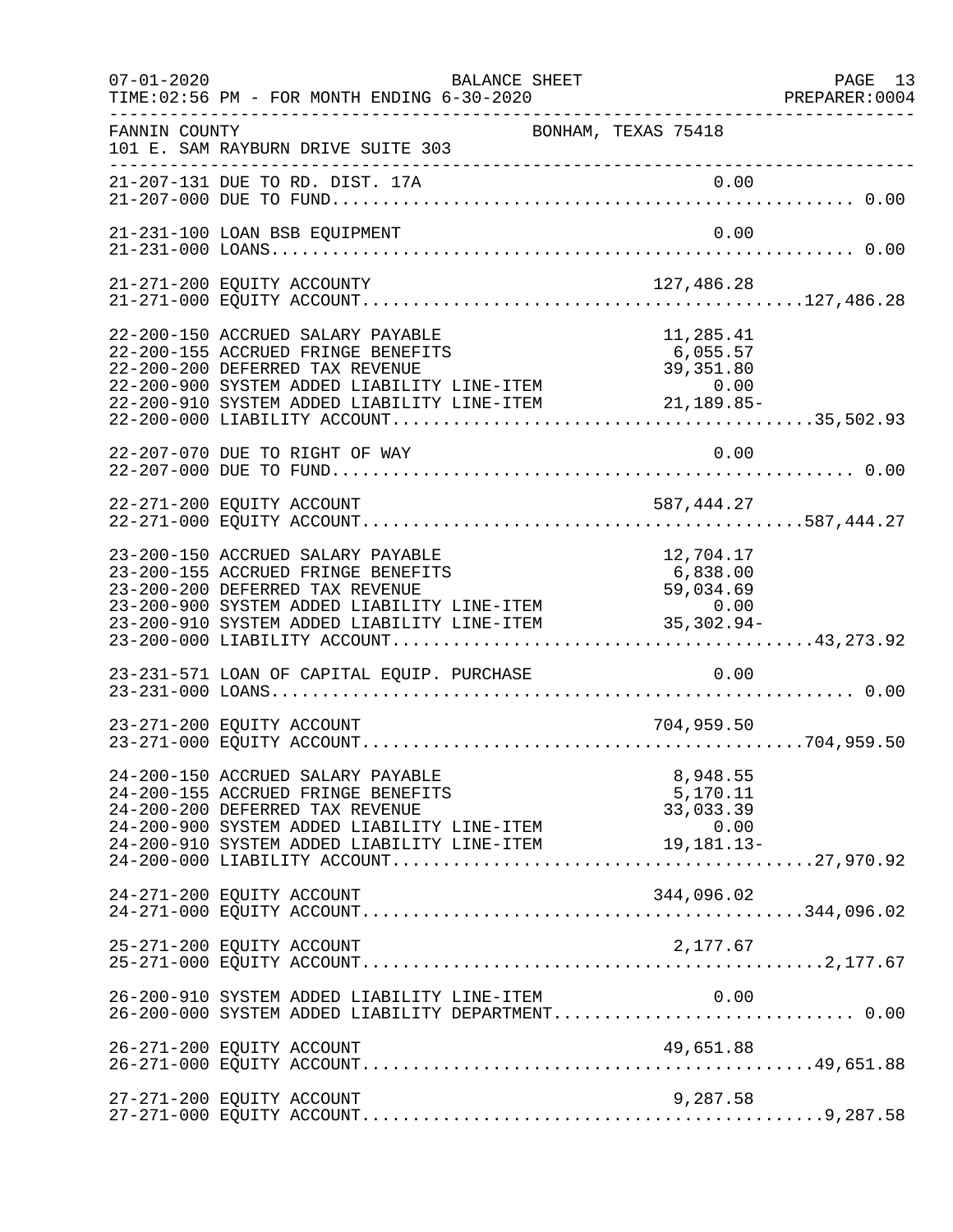| $07 - 01 - 2020$<br>TIME: 02:56 PM - FOR MONTH ENDING 6-30-2020                                                                                                          | <b>BALANCE SHEET</b><br>PAGE 14<br>PREPARER:0004<br>---------------- | PAGE 14 |
|--------------------------------------------------------------------------------------------------------------------------------------------------------------------------|----------------------------------------------------------------------|---------|
| FANNIN COUNTY<br>101 E. SAM RAYBURN DRIVE SUITE 303                                                                                                                      | BONHAM, TEXAS 75418                                                  |         |
| 28-200-910 SYSTEM ADDED LIABILITY LINE-ITEM 0.00<br>28-200-000 SYSTEM ADDED LIABILITY DEPARTMENT 0.00                                                                    |                                                                      |         |
| 28-271-200 EQUITY ACCOUNT                                                                                                                                                | 6,336.74                                                             |         |
| 30-271-200 EQUITY ACCOUNT                                                                                                                                                | 983.14                                                               |         |
| 31-200-900 SYSTEM ADDED LIABILITY LINE-ITEM                                                                                                                              | 0.00                                                                 |         |
| 31-271-200 EQUITY ACCOUNT                                                                                                                                                | 111,442.70                                                           |         |
| 33-271-200 EQUITY ACCOUNT                                                                                                                                                | 8,596.74                                                             |         |
| 34-271-200 EQUITY ACCOUNT                                                                                                                                                | 32,371.65                                                            |         |
| 35-200-910 SYSTEM ADDED LIABILITY LI                                                                                                                                     | 0.00                                                                 |         |
|                                                                                                                                                                          |                                                                      |         |
| 36-200-150 ACCRUED SALARY PAYABLE<br>36-200-155 ACCRUED FRINGE BENEFITS<br>210.02/36-200-155 ACCRUED FRINGE BENEFITS<br>36-200-910 SYSTEM ADDED LIABILITY LINE-ITEM 6.00 | 627.24<br>210.02                                                     |         |
| 36-271-200 EQUITY ACCOUNT                                                                                                                                                | 15, 145.58                                                           |         |
|                                                                                                                                                                          |                                                                      |         |
| 37-207-099 HELD IN TRUST                                                                                                                                                 | 37,305.46                                                            |         |
| 37-271-200 EQUITY ACCOUNT                                                                                                                                                |                                                                      |         |
| 38-200-900 SYSTEM ADDED LIABILITY LINE-ITEM<br>38-200-000 SYSTEM ADDED LIABILITY DEPARTMENT 0.00                                                                         | 0.00                                                                 |         |
| 38-271-200 EQUITY ACCOUNT                                                                                                                                                | 19,527.80                                                            |         |
| 39-200-900 SYSTEM ADDED LIABILITY LINE-ITEM $0.00$<br>39-200-000 SYSTEM ADDED LIABILITY DEPARTMENT0.00                                                                   |                                                                      |         |
| 39-271-200 EQUITY ACCOUNT                                                                                                                                                | 20,703.81                                                            |         |
| 40-200-910 SYSTEM ADDED LIABILITY LINE-ITEM<br>40-200-000 SYSTEM ADDED LIABILITY DEPARTMENT 0.00                                                                         | 0.00                                                                 |         |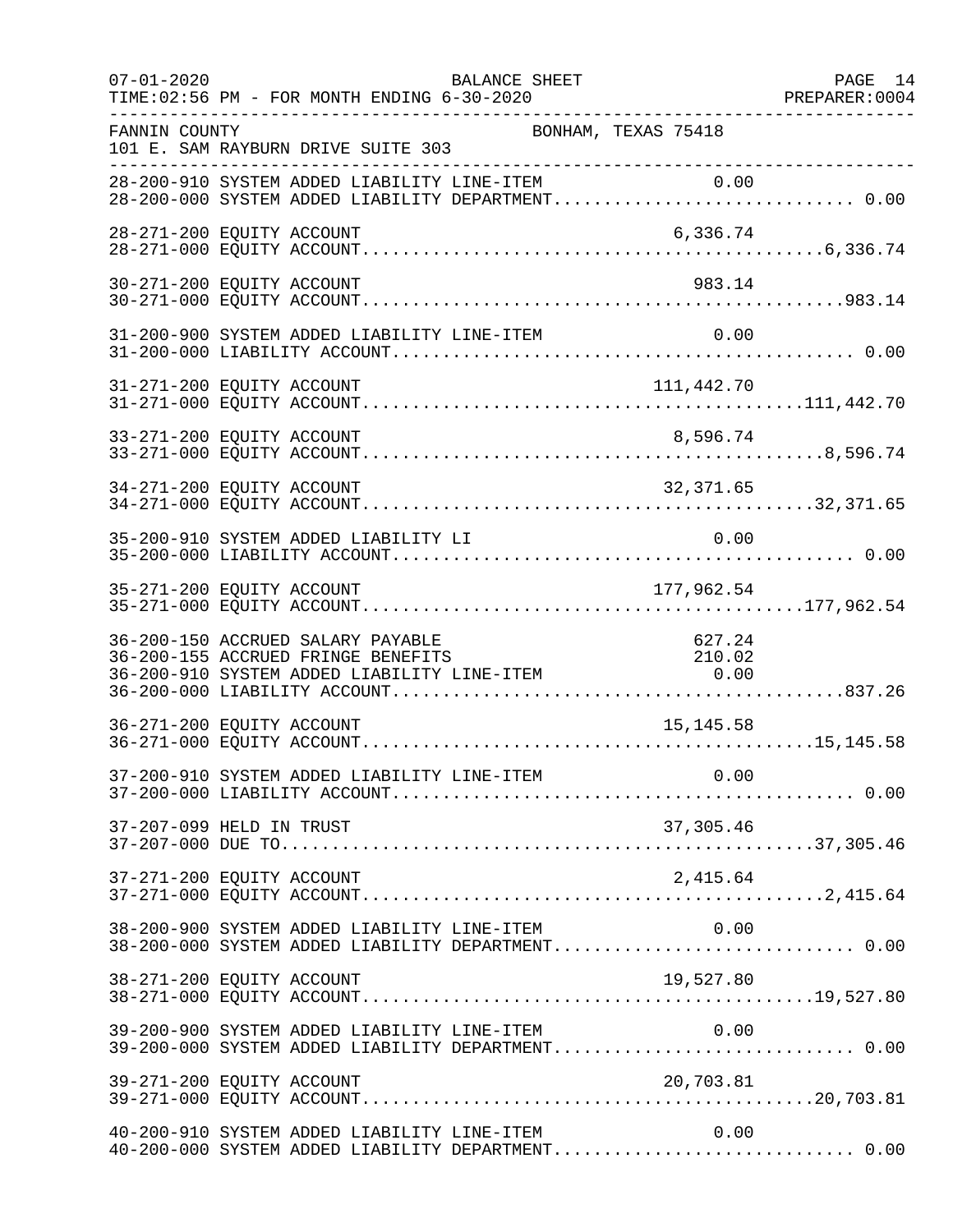| $07 - 01 - 2020$          | BALANCE SHEET<br>TIME: 02:56 PM - FOR MONTH ENDING 6-30-2020                                                                                                                      |                     | PAGE 15 |
|---------------------------|-----------------------------------------------------------------------------------------------------------------------------------------------------------------------------------|---------------------|---------|
| FANNIN COUNTY             | 101 E. SAM RAYBURN DRIVE SUITE 303<br>____________________________________                                                                                                        | BONHAM, TEXAS 75418 |         |
| 40-271-200 EQUITY ACCOUNT |                                                                                                                                                                                   | 381.73              |         |
|                           | 41-200-910 SYSTEM ADDED LIABILITY LINE-ITEM<br>41-200-000 SYSTEM ADDED LIABILITY DEPARTMENT 0.00                                                                                  | 0.00                |         |
|                           | 41-207-095 DUE TO OTHER FUNDS                                                                                                                                                     | 0.00                |         |
| 41-271-200 EQUITY ACCOUNT |                                                                                                                                                                                   | 0.00                |         |
|                           | 42-200-910 SYSTEM ADDED LIABILITY LINE-ITEM<br>42-200-000 SYSTEM ADDED LIABILITY DEPARTMENT 0.00                                                                                  | 0.00                |         |
| 42-271-200 EQUITY ACCOUNT |                                                                                                                                                                                   | 428.64-             |         |
|                           | 43-200-910 SYSTEM ADDED LIABILITY LINE-ITEM<br>43-200-000 SYSTEM ADDED LIABILITY DEPARTMENT 0.00                                                                                  | 0.00                |         |
| 43-271-200 EQUITY ACCOUNT |                                                                                                                                                                                   | 0.00                |         |
|                           | 44-200-910 SYSTEM ADDED LIABILITY LINE-ITEM                                                                                                                                       | 0.00                |         |
|                           | 44-207-095 DUE TO OTHER FUNDS                                                                                                                                                     | 0.00                |         |
| 44-271-200 EQUITY ACCOUNT |                                                                                                                                                                                   | 0.00                |         |
|                           | 45-200-150 ACCRUED SALARY PAYABLE<br>45-200-155 ACCRUED FRINGE BENEFITS<br>45-200-910 SYSTEM ADDED LIABILITY LINE-ITEM 0.00<br>45-200-000 SYSTEM ADDED LIABILITY DEPARTMENT302.00 | 302.00<br>0.00      |         |
|                           | 45-207-095 DUE TO OTHER FUNDS                                                                                                                                                     | 0.00                |         |
| 45-271-200 EQUITY ACCOUNT |                                                                                                                                                                                   | 370.90-             |         |
|                           | 46-200-910 SYSTEM ADDED LIABILITY LINE-ITEM<br>46-200-000 SYSTEM ADDED LIABILITY DEPARTMENT 0.00                                                                                  | 0.00                |         |
| 46-271-200 EQUITY ACCOUNT |                                                                                                                                                                                   | 7,765.67            |         |
|                           | 48-200-910 SYSTEM ADDED LIABILITY LINE-ITEM                                                                                                                                       | 0.00                |         |
| 48-271-200 EQUITY ACCOUNT |                                                                                                                                                                                   | 38,584.59           |         |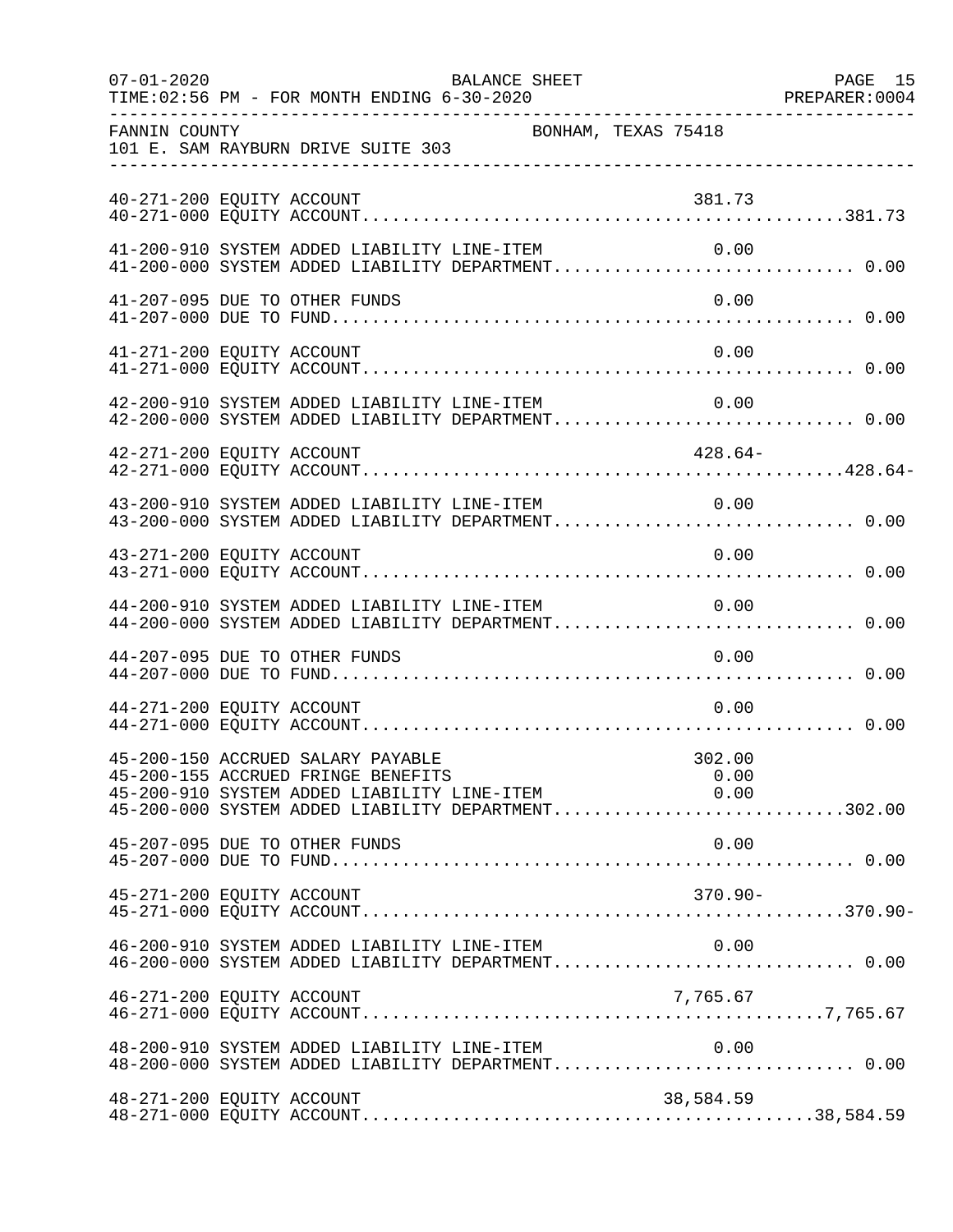| $07 - 01 - 2020$ | BALANCE SHEET<br>TIME: 02:56 PM - FOR MONTH ENDING 6-30-2020                                                      | PAGE 16 |
|------------------|-------------------------------------------------------------------------------------------------------------------|---------|
| FANNIN COUNTY    | BONHAM, TEXAS 75418<br>101 E. SAM RAYBURN DRIVE SUITE 303<br>---------------------------------                    |         |
|                  |                                                                                                                   |         |
|                  | 50-200-910 SYSTEM ADDED LIABILITY LINE-ITEM<br>0.00                                                               |         |
|                  | 50-271-200 EQUITY ACCOUNT<br>0.00                                                                                 |         |
|                  | 51-271-200 EQUITY ACCOUNT<br>7,573.88                                                                             |         |
|                  | 52-200-910 SYSTEM ADDED LIABILITY LINE-ITEM 0.00<br>52-200-000 SYSTEM ADDED LIABILITY DEPARTMENT 0.00             |         |
|                  |                                                                                                                   |         |
|                  | 53-200-910 SYSTEM ADDED LIABILITY LINE-ITEM<br>4,496.80-<br>53-200-000 SYSTEM ADDED LIABILITY DEPARTMENT4,496.80- |         |
|                  | 53-271-200 EQUITY ACCOUNT<br>290,083.48                                                                           |         |
|                  | 55-200-910 SYSTEM ADDED LIABILITY LINE-ITEM<br>0.00                                                               |         |
|                  | 55-271-200 EQUITY ACCOUNT<br>0.06                                                                                 |         |
|                  | 56-200-910 SYSTEM ADDED LIABILITY LINE-ITEM<br>0.00                                                               |         |
|                  | 56-271-200 EQUITY ACCOUNT<br>45,071.06                                                                            |         |
|                  | 57-200-910 SYSTEM ADDED LIABILITY LINE-ITEM 0.00<br>57-200-000 SYSTEM ADDED LIABILITY DEPARTMENT 0.00             |         |
|                  | 57-271-200 EQUITY ACCOUNT<br>49.11                                                                                |         |
|                  | 59-200-910 SYSTEM ADDED LIABILITY LINE-ITEM 1,642.50-<br>59-200-000 SYSTEM ADDED LIABILITY DEPARTMENT1,642.50-    |         |
|                  | 59-271-200 EQUITY ACCOUNT<br>31,365.09                                                                            |         |
|                  | 9,341.26<br>60-200-200 DEFERRED REVENUE                                                                           |         |
|                  | 60-207-990 DUE TO OTHERS<br>0.00                                                                                  |         |
|                  | 60-271-200 EQUITY ACCOUNT<br>153,672.87                                                                           |         |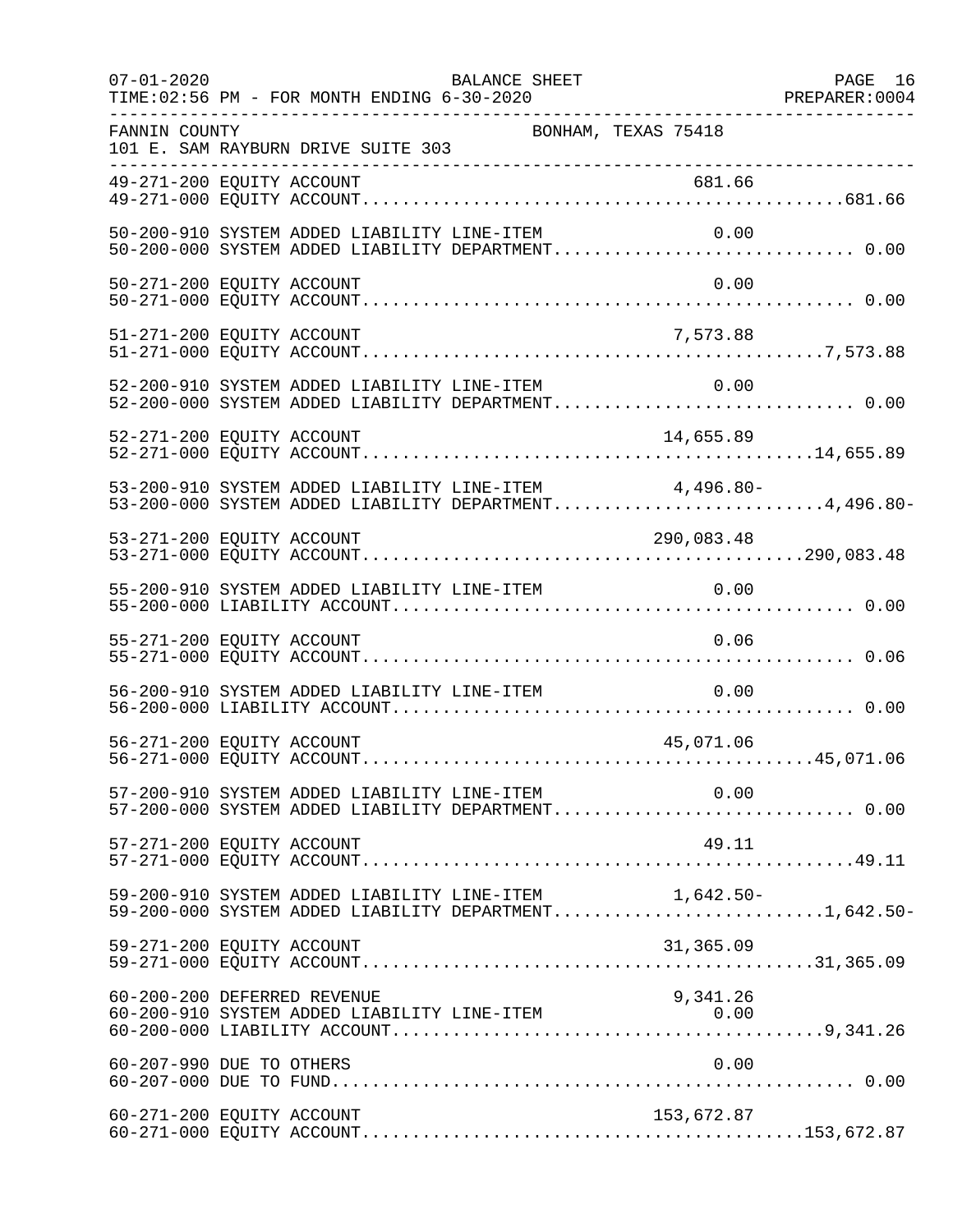| $07 - 01 - 2020$ | BALANCE SHEET<br>TIME: 02:56 PM - FOR MONTH ENDING 6-30-2020                                               |                     | PAGE 17 |
|------------------|------------------------------------------------------------------------------------------------------------|---------------------|---------|
| FANNIN COUNTY    | 101 E. SAM RAYBURN DRIVE SUITE 303                                                                         | BONHAM, TEXAS 75418 |         |
|                  | 61-271-200 EQUITY ACCOUNT                                                                                  | 3,333.08            |         |
|                  | 62-271-200 EQUITY ACCOUNT                                                                                  | 34,291.11           |         |
|                  | 63-200-910 SYSTEM ADDED LIABILITY LINE ITEM                                                                | 0.00                |         |
|                  | 63-271-200 EQUITY ACCOUNT                                                                                  | 1,688.40            |         |
|                  |                                                                                                            |                     |         |
|                  | 64-271-200 EQUITY ACCOUNT                                                                                  | 355.18              |         |
|                  | 65-200-910 SYSTEM ADDED LIABILITY LINE ITEM                                                                | 0.00                |         |
|                  | 65-271-200 EQUITY ACCOUNT                                                                                  | 2,691.63            |         |
|                  | 66-200-910 SYSTEM ADDED LIABILITY LINE-ITEM 92,194.35-                                                     |                     |         |
|                  | 66-207-990 DUE TO OTHERS                                                                                   | 0.00                |         |
|                  | 66-231-200 2017 GO BONDS PAYABLE                                                                           | 0.00                |         |
|                  | 66-271-200 EQUITY ACCOUNT                                                                                  | 4,718,695.56        |         |
|                  | 67-200-910 SYSTEM ADDED LIABILITY LINE-ITEM 530.00-<br>67-200-000 SYSTEM ADDED LIABILITY DEPARTMENT530.00- |                     |         |
|                  | 67-271-200 EQUITY ACCOUNT                                                                                  | 9,498.04            |         |
|                  | 68-200-910 SYSTEM ADDED LIABILITY LINE -ITEM                                                               | 0.00                |         |
|                  | 68-231-200 2018 GO BONDS PAYABLE                                                                           | 6, 250, 000.00      |         |
|                  | 68-271-200 EQUITY ACCOUNT                                                                                  | 76,605.99           |         |
|                  | 69-200-910 SYSTEM ADDED LIABILITY LINE-ITEM                                                                | 0.00                |         |
|                  | 69-271-200 EQUITY ACCOUNT                                                                                  | 0.00                |         |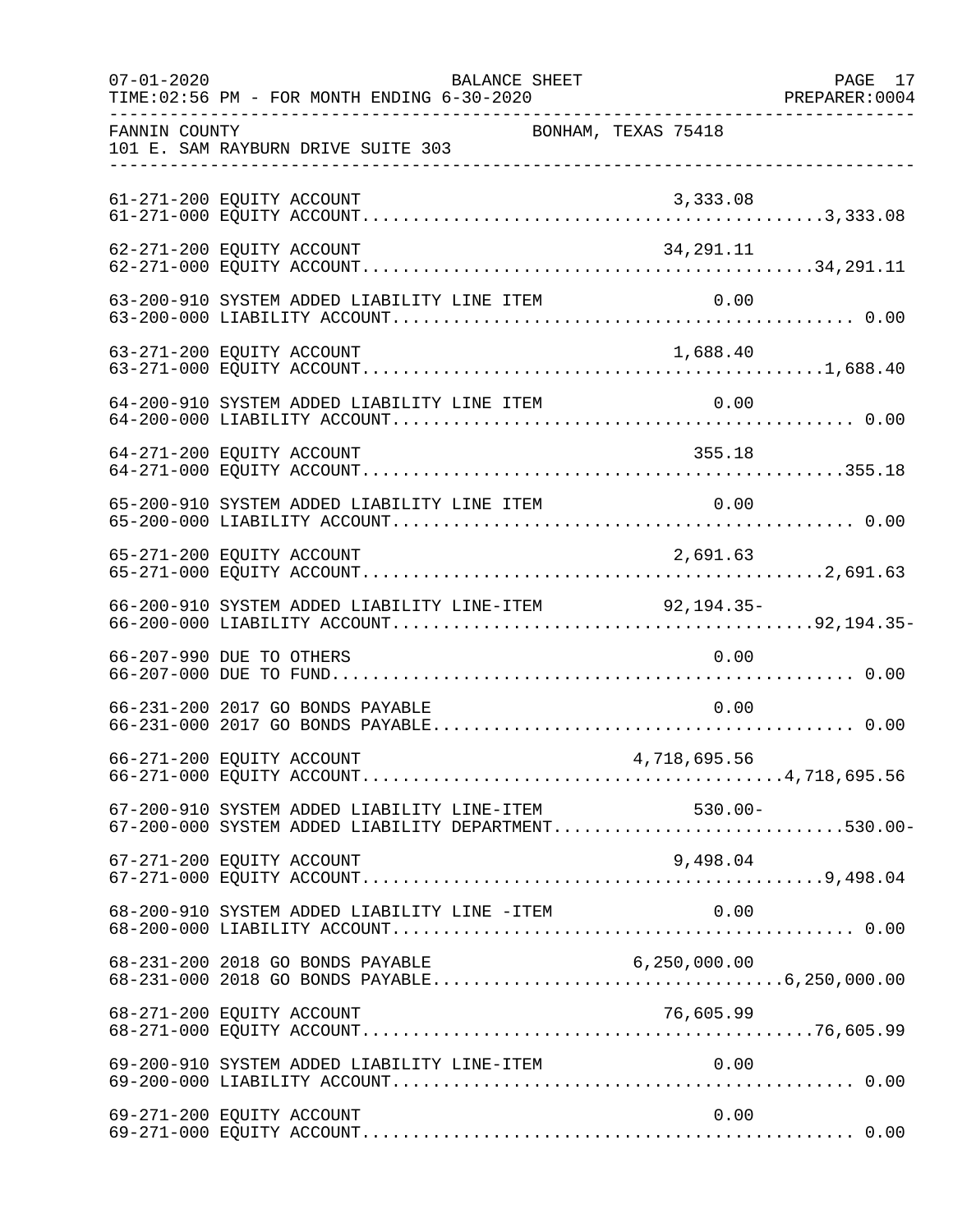| $07 - 01 - 2020$          | TIME: 02:56 PM - FOR MONTH ENDING 6-30-2020  | BALANCE SHEET                                    |                                                                                                       | PAGE 18<br>PREPARER: 0004 |
|---------------------------|----------------------------------------------|--------------------------------------------------|-------------------------------------------------------------------------------------------------------|---------------------------|
| FANNIN COUNTY             | 101 E. SAM RAYBURN DRIVE SUITE 303           |                                                  | BONHAM, TEXAS 75418                                                                                   |                           |
|                           | 70-200-900 SYSTEM ADDED LIABILITY LINE-ITEM  | 70-200-910 SYSTEM ADDED LIABILITY LINE-ITEM 0.00 | 0.00                                                                                                  |                           |
| 70-271-200 EQUITY ACCOUNT |                                              |                                                  | 100,051.38                                                                                            |                           |
|                           |                                              |                                                  | 71-200-910 SYSTEM ADDED LIABILITY LINE-ITEM 0.00<br>71-200-000 SYSTEM ADDED LIABILITY DEPARTMENT 0.00 |                           |
| 71-271-200 EQUITY ACCOUNT |                                              |                                                  | 0.00                                                                                                  |                           |
|                           | 72-200-910 SYSTEM ADDEND LIABILITY LINE-ITEM |                                                  | 0.00<br>72-200-000 SYSTEM ADDED LIABILITY DEPARTMENT 0.00                                             |                           |
| 72-271-200 EQUITY ACCOUNT |                                              |                                                  | 0.00                                                                                                  |                           |
|                           |                                              | 78-200-910 SYSTEM ADDED LIABILITY LINE ITEM 0.00 |                                                                                                       |                           |
| 78-271-200 EQUITY ACCOUNT |                                              |                                                  | 150,000.00                                                                                            |                           |
|                           | 79-200-910 SYSTEM ADD LIABILITY LINE ITEM    |                                                  | 0.00                                                                                                  |                           |
| 79-271-200 EQUITY ACCOUNT |                                              |                                                  | 75,000.00                                                                                             |                           |
|                           | 80-200-910 SYSTEM ADDED LIABILITY LINE-ITEM  |                                                  | 0.00                                                                                                  |                           |
|                           |                                              |                                                  |                                                                                                       |                           |
|                           |                                              |                                                  |                                                                                                       |                           |
| 81-271-200 EQUITY ACCOUNT |                                              |                                                  |                                                                                                       |                           |
|                           |                                              | 82-200-910 SYSTEM ADDED LIABILITY LINE ITEM      | 0.00                                                                                                  |                           |
| 82-271-200 EQUITY ACCOUNT |                                              |                                                  | 565,378.74                                                                                            |                           |
|                           | 83-200-910 SYSTEM ADDED LIABILITY LINE ITEM  |                                                  | 0.00                                                                                                  |                           |
|                           |                                              |                                                  |                                                                                                       |                           |
|                           |                                              | 84-200-910 SYSTEM ADDED LIABILITY LINE ITEM      | $50, 527.35 -$<br>84-200-000 SYSTEM ADDED LIABILITY DEPT50,527.35-                                    |                           |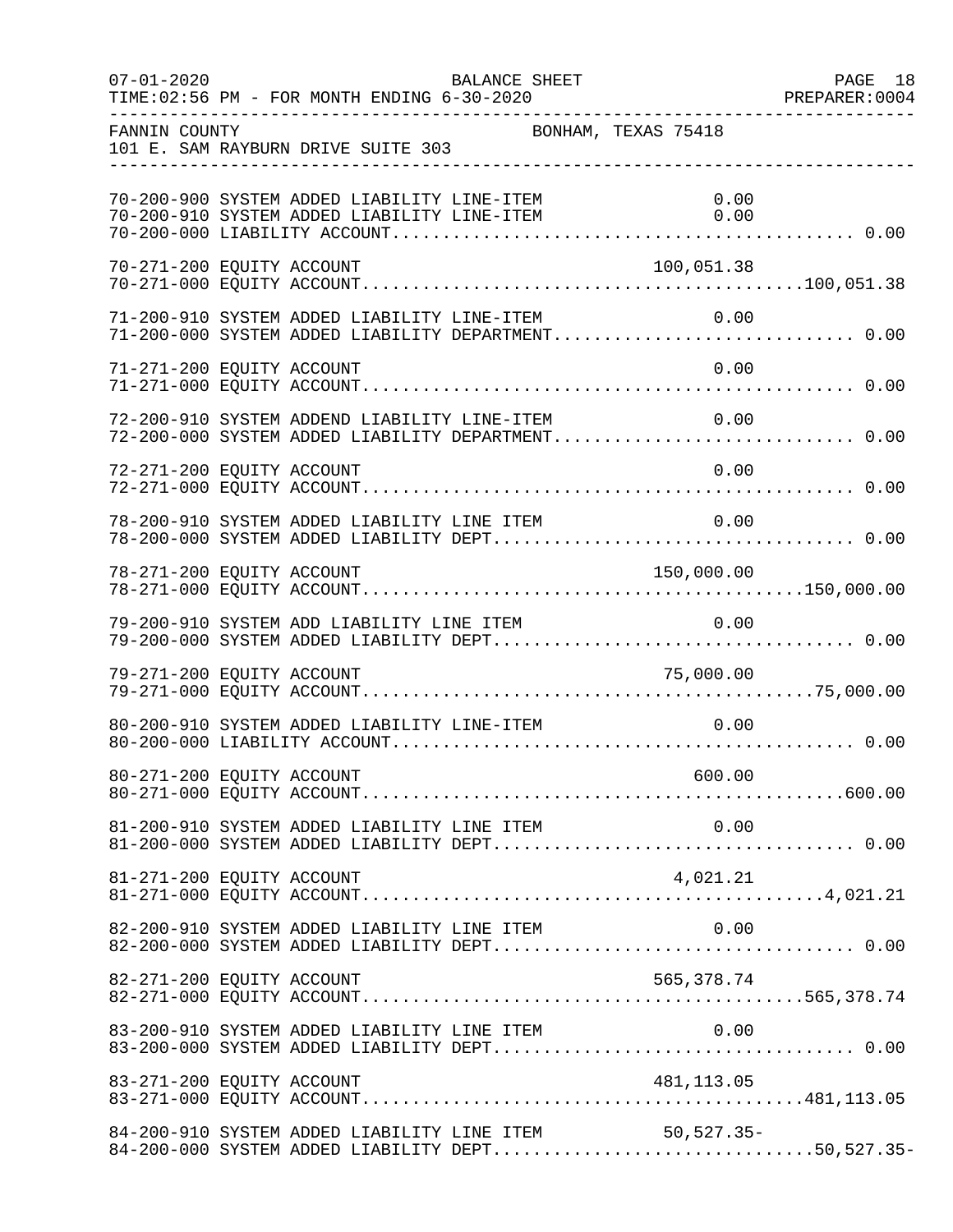| $07 - 01 - 2020$    | TIME: 02:56 PM - FOR MONTH ENDING 6-30-2020                                                                                                              | BALANCE SHEET |                                                        | PAGE 19 |
|---------------------|----------------------------------------------------------------------------------------------------------------------------------------------------------|---------------|--------------------------------------------------------|---------|
| FANNIN COUNTY       | 101 E. SAM RAYBURN DRIVE SUITE 303                                                                                                                       |               | BONHAM, TEXAS 75418                                    |         |
|                     | 84-271-200 EQUITY ACCOUNT                                                                                                                                |               | 533,975.09                                             |         |
|                     | 85-200-910 SYSTEM ADDED LIABILITY LINE-ITEM<br>85-200-000 SYSTEM ADDED LIABILITY DEPARTMENT388.75-                                                       |               | 388.75-                                                |         |
|                     |                                                                                                                                                          |               |                                                        |         |
|                     |                                                                                                                                                          |               |                                                        |         |
|                     | 86-271-200 EQUITY ACCOUNT                                                                                                                                |               | 5, 235.92                                              |         |
|                     | 87-200-910 SYSTEM ADDED LIABILITY LINE-ITEM<br>90.00 SYSTEM ADDED LIABILITY LINE-ITEM 90.00<br>87-200-000 SYSTEM ADDED LIABILITY DEPARTMENT90.00         |               |                                                        |         |
|                     | 87-202-319 A/P RESTITUTION-JUVENILE PROBATION 0.00                                                                                                       |               |                                                        |         |
|                     | 87-271-200 EQUITY ACCOUNT                                                                                                                                |               | 2,335.77                                               |         |
|                     | 88-271-200 EQUITY ACCOUNT                                                                                                                                |               | 0.00                                                   |         |
|                     | 89-220-189 DEFERRED REVENUE                                                                                                                              |               | 0.00                                                   |         |
|                     | 89-271-200 EQUITY ACCOUNT                                                                                                                                |               | 60,400.36                                              |         |
|                     | 92-200-900 SYSTEM ADDED LIABILITY LINE-ITEM 0.00<br>92-200-910 SYSTEM ADDED LIABILITY LINE-ITEM 0.00<br>92-200-000 SYSTEM ADDED LIABILITY DEPARTMENT0.00 |               |                                                        |         |
|                     | 92-271-200 EQUITY ACCOUNT                                                                                                                                |               | 46,269.00                                              |         |
|                     | 93-200-910 SYSTEM ADDED LIABILITY                                                                                                                        |               | 0.00                                                   |         |
|                     | 93-271-200 EQUITY ACCOUNT                                                                                                                                |               | 100.00                                                 |         |
|                     | 95-200-910 SYSTEM ADDED LIABILITY LINE-ITEM<br>95-200-000 SYSTEM ADDED LIABILITY DEPARTMENT 0.00                                                         |               | 0.00                                                   |         |
| 95-271-200 DEPOSITS |                                                                                                                                                          |               | 20.64                                                  |         |
|                     | 99-200-240 ACCRUED INTEREST<br>99-200-250 GENERAL OBLIGATION BOND<br>99-200-251 GOB-CURRENT PORTION<br>99-200-255 BOND DISCOUNT CURRENT                  |               | 61,179.00<br>5,930,000.00<br>160,000.00<br>$2,699.60-$ |         |